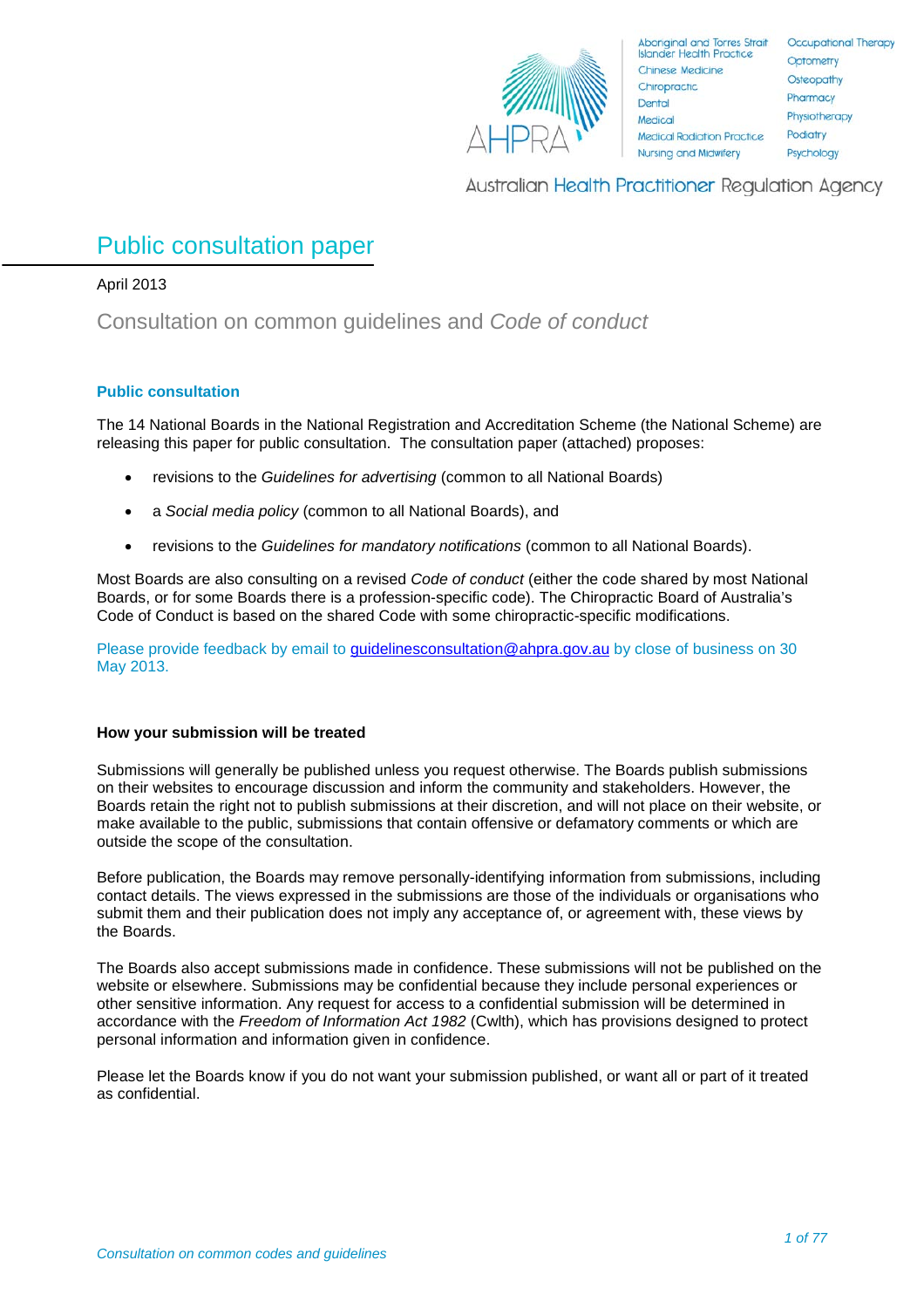# Contents

| Summary of changes to Guidelines for advertising of regulated health services  71 |
|-----------------------------------------------------------------------------------|
|                                                                                   |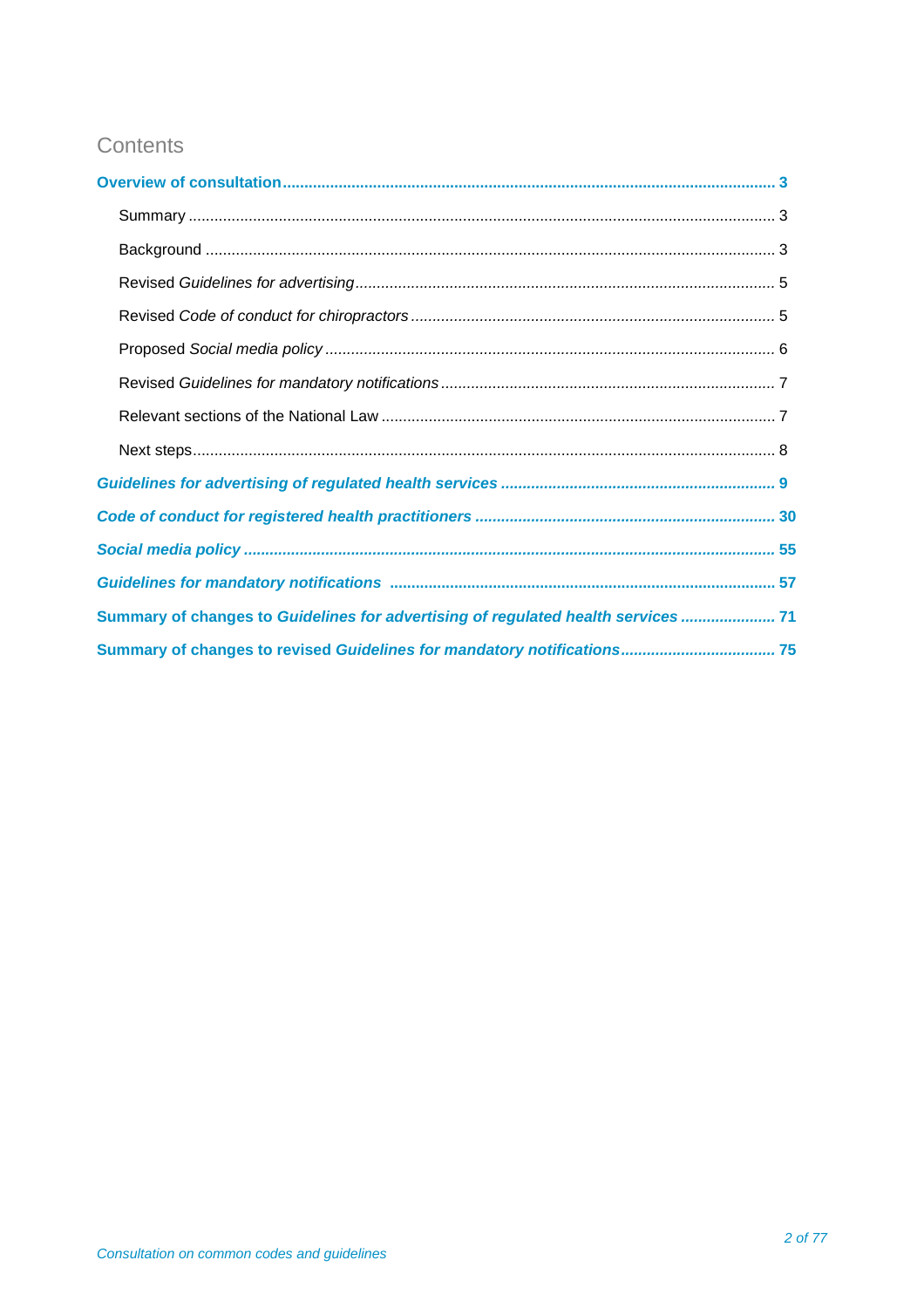

Aboriginal and Torres Strait<br>Islander Health Practice Chinese Medicine Chiropractic Dental Medical **Medical Radiation Practice Nursing and Midwiferv** 

Occupational Therapy Optometry Osteopathy Pharmacy Physiotherapy Podiatry Psychology

**Australian Health Practitioner Regulation Agency** 

# **Overview**

March 2013

## Consultation on common codes and guidelines

The National Law requires the Boards to ensure there is wide-ranging consultation on the content of any proposed code or guideline.

## **This consultation paper seeks feedback on several related documents:**

- 1. revised *Guidelines for advertising* which provide guidance about the advertising restrictions imposed by the National Law, including social media
- 2. revised Code of conduct for chiropractors a chiropractor specific code which provides guidance about practitioner behaviour both in person and online
- 3. draft proposed *Social media policy* to address social media issues which are not covered in the *Guidelines for advertising* and the *Code of conduct*
- 4. revised *Guidelines for mandatory notifications* which provide guidance about the requirements for mandatory notifications under the National Law.

The National Boards are inviting general comments on these documents. There are also specific questions about each document in this consultation paper which you may wish to address in your response.

The first three documents are grouped together, as they discuss some common issues, which are explained below in the section on the draft *Social media policy*.

The National Boards will consider the consultation feedback on the proposed guidelines, code and policy, before finalising the documents. The Chiropractic Board of Australia has already consulted publically on the *Code of Conduct for chiropractors* but will consider additional feedback on the revised code before finalising the document.

**Please provide feedback by email to [guidelinesconsultation@ahpra.gov.au](mailto:guidelinesconsultation@ahpra.gov.au) by close of business on 30 May 2013.** 

## **Background**

There are 14 National Boards in the National Registration and Accreditation Scheme (the National Scheme). Ten National Boards entered the National Scheme in 2010, and a further four joined in 2012.

- Aboriginal and Torres Strait Islander Health Practice Board of Australia (from 1 July 2012)
- Chinese Medicine Board of Australia (from 1 July 2012)
- Chiropractic Board of Australia
- Dental Board of Australia
- Medical Board of Australia
- Nursing and Midwifery Board of Australia
- Medical Radiation Practice Board of Australia (from 1 July 2012)
- Occupational Therapy Board of Australia (from 1 July 2012)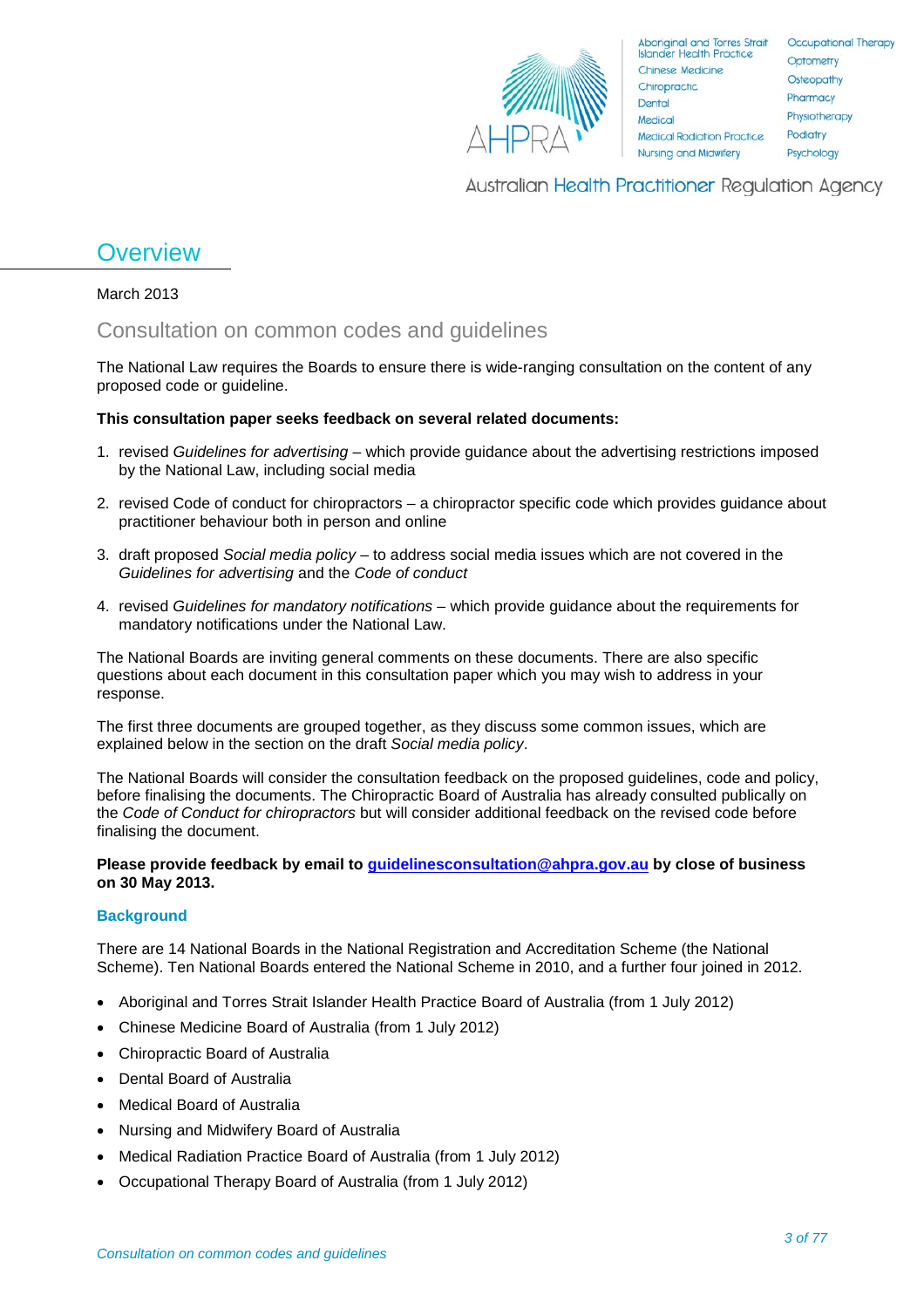- Optometry Board of Australia
- **Osteopathy Board of Australia**
- Pharmacy Board of Australia
- Physiotherapy Board of Australia
- Podiatry Board of Australia, and
- Psychology Board of Australia.

The Australian Health Practitioner Regulation Agency (AHPRA) works in partnership with each of the National Boards to implement the requirements of the National Scheme, which has maintaining public safety at its heart. Further information is available at [www.ahpra.gov.au.](http://www.ahpra.gov.au/)

## **All National Boards participating in the review**

The current *Guidelines for mandatory notifications* and *Guidelines for advertising* are the same for all professions in the National Scheme. The four National Boards that entered the National Scheme on 1 July 2012 (the 2012 Boards) also have the same *Code of conduct* as many of the 10 National Boards who joined in 2010. Because these documents are common across Boards, all 14 National Boards are participating in these reviews.

The 2012 Boards only recently finalised their *Guidelines for mandatory notifications*, *Guidelines for advertising* and *Codes of conduct*. The timeframes for consultation on these documents was tight. The 2012 Boards consider that there are benefits in participating in the current reviews to identify further opportunities to improve the Guidelines and Code, to maintain consistency of common documents and to give stakeholders a further opportunity for input.

The Chiropractic Board of Australia has a profession specific *Code of conduct for chiropractors*. This profession specific Code is based on and is very similar to the shared or common *Code of conduct*. The Chiropractic Board of Australia has already undertaken consultation on the *Code of conduct for chiropractors* and is consulting further on this revised document as part of this consultation process. The Board will also consider any relevant changes arising from consultation on the common documents and shared or common *Code of Conduct*.

The shared or common *Code of conduct* is also available for public consultation (http://www.ahpra.gov.au/News/Current-Consultations.aspx)

## **Relationship between the** *Guidelines for advertising of regulated health services***, the** *Code of conduct* **and the** *Social media policy*

The revised draft *Guidelines for advertising of regulated health services* (the *Advertising guidelines*), the revised draft *Code of conduct* and the proposed draft *Social media policy* attached to this paper all include information about social media.

- The *Advertising guidelines* provide guidance about how the legal restrictions on advertising under the National Law apply to social media.
- The *Code of conduct* includes references to social media in the general guidance that Boards have established about good practice and practitioner behaviour.
- The proposed draft *Social media policy* explains this approach and identifies other guidance which may be useful to practitioners.

Accordingly, these documents are presented as a package in this consultation paper and should be read together.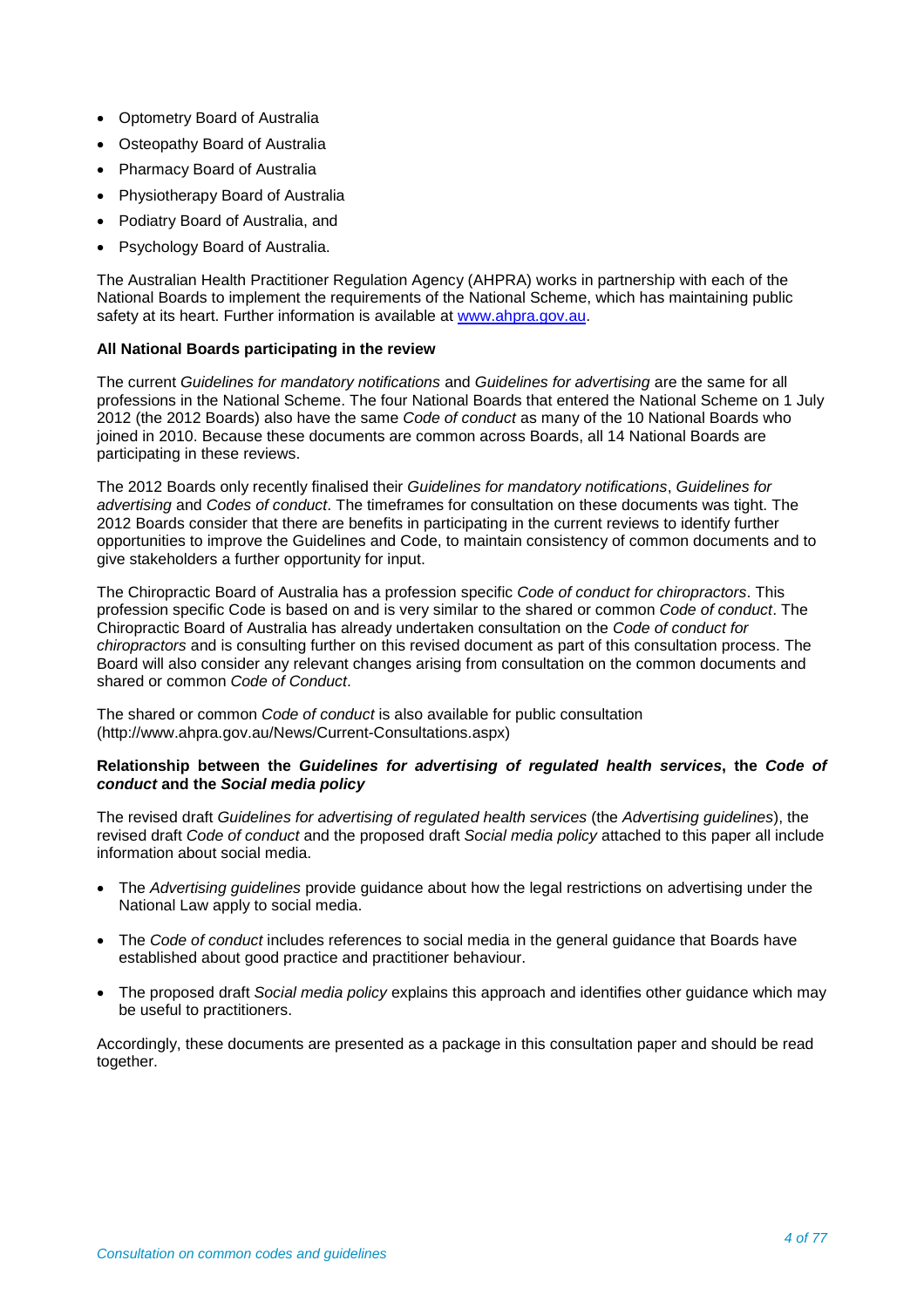### **Estimated impacts of the revised documents**

The impacts on practitioners, business and other stakeholders arising from the changes proposed in the revised documents, are expected to be small. The changes proposed are minimal, and focus on providing explanation and clarification.

The status quo would involve making no changes to the *Guidelines for mandatory notifications* and *Guidelines for advertising of regulated health services*. These Guidelines provide an explanation of the provisions of the National Law rather than imposing new requirements. The proposed changes improve the clarity and usefulness of the explanatory information rather than adding requirements.

The *Code of conduct for chiropractors* provides guidance to practitioners about professional and ethical conduct. The proposed changes clarify this guidance rather than adding new obligations.

#### *Guidelines for advertising of regulated health services* (the Guidelines for advertising)

Section 133 of the National Law contains legal restrictions on advertising involving a health practitioner or the services they provide. Section 133 is set out in the attachment.

The *Guidelines for advertising* provide guidance about the advertising restrictions imposed by the National Law.

National Boards have had a range of feedback about the *Guidelines for advertising* over the 30 months that the guidelines have been in place. In particular, there has been feedback that the guidelines:

- could provide clearer information
- could have better examples
- could be more clearly linked to the legal restrictions on advertising in the National Law, and
- should explain how the legal restrictions in the National Law apply to social media.

The attached draft *Guidelines for advertising* have been substantially revised to address these issues. A summary of the changes is also attached to highlight what is different in the revised guidelines.

The National Boards are seeking feedback on the revised *Guidelines for advertising* and also on the following questions:

- How are the existing guidelines working?
- Is the content of the revised guidelines helpful, clear and relevant?
- Is there any content that needs to be changed, deleted or added in the revised guidelines?
- Is there anything missing that should be added to the revised guidelines?
- Do you have any other comments on the revised guidelines?

In preliminary consultation, some comments suggested that the revised guidelines should include more real-life examples. Others suggested that the revised guidelines should be simpler and shorter. Although some additional examples have been added, it is not possible to include an exhaustive list of examples, so the guidelines now include some guiding principles to help practitioners evaluate whether their advertising complies with the National Law.

#### *Code of conduct*

The Chiropractic Board of Australia has a profession specific code of conduct. This profession specific code is based on and shared many similarities with the common code. The *Code of conduct for chiropractors* seeks to help and support registered health practitioners to deliver effective health services within an ethical framework. Practitioners have a duty to make the care of patients or clients their first concern and to practise safely and effectively. Maintaining a high level of professional competence and conduct is essential for good care.

The *Code of conduct for chiropractors* contains important standards for practitioner behaviour in relation  $t^{\alpha}$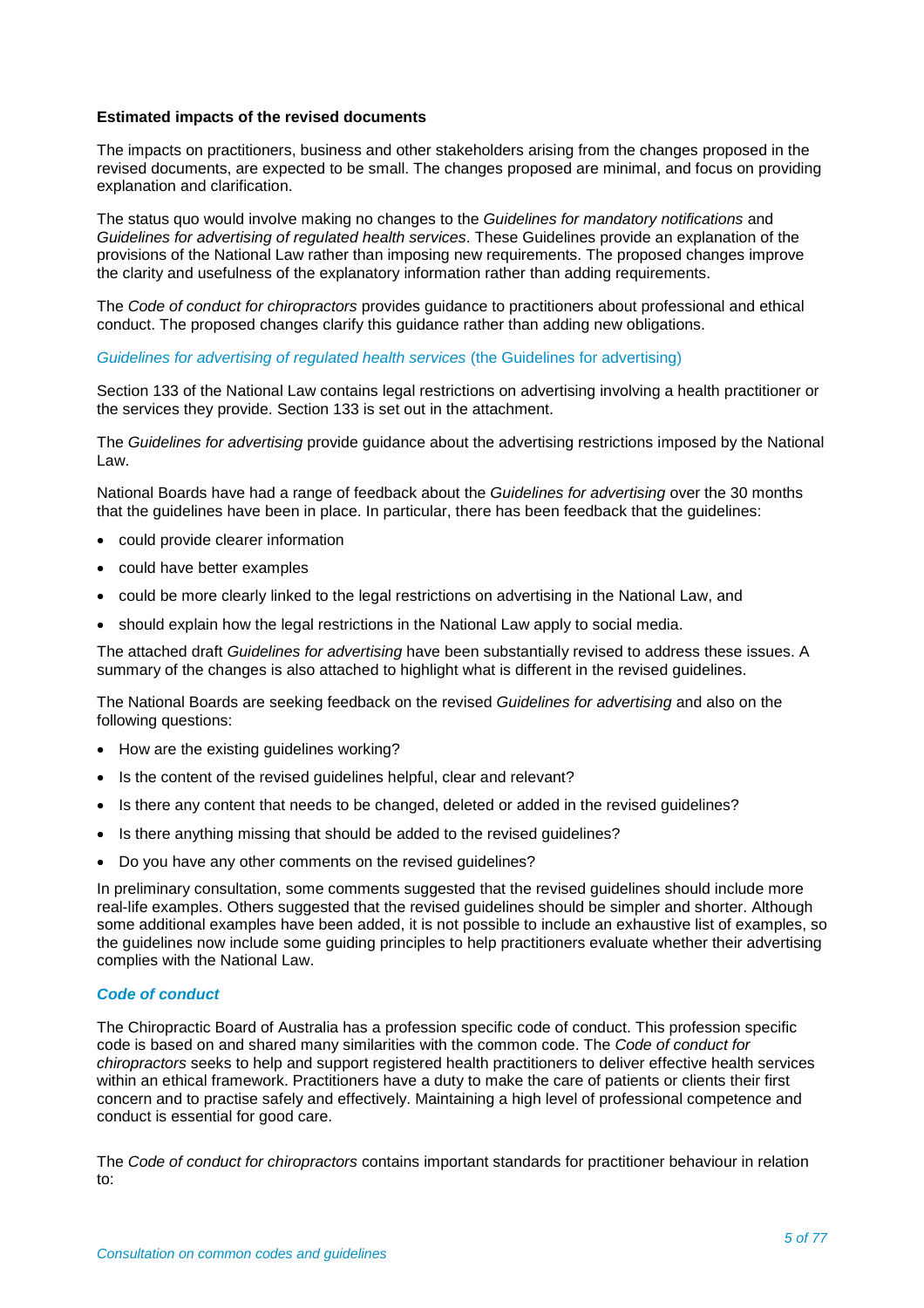- providing good care, including shared decision-making
- working with patients or clients
- working with other practitioners
- working within the health care system
- minimising risk
- maintaining professional performance
- professional behaviour and ethical conduct
- ensuring practitioner health, and
- teaching, supervising and assessing.

Only a small number of issues have been raised about the *Code of conduct for chiropractors* since it commenced.

The Chiropractic Board of Australia has already undertaken consultation on the *Code of conduct for chiropractors* and these issues have been considered in the revisions to date. The Chiropractic Board of Australia and is consulting further on this revised document as part of this consultation process.

#### **You are invited to provide feedback**

The National Board is seeking feedback on the proposed revisions to the *Code of conduct* for chiropractors as well as on the following questions.

- How is the current code working?
- Is the content of the revised code helpful, clear and relevant?
- Is there any content that needs to be changed, added or deleted in the revised code?
- Do you have any other comments on the revised code?
- Do the changes to Appendix 1 provide more clarity?

## *Social media policy*

As regulators, National Boards have a role in providing appropriate guidance on social media from a regulatory perspective. This perspective is different to the role of other organisations who may, for example, provide advice to facilitate use of social media. For example, health professional peak organisations have often dedicated time and resources to develop detailed documents on social media use which can provide helpful information for registered health professionals.

The National Boards' responsibility in relation to social media is to clearly articulate how the obligations under the National Law which focus on protecting the public apply to social media.

The National Boards have had a range of feedback about the development of a social media policy. Some practitioners are seeking guidance from National Boards about their use of social media. Other practitioners are concerned that a social media policy could constrain the use of social media to assist good practice.

The National Boards have responded to this feedback and are proposing an approach which addresses the regulatory issues related to social media, consistent with the Boards' role, but which does not unnecessarily restrict the use of social media that is unrelated to a practitioner's professional life. The approach focuses on actions that are regulated under the National Law, or general standards of professional conduct, consistent with the National Boards' regulatory role.

The revised *Guidelines for advertising* and the revised *Code of conduct* attached to this paper include guidance about social media. This is in the context of the legal restrictions on advertising under the National Law and the general guidance that Boards have established about good practice and practitioner behaviour.

The attached draft *Social media policy* explains this approach and that the National Boards do not intend to limit the use of social media consistent with good practice. The draft policy explains that the principles of professional behaviour and ethical conduct apply equally in person or online.

## **You are invited to provide feedback**

The National Boards are seeking feedback on the proposed draft *Social media policy* as well as on the following questions.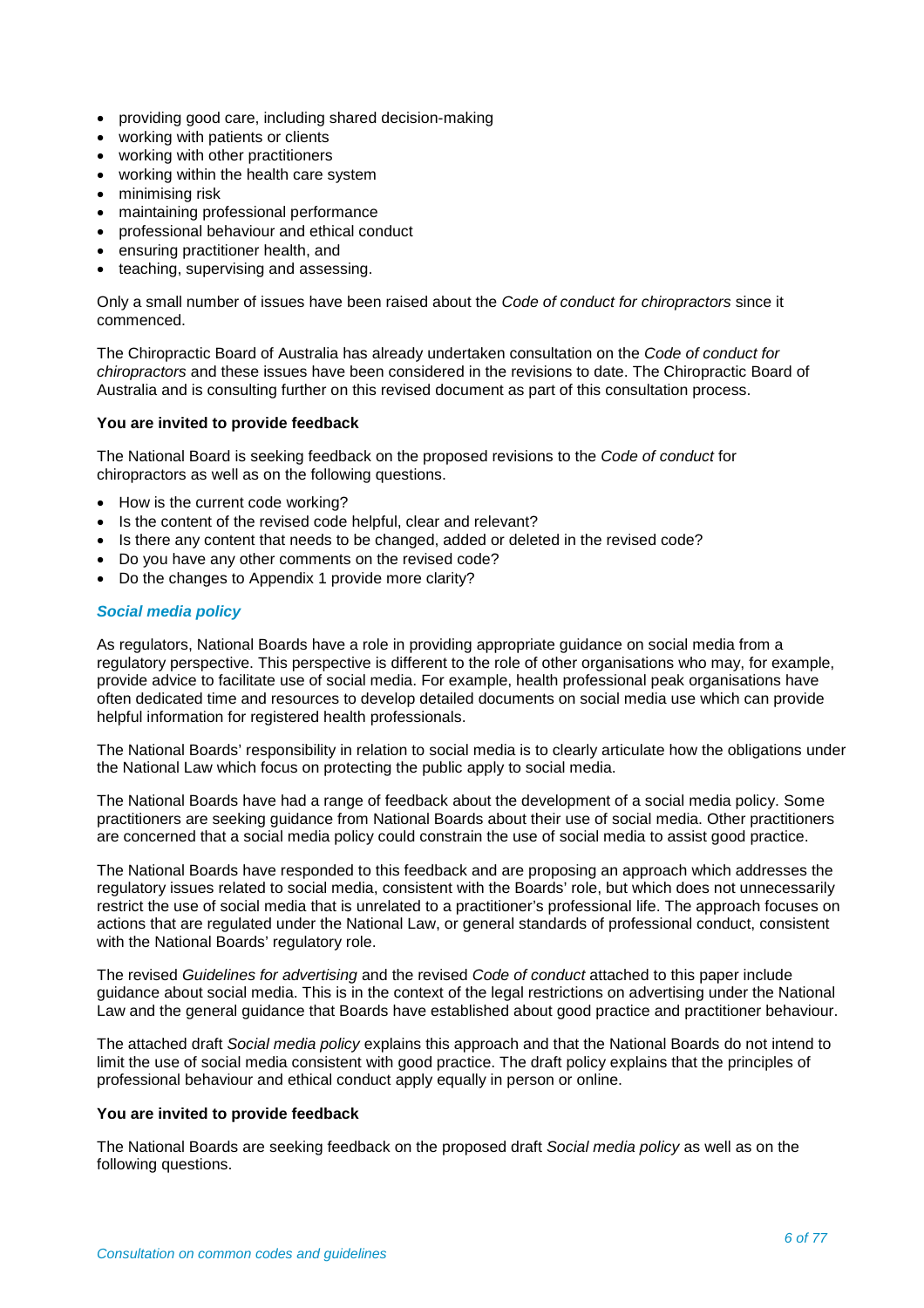- Do you support the approach of including general guidance in the draft policy, the *Guidelines for advertising* and the *Code of conduct for chiropractors*, with appropriate cross-referencing?
- Does the guidance in these documents reflect the National Boards' regulatory role?
- Do you agree with the approach of referring practitioners to other sources for guidance on social media that goes beyond the National Boards' regulatory role?
- Is the content of the draft *Social media policy* helpful?
- Is there any content that needs to be changed, added or deleted in the draft policy?
- Do you have any other comments on the draft policy?

## *Guidelines for mandatory notifications*

The National Boards have developed guidelines to help explain the National Law requirements for registered health practitioners, employers of registered practitioners and education providers to make mandatory notifications (complaints) to protect the public. The guidelines provide a detailed explanation of the mandatory notification requirements.

The *Guidelines for mandatory notifications* aim to help practitioners, employers, and education providers understand whether and when they must make a notification about a practitioner's conduct, and whether to make a notification about an impaired student. Making a mandatory notification is a serious step to prevent the public from being placed at risk of harm and should only be taken on sufficient grounds. The guideline explains when these grounds are likely to arise and are to help with decision-making. The National Law protects practitioners, employers and education providers who make notifications in good faith under the National Law.

Only a small number of issues have been raised about the *Guidelines for mandatory notifications* since they commenced. The attached revised *Guidelines for mandatory notifications* address a number of issues which have been raised.

The revisions have been shaded in gray in this consultation document. A summary of the revisions is also attached later in this document.

#### **You are invited to provide feedback**

The Boards are seeking feedback on the proposed changes to the *Guidelines for mandatory notifications* and also on the following questions.

- How are the current guidelines working?
- Is the content of the revised guidelines helpful, clear and relevant?
- Is there any content that needs to be changed, deleted or added in the revised guidelines?
- Is there anything missing that needs to be added to the guidelines?
- Do you have any other comments on the guidelines?

#### **Relevant sections of the National Law**

Section 35 of the National Law allows the National Boards to develop or approve standards, codes and guidelines for the health profession, including the development and approval of codes and guidelines that provide guidance to health practitioners registered in the profession. Section 39 explicitly states that a National Board may develop and approve codes and guideline to provide guidance to the health practitioners it registers; and about other matters relevant to the exercise of its functions.

Section 133 of the National Law limits how regulated health services can be advertised. It provides:

(*1) A person must not advertise a regulated health service, or a business that provides a regulated health service, in a way that—*

- *(a) is false, misleading or deceptive or is likely to be misleading or deceptive; or*
- *(b) offers a gift, discount or other inducement to attract a person to use the service or the business, unless the advertisement also states the terms and conditions of the offer; or*
- *(c) uses testimonials or purported testimonials about the service or business; or*
- *(d) creates an unreasonable expectation of beneficial treatment; or*
- *(e) directly or indirectly encourages the indiscriminate or unnecessary use of regulated*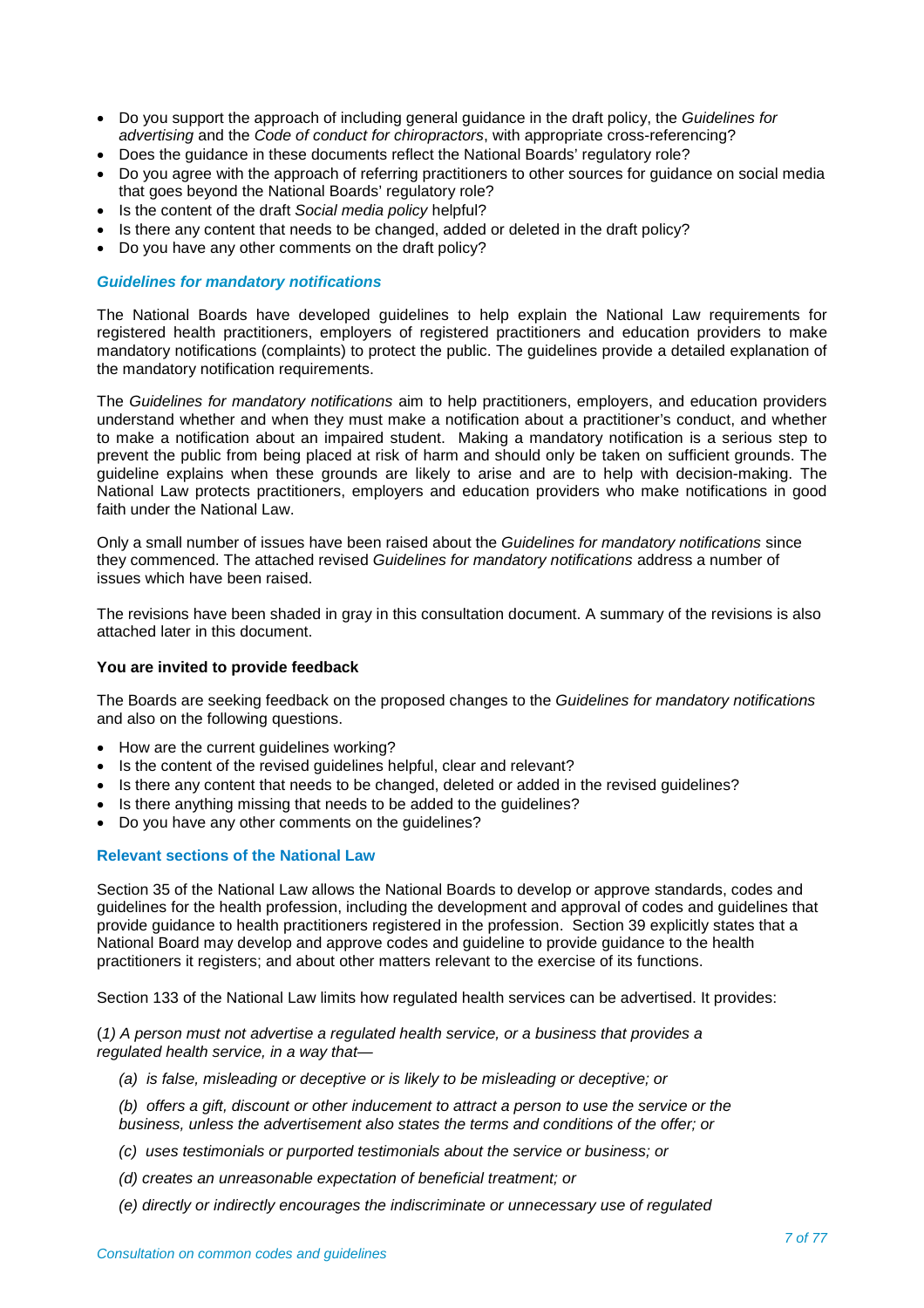*health services.*

*Maximum penalty—*

- *(a) in the case of an individual—\$5,000; or*
- *(b) in the case of a body corporate—\$10,000.*

*(2) A person does not commit an offence against subsection (1) merely because the person, as part of the person's business, prints or publishes an advertisement for another person.* 

*(3) In proceedings for an offence against this section, a court may have regard to a guideline approved by a National Board about the advertising of regulated health services.* 

*In this section — regulated health service means a service provided by, or usually provided by, a health practitioner.* 

## **Next steps**

The National Boards will consider the valuable feedback from consultation and decide whether to revise the documents to take the feedback into account. National Boards will release the final version of the Guidelines and Policy with information about the timeframe for implementation.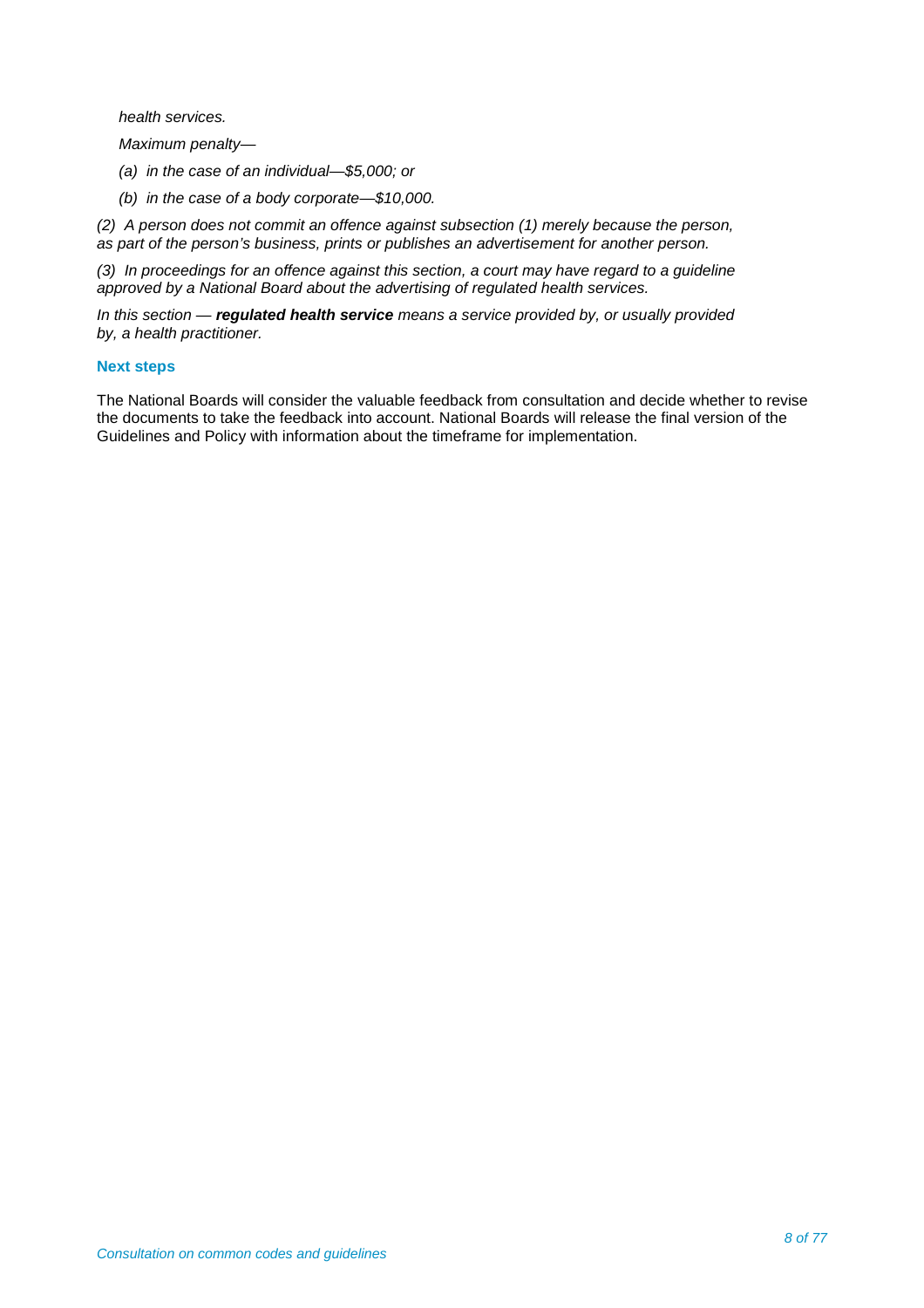## Public consultation draft

## April 2013

## *Guidelines for advertising regulated health services*

## **1. Authority**

The *Guidelines for advertising regulated health services* were jointly developed by the National Boards under section 39 of the Health Practitioner Regulation National Law, as in force in each state and territory (the National Law).

All obligations outlined in this document are those required under the National Law unless stated otherwise.

#### **2. Definitions**

A list of definitions is included in **appendix 1**.

Restrictions on advertising are included in other legislation. Practitioners should note that definitions in that legislation may be different and shouldrefer to the relevant definitions to ensure compliance with that legislation.

## **3. Purpose**

This document provides guidance on the legal requirements of advertising services that are provided by, or usually provided by, a health practitioner ('regulated health services' or 'services'). Section 133 of the National Law regulates advertising by health practitioners.

#### **Section 133 of the National Law provides:**

- (*1) A person must not advertise a regulated health service, or a business that provides a regulated health service, in a way that—*
	- *(a) is false, misleading or deceptive or is likely to be misleading or deceptive; or*
	- *(b) offers a gift, discount or other inducement to attract a person to use the service or the business, unless the advertisement also states the terms and conditions of the offer; or*
	- *(c) uses testimonials or purported testimonials about the service or business; or*
	- *(d) creates an unreasonable expectation of beneficial treatment; or*
	- *(e) directly or indirectly encourages the indiscriminate or unnecessary use of regulated health services.*

*Maximum penalty—*

- *(a) in the case of an individual—\$5,000; or*
- *(b) in the case of a body corporate—\$10,000.*
- *(2) A person does not commit an offence against subsection (1) merely because the person, as part of the person's business, prints or publishes an advertisement for another person.*
- *(3) In proceedings for an offence against this section, a court may have regard to a guideline approved by a National Board about the advertising of regulated health services.*

*In this section — regulated health service means a service provided by, or usually provided by, a health practitioner.*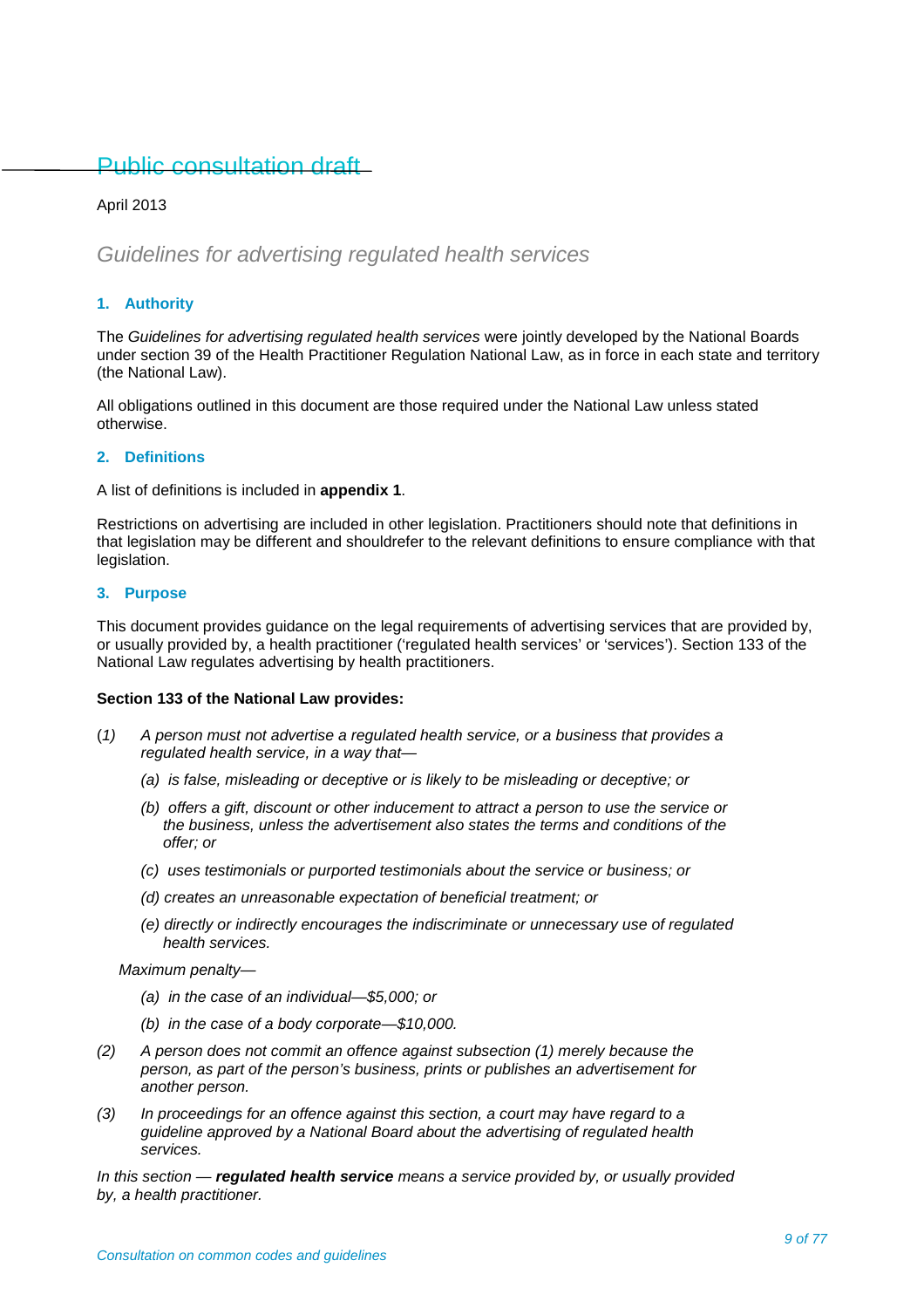These guidelines:

- set out the obligations of advertisers (see definition in **appendix 1**)
- explain advertising that is prohibited
- describe information commonly found in advertising, and
- clarify that advertisers of regulated health services also have responsibilities under other legislation administered by other regulators.

The National Law and these guidelines focus on consumer protection. The role of these guidelines is to explain the limits placed on regulated health services advertising under the National Law, not to explain to practitioners how to advertise. The wording of s. 133 is broad and it is not possible to provide an exhaustive list of advertising that will, or will not, contravene the National Law.

Those advertising regulated health services, including individual practitioners, are responsible for ensuring that their advertisements comply with the law. Neither AHPRA nor the National Boards are able to provide legal advice to health practitioners about advertising and these guidelines are not a substitute for legal advice.

## **4. Who these guidelines apply to**

These guidelines apply to any person (as defined in **appendix 1**) who advertises a regulated health service, including registered health practitioners, non-registered health practitioners, individuals and bodies corporate (advertisers).

A breach of advertising requirements is a criminal offence. The National Law imposes a penalty up to \$5,000 for an individual and \$10,000 for a body corporate.

A court may consider these guidelines when hearing advertising offences against section 133 of the National Law.

## **5. The basis for these guidelines**

The following principles apply to these guidelines:

- advertising may be a valuable tool in communicating the services health practitioners offer to the public to enable health consumers to make informed choices
- advertising which contains false and misleading information undermines the integrity of our health system as well as the trust of the public in the health profession being advertised
- the public should be protected from false and misleading advertisements, and
- the indiscriminate or unnecessary use of health services should be discouraged.

## **6. Obligations under the National Law and other legislation**

Advertisers of regulated health services must comply with the National Law, available at [www.ahpra.gov.au.](http://www.ahpra.gov.au/)

Australian regulators such as the Australian Competition and Consumer Commission (ACCC) and the Therapeutics Goods Administration (TGA) also have responsibility for laws governing the advertising of health products and services. More information about this is included in **appendices 3 and 4**.

A registered health practitioner (and those who have previously been registered health practitioners) may also be subject to disciplinary action under Part 8 of the National Law (which relates to health, performance and conduct) for unprofessional conduct (this is described as 'unsatisfactory professional conduct' in NSW) in relation to advertising. One of the grounds for a voluntary notification is that the health practitioner has, or may have, contravened the National Law (see section 144).

These guidelines should also be read in conjunction with codes and guidelines published by National Boards that convey the Board's expected standards of professional conduct. Each National Board has published a *Code of conduct for registered health practitioners,* or similar document. Practitioners have a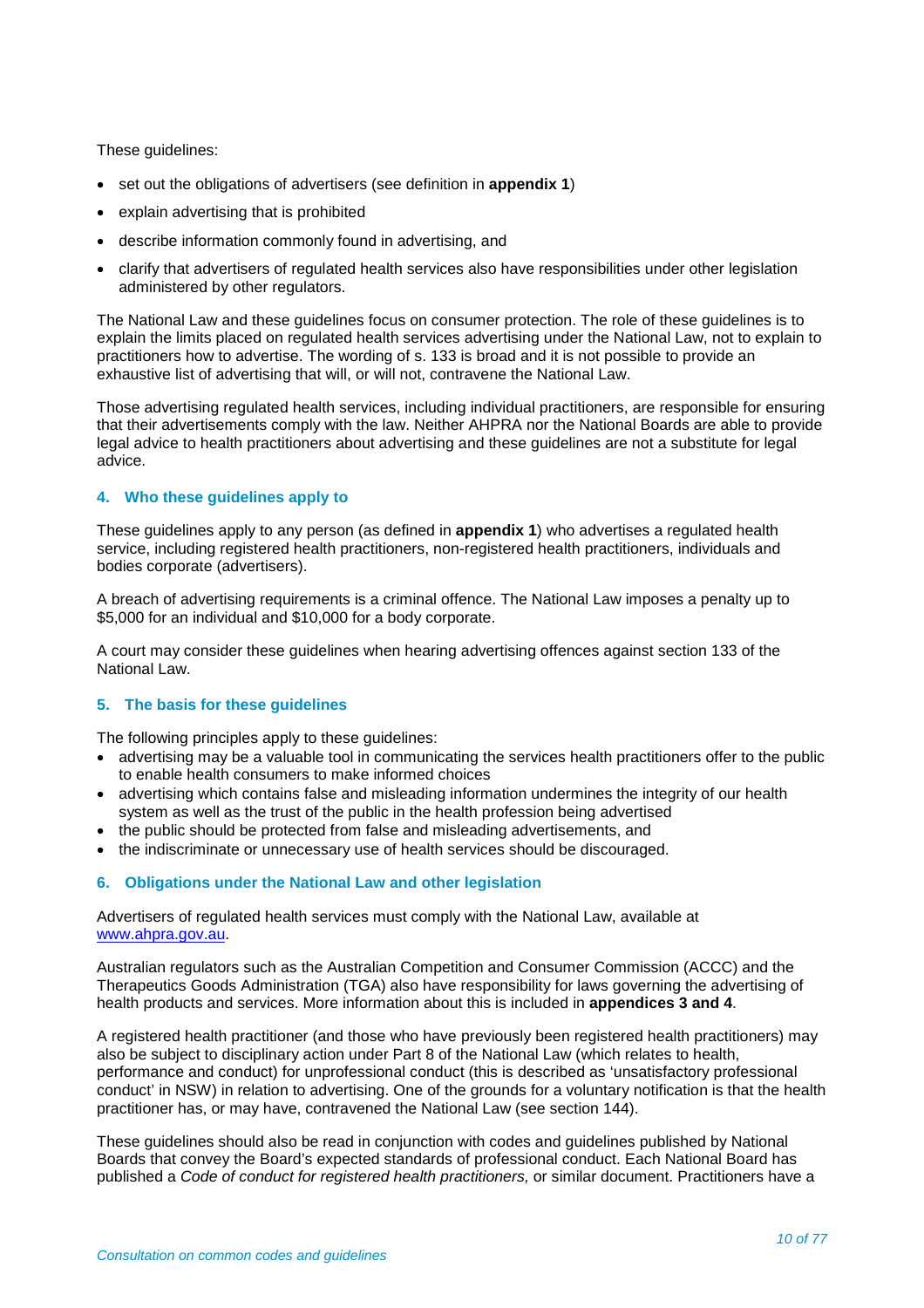professional responsibility to be familiar with, and apply, this code. The code describes the professional standards expected of practitioners, including when advertising.

In some circumstances, advertiser may also breach the title and practice protection provisions of the National Law, whether or not they have been prosecuted under the advertising provisions.

Compliance with these guidelines does not excuse advertisers of regulated health services from the need to comply with other applicable laws. Advertising of regulated health services often involves the advertising of products and/or therapeutic goods and care must be taken to ensure compliance with all relevant legislation.

If a complaint about an advertisement may be of interest to another Australian regulatory authority such as the TGA or ACCC, AHPRA may refer the matter to the most appropriate regulator.

Other laws and authorities that regulate advertising are described in **appendix 2.**

#### **7. The advertising provisions of the National Law**

The following sections explain advertising which may contravene or are not likely to contravene the advertising requirements of the National Law.

The ACCC has provided the following information on how to avoid being misleading and deceptive when advertising, which may be useful guidance for advertisers considering the requirements of the National Law:

- *Sell your professional services on their merits.*
- *Be honest about what you say and do commercially.*
- *Look at the overall impression of your advertisement. Ask yourself who the audience is and what the advertisement is likely to say or mean to them.*
- *Remember, at a minimum, that it is the viewpoint of a layperson with little or no knowledge of the professional service you are selling that should be considered.[1](#page-10-0)*

7.1 Information included in advertisements. The following factual information is commonly included in health services advertisements, and may assist advertisers. The list below is not intended to be exhaustive.

#### *Information commonly included in health services advertising*

- Office details
	- o contact details
	- o office hours, availability of after-hours services
	- o accessibility (e.g. wheelchair access)
	- $\circ$  languages spoken (this does not affect other guidance provided by the national board about use of qualified interpreters where appropriate)
	- o emergency contact details
- Fees
	- o a statement about fees charged, bulk-billing arrangements, or other insurance plan arrangements and installment fee plans regularly accepted
- **Qualifications**

<span id="page-10-0"></span> <sup>1</sup> Australian Competition and Consumer Commission, *Professions and the Competition and Consumer Act*, 2011, www.accc.gov.au/content/index.phtml/tag/professions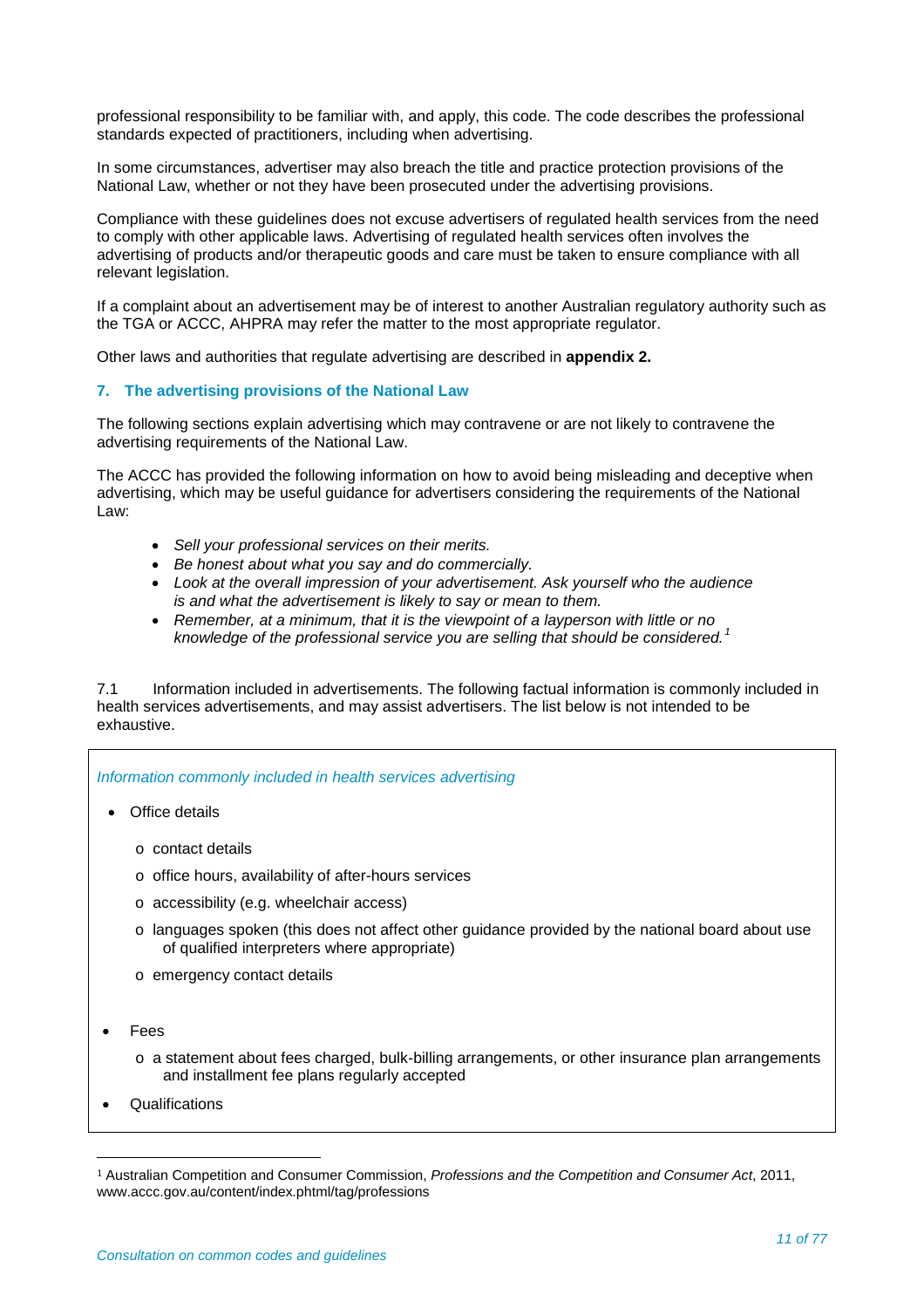- $\circ$  a statement of the names of schools and training programs from which the practitioner has graduated and the qualifications received, subject to the specific information in these guidelines on, 'advertising of qualifications and titles'
- o reference to any practitioners who hold specialist registration or endorsement under the national law and their area of specialty or endorsement
- $\circ$  a statement of the teaching positions currently or formerly held by the practitioner in boardapproved or accredited institutions, together with relevant dates
- $\circ$  a statement of the accreditation or certification of the practitioner with a public board or agency, including any affiliations with hospitals or clinics
- o a statement of safety and quality accreditation of the practice or health care setting
- For any surgical and/or invasive procedures, the appropriate warning statement in a clearly visible position<sup>[2](#page-11-0)</sup>
- Non-enhanced photos or drawings of the practitioner or his or her office
- Any statement providing public health information encouraging preventive, restorative or corrective care (public health information should also be evidence based wherever possible)

## **7.2 Prohibited advertising under the National Law**

Section 133 of the National Law covers five key aspects of advertising. These relate to advertising that:

- a) is false, misleading or deceptive or is likely to be so
- b) offers a gift, discount or other inducement to attract a user of the health service without stating the terms and conditions of the offer
- c) uses testimonials or purported testimonials
- d) creates an unreasonable expectation of beneficial treatment, and/or
- e) encourages the indiscriminate or unnecessary use of health services.

The section below explains what may constitute a breach of the National Law and what could generally be considered inconsistent with the National Law.

## *7.2.1 Misleading or deceptive advertising*

Section 133 of the National Law states:

- *(1) A person must not advertise a regulated health service, or a business that provides a regulated health service, in a way that –*
	- *a. Is false, misleading or deceptive or is likely to be misleading or deceptive*

A common meaning of 'mislead or deceive' is 'lead into error'. The Courts have considered the phrase 'mislead or deceive' and those that are misled are almost by definition deceived as well. Misleading someone may include lying to them, leading them to a wrong conclusion, creating a false impression, leaving out (or hiding) important information, making false or inaccurate claims.

As the ACCC explains, 'Patients can be physically, psychologically or financially affected by misleading conduct, and these effects can be long lasting. It is essential that patients be given honest, accurate and complete information in a form they can understand.<sup>[3](#page-11-1)</sup>

More information about the meaning of 'mislead or deceive' is available on the ACCC website.<sup>[4](#page-11-2)</sup>

<span id="page-11-0"></span> $2$  Note that some Boards may provide specific guidance on the use of warning statements for surgical and invasive procedures. See appendix 6.

<span id="page-11-2"></span><span id="page-11-1"></span><sup>3</sup> [w](http://www.accc.gov.au/content/index.phtml/itemId/5967)ww.accc.gov.au/business/professional-services/medical-professionals <sup>4</sup> www.accc.gov.au/business/advertising-promoting-your-business/false-or-misleading-claims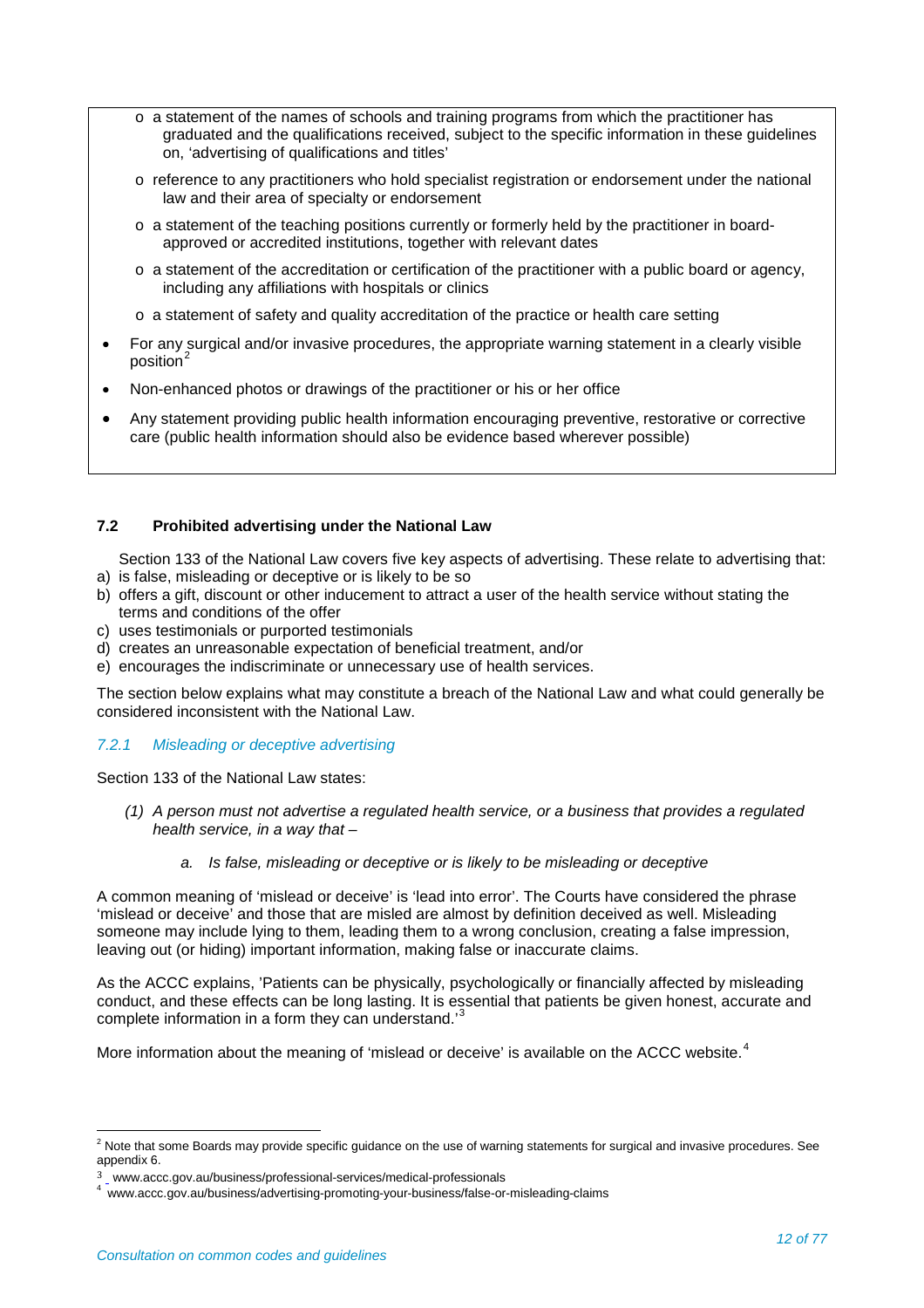Examples of advertising that may be false or misleading include those that:

- mislead, either directly, or by implication, use of emphasis, comparison, contrast or omission
- compare different regulated health professions or practitioners, in the same profession or across professions, in a way that may mislead or deceive
- only provide partial information which could be misleading
- uses phrases like 'as low as' or 'lowest prices', or similar words or phrases when advertising fees for services, prices for products or price information in a way which is misleading or deceptive
- imply that the regulated health services can be a substitute for public health vaccination or immunisation, and/or
- use words, letters or titles that may mislead or deceive a health consumer into thinking that the provider of a regulated health service is more qualified or more competent than a holder of the same registration category (e.g. 'specialising in XX' when there is no specialist registration category for that profession).

For example, the ACCC comments that it would be misleading or deceptive for a business to advertise the health benefits of a therapeutic device or health product but have no proof that such benefits can be attained.<sup>[5](#page-12-0)</sup>

## *7.2.2 Gifts and discounts*

Section 133 of the National Law states:

- *(1) A person must not advertise a regulated health service, or a business that provides a regulated health service, in a way that –*
	- *b. Offers a gift, discount or other inducement to attract a person to use the service or the business, unless the advertisement also states the terms and conditions of the offer*

Any advertisement that offers gifts, prizes or free items must state the terms and conditions of the offer. The use of unclear, unreadable or misleading terms and conditions attached to gifts, discounts and other inducements would not meet this requirement.

Consumers generally consider the word 'free' to mean absolutely free. When the costs of a 'free offer' are recouped through a price rise elsewhere, the offer is not truly free. An example is an advertisement which offers 'make one consultation appointment, get one free', but raises the price of the first consultation to largely cover the cost of the second (free) appointment. This type of advertising could also be misleading or deceptive.

The terms and conditions should be in plain English, readily understandable, accurate and not in themselves misleading about the conditions and limitations of the offered service.

Advertising may contravene the National Law when it:

- contains price information that is inexact
- contains price information that fails to specify any terms and conditions or variables to an advertised price, or that could be considered misleading or deceptive
- states an instalment amount without stating the total cost (which is a condition of the offer), and/or
- does not state the terms and conditions of offers of gifts, discounts or other inducements.

## *7.2.3 Testimonials*

Section 133 of the National Law states:

- *(1) A person must not advertise a regulated health service, or a business that provides a regulated health service, in a way that –*
	- *c) Uses testimonials or purported testimonials about the service or business*

<span id="page-12-0"></span> <sup>5</sup> Australian Competition and Consumer Commission, Misleading and deceptive conduct, http://www.accc.gov.au/consumers/misleading-claims-advertising/falseor-misleading-claims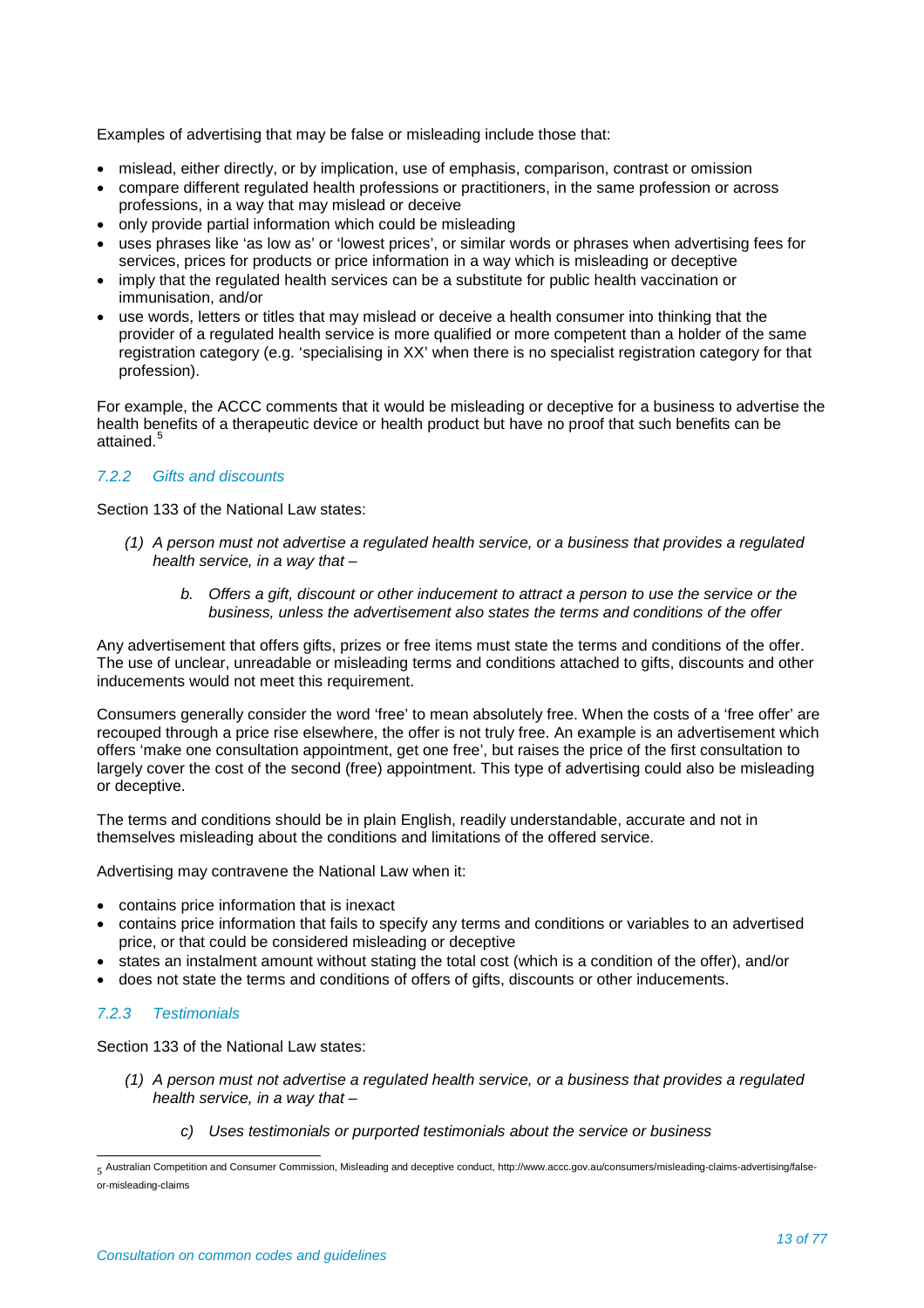The National Law does not define testimonial, so the word has its ordinary meaning, which includes a recommendation about a service or its quality.

A testimonial includes recommendations, or statements, made by an individual about their experience or benefits of a particular practitioner or regulated health service.

Testimonials can distort a person's judgment in his or her choice of health practitioner, may misrepresent the skills and or expertise of practitioners and create unrealistic expectations of the benefits such practitioners may offer health consumers.

Testimonials in advertising include:

- (i) using or quoting testimonials on a website, such as patients posting comments about a practitioner on the practitioner's business website, particularly where the website encourages patients to post comments and/or selectively publishes patient comments
- (ii) self-testimonials, such as in a newsletter or on a website, and
- (iii) the use of patient stories.

A practitioner must take reasonable steps to have any unsolicited testimonials associated with their advertising removed once they become aware of them. Reasonable steps include taking action within the practitioner's power, such as directly removing, or requesting removal, of the testimonials.

For example, an advertisement on a social media site eg a Facebook page that includes a recommendation from a patient, or statement from a person about the benefits of the regulated health service or business they received from a registered health practitioner, may contravene the National Law. Once the practitioner is aware of the testimonials, he or she must take reasonable steps to have the testimonial removed (also refer to section 8.1 on social media).

#### *7.2.4 Unreasonable expectation of beneficial treatment*

Section 133 of the National Law states:

*(1) A person must not advertise a regulated health service, or a business that provides a regulated health service, in a way that –*

#### *d) Creates an unreasonable expectation of beneficial treatment*

This often arises when advertisers take advantage of the vulnerability of health consumers in their search for a cure or remedy. The claims of beneficial treatment can range from miracle cures to unsubstantiated scientific claims. The expectation has to be reasonable from an objective point of view.

For example, advertising may contravene the National Law when it:

- creates an unreasonable expectation (such as by exaggerating or by providing incomplete or biased information) of recovery time following provision of a regulated health service
- fails to disclose the health risks associated with a treatment
- omits the necessary warning statement for a surgical or invasive procedure  $6$
- contains any information or material that is likely to make a person believe his or her health or wellbeing may suffer from not taking or undertaking the health service, and/or
- contains a claim, statement or implication that is likely to create an unreasonable expectation of beneficial treatment by:
	- $\circ$  either expressly or by omission, indicating that the treatment is infallible, unfailing, magical, miraculous or a certain, guaranteed or sure cure, and/or
	- o a practitioner has an exclusive or unique skill or remedy, or that a product is 'exclusive' or contains a 'secret ingredient' that will benefit the patient.

<span id="page-13-0"></span> $6$  Note that some Boards may provide specific guidance on the use of warning statements for surgical and invasive procedures. See **appendix 6**.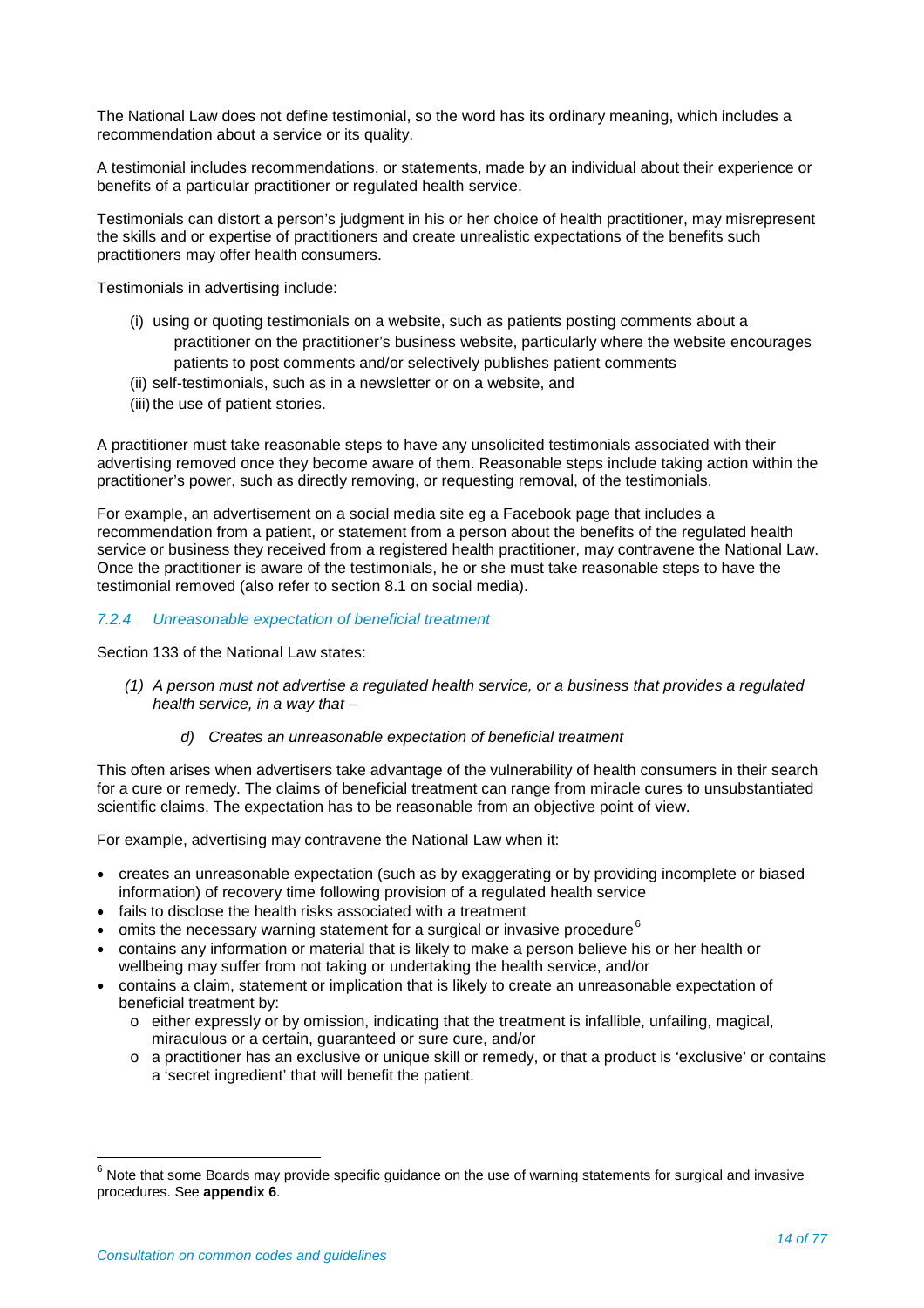#### *7.2.5 Encouraging indiscriminate or unnecessary use of health services*

Section 133 of the National Law states:

*(1) A person must not advertise a regulated health service, or a business that provides a regulated health service, in a way that –*

*e) Directly or indirectly encourages the indiscriminate or unnecessary use of regulated health services*

The unnecessary use of health services is not in the public interest.

Advertising may contravene the National Law when it:

- encourages a person to improve their physical appearance together with the use of phrases such as 'don't delay', 'achieve the look you want' and 'looking better and feeling more confident'
- provides a patient or client with an unsolicited appointment time
- uses prizes, bonuses, bulk purchases, bulk discounts or other endorsements to encourage the unnecessary consumption of health services that are unrelated to clinical need or therapeutic benefit
- uses promotional techniques that are likely to encourage consumers to use health services regardless of clinical need or therapeutic benefit, such as offers or discounts, online/internet deals, vouchers, and/or coupons, and/or
- advertises time-limited offers which influence a consumer to make decisions under the pressure of time and money rather than about their health care needs. An offer is considered time-limited if it is offered for purchase for a limited or specific period of time (or available for use within a limited period of time or by a specific date).

## **8. Further information about specific types of advertising**

These guidelines cover all types of advertising, including social media, blogs and websites. The following sections discuss some aspects of advertising in more detail, to provide further guidance to practitioners.

#### **8.1 Social media**

The National Law prohibits advertising in any way that uses testimonials or purported testimonials. Testimonials, or comments that may amount to testimonials, made on social media sites by patients or other people may contravene the National Law.

Social media includes work related and personal pages on social networks such as Facebook, LinkedIn and Twitter.

A person is responsible for content on their social networking pages even if they were not responsible for the initial publication of the information or testimonial. This is because a person responsible for a social networking account accepts responsibility for any comment published on it, once alerted to the comment. Practitioners with social networking accounts should carefully review content regularly to make sure that all material complies with their obligations under the National Law.

These guidelines should be read in conjunction with the *Social media policy*, to be published on National Boards' websites.

## **8.2 Advertising qualifications and titles[7](#page-14-0)**

Advertisers should take care using qualifications and titles when advertising regulated health services (as defined in **appendix 1**).

The inclusion of professional qualifications in an advertisement that also promotes the use or supply of therapeutic goods may be interpreted as a professional endorsement. These are prohibited under the *Therapeutic Goods Advertising Code 2007.* 

<span id="page-14-0"></span><sup>7</sup> A National Board may provide further, profession specific advice on the use of titles in advertising in **appendix 5**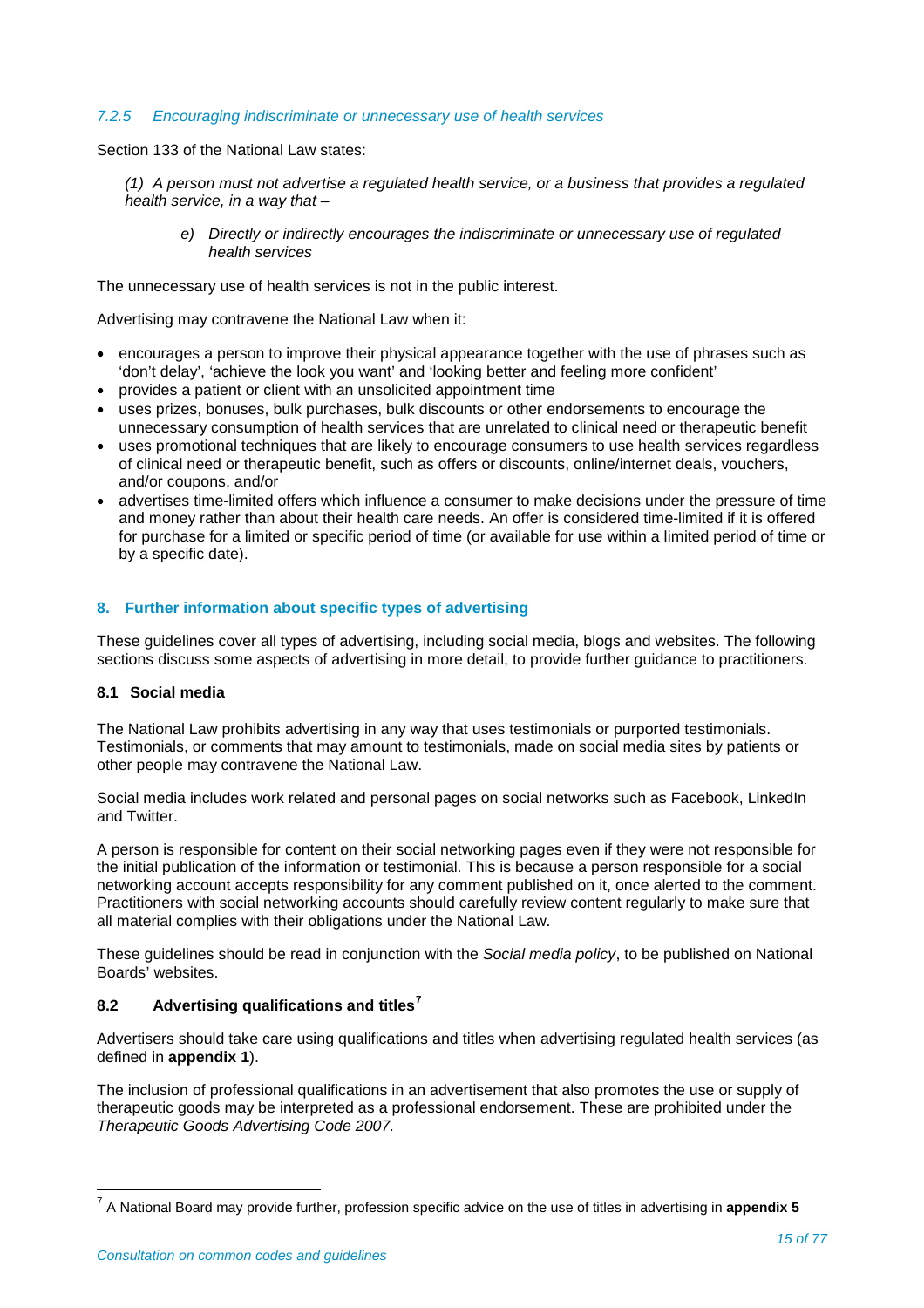The misuse of titles in advertising may also contravene other sections of the National Law related to title protection (please refer to **appendix 5(a**)). For specific guidance on use of titles in the psychology and physiotherapy professions, please refer to **appendix 5(b).** 

## *8.2.1 Use of titles in advertising*

The National Law regulates the use of certain titles. Misuse of a protected title is an offence under the National Law.

Advertisers should be aware of the protected titles for the profession that they are advertising. <sup>[8](#page-15-0)</sup>

Advertisers should avoid developing abbreviations of protected titles as these may mislead the public. It may also be misleading to use symbols, words or descriptions associated with titles.

There is no provision in the National Law that prohibits a practitioner from using titles such as 'doctor' but there is potential to mislead or deceive if the title is not applied clearly. If practitioners choose to adopt the title 'Dr' in their advertising and they are not registered medical practitioners, then (whether or not they hold a Doctorate degree or PhD) they should clearly state their profession.

Clarity may be achieved by including a reference to their health profession whenever the title is used, such as:

- Dr Isobel Jones (Dentist), and
- Dr Walter Lin (Chiropractor).

#### *8.2.2 Advertising specialties and endorsements*

The National Law allows for and protects specialties and endorsements. A registered health practitioner who does not hold specialist registration may not use the title 'specialist', or through advertising or other means, present themselves to the public as holding specialist registration in a health profession.

The National Law prohibits claims of:

- holding a type of registration, including specialist registration, or endorsement of registration not held, and/or
- being qualified to hold an endorsement they do not hold.

While the National Law protects specific titles, use of some words (such as 'specialises in' ) may be misleading or deceptive as patients or clients can interpret the advertisements as implying that the practitioner is more skilled or has greater experience than is the case.

These words should be used with caution and need to be supported by fact. Words such as 'substantial experience in' or 'working primarily in' are less likely to be misunderstood as a reference to endorsement or specialist registration.

A registered health practitioner who does not hold an endorsement may not, through advertising or other means, present themselves to the public as holding such an endorsement (such as using professional titles that are associated with an approved area of practice endorsement).

A list of health professions with approved endorsements, including endorsements for scheduled medicines and area of practice endorsements, is available on the websites of the relevant National Board. These websites also explain the titles that a registered health practitioner with an area of practice endorsement may use.

#### *8.2.3 Advertising qualifications or memberships*

Advertising qualifications or memberships may be useful in providing the public with information about the experience and expertise of health practitioners. However, it may be misleading or deceptive if the advertisement implies that the practitioner has more skill or greater experience than is in fact the case.

<span id="page-15-0"></span> $8$  Refer to the relevant National Board website for a list of the endorsements and recognised specialties for that profession.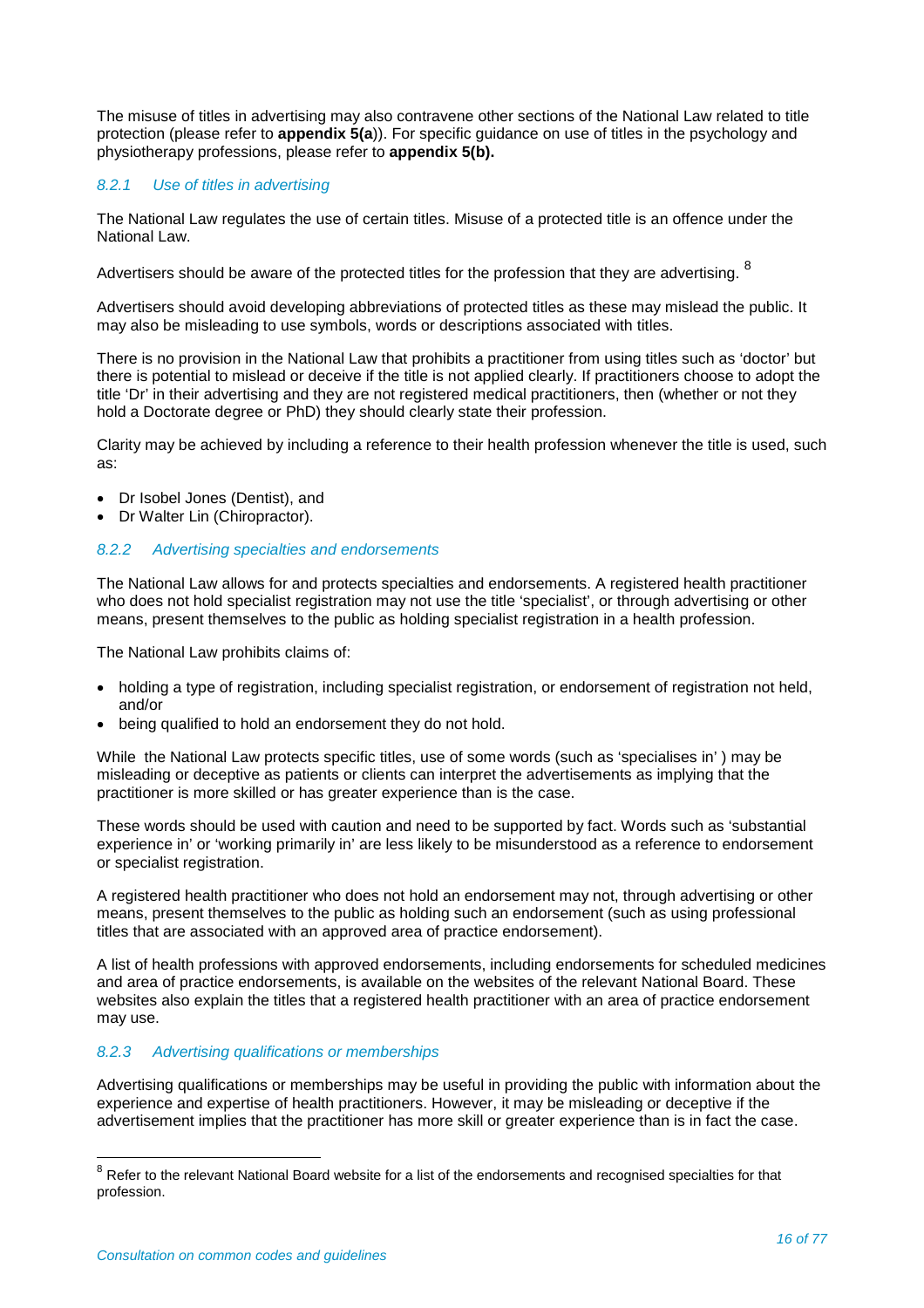Patients or clients are best protected when practitioners only advertise those qualifications that are:

- approved for the purposes of registration, including specialist registration and endorsement of registration
- conferred by approved higher education providers<sup>[9](#page-16-0)</sup>, or
- conferred by an education provider that has been accredited by an accreditation authority.

A list of accreditation authorities and approved qualifications for each health profession is available on the relevant National Board's website.

## *Helpful questions to consider*

Practitioners who are considering the use of titles, words or letters to identify and distinguish themselves in advertising, other than those professional titles protected under the National Law for their profession, are encouraged to ask themselves the following questions.

- *Is it appropriate for me to use this title, qualification, membership, words or letters in advertising material?*
- *Am I skilled in the services I am advertising?*
- *If I display or promote my qualifications in advertising materials, is it easy to understand?*
- *Is there any risk of people being misled or deceived by the words, letters or titles that I use?*
- *Is the basis for my use of title, qualification, membership, or other words or letters:*
	- o *relevant to my practice?*
	- o *current?*
	- o *verifiable?*
	- o *credible?*

## **8.3 Advertising therapeutic goods**

The Therapeutic Goods Administration (TGA) is responsible for regulating therapeutic goods including medicines, medical devices, biologicals, blood and blood products.

If the advertising comprises only pricing for Prescription-only (Schedule 4 and 8) and certain Pharmacistonly (Schedule 3 of the Poisons Standard) medicines, then the advertisement must comply with the *Therapeutic Goods Act 1989*, Therapeutic *Goods Regulations 1990*, the Therapeutic Goods Advertising Code 2007 and the Price Information Code of Practice. A list of practitioners permitted to advertise price information for certain Schedule 3, Schedule 4 and Schedule 8 medicines is included in the Price Information Code of Practice, available via the TGA website: [www.tga.gov.au.](http://www.tga.gov.au/)

If the advertising promotes one or more products (i.e. therapeutic goods under the Therapeutic Goods Act 1989), then the advertising must comply with the *Therapeutic Goods Act 1989*, *Therapeutic Goods Regulations 1990*, the Therapeutic Goods Advertising code 2007 and, where relevant, the Price Information Code of Practice.

The definition of "advertisement" in the *Therapeutic Goods Act 1989* should be noted.

## **8.4 Advertising price information**

<span id="page-16-0"></span><sup>9</sup> Within the meaning of the *Higher Education Support Act 2003* (Cth),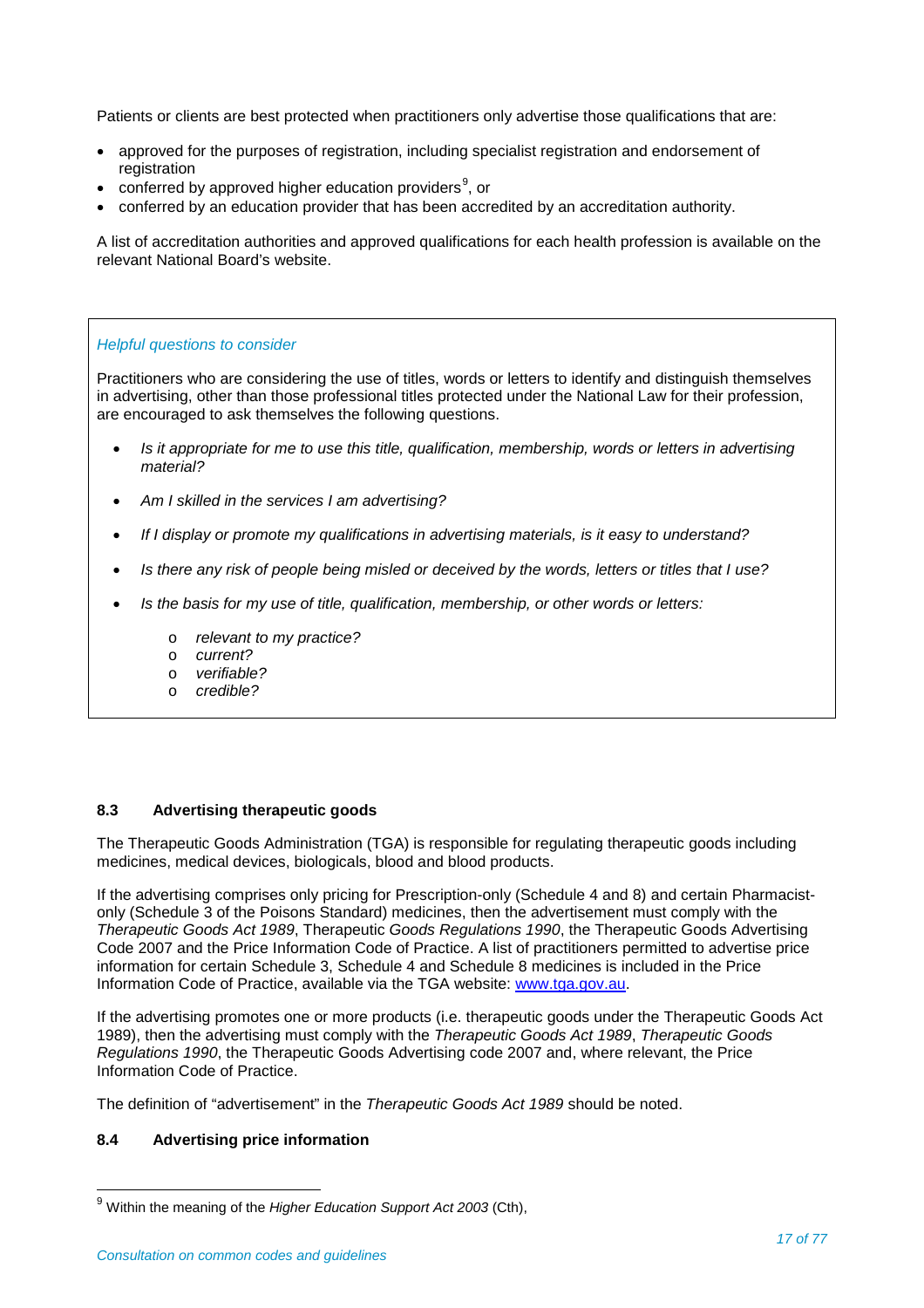Any information about the price of procedures used in advertising of regulated health services must be clear and not misleading.

It is often difficult to provide an accurate price of a regulated health service in an advertisement due to the individual nature of services and the number of variables involved in the treatment. If fees and price information are to be advertised, then price information should be clear, with all costs involved and out of pocket expenses clearly identifiable, and any conditions or other variables to an advertised price or fee disclosed. This is to avoid misleading consumers and to ensure they are fully informed and are able to provide their full consent about health services.

Use of phrases like 'as low as' or 'lowest prices', or similar words, phrases or questions when advertising fees for services, prices for products or price information, or stating an installment amount without stating the total cost may be misleading and could contravene the advertising provisions of the National Law.

## **8.5 Use of scientific information in advertising**

To not mislead or create false impressions, caution should be taken when using scientific information in the advertising. When a practitioner chooses to include scientific information in advertising, the information should:

- be presented in a manner that is accurate, balanced and not misleading
- use terminology that is understood readily by the audience to whom it is directed
- identify clearly the relevant researchers, sponsors and the academic publication in which the results appear, and
- be from a reputable (e.g. peer reviewed), and verifiable source.

## **9. Consequence of a breach of advertising requirements**

Complaints about possible breaches of the National Law and these guidelines should be reported to AHPRA. Information on how to do this is available on the AHPRA website.<sup>[10](#page-17-0)</sup>

**Table 2** summaries the options available to the Boards/AHPRA in the event of a breach of the National Law or guidelines.

<span id="page-17-0"></span><sup>10</sup> Go to [www.ahpra.gov.au](http://www.ahpra.gov.au/) and follow the *Make a notification* link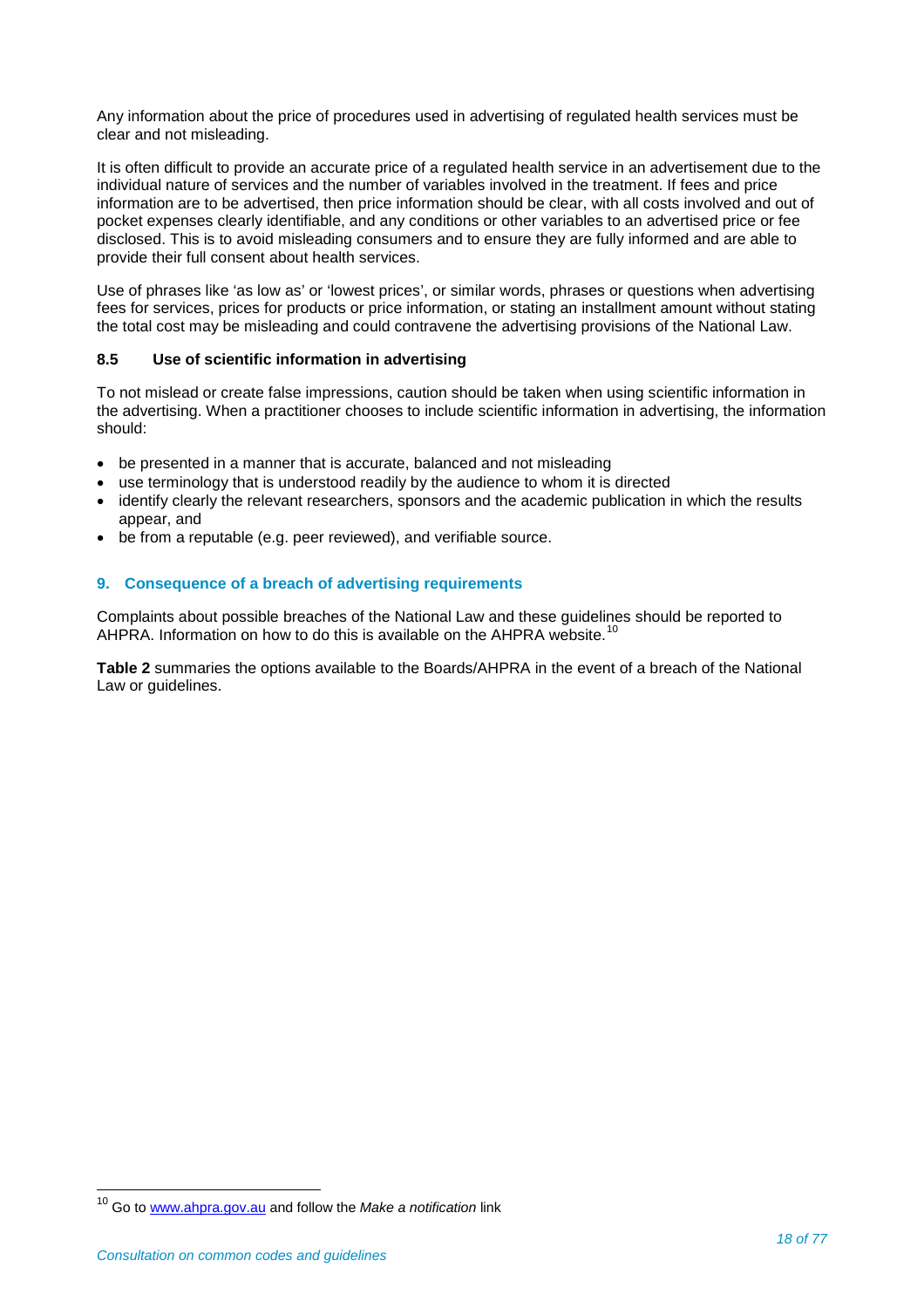## **Table 2**

| Who breached the National Law or guidelines |                                                                                                                                                             | <b>Options available to the Boards/AHPRA</b>                                                                                                                                                                                                                                                                                                                                                                                                                                                                                                                                                                                                                                                                                                                                                                                                               |
|---------------------------------------------|-------------------------------------------------------------------------------------------------------------------------------------------------------------|------------------------------------------------------------------------------------------------------------------------------------------------------------------------------------------------------------------------------------------------------------------------------------------------------------------------------------------------------------------------------------------------------------------------------------------------------------------------------------------------------------------------------------------------------------------------------------------------------------------------------------------------------------------------------------------------------------------------------------------------------------------------------------------------------------------------------------------------------------|
|                                             | <b>Registered health practitioners</b><br>Persons who don't hold a current<br>registration but who have been registered<br>health practitioners in the past | Prosecute under the advertising provisions of<br>$\bullet$<br>the National Law in the relevant state or<br>territory magistrates court, which may lead to a<br>financial penalty<br>Take action under the National Law for<br>$\bullet$<br>unprofessional conduct (described as<br>'unsatisfactory professional' conduct in NSW)<br>Take action under the title protection provisions<br>$\bullet$<br>of the National Law, as relevant<br>Refer the matter to another regulator for<br>$\bullet$<br>investigation of a potential breach of other<br>legislation<br>A person (see definition in appendix 1) may<br>$\bullet$<br>also be disciplined under the National Law as a<br>result of action taken under other legislation.<br>This can occur regardless of whether or not<br>they are prosecuted under the National Law or<br>any other legislation |
|                                             | Persons who are not registered health<br>practitioners<br><b>Bodies corporate</b>                                                                           | Prosecute under the advertising provisions of<br>$\bullet$<br>the National Law in the relevant state or<br>territory magistrates court, which may lead to a<br>financial penalty<br>Take action under the National Law regarding<br>$\bullet$<br>the use of protected titles<br>Refer the matter to another regulator for<br>$\bullet$<br>investigation of a potential breach of other<br>legislation                                                                                                                                                                                                                                                                                                                                                                                                                                                      |

## **10. Associated documents**

These guidelines should be read in conjunction with codes and guidelines published by National Boards that convey the Board's expected standards of professional practice.

## **11. Review**

This guideline will be reviewed at least every three years. This guideline replaces any previously published National Board guidelines on advertising.

## **Date of issue**:

## **Date of review**: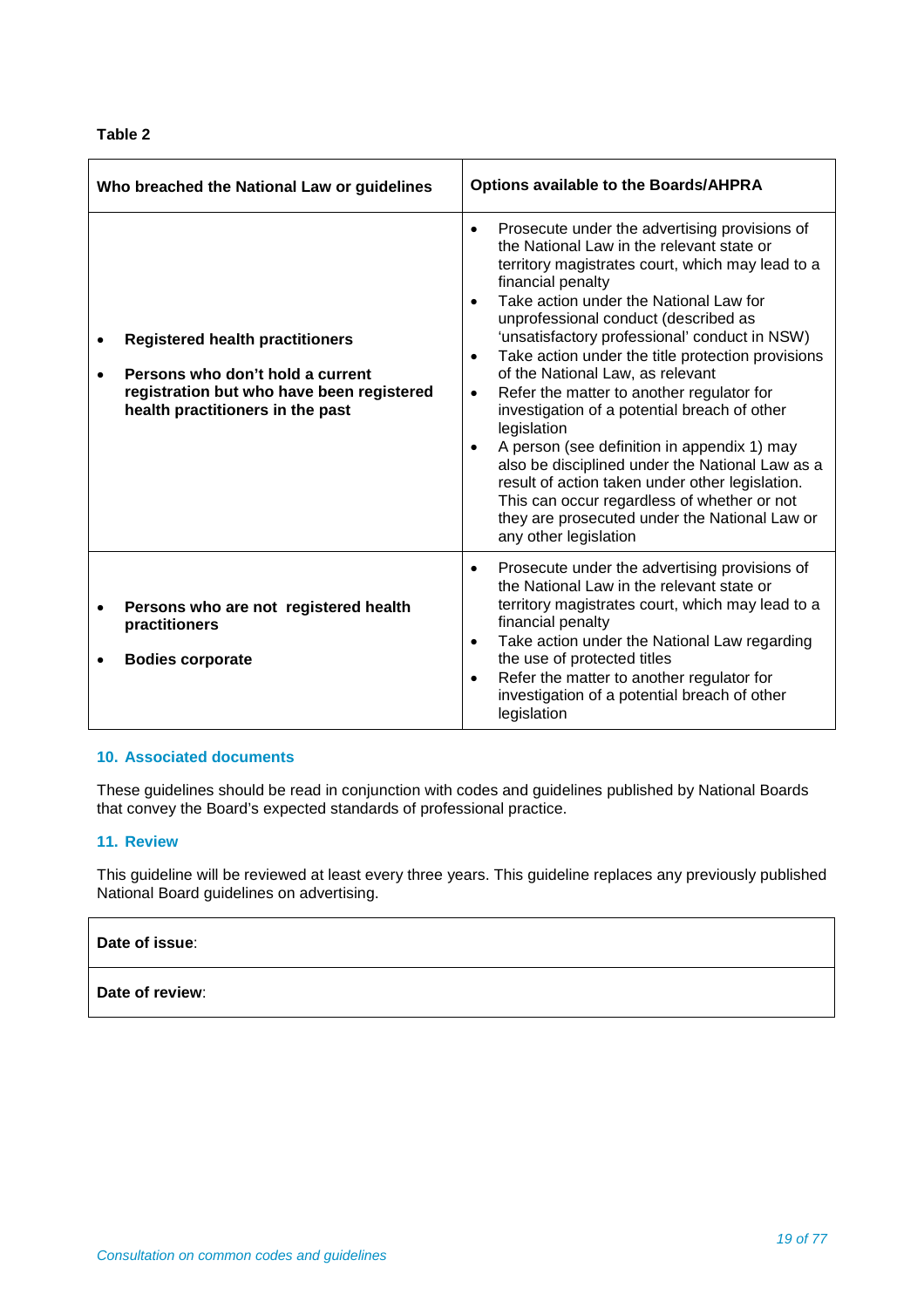## **Appendix 1 Definitions**

## *Advertiser*

Any person or business which advertises a regulated health service

## *Advertising*

For the purpose of the Guidelines, advertising includes but is not limited to all forms of printed and electronic media that promotes a regulated health service and includes any public communication using:

- television
- radio
- motion pictures
- newspapers
- billboards
- **books**
- public and professional lists
- pictorial representations
- desians
- mobile communications or other displays
- internet
- social media
- all electronic media that promote a regulated health service
- business cards, announcement cards
- office signs
- **letterhead**
- public and professional directory listings, and
- any other similar professional notice (e.g. patient recall notices)

Advertising also includes situations in which practitioners make themselves available or provide information for media reports, magazine articles or advertorials, including where practitioners make comment or provide information on particular products or services, or particular practitioners for the purposes of promoting or advertising a regulated health service.

This definition *excludes* material:

- issued to persons during consultations where such material is designed to provide the person with clinical or technical information about health conditions or procedures, and where the person is afforded sufficient opportunity to discuss and ask questions about the material. The information should not refer to services by the practitioner that could be interpreted as promoting that practitioner's services as opposed to providing general information to the patient or client about a procedure or practice.
- issued by a person or organisation for the purpose of public health information, or as part of a public health program or to health promotion activities (e.g. free diabetes screening, which confer no promotional benefits on the practitioners involved)
- tenders, tender process, competitive business quotations and proposals, and the use of references about non-health services in those processes, provided the relevant material is not made available to the general public or used for promotional purposes (such as being published on a website).

The definition of "advertising" and "advertisement" may be different in other legislation. These definitions should be taken into account when considering compliance with that legislation. In particular the definition of "advertisement" in the *Therapeutic Goods Act 1989* should be noted.

#### *AHPRA*

AHPRA is the abbreviation for the Australian Health Practitioner Regulation Agency. AHPRA's operations are governed by the National Law (defined below), which came into effect on 1 July 2010. AHPRA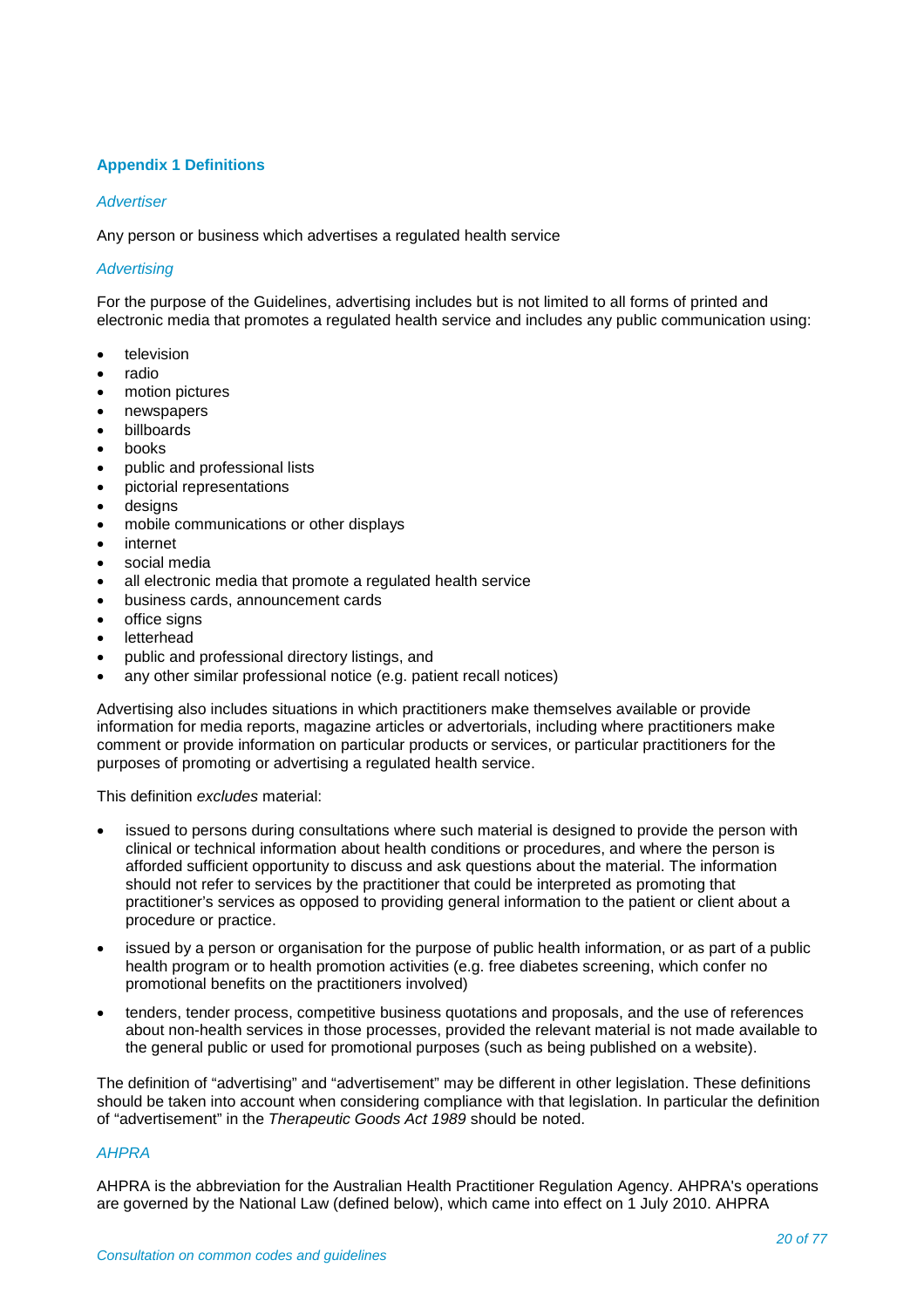supports the [14 National Boards](http://www.ahpra.gov.au/Health-Professions.aspx) that are responsible for regulating the health professions. The primary role of the National Boards is to protect the public and they set standards and policies that all registered health practitioners must meet.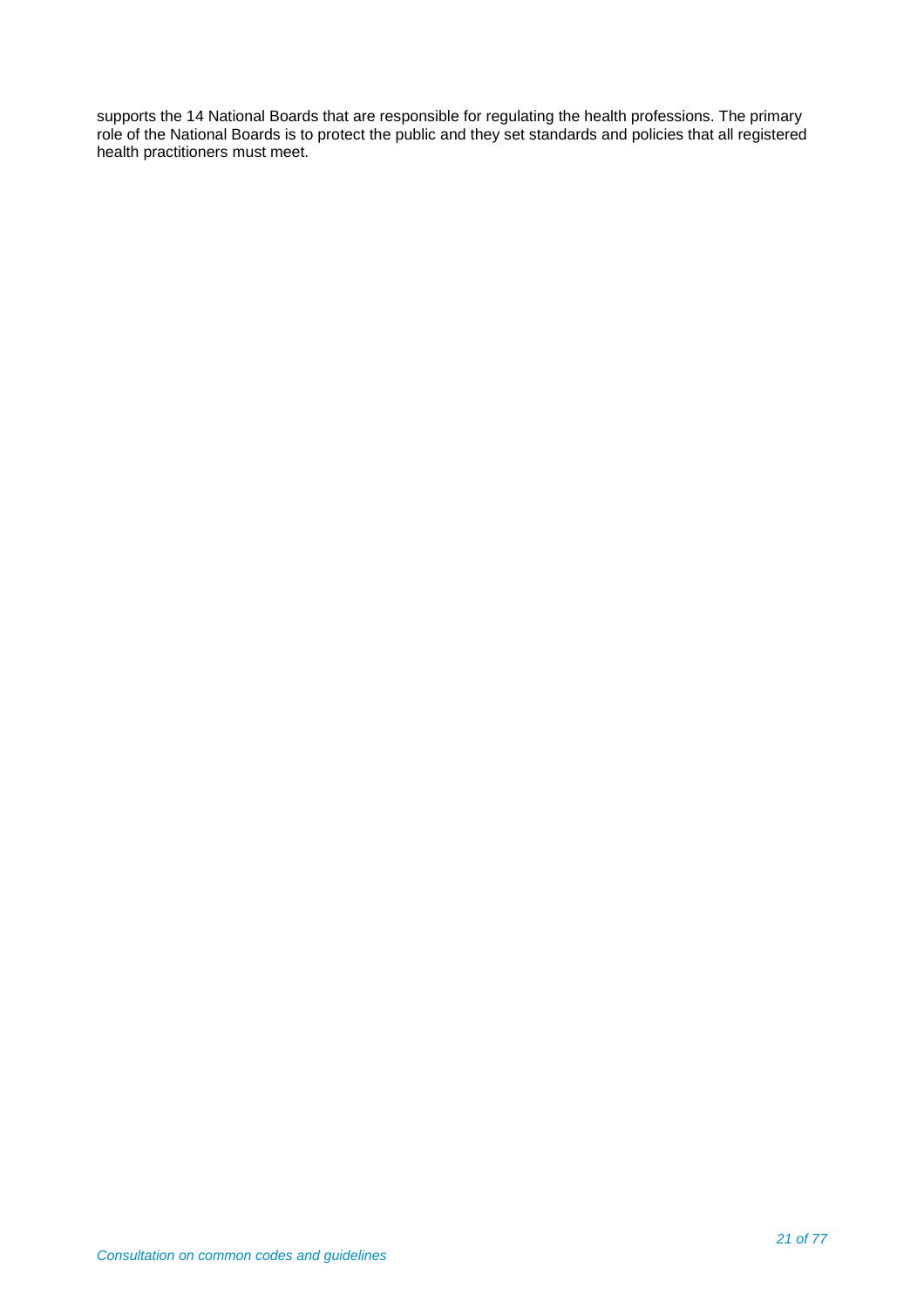#### *Health practitioner*

A health practitioner means an individual who practises a health profession.

## *Health service*

A health service includes the following services, whether provided as public or private services:

- a) services provided by registered health practitioners
- b) hospital services<br>c) mental health ser
- c) mental health services<br>d) bharmaceutical service
- d) pharmaceutical services
- e) ambulance services<br>f) community health se
- community health services
- g) health education services<br>h) welfare services necessar
- welfare services necessary to implement any services referred to in a) to g) above
- i) services provided by dieticians, masseurs, naturopaths, social workers, speech pathologists, audiologists or audiometrists, and
- j) pathology services.

Also refer to the definition of regulated health service

#### *Invasive Procedure*

For the purposes of these guidelines:

Invasive procedure means any operation or other procedure that:

- a) penetrates or pierces the skin by any instrument other than a needle, other than minor dental or minor podiatric procedures, or
- b) is an elective procedure requiring more than local anaesthetic or sedation, or
- c) requires admission to a day procedure centre (DPC) or hospital, or
- d) involves significant risk associated with surgical and/or anaesthetic complications.

#### *National Law*

The 'National Law' means the Health *Practitioner Regulation National Law* as in force in each state and territory.

#### *Person*

A person includes an individual or a body politic or corporate.

#### *Purported testimonial*

A purported testimonial is a statement or representation that appears to be a testimonial.

#### *Product*

For the purpose of these guidelines, a 'product' is a therapeutic good within the meaning of the therapeutic Goods Act 1989 (Cwlth) and does not apply to the advertising of other products that are not associated with the provision of regulated health services.

## *Regulated health service*

Means a service provided by, or usually provided by, a health practitioner (as defined in the National Law).

#### *Social media*

'Social media' describes the online and mobile tools that people use to share opinions, information, experiences, images, and video or audio clips and includes websites and applications used for social networking. Common sources of social media include, but are not limited to, social networking sites such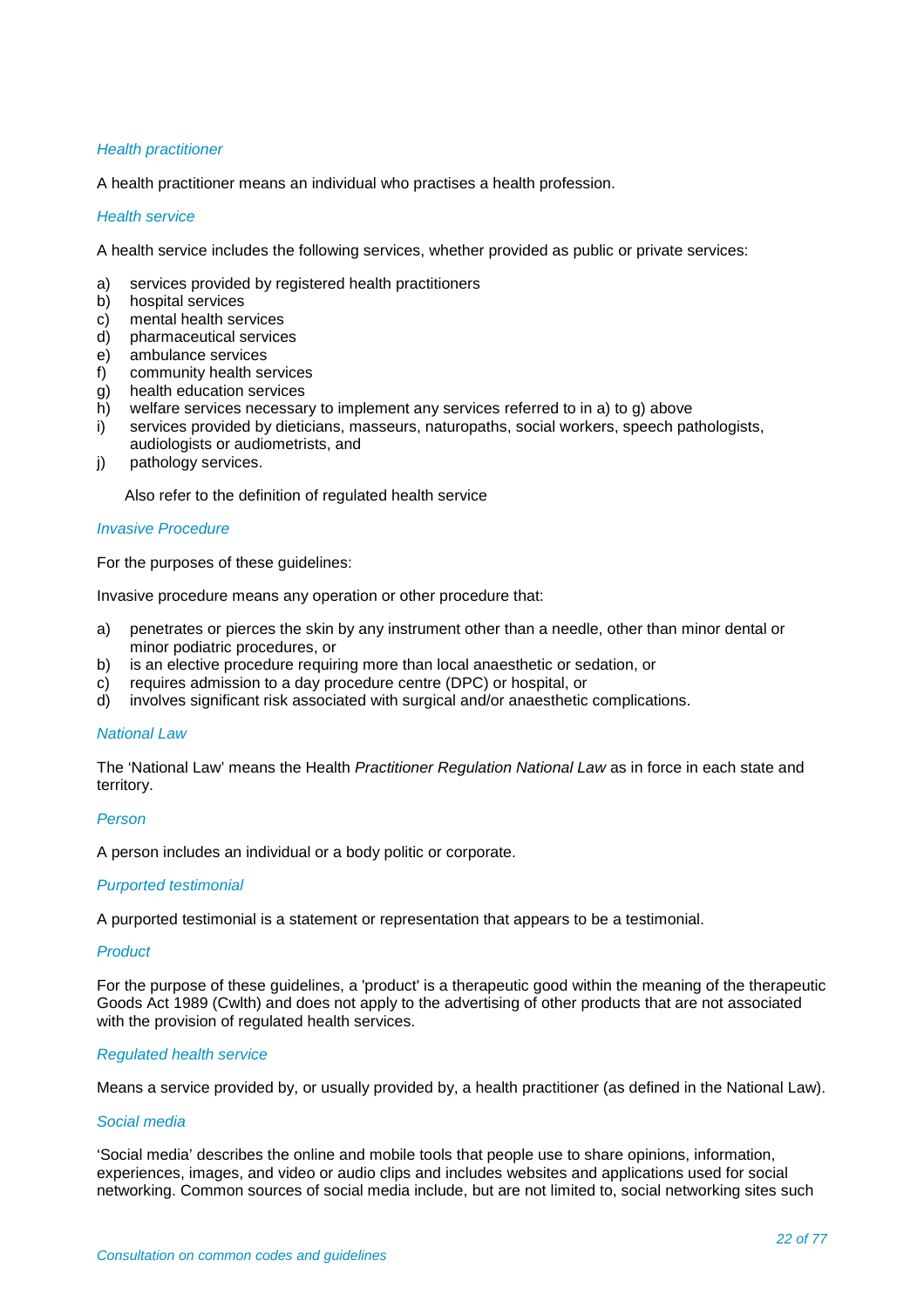as Facebook and LinkedIn, blogs (personal, professional and those published anonymously), WOMO, True Local and microblogs such as Twitter, content sharing websites such as YouTube and Instagram, and discussion forums and message boards.

| Legislation                                                                                                                                                                                         | <b>Responsible agency</b>                                                                                                                                 | <b>Further information</b>                                                                                                                                                                                                                                                                                                                                                                                                                                                                                                                                                                                                                                                                                                                                                                                                                    |
|-----------------------------------------------------------------------------------------------------------------------------------------------------------------------------------------------------|-----------------------------------------------------------------------------------------------------------------------------------------------------------|-----------------------------------------------------------------------------------------------------------------------------------------------------------------------------------------------------------------------------------------------------------------------------------------------------------------------------------------------------------------------------------------------------------------------------------------------------------------------------------------------------------------------------------------------------------------------------------------------------------------------------------------------------------------------------------------------------------------------------------------------------------------------------------------------------------------------------------------------|
| Australian<br><b>Consumer Law</b>                                                                                                                                                                   | Australian Competition and<br><b>Consumer Commission</b><br>(ACCC) and relevant state<br>and territory consumer<br>protection departments and<br>agencies | www.accc.gov.au                                                                                                                                                                                                                                                                                                                                                                                                                                                                                                                                                                                                                                                                                                                                                                                                                               |
| <b>Therapeutic Goods</b><br>Act 1989 (Clth)<br><b>Therapeutic Goods</b><br>Regulations 1990<br><b>Therapeutic Goods</b><br><b>Advertising Code</b><br>2007<br>Price Information<br>Code of Practice | Department of Health and<br>Ageing - Therapeutic Goods<br>Administration                                                                                  | www.tga.gov.au                                                                                                                                                                                                                                                                                                                                                                                                                                                                                                                                                                                                                                                                                                                                                                                                                                |
| Poisons Standard<br>(Standard for the<br><b>Uniform Scheduling</b><br>of medicines and<br>Poisons)                                                                                                  | Department of Health and<br>Ageing - Therapeutic Goods<br>Administration                                                                                  | www.tga.gov.au                                                                                                                                                                                                                                                                                                                                                                                                                                                                                                                                                                                                                                                                                                                                                                                                                                |
| Drugs and Poisons<br>legislation                                                                                                                                                                    | Agencies in each Australian<br>state and territory                                                                                                        | <b>Queensland: Health (Drugs and Poisons)</b><br>Regulation 1996, www.legislation.qld.gov.au<br>New South Wales: Poisons and Therapeutic<br>Goods Act 1966, Poisons and Therapeutic Goods<br>Regulation 2008, www.legislation.nsw.gov.au<br>Victoria: Drugs, Poisons and Controlled<br>Substances Act 1981, and<br>Drugs, Poisons and Controlled Substances<br>Regulations 2006, www.legislation.vic.gov.au/<br>Tasmania: Poisons Act 1971,<br>www.thelaw.tas.gov.au<br>ACT: Medicines, Poisons and therapeutic goods<br>Act 2008. Medicines, Poisons and therapeutic<br>goods Regulation 2008,<br>www.legislation.act.gov.au<br>South Australia: Controlled Substances Act 1984<br><b>Controlled Substances (Poisons) Regulations</b><br>2011, www.legislation.sa.gov.au<br>Western Australia: Poisons Act 1964, Poisons<br>Regulations 1965 |
|                                                                                                                                                                                                     |                                                                                                                                                           | www.slp.wa.gov.au/legislation/statutes.nsf/default.                                                                                                                                                                                                                                                                                                                                                                                                                                                                                                                                                                                                                                                                                                                                                                                           |

## **Appendix 2 Associated legislation and agencies**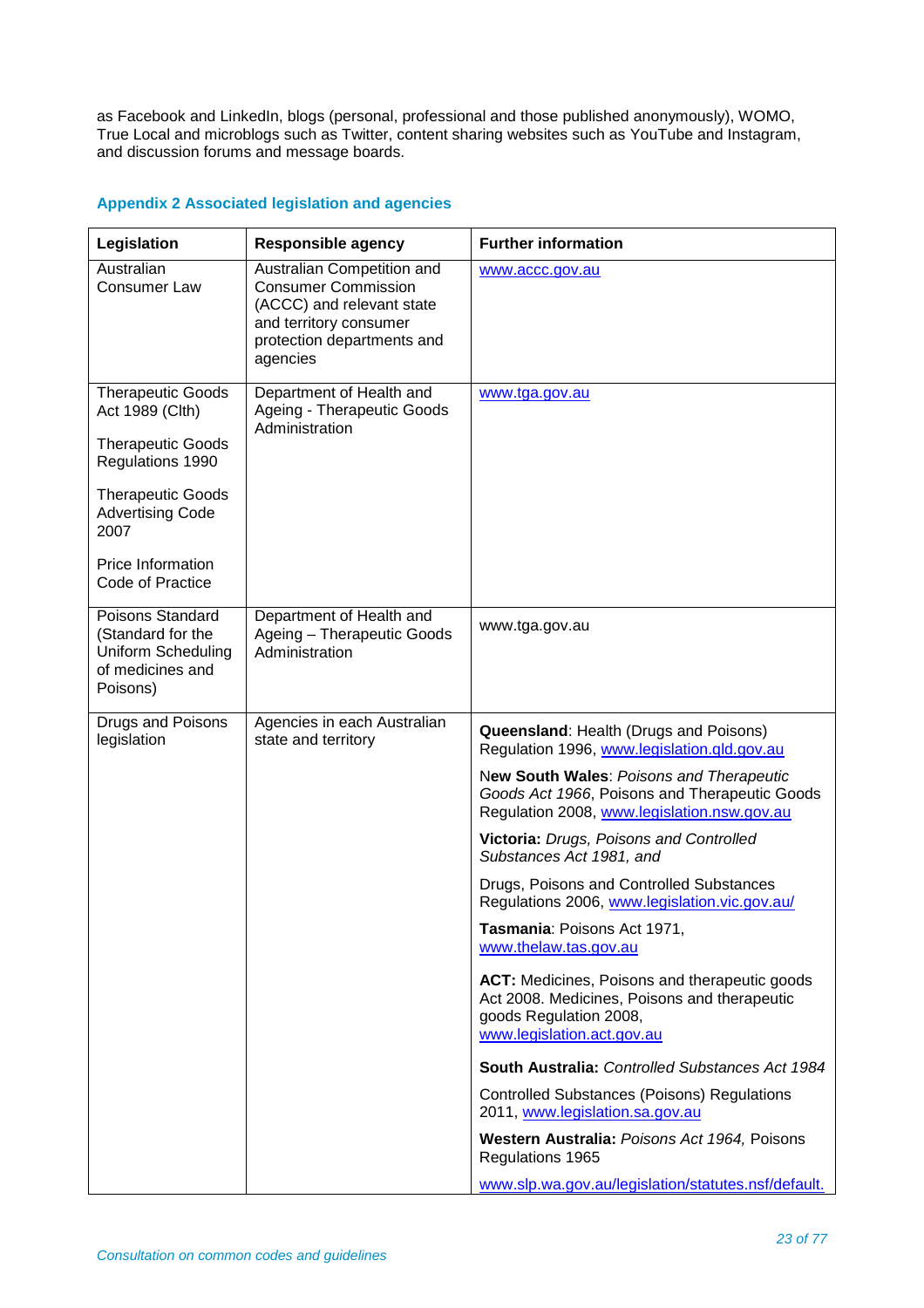| html                                                                                                                    |
|-------------------------------------------------------------------------------------------------------------------------|
| <b>Northern Territory: Poisons &amp; Dangerous Drugs</b><br>Act.                                                        |
| www.dcm.nt.gov.au/strong_service_delivery/supp<br>orting_government/current_northern_territory_legi<br>slation database |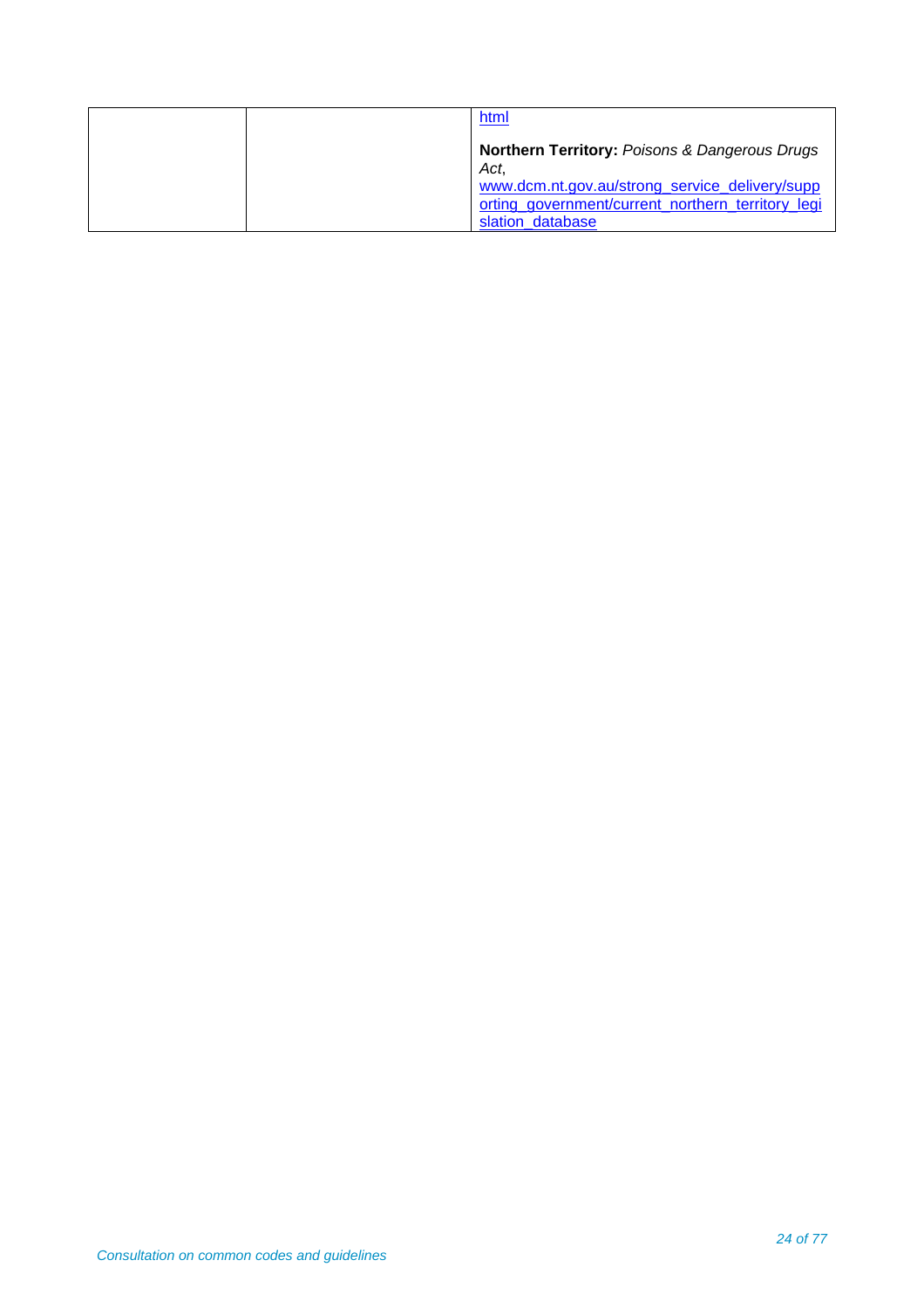## **Appendix 3 The Australian Consumer Law**

In addition to complying with these guidelines, regulated health services need to comply with the Australian Consumer Law (ACL) which commenced on 1 January 2011. The ACL harmonised the consumer protection provisions in the Trade Practices Act 1974 (TPA) and in State and Territory fair trading laws, and replaced consumer protection provisions in at least 20 different Commonwealth, state and territory laws with one law.

The ACL is a national law which applies in the same way to all sectors and in all Australian jurisdictions. This means that all consumers in Australia enjoy the same rights and all businesses have the same obligations, irrespective of which state or territory they engaged in transactions.

The ACL covers general standards of business conduct, prohibits unfair trading practices, regulates specific types of business-to-consumer transactions, provides basic consumer guarantees for goods and services and regulates the safety of consumer products and product-related services.

The ACL is located in Schedule 2 to the Competition and Consumer Act 2010 (Cwlth).

The ACL includes:

- a national unfair contract terms law covering standard form consumer contracts
- a national law guaranteeing consumer rights when buying goods and services
- a national product safety law and enforcement system
- a national law for unsolicited consumer agreements covering door-to-door sales and telephone sales
- simple national rules for lay-by agreements, and
- new penalties, enforcement powers and consumer redress options.

The ACL applies nationally and in all States and Territories, and to all Australian businesses. For transactions that occurred prior to 1 January 2011, the previous national, State and Territory consumer laws continue to apply.

The ACL is administered and enforced jointly by the Australian Competition and Consumer Commission and the State and Territory consumer protection agencies, with the involvement of the Australian Securities and Investments Commission for financial services matters.

Advertisements must comply with all requirements of the ACL in addition to compliance with these guidelines.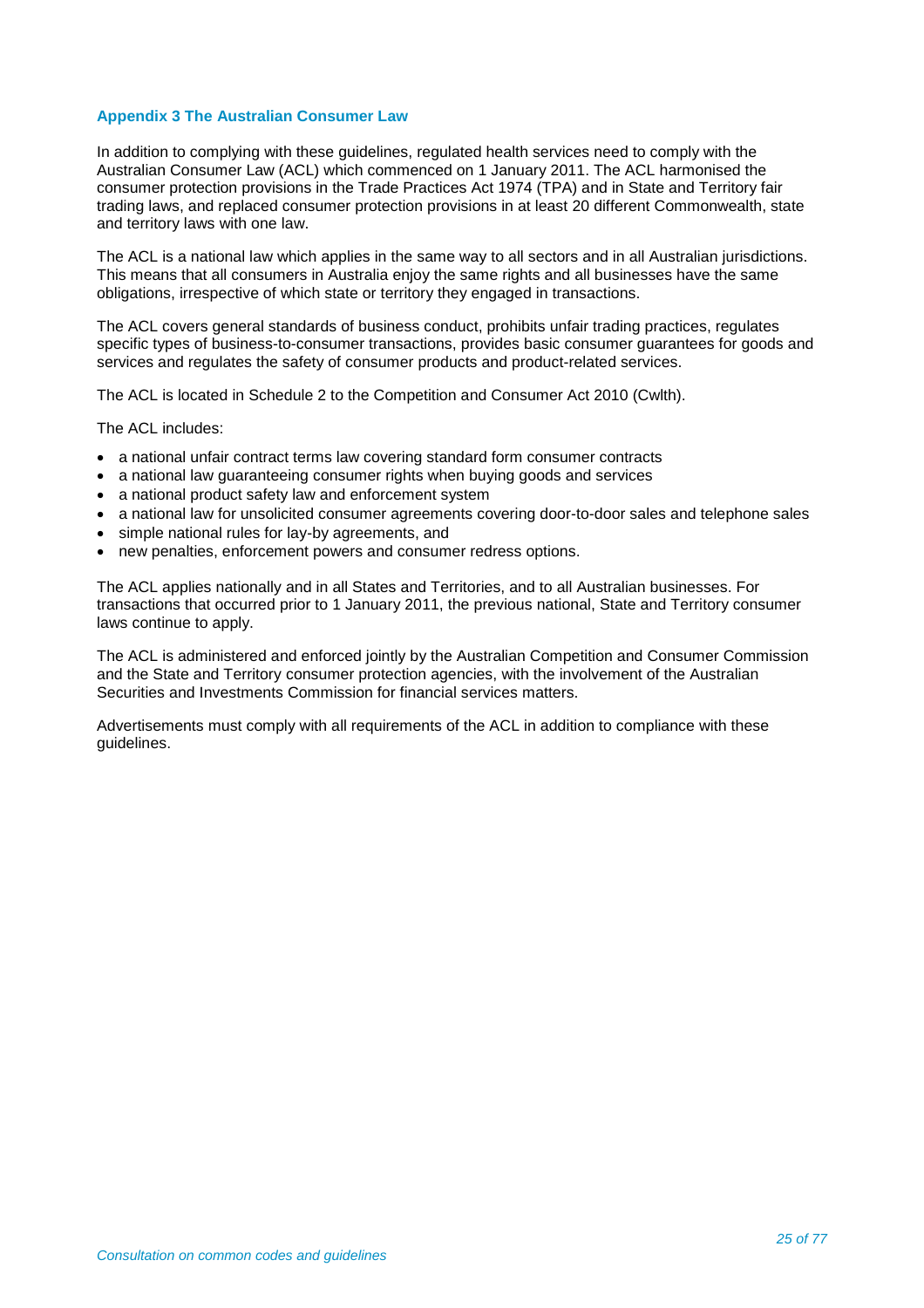## **Appendix 4 Advertising of therapeutic goods**

As stated, compliance with these guidelines does not exempt advertisements for regulated health services from the need to comply with other applicable laws. This includes legislation administered by the [Therapeutics Goods Administration](http://tga.gov.au/) (TGA).

The TGA is part of the Australian Government Department of Health and Ageing, and is responsible for regulating therapeutic goods including medicines, medical devices, biological, blood and blood products.

Certain advertisements directed at consumers require approval prior to broadcast or publication.

The advertising of therapeutic goods to consumers and health practitioners is controlled respectively by statutory measures administered by the TGA and self-regulation through codes of practice administered by the relevant therapeutic goods industry associations. Certain advertisements directed to consumers require approval prior to broadcast or publication.

Advertisements for therapeutic goods in Australia are subject to the requirements of the *Therapeutic Goods Act 1989* ,Therapeutic Goods Regulations 1990, the Therapeutic Goods Advertising Code and the Price Information Code of Practice (collectively the therapeutic goods legislation) and other relevant laws including the *Competition and Consumer Act 2010.*

Health practitioners should note the definition of "advertisement" in the *Therapeutic Goods Act 1989* when considering their compliance with the therapeutic goods legislation. Implicit and explicit references to specific therapeutic products as well as more generic references may fall within the meaning of "advertisement".

In general, the advertising to the public of "Prescription Medicines" (Schedule 4) or "Controlled Drugs" (Schedule 8) and certain Pharmacist-only Medicines (Schedule 3 of the Poisons Standard) is prohibited by the therapeutic goods legislation. Exceptions to this are set out in the therapeutic goods legislation.

The purpose of these requirements is to protect public health by promoting the safe use of therapeutic goods and ensuring that they are honestly promoted as to their benefits, uses and effects. Controls are placed on the advertising of therapeutic goods (medicines and medical devices) to ensure advertisements are socially responsible, truthful, appropriate and not misleading.

Further information on Australia's advertising regulation for therapeutic goods, including details of the Complaints Resolution Panel (TGACRP) and the Complaints register, may be obtained from the [TGACC](http://www.tgacc.com.au/)  [website](http://www.tgacc.com.au/) and the TGACRP website.

This includes:

- advertising to consumers
- advertising prescription medications to health professionals (including Best practice guideline on prescription medicine labelling)
- advertising medical services that include Schedule 4 (prescription) substances
- Price Information Code of Practice, and
- The application and approval process for advertising of therapeutic goods.

*Those intending to advertise therapeutic goods are advised to familiarise themselves with the requirements of the therapeutic goods legislation in addition to any requirements under the National Law and in these guidelines.*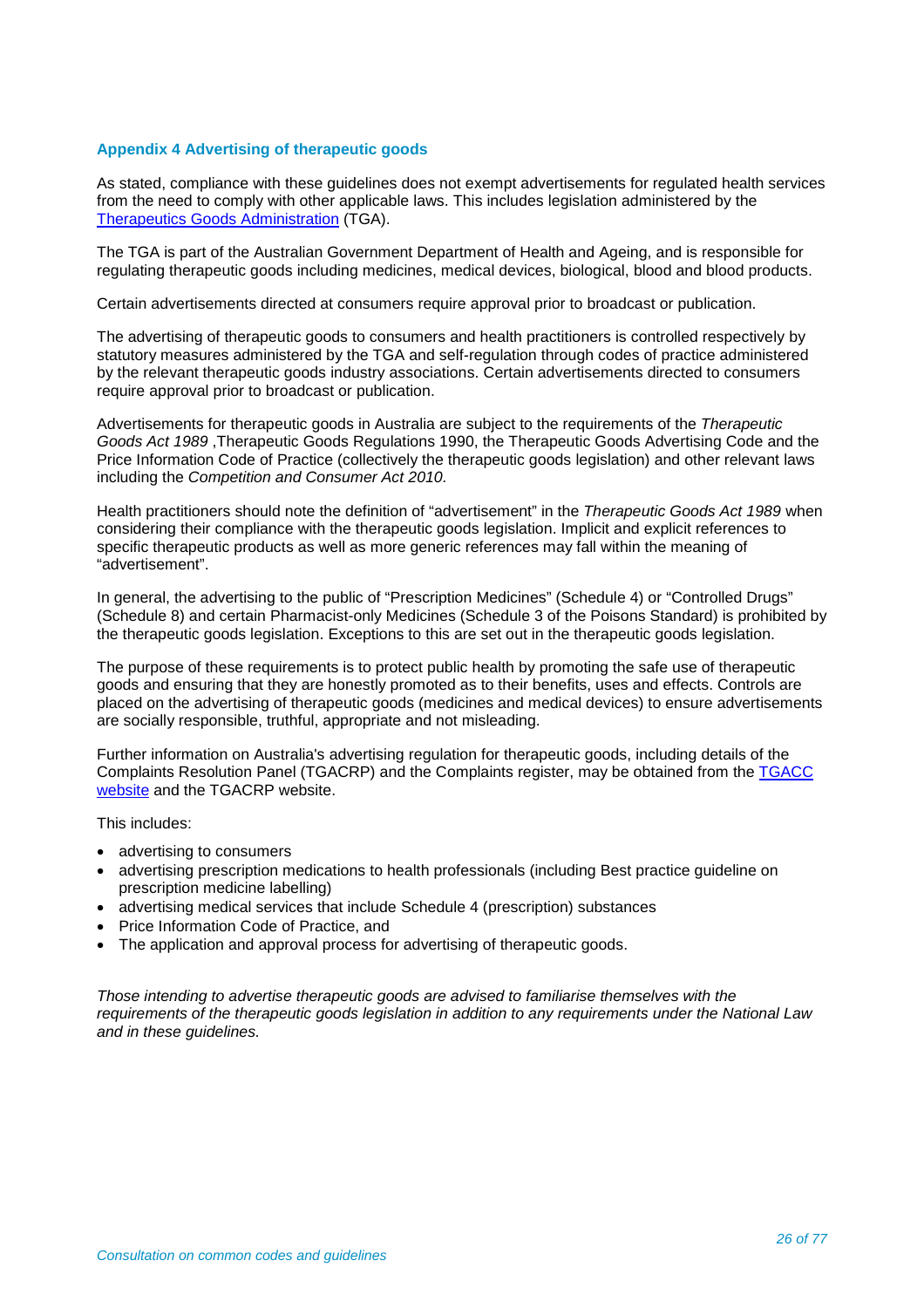## **Appendix 5 Title Protection**

#### **A5(a) Relevant sections of the National Law**

Sections 113 – 119 describe the title and practice protections under the National Law including the penalties for offences by individuals and body corporate.

Section 113 provides that a person cannot knowingly or recklessly take or use a protected title found in the table of that section or a prescribed title for a health profession which would induce a belief that the person is registered in that profession.

Section 115 provides that a person cannot knowingly or recklessly take or use the titles, 'dental specialist', 'medical specialist' or 'a specialist title for a recognised specialty' unless the person is registered under that specialty.

Section 116 provides that a person who is not a registered health practitioner must not knowingly or recklessly (i) take or use the title 'registered health practitioner' or claim to be so registered or (ii) take or use a title, name, initial, symbol, word or description to indicate the person is a health practitioner or claim to be a health practitioner or (iii) indicate the person is authorised or qualified to practise as a health practitioner.

Section 117 provides that a person must not knowingly or recklessly claim or hold him or herself out to be registered or qualified to practise in a health profession or a division of a health profession if the person is not so registered. Section 117 also provides that a person cannot use or take a title which would induce a belief that such a person is so registered.

Section 118 provides that a person who is not a specialist health practitioner must not knowingly or recklessly take or use the title 'specialist health practitioner'. Further a person must not use a title, name, symbol, word or description that would induce a belief that a person is or is authorised or qualified as a specialist health practitioner. Further the person must not claim or hold out to be registered in a recognised specialty or claim to be qualified to practise as a specialist health practitioner.

Section 119 provides that a person must not knowingly or recklessly claim or hold out to have or be qualified to have a type of registration or endorsement in a specialty if the person does not have that registration or endorsement. Further a person must not claim or hold out to have or be qualified with a specialised registration endorsement in a specialty.

#### **A5(b) Board specific advice on the use of titles in advertising**

Some Boards have developed statements to assist in the use of titles by the practitioners of the specific profession.

#### **Psychology Board of Australia**

The Psychology Board of Australia advises registered psychologists that use of the title 'doctor' in their practice has the potential to mislead members of the public.

Specifically, the use of tiles may be misleading into believing that the practitioner is a psychiatrist when they are not. Therefore, registered psychologists may not use such a title unless they hold a doctoral qualification from an approved higher education provider or an overseas institution with an equivalent accreditation status.

Where a registered psychologist holds a doctoral qualification that meets the above, if they advertise their services to the public, they should make it clear when using the title 'doctor' that they are not a registered medical practitioner or psychiatrist, for example:

- Dr Vanessa Singh (Psychologist),and
- Dr Ivan Hassam (Doctor of Psychology).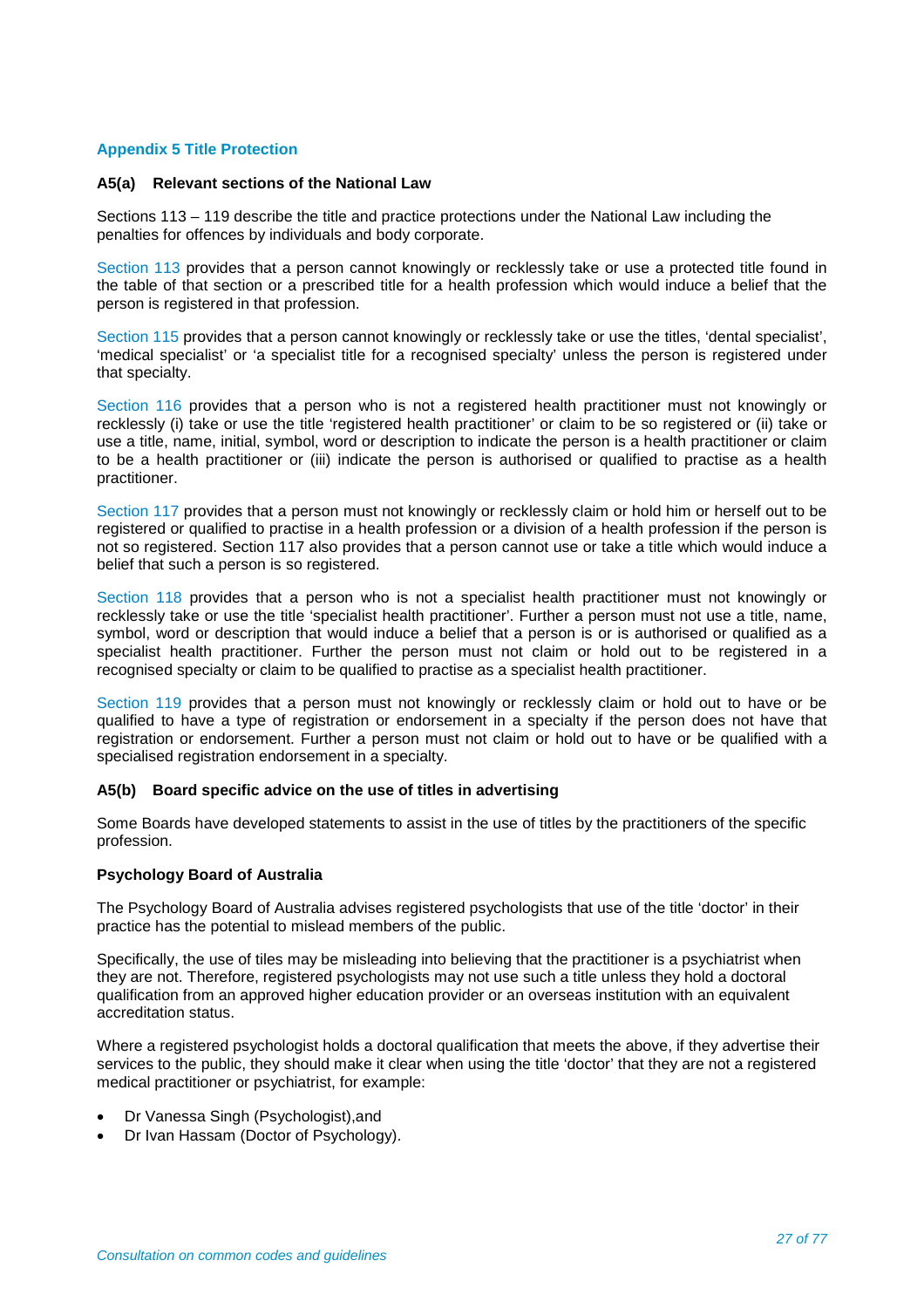## **Physiotherapy Board of Australia**

The Physiotherapy Board of Australia recognises the established history of specialised physiotherapy practice achieved through recognised higher education via the Australian College of Physiotherapy. As such the Board considers that appropriate use of qualifications in advertising is acceptable when accompanied by wording that establishes those credentials.

For Example: "Mr P Smith, Specialist Musculoskeletal Physiotherapist (as awarded by the Australian College of Physiotherapists in 2008")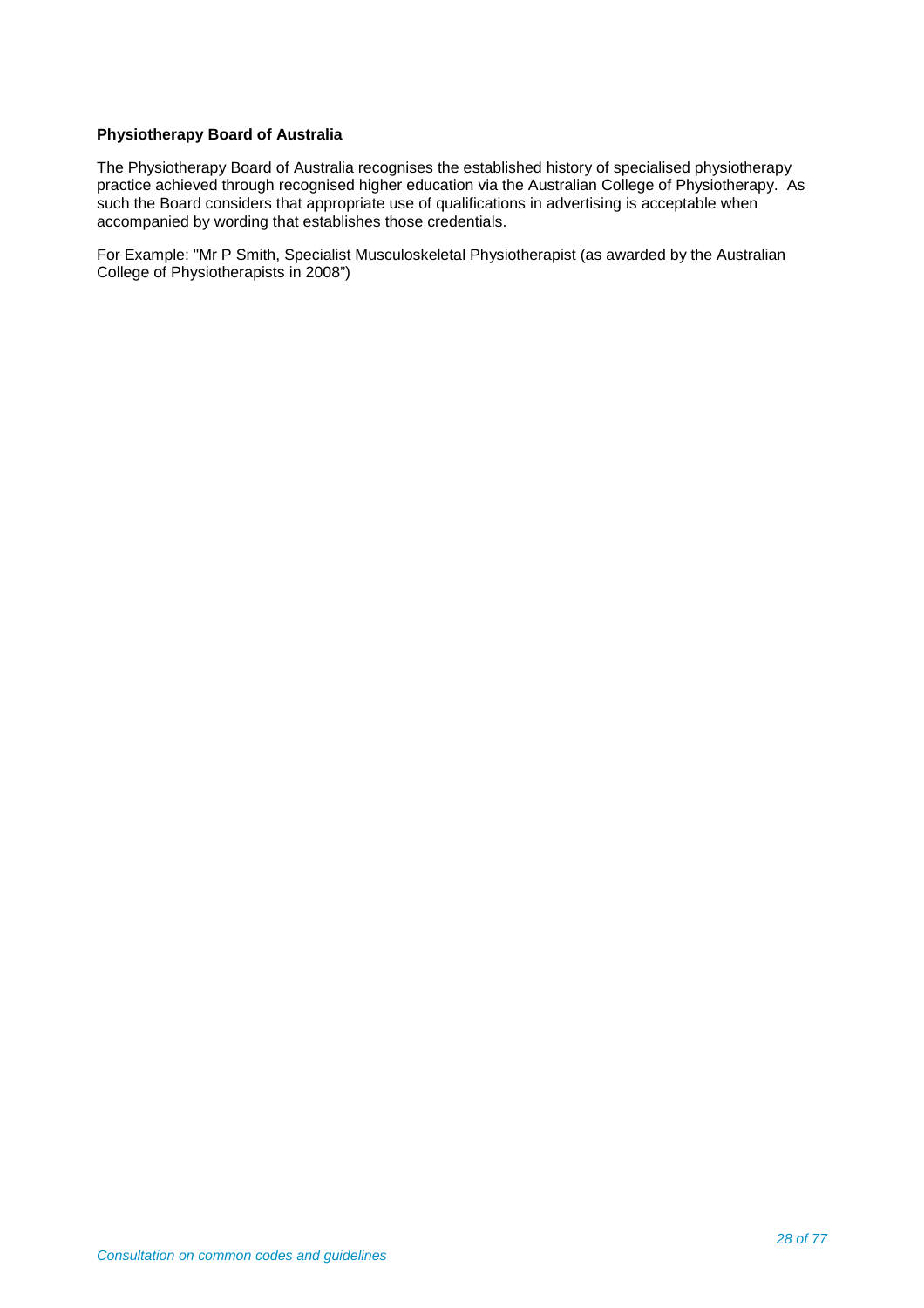## **Appendix 6**

## **A6(a) Use of graphic or visual representations**

If a practitioner chooses to use any graphic or visual representations in health service advertising (including photographs of patients, clients or models; diagram; cartoons; or other images), they should be used with caution.

If photographs of people are used in advertising of treatments, use of a real patient or client who has actually undergone the advertised treatment by the advertising practitioner or practice, and who has provided written consent for publication of the photograph in the circumstances in which the photograph is used is less likely to be misleading.

Practitioners should not use photographs of actual patients or clients if the patient or client is vulnerable as a result of the type of treatment involved or if their ability to consent may be otherwise impaired.

Use of 'before and after' photographs in advertising of regulated health services has a significant potential to be misleading or deceptive, to convey to a member of the public inappropriately high expectations of a successful outcome and to encourage the unnecessary use of health services.

Use of 'before and after' photographs is less likely to be misleading if:

- the images are as similar as possible in content, camera angle, background, framing and exposure
- there is consistency in posture, clothing and make up
- there is consistency in lighting and contrast
- there is an explanation if photographs have been altered in any way, and
- the referenced procedure is the only visible change that has occurred for the person being photographed.

The guidelines do not limit use of stock photographs and models other than in relation to the advertising of particular treatments, provided that the provisions of the National Law and these guidelines are otherwise met. However, practitioners should exercise caution due to the potential to mislead consumers.

#### **A6(b) Use of warning statements for surgical or invasive procedures**

Where a surgical (or 'an invasive') procedure is advertised directly to the public, the advertisement should include a clearly visible warning, with text along the following lines:

*'Any surgical or invasive procedure carries risks. Before proceeding, you should seek a second opinion from an appropriately qualified health practitioner.'*

If the text of any warning label is in smaller print than the main text or placed in an obscure position of an advertisement, the advertisement may contravene the National Law.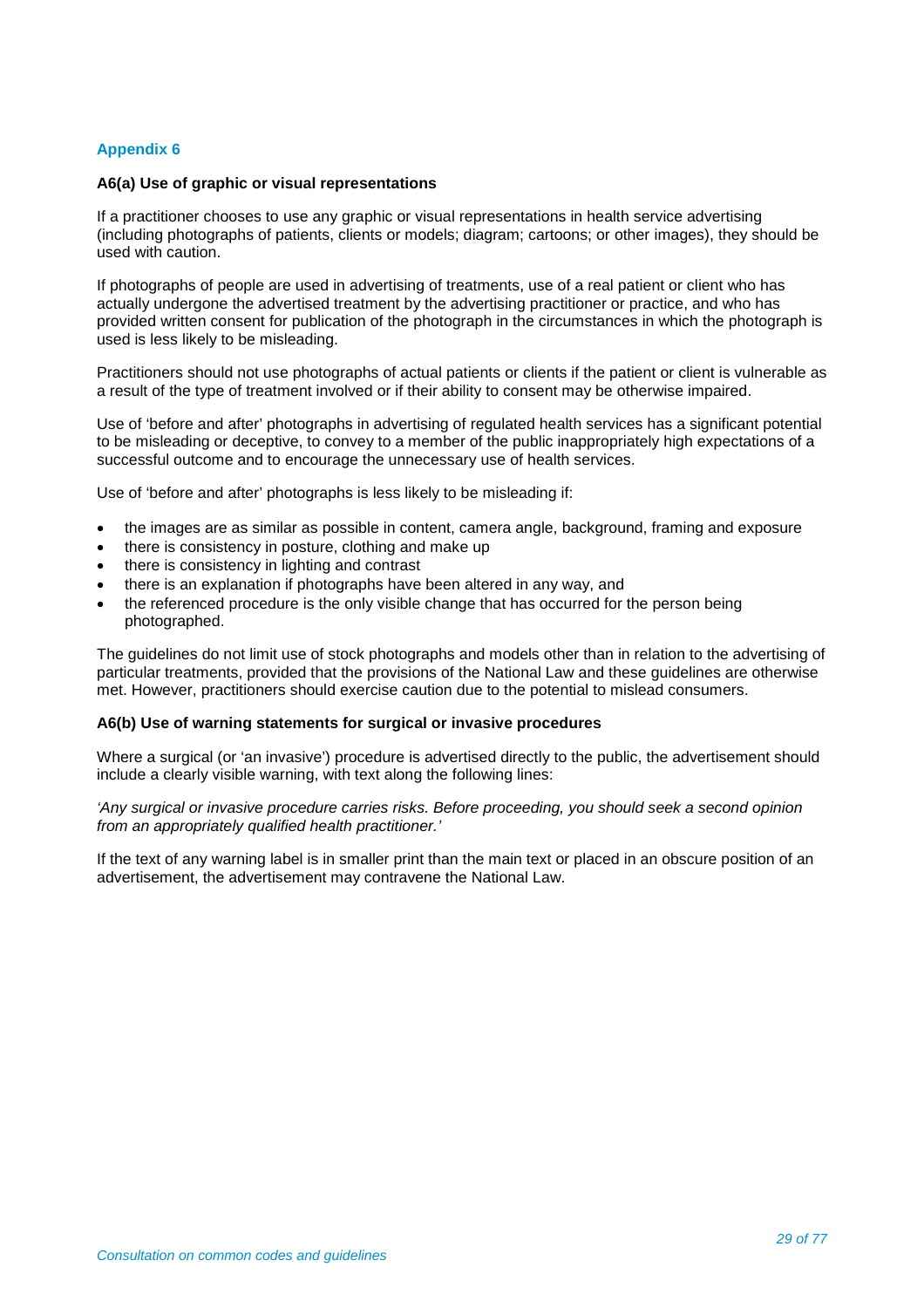# Public consultation draft

## March 2013

## *Revised Code of conduct for chiropractors*

## **Authority**

This Code has been developed by the Chiropractic Board of Australia under section 39 of the Health Practitioner Regulation National Law Act as in force in each state and territory (the National Law).

## **Overview**

This Code is substantially based on the common Code of Conduct adopted by a number of the National Boards as part of the national registration and accreditation scheme and has been modified, in parts, for the chiropractic profession.

This Code seeks to assist and support chiropractors to deliver safe and effective health services within an ethical framework. All health practitioners have a duty to make the care of patients their first concern and to practise safely and effectively. Maintaining a high level of professional competence and conduct is essential for good care.

This Code is a guide to the expected standards of behaviour of chiropractors in relation to:

- providing good care, including shared decision-making
- working with patients
- working with other practitioners
- working within the healthcare system
- minimising risk
- maintaining professional performance
- professional behaviour and ethical conduct
- ensuring health practitioners' health
- teaching, supervising and assessing
- public health activities
- radiology and radiography, and
- duration and frequency of care.

Making decisions about healthcare is the shared responsibility of the health practitioner and the patient (or their representative).

An important part of the health practitioner–patient relationship is effective communication. Relationships based on openness, trust and good communication will enable health practitioners to work in partnership with their patients.

Health practitioners have ethical and legal obligations to protect the privacy of people requiring and receiving care. Patients have a right to expect that health practitioners and their staff will hold information about them in confidence, unless information is required to be released by law or due to public interest considerations.

Health practitioners need to obtain informed consent for the care that they provide to their patients. Caring for children and young people brings additional responsibilities for health practitioners. Good practice involves genuine efforts to understand the cultural needs and contexts of different patients to obtain good health outcomes. Health practitioners need to be aware that some patients have additional needs and to modify their approach appropriately.

When adverse events occur, health practitioners have a responsibility to be open and honest in communication with patients and in reviewing what happened.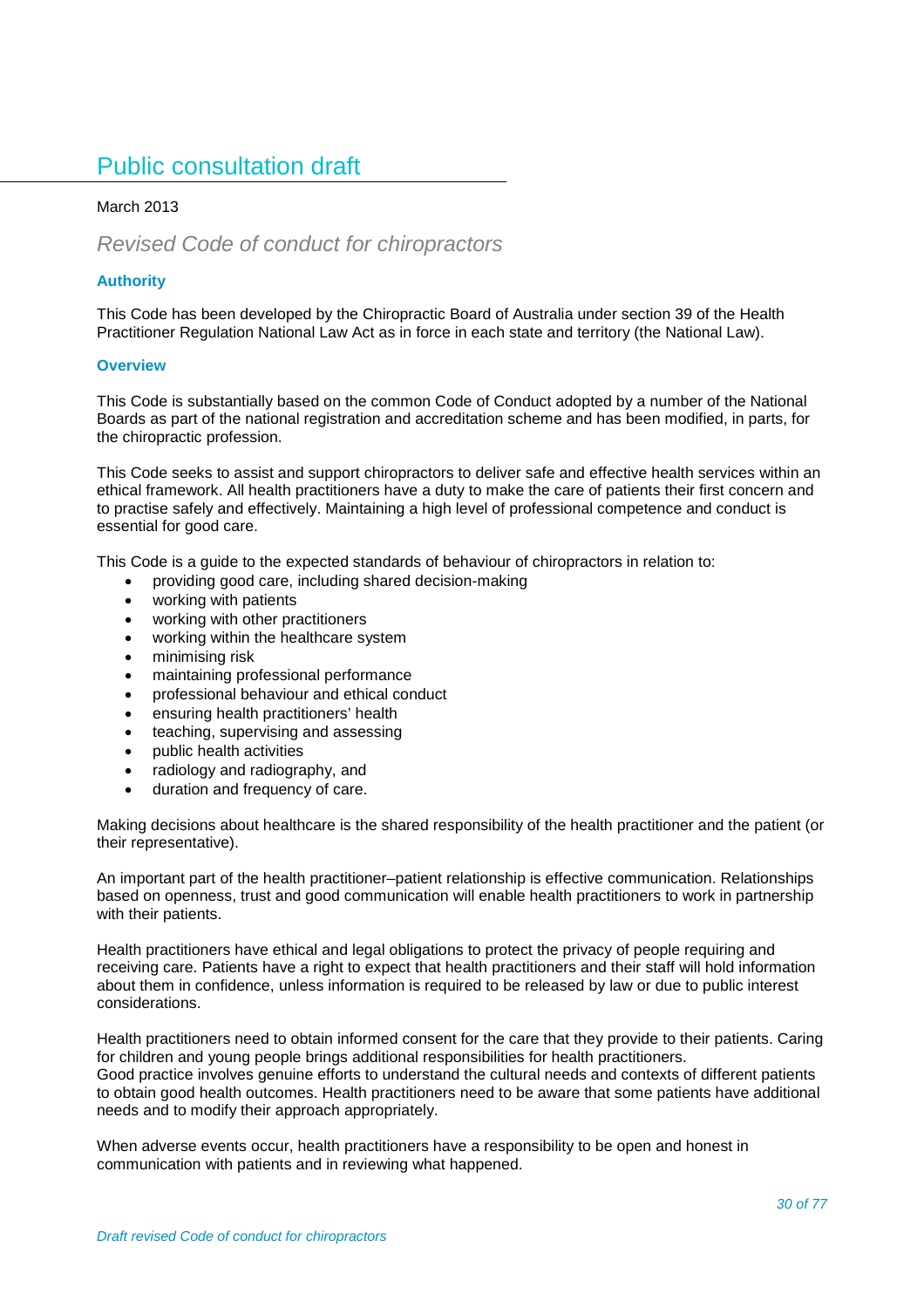In some circumstances, the relationship between a health practitioner and a patient may become ineffective or compromised, and may need to end.

Good relationships with colleagues and other health practitioners strengthen the health practitioner– relationship and enhance care.

Health practitioners have a responsibility to contribute to the effectiveness and efficacy of the healthcare system.

Minimising risk to patients is a fundamental component of practice. Good practice involves understanding and applying the key principles of risk minimisation and management to practice. Health practitioners maintaining and developing their knowledge, skills and professional behaviour are core aspects of good practice.

Teaching, supervising and mentoring health practitioners and students is important for their development and for the care of patients. It is part of good practice to contribute to these activities, and provide support, assessment, feedback and supervision for colleagues, health practitioners-in-training and students.

## **Definitions**

**'Electronic**' means any digital form of communication, including email, Skype, internet, social media etc

**'Evidence informed context'** is the integration of the best available evidence with professional expertise to make decisions, in conjunction with patient preference, values and circumstances.

**'Patient'** includes client and health consumer.

'**Patient Centred**' implies being respectful of and responsive to individual patient preferences, needs, and values, and ensuring that patient need and values guide the decision making for that patient.

**'Practice'** means any role, whether remunerated or not, in which the individual uses their skills and knowledge as a chiropractor in their regulated health profession. For the purposes of this Code, practice is not restricted to the provision of direct clinical care. It also includes using professional knowledge in a direct non-clinical relationship with patients, working in management, administration, education, research, advisory, regulatory or policy development roles, and any other roles that impact on safe, effective delivery of health services in the chiropractic profession.

'**Providing care'** includes, but is not limited to, any treatment/care, advice, service or goods provided in respect of the physical or mental health of a person, whether remunerated or not.

**'Red Flags'** are findings which may indicate a more extensive disease process that should attract a clinician's attention as a matter of priority

'**Social Media'** includes website and applications used for social networking. Common sources of social media include, but are not limited to, social networking sites such as Facebook and LinkedIn, blogs (personal, professional and those published anonymously) and microblogs such as twitter, content sharing websites such as YouTube and Instagram and discussion forums and message boards.

**'Treatment', 'Care', 'Management' and 'Health Care Services'** are terms that can be used interchangeably for the purposes of this code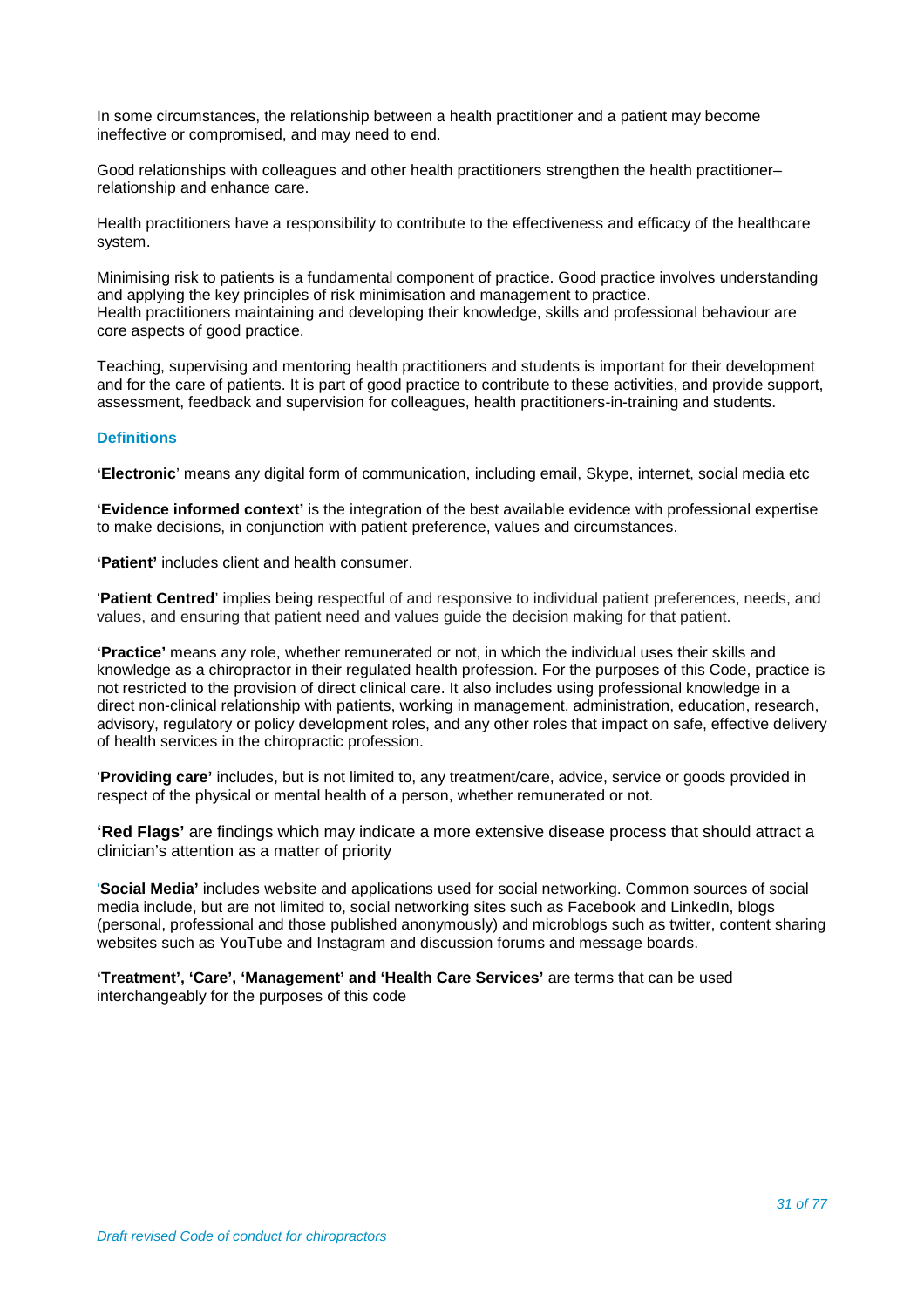## **Acknowledgements**

The Chiropractic Board of Australia acknowledges with appreciation the following publications that have been consulted in the preparation of this Code:

- Australian Health Practitioner Regulation Agency. *Code of Conduct*
- Australian Medical Council. Good Medical Practice: a Code of Conduct for Doctors in Australia
- A.C.T. Allied Health Professions 2004. *Standards of Practice*
- *Health Practitioner Regulation National Law Act as enacted in each state and territory*
- Various Acts and regulations in each State that impact directly or indirectly on the conduct of practitioners, including (but not limited to) mandatory reporting of child abuse, freedom of information, equal opportunity, privacy and public records.
- Common law principles and decisions relating to matters such as consent, negligence, duty of care, contract law and vicarious liability.
- Various state and territory-based codes and guidelines that regulate the practice of chiropractic in various jurisdictions around Australia prior to the national scheme.

#### **1 Introduction**

#### **1.1 Use of the Code**

The *Code of Conduct for Chiropractors* (Code) seeks to assist and support chiropractors to deliver appropriate, safe and effective services within an ethical framework. Chiropractors have a professional responsibility to be familiar with this Code and to apply the guidance it contains.

This code should be read and considered as an entire document and as a document that integrates a number of other codes and standards. Chiropractors need to be aware of, and comply with all standards, guidelines and policies of the Chiropractic Board of Australia (the National Board).

This Code will be used:

- a) to support individual chiropractors in the task of providing good healthcare and fulfilling their professional roles and to provide a framework to guide professional judgement
- b) to assist the National Board in its role of protecting the public by setting and maintaining expectations of good practice – if professional conduct varies significantly from this Code, chiropractors will be held accountable to explain and justify their decisions and actions, and failure to meet this Code may have consequences for registration, and
- c) as an additional resource for a range of uses that contribute to enhancing the culture of professionalism in the Australian health system: for example, in chiropractic education; orientation, induction and supervision of students; and by administrators and policy makers.

Chiropractors must always act in accordance with the law. The Code is not a substitute for the provisions of the *Health Practitioner Regulation National Law Act as enacted in each state and territory* (the National Law), other relevant legislation and case law. If there is any conflict between the Code and the National Law, the law takes precedence.

Chiropractors are subject to a range of general legal obligations and specific obligations under legislation, for example, privacy, child protection and health records. Chiropractors should ensure that they are aware of these obligations and act in accordance with them.

The practice of chiropractic is challenging and rewarding. No code or guidelines can ever encompass every situation or replace the insight and professional judgment of chiropractors. Good practice means using this judgment to try to practise in a way that would meet the standards expected of you by your peers and the community.

While good healthcare respects the rights of patients, this Code is not a charter of rights. Health practitioners have critical roles in caring for people who are unwell, assisting people to recover and seeking to ensure people stay well.

<span id="page-31-0"></span><sup>11</sup> *These can be found on the National Board's website at: [www.chiropracticboard.gov.au](http://www.chiropracticboard.gov.au/) and as appendices to this Code.*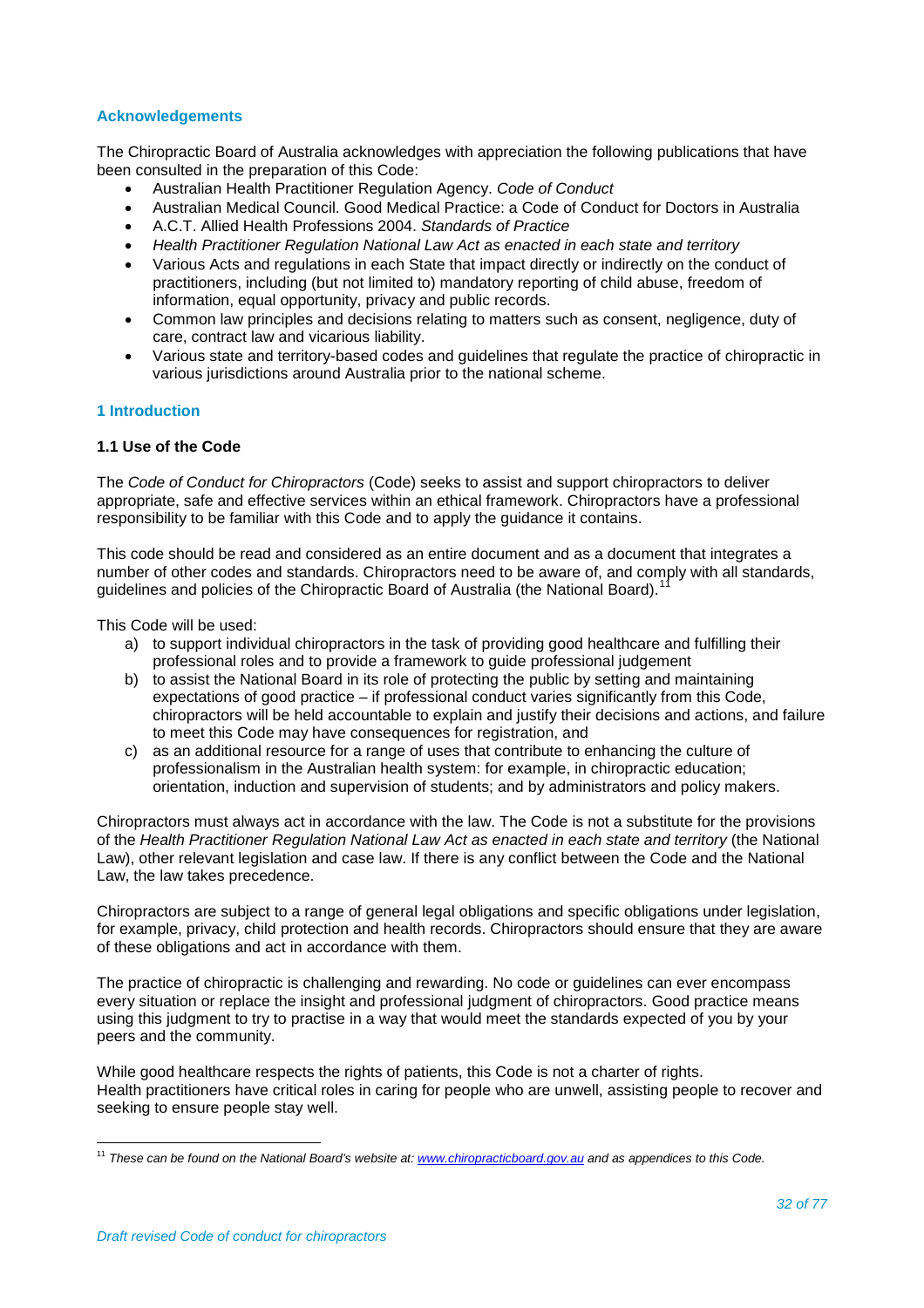This Code is not an exhaustive study of professional ethics or an ethics guide. The focus of this code is on good practice and professional behaviour. It is not intended as a mechanism to address disputes between professional colleagues in relation to termination of business relationships and disputes over clients.

## **1.2 Professional values and qualities**

While individual health practitioners have their own personal beliefs and values, there are certain professional values on which all health practitioners are expected to base their practice. These professional values apply to the practitioners conduct regardless of the setting, including in person and electronically e.g. in the social media.

Health practitioners have a duty to make the care of patients their first concern and to practise safely and effectively.

Health practitioners must be ethical and trustworthy. Patients trust health practitioners because they believe that, in addition to being competent, health practitioners will not take advantage of them and will display qualities such as integrity, truthfulness, dependability and compassion. Patients also rely on health practitioners to protect their confidentiality.

Health practitioners have a responsibility to protect and promote the health of individuals and the community.

Good practice is centred on patients. It involves health practitioners understanding that each patient is unique and working in partnership with patients, adapting what they do to address the needs and reasonable expectations of each person. This includes cultural awareness: being aware of their own culture and beliefs, and respectful of the beliefs and cultures of others, and recognising that these cultural differences may impact on the health practitioner – patient relationship and on the delivery of services. It also includes being aware that differences such as gender, sexuality and age may influence care needs and avoiding discrimination on the basis of these differences.

Effective communication in all forms underpins every aspect of good practice.

Professionalism embodies all the qualities described here and includes self-awareness and self-reflection. Health practitioners are expected to reflect regularly on whether they are practising effectively, on what is happening in their relationships with patients and colleagues, and on their own health and wellbeing. They have a duty to keep their skills and knowledge up-to-date, refine and develop their clinical judgement as they gain experience, and contribute to their profession.

All practitioners have a responsibility to recognise and work within the limits of their competence, scope and areas of practice. Areas of practice vary according to different roles; for example, health practitioners, education providers, researchers and managers will all have quite different competencies and scopes of practice.

Health practitioners should be committed to safety and quality in healthcare<sup>[12](#page-32-0)</sup>

#### **1.3 Australia and Australian health care**

Australia is culturally and linguistically diverse. Health practitioners in Australia reflect the cultural diversity and this enhances our health care system and strengthens the health profession.

## **1.4 Substitute decision-makers**

There are several conditions or situations in which patients may have limited competence or capacity to make independent decisions about their healthcare; for example, people with dementia or acute

<span id="page-32-0"></span><sup>12</sup> *See the Australian Commission on Safety and Quality in Health Care[: www.safetyandquality.gov.au](http://www.safetyandquality.gov.au/)*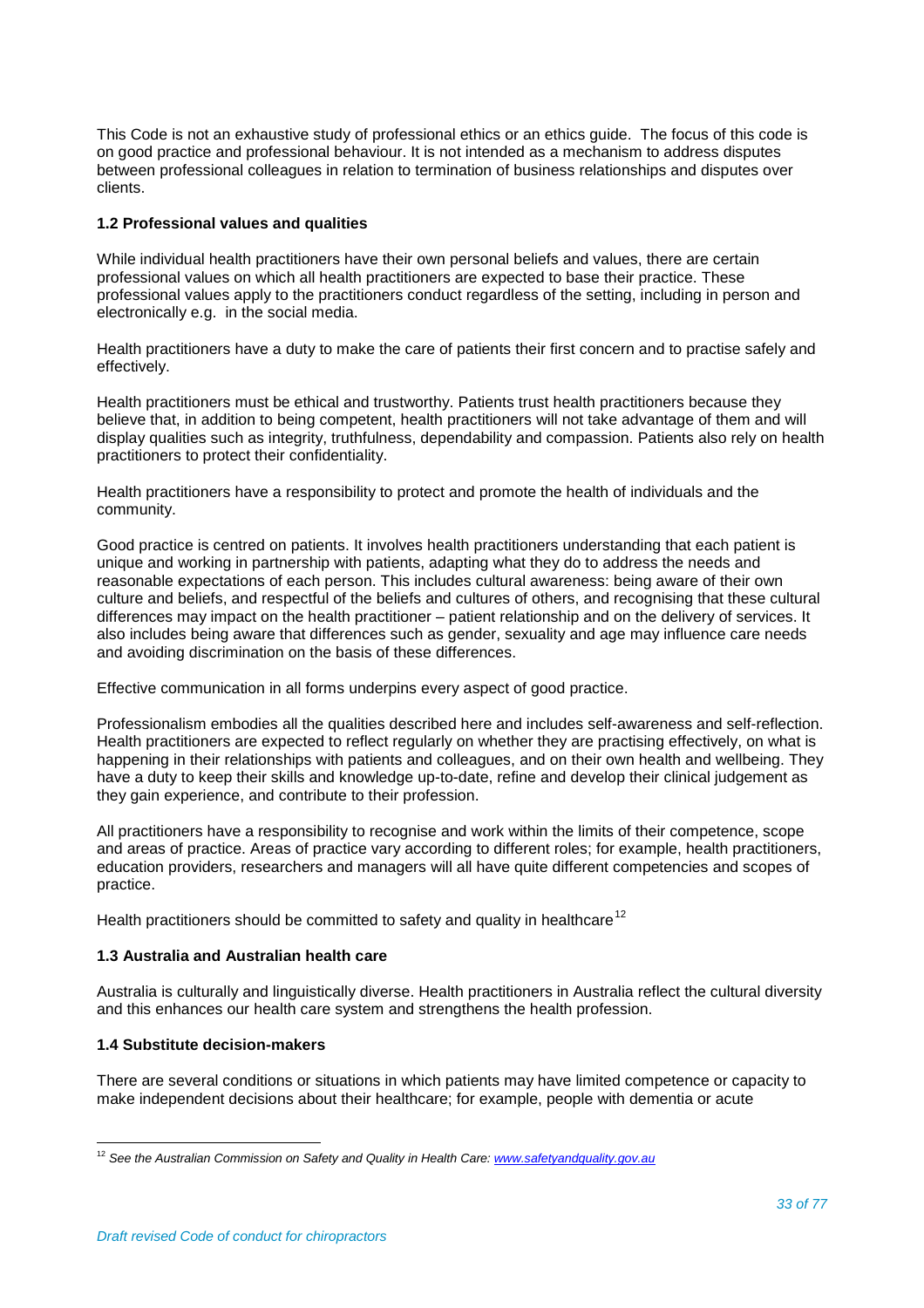conditions that temporarily affect competence, and children or young people, depending on their age and capacity (see Section 3.5: Informed consent).

In this Code, reference to the term 'patients' also includes substitute decision-makers for patients who do not have the capacity to make their own decisions. These can be parents or a legally-appointed decisionmaker. If in doubt, seek advice from the relevant guardianship authority.

#### **2 Providing good care**

#### **2.1 Introduction**

The practise of any health profession has both clinical and non-clinical aspects. Certain levels of professional values and behaviours are required of all chiropractors regardless of their practice. For those in clinical practice, providing good care to patients is their primary concern.

Providing good care includes:

- a) appropriately assessing the patient, taking into account their history (history includes relevant psychological, social and cultural aspects), views and conducting an appropriate physical examination
- b) ensuring that the diagnosis/clinical impression is reasonable, relevant, justifiable and based on sound clinical reasoning
- c) identifying 'red flags' and investigating, managing, co-managing or referring as appropriate
- d) formulating and implementing a reasonable management plan (including providing treatment/care and advice and, where relevant, arranging investigations and liaising with other treating practitioners)
- e) facilitating coordination and continuity of care, and
- f) recognising and respecting the rights of patients to make their own decisions.

#### **2.2 Good practice**

Maintaining a high level of professional competence and conduct is essential for the good practice of the profession. Good practice involves:

- a) recognising and working within the limits of the chiropractor's competence and scope of practice
- b) maintaining adequate knowledge and skills to provide safe and effective care, including providing treatment/care and advice and where relevant, arranging investigations and liaising with, or referring to, other health professionals
- c) practising patient-centered care, including encouraging patients to take interest in, and responsibility for, the management of their health and supporting them in this
- d) maintaining adequate records (see Section 9.4: Health records)
- e) considering the balance of benefit and harm in all clinical management decisions
- f) communicating effectively with patients (see Section 3.3: Effective communication)
- g) providing treatment/care options based on the best available information and practising in an evidence informed context and not being influenced by financial gain or incentives
- h) ensuring that services offered are provided with the best possible skill, care and competence
- i) taking steps to alleviate the symptoms and distress of patients
- j) supporting the right of the patient to seek a second opinion
- k) consulting and taking advice from colleagues when appropriate
- l) making responsible and effective use of the resources available to chiropractors (see Section 6.2: Wise use of healthcare resources), and
- m) ensuring that the chiropractor's personal views do not adversely affect the care of their patients.
- n) evaluating practice and the decisions made and action taken in providing good care

#### **2.3 Shared decision-making**

Making decisions about healthcare is the shared responsibility of the chiropractor and the patient. Patients may wish to involve their family, carer or others. (See Section 1.4 Substitute decision makers).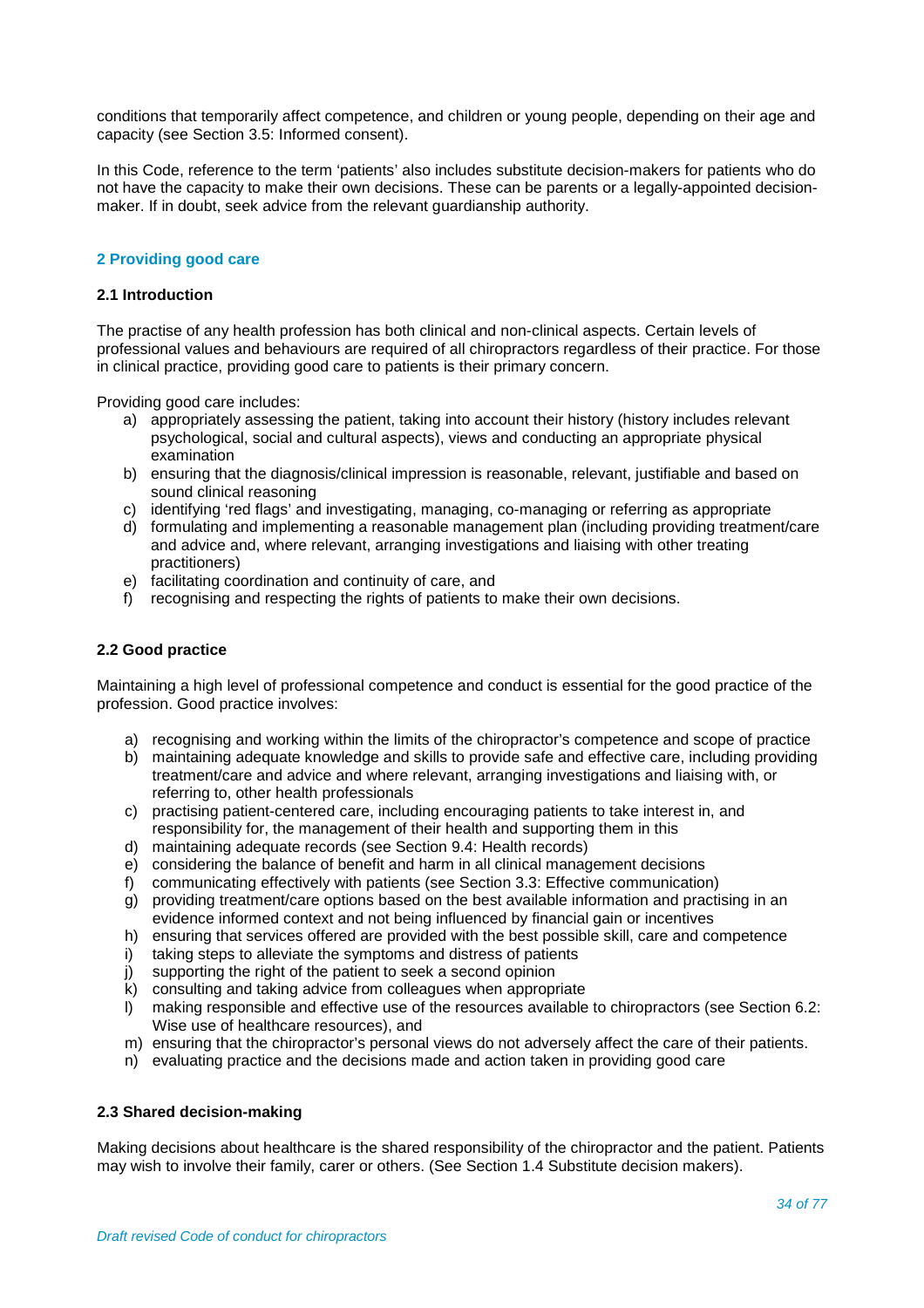## **2.4 Decisions about access to care**

A chiropractor's decision about access to care needs to be free from bias and discrimination.

Good practice involves:

- a) treating patients with respect at all times
- b) not prejudicing the care of a patient because the chiropractor believes that the behaviour of the patient has contributed to their condition
- c) upholding the duty of care to the patient and not discriminating on grounds irrelevant to healthcare, including age, race, religion, sex, disability or other grounds specified in antidiscrimination legislation
- d) investigating and treating patients on the basis of clinical need and the effectiveness of the proposed investigations or treatment/care, providing necessary services and not providing unnecessary services
- e) keeping chiropractors and their staff safe when caring for patients; appropriate action should be taken to protect chiropractors and their staff if a patient poses any risk to health or safety. The patient should not be denied care if reasonable steps can be taken to keep chiropractors and their staff safe
- f) being aware of the chiropractor's right to not provide or participate directly in treatment/care to which that chiropractor conscientiously objects ; informing patients and, if relevant, colleagues, of the objection, and not using that objection to impede access to treatment/care that is legal, and
- g) not allowing moral or religious views to deny patients access to healthcare, recognising that chiropractors are free to decline to provide or participate in that care personally.
- h) where care is declined appropriate referral should be made

#### **2.5 Treatment/care in emergencies**

Treating patients in emergencies (whether within practice or in a first aid situation) requires chiropractors to consider a range of issues in addition to the provision of best care. Good practice involves offering assistance in an emergency that takes account of the chiropractor's own safety, skills, the availability of other options and the impact on any other patients under the chiropractor's care, and continuing to provide that assistance until services are no longer required.

#### **3 Working with patients**

## **3.1 Introduction**

Relationships based on respect, trust and good communication will enable chiropractors to work in partnership with patients.

#### **3.2 Partnership**

A good partnership between a chiropractor and the person they are caring for requires high standards of personal conduct. This involves the chiropractor:

- a) being courteous, respectful, compassionate and honest
- b) treating each patient as an individual
- c) protecting the privacy and right to confidentiality of patients, unless release of information is required by law or due to public interest considerations
- d) encouraging and supporting patients and, when relevant, their carer/s or family in caring for themselves and managing their health
- e) encouraging and supporting patients to be well-informed about their health and assisting patients to make informed decisions about their healthcare activities and treatment/care by providing information and advice to the best of the chiropractor's ability and according to the stated needs of the patient
- f) respecting the right of the patient to choose whether or not he or she participates in any treatment/care or acts on advice, and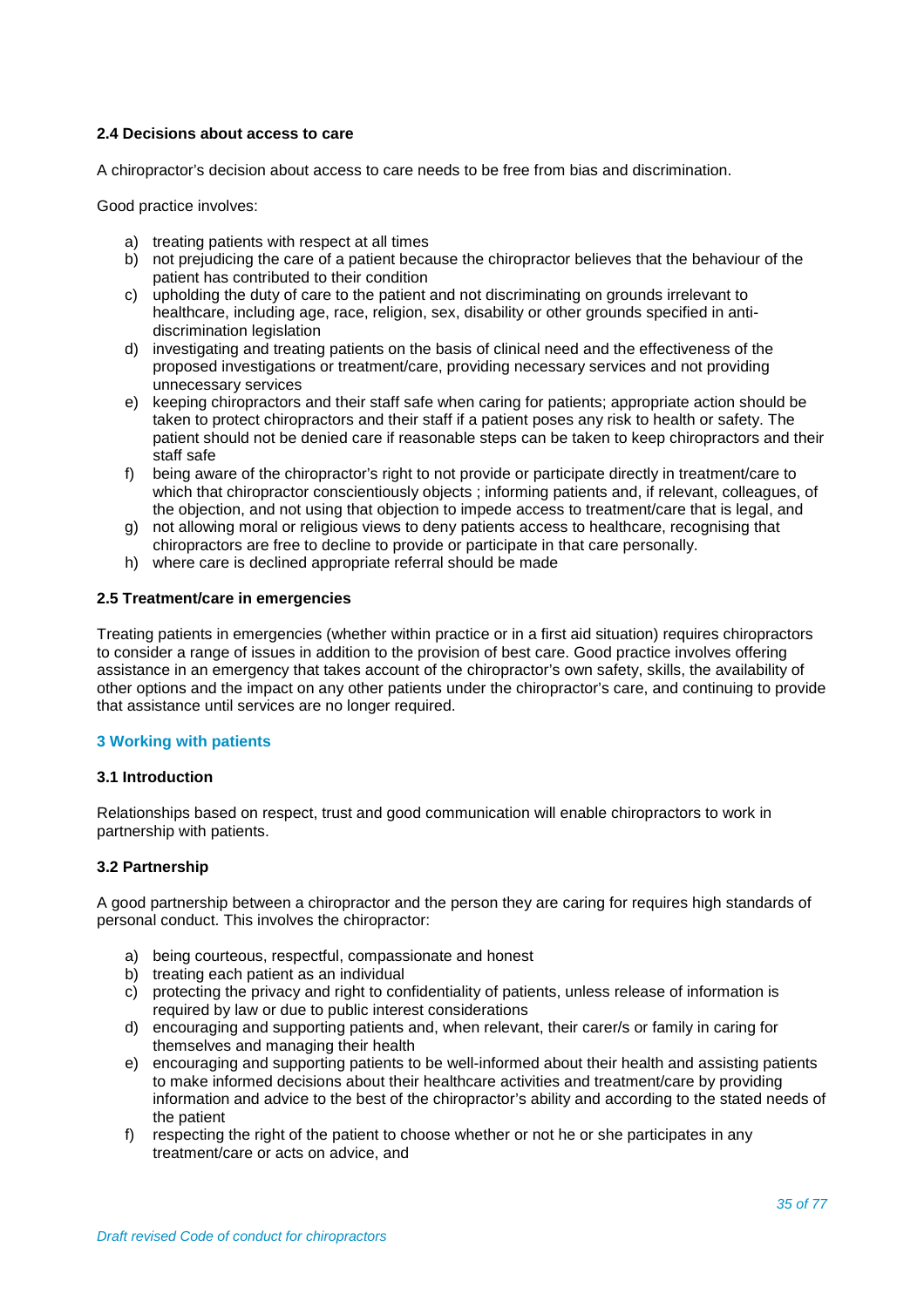g) recognising that there is a power imbalance in the chiropractor–patient relationship. It is important to ensure that all decisions are directly relevant to clinical experience; unaffected by non-clinical motivations; and capable of being regarded so by reasonable observers in the circumstances (also see Section 9.2: Professional boundaries and Section 9.12: Financial and commercial dealings).

A good partnership between the chiropractor and the person they are caring for also involves the patient contributing to the effective therapeutic partnership by:

- a) working cooperatively, and in partnership with the chiropractor
- b) communicating effectively and with sincere intent
- c) being fair and accurate in providing feedback, and
- d) ensuring that any complaints are honest and reasonable in the circumstances.

## **3.3 Effective communication**

An important part of the chiropractor–patient relationship is effective communication. This involves:

- a) listening to patients, asking for and respecting their views about their health and responding to their concerns and preferences
- b) encouraging patients to tell the chiropractor about their condition and how it has been managed including any other health advice they have received, any prescription or other medications they have been prescribed and any other conventional, alternative or complementary therapies they are using.
- c) informing patients of the nature and relevance of all aspects of their clinical care, including examination and investigations, giving them adequate opportunity to question or refuse interventions and treatment/care
- d) discussing with patients their condition and other available healthcare options, including their nature, purpose, possible positive and adverse consequences and limitations and reasonable alternatives wherever they exist
- e) endeavouring to confirm that a patient understands what the chiropractor has said
- f) ensuring that patients are informed of the material risks associated with any part of a proposed management plan
- g) responding to questions from patients and keeping them informed about their clinical progress
- h) making sure, wherever practical, that arrangements are made to meet the specific language, cultural and communication needs of patients and being aware of how these needs affect understanding
- i) becoming familiar with, and using wherever necessary, appropriately qualified persons to help meet the communication needs of patients, including those who require assistance because of their language skills, mental health, or because they are speech, hearing or sight impaired (in such cases practitioners should use trained translators and interpreters rather than family members or staff wherever possible)
- j) obtaining consent from the patient to use a person to interpret
- k) using social media, e-health and personally controlled electronic health records appropriately, and
- l) communicating appropriately with, and providing relevant information to, other stakeholders including members of the treating team where necessary and appropriate.

#### **3.4 Confidentiality and privacy**

Chiropractors have ethical and legal obligations to protect the privacy of people requiring and receiving care. Patients have a right to expect that chiropractors and their staff will hold information about them in confidence, unless release of information is required by law or public interest considerations. Good practice involves:

- a) treating information about patients as confidential and applying appropriate security to electronic and hard copy information
- b) seeking consent from patients before disclosing or sharing information.
- c) being aware of the requirements of the privacy and/or health records legislation (and common law) that operates in relevant states and territories and complying with these requirements to provide information held in all formats, including electronic information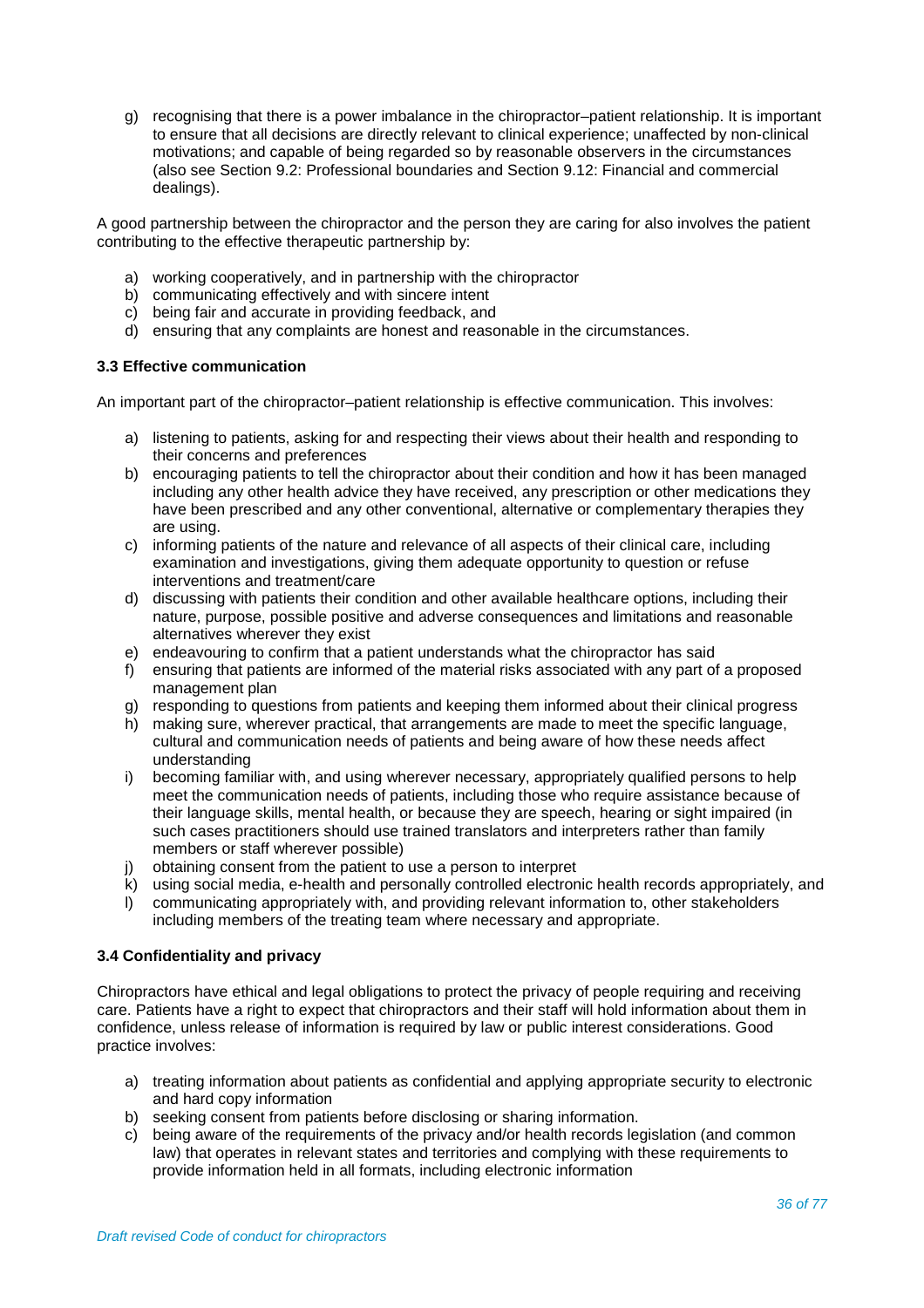- d) sharing information appropriately about patients' health care while remaining compliant with privacy legislation and professional guidelines about confidentiality
- e) providing appropriate surroundings to enable private and confidential consultations and discussions to take place where necessary, to the exclusion of all other persons
- f) ensuring that a patient's confidentiality, privacy and standards of care are maintained even in a practice setting where there is limited aural and visual privacy
- g) ensuring that all staff are aware of the need to respect the confidentiality and privacy of patients and refrain from discussing patients in a non-professional context, and
- h) complying with relevant legislation, policies and procedures relating to consent,
- i) using appropriate consent forms for release of information which limits disclosure to relevant health and medical information, and
- j) ensuring that use of social media and e-health is consistent with the practitioner's ethical and legal obligations to protect privacy.

# **3.5 Informed consent**

Informed consent is a person's voluntary decision about healthcare that is made with knowledge and understanding of the benefits and risks involved. A useful guide to the information that chiropractors need to give to patients is available in the National Health and Medical Research Council (NHMRC) publication *General Guidelines for Medical Practitioners in Providing Information to Patients.*[13](#page-36-0)

The NHMRC guidelines cover the information that chiropractors should provide about their proposed management or approach, including the need to provide more information where the risk of harm is greater and likely to be more serious, and advice about how to present information. Good practice involves:

- a) providing information to patients in a way they can understand before asking for their consent
- b) providing an explanation of the treatment/care recommended, it's likely duration, expected benefits and cost, any alternative(s) to the proposed care and their relative risks/benefits, as well as the likely consequences of no care
- c) obtaining informed consent or other valid authority before undertaking any examination or investigation, providing treatment/care (this may not be possible in an emergency) or involving patients in teaching or research, including providing information on material risks
- d) consent being freely given, without coercion or pressure
- e) advising patients, when referring a patient for investigation or treatment/ care, that there may be additional costs, which they may wish to clarify before proceeding
- f) obtaining (when working with a patient whose capacity to give consent is or may be impaired or limited) the consent of people with legal authority to act on behalf of the patient, and attempting to obtain the consent of the patient as far as practically possible, and
- g) documenting consent appropriately, including considering the need for written consent for procedures that may result in serious injury or death.

# **3.6 Informed financial consent**

Informed consent about healthcare also includes informed consent about financial matters. Good practice involves a discussion about fees in a manner appropriate to the relationship and should include discussion about the cost of all required services and a general agreement as to the level of treatment/care to be provided.

When choosing to use financial agreements, good practice involves:

- a) ensuring that any financial agreement is based on the clinical needs of the patient
- b) ensuring that the patient clearly understands the nature of all of the terms and conditions of the agreement
- c) ensuring that the agreement includes full written disclosure of all of the terms and conditions
- d) providing a reasonable 'cooling-off' period in accordance with applicable Australian consumer law and the circumstances of the patient

<span id="page-36-0"></span><sup>13</sup> *Available a[t www.nhmrc.gov.au](http://www.nhmrc.gov.au/) under Guidelines.*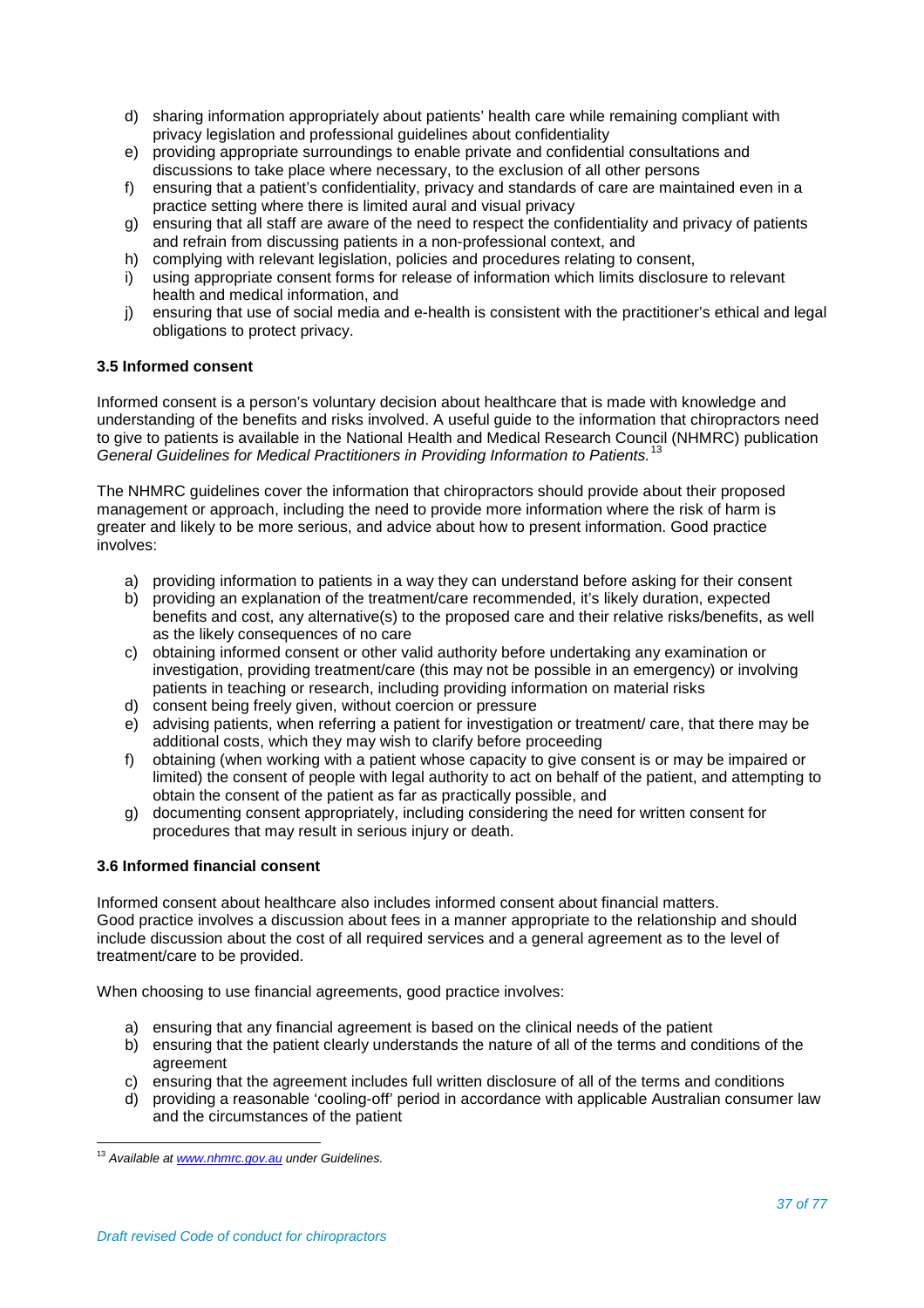- e) offering a 'pay-as-you-go' alternative
- f) ensuring the agreement includes a reasonable refund policy, which includes no financial disadvantage for early termination of the agreement
- g) ensuring the amount, time and quality of care delivered does not differ between those patients (with similar conditions) on a pre-paid financial agreement, and those who are not.
- h) ensuring the agreement is reviewed every three months or 12 visits, whichever is the greatest, and
- i) ensuring agreements do not extend beyond three months or 12 visits, whichever is the greatest, unless there is clear and appropriate clinical justification to support a renewed period of agreement and care.

# **3.7 Children and young people**

Caring for children and young people brings additional responsibilities for chiropractors. This section should be read in close conjunction with Sections 2.1 and 2.2: Good practice.

Good practice with children and young people involves:

- a) recognising that children have their own special needs and considerations
- b) placing the interests and wellbeing of the child or young person first
- c) identifying 'red flags' particular to children and young people and investigating, managing, comanaging or referring as appropriate
- d) ensuring informed consent to providing care for children involves the patient's parent and/or guardian being provided with clinically relevant information for the chiropractic management of the child; unless a chiropractor judges that a child is of sufficient age and mental and emotional capacity to give their own consent to a service and relevant state and territory laws are complied with.
- e) ensuring that risks of care and alternatives to care are sufficiently explained as these are essential elements of informed consent (see Section 3.5: Informed consent)
- f) ensuring that, when communicating with a child or young person, chiropractors:
	- i. treat the child or young person with respect and listen to his or her views ii. encourage questions and answer those questions to the best of their abil
	- encourage questions and answer those questions to the best of their ability
	- iii. provide information in a way the child or young person can understand iv. recognise the role of parents and/or quardians and, when appropriate,
	- recognise the role of parents and/or guardians and, when appropriate, encourage the child or young person to involve his or her parents and/or guardians in decisions about care, and
	- v. remain alert to children and young people who may be at risk and notify appropriate child protection authorities as required by law.
- g) ensuring that x-rays of children are obtained only where there are clinical indications for the procedure (see also Appendix 2: Guideline in relation to radiology/radiography), and
- h) ensuring compliance with the special requirements relating to record keeping for minors and children that are set out in relevant state and territory legislation.

#### **3.8 Culturally safe and sensitive practice**

Understanding the cultural diversity that exists and how this impacts on the delivery of healthcare is an important consideration for health practitioners. Good practice involves genuine efforts to understand the cultural needs and contexts of different patients to obtain good health outcomes. This includes:

- a) having knowledge of, respect for and sensitivity towards the cultural needs of the community practitioners serve, including those of Aboriginal and/or Torres Strait Islander Australians and those from culturally and linguistically diverse backgrounds. For example, cultural issues may mean a patient needs to be consulted or treated by a practitioner of the same gender, resulting in better and safer outcomes
- b) acknowledging the social, economic, cultural and behavioural factors influencing health, both at individual and population level
- c) understanding that a chiropractor's own culture and beliefs influence his or her interactions with patients, and
- d) adapting practice to improve engagement with patients and healthcare outcomes.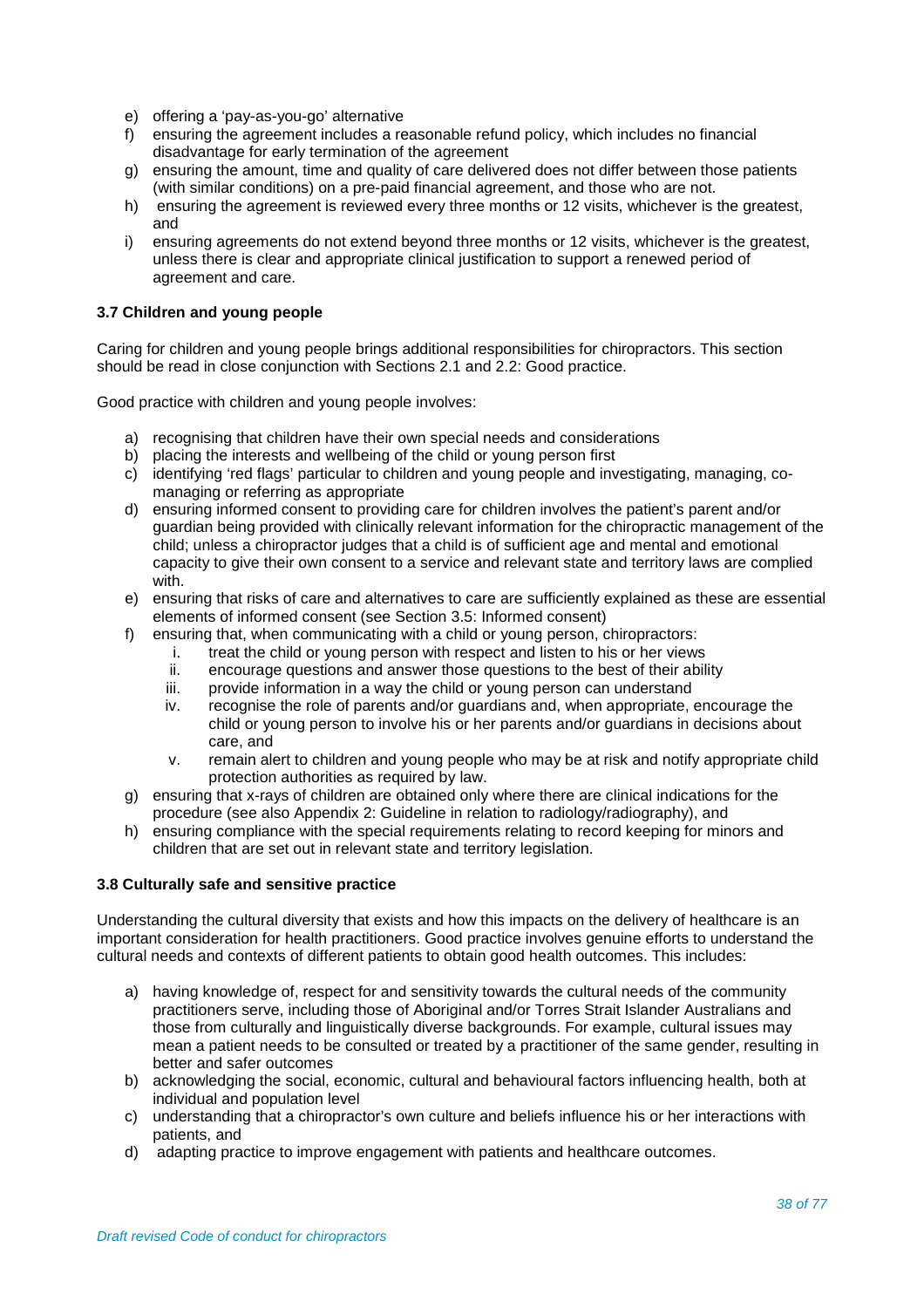# **3.9 Patients with additional needs**

Some patients (including those with impaired decision-making capacity) have additional needs. Good practice in managing the care of these patients includes:

- a) paying particular attention to communication
- b) being aware that increased advocacy by a practitioner may be necessary to ensure a patient's fair access to healthcare
- c) recognising that there may be a range of people involved in their care such as carers, family members or a guardian, and involving them when appropriate, and
- d) being aware that these patients may be more vulnerable.

# **3.10 Relatives, carers and partners**

Good practice involves:

- a) being considerate to relatives, carers, partners and others close to the patient, and respectful of their role in the care of the patient, and
- b) with appropriate consent, being responsive in providing information.

# **3.11 Adverse events and open disclosure**

When adverse events occur, chiropractors have a responsibility to be open and honest in communication with the patient and in reviewing what happened and reporting appropriately (also see Section 7.2(a)). When something goes wrong, good practice involves:

- a) recognising what has happened
- b) acting immediately to rectify the problem, if possible, including seeking any necessary help and advice
- c) explaining to the patient as promptly and fully as possible what has happened and the anticipated short-term and long-term consequences
- d) acknowledging any patient distress and providing appropriate support
- e) providing an expression of regret as soon as possible in accordance with 'Open Disclosure' good practice
- f) complying with any relevant policies, procedures and reporting requirements, subject to advice from a professional indemnity insurer
- g) reviewing adverse events and implementing changes to reduce the risk of recurrence (see Section 7: Minimising risk)
- h) reporting adverse events to the relevant authority as required (see Section 7: Minimising risk), and
- i) ensuring patients have access to information about the process for making a complaint (for example, through the relevant board or healthcare complaints commission).

#### **3.12 When a complaint is made by a patient**

Patients who are not satisfied have a right to complain about their care. When a complaint is made, good practice involves:

- a) acknowledging the person's right to complain
- b) working with the person to resolve the issue where possible
- c) providing a prompt, open and constructive response, including an explanation and, if appropriate, an apology or expression of regret
- d) ensuring the complaint does not adversely affect the person's care; in some cases, it may be advisable to refer the person to another practitioner, and
- e) complying with the requirements of any relevant complaints legislation (including the notification provisions of the National Law).

# **3.13 Ending a professional relationship**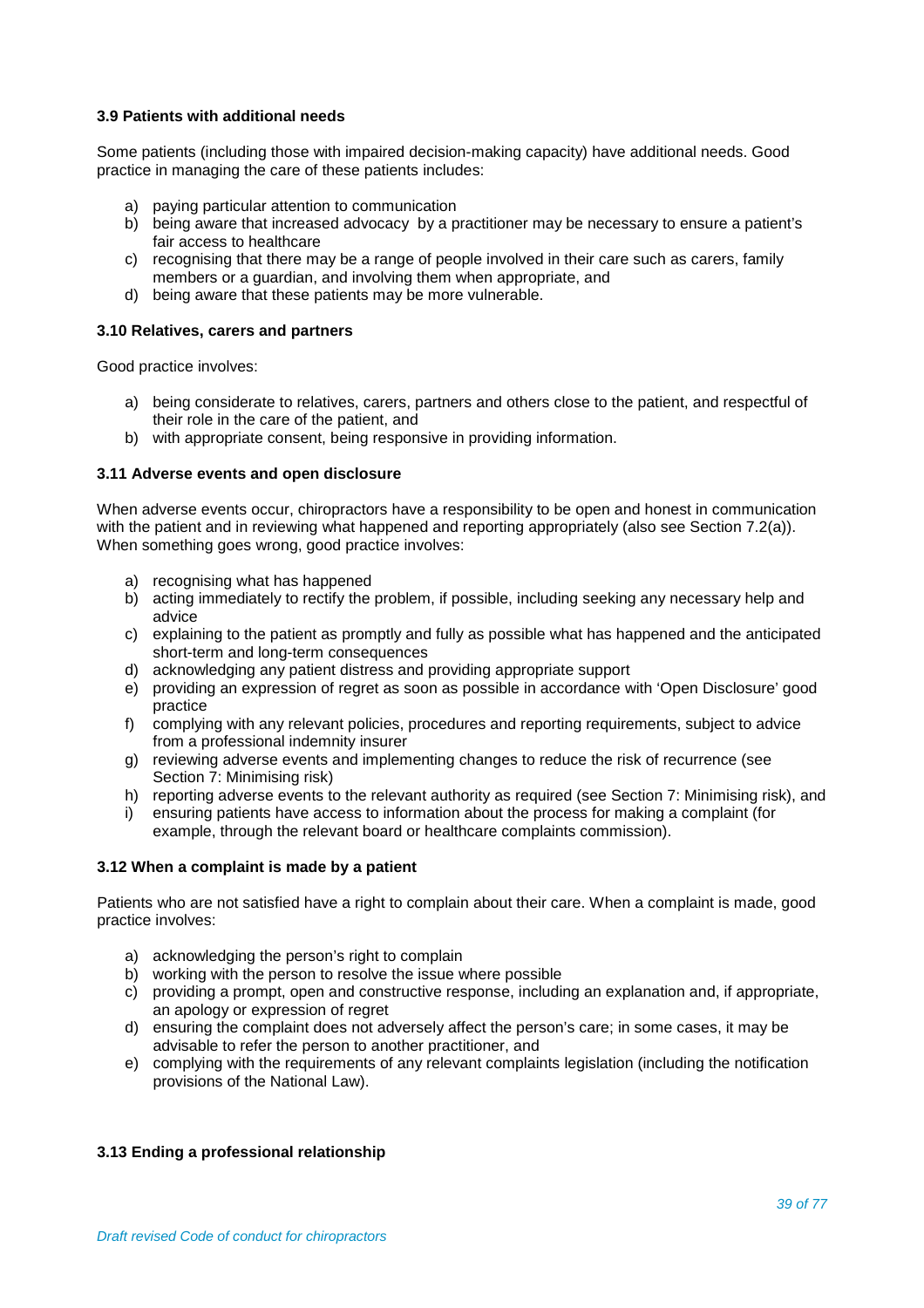In some circumstances, the relationship between the chiropractor and a patient may become ineffective or compromised, and may need to end. Good practice involves ensuring that the patient is adequately informed of the decision and facilitating arrangements for the continuing care of the patient, including passing on relevant clinical information.

# **3.14 Personal relationships**

Good practice recognises that a chiropractor providing care to those with whom they are in a close relationship, for example, close friends, work colleagues and family members, can be inappropriate because of the lack of objectivity, and should be avoided where possible. When a chiropractor chooses to provide care to those with whom they are in a close relationship with, good practice requires that:

- a) the conflict of interest be acknowledged and declared,
- b) adequate records are kept
- c) confidentiality is maintained
- d) adequate assessment occurs
- e) appropriate consent is obtained for the circumstances which is acknowledged by both the chiropractor and patient,
- f) the personal relationship does not in any way impair clinical judgement, and
- g) an option to discontinue care is maintained at all times.

#### **3.15 Working with multiple patients**

Where chiropractors are considering treating multiple patients simultaneously in class or group work, or more than one individual patient at the same time, they should consider whether this mode of treatment/care is appropriate for the patients involved.

Chiropractors should be especially conscious of the privacy and confidentiality of their patients in such environments (see also Section 3.4: Confidentiality and privacy).

#### **3.16 Closing a practice**

When closing or relocating a practice, good practice involves:

- a) giving advance notice where possible, and as early as possible, and
- b) facilitating arrangements for the continuing care of all current patients, including the transfer or appropriate management of all patient records in accordance with the legislation governing privacy and health records in the jurisdiction.

# **4 Modalities**

#### **4.1 Use of diagnostic and therapeutic modalities in chiropractic practice**

Chiropractors use varying diagnostic and therapeutic tools, tests and procedures in the assessment and management of patients. Ensuring a high level of competence and skill in using particular diagnostic or therapeutic modalities is essential to good care.

Chiropractors should ensure that they are appropriately trained, skilled and qualified to practice any modalities used. In addition, chiropractors should be aware of any relevant local, state or territory laws that may affect the practice of different modalities.

Good practice involves:

- a) a full and thorough assessment of patients using tools, tests and procedures that are appropriate for the gathering of information necessary to form a reasonable diagnosis or clinical impression
- b) understanding the validity and reliability of any modality used and appropriate incorporation into their clinical regime
- c) only using diagnostic tools, tests and procedures in accordance with established protocols for their appropriate use (see also Appendix 2: Guideline in relation to radiology/ radiography)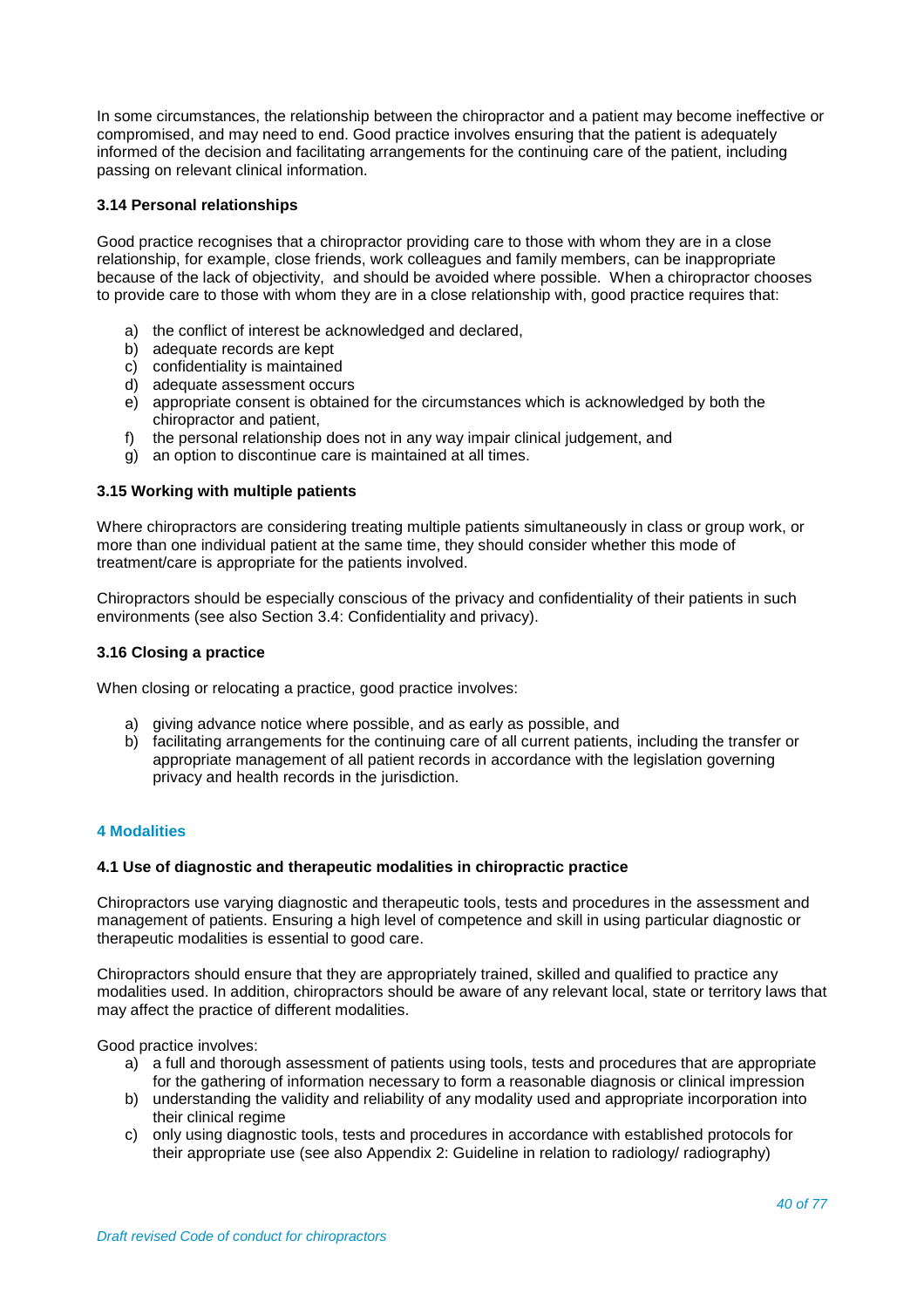- d) evaluating and reporting the data obtained in a contextual way to ensure that a reasonable and relevant diagnosis/clinical impression is formed, and that appropriate and necessary care is provided
- e) when using tools, tests and procedures in formulating a diagnosis/clinical impression, management plan and/or for prognostic purposes, the tools used should be for conditions where there are demonstrated acceptable levels of reliability and validity, and
- f) not misrepresenting the clinical value or significance of the findings of any tool, test or procedure.

# **5 Working with other practitioners**

#### **5.1 Respect for colleagues and other practitioners**

Good care is enhanced when there is mutual respect and clear communication between all health professionals. Good practice involves:

- a) communicating clearly, effectively, respectfully and promptly with colleagues and other practitioners on professional matters, and
- b) acknowledging and respecting the contribution of all practitioners involved in patient care
- c) c) behaving professionally and courteously to colleagues and other practitioners at all times including when using social media.

#### **5.2 Delegation, referral and handover**

**'Delegation'** involves a chiropractor asking another practitioner (with appropriate education and competency) to provide care on behalf of the delegating chiropractor while he or she retains overall responsibility for the care of the patient.

**'Referral'** involves a chiropractor sending a patient to obtain an opinion or treatment/care from another practitioner. Referral usually involves the transfer (in part) of responsibility for the care of the patient, usually for a defined time and a particular purpose, such as care that is outside the referring chiropractor's expertise or scope of practice.

**'Handover'** is the process of transferring all responsibility to another practitioner.

Good practice involves:

- a) taking reasonable steps to ensure that the person to whom the chiropractor delegates, refers or hands over has the qualifications, experience, knowledge and skills to provide the care required
- b) understanding that, although the delegating chiropractor will not be accountable for the decisions and actions of those to whom he or she delegates, the delegating chiropractor remains responsible for the overall management of the patient and for the decision to delegate, and
- c) always communicating sufficient information about the patient and the treatment/care needed to enable the continuing care of the patient.

#### **5.3 Working with other practitioners**

Many chiropractors work closely with a wide range of other practitioners, with benefits for patient care. In addition practitioners who are employers are vicariously liable for the actions of their employees. Effective collaboration is a fundamental aspect of good practice when working with other practitioners. The care of patients is improved when there is mutual respect and clear communication, as well as an understanding of the responsibilities, capacities, constraints and ethical codes of each other's health professions.

Working with other practitioners does not alter a chiropractor's personal accountability for professional conduct and the care provided. Good practice involves:

a) understanding the particular role of each practitioner and attending to the responsibilities associated with their own role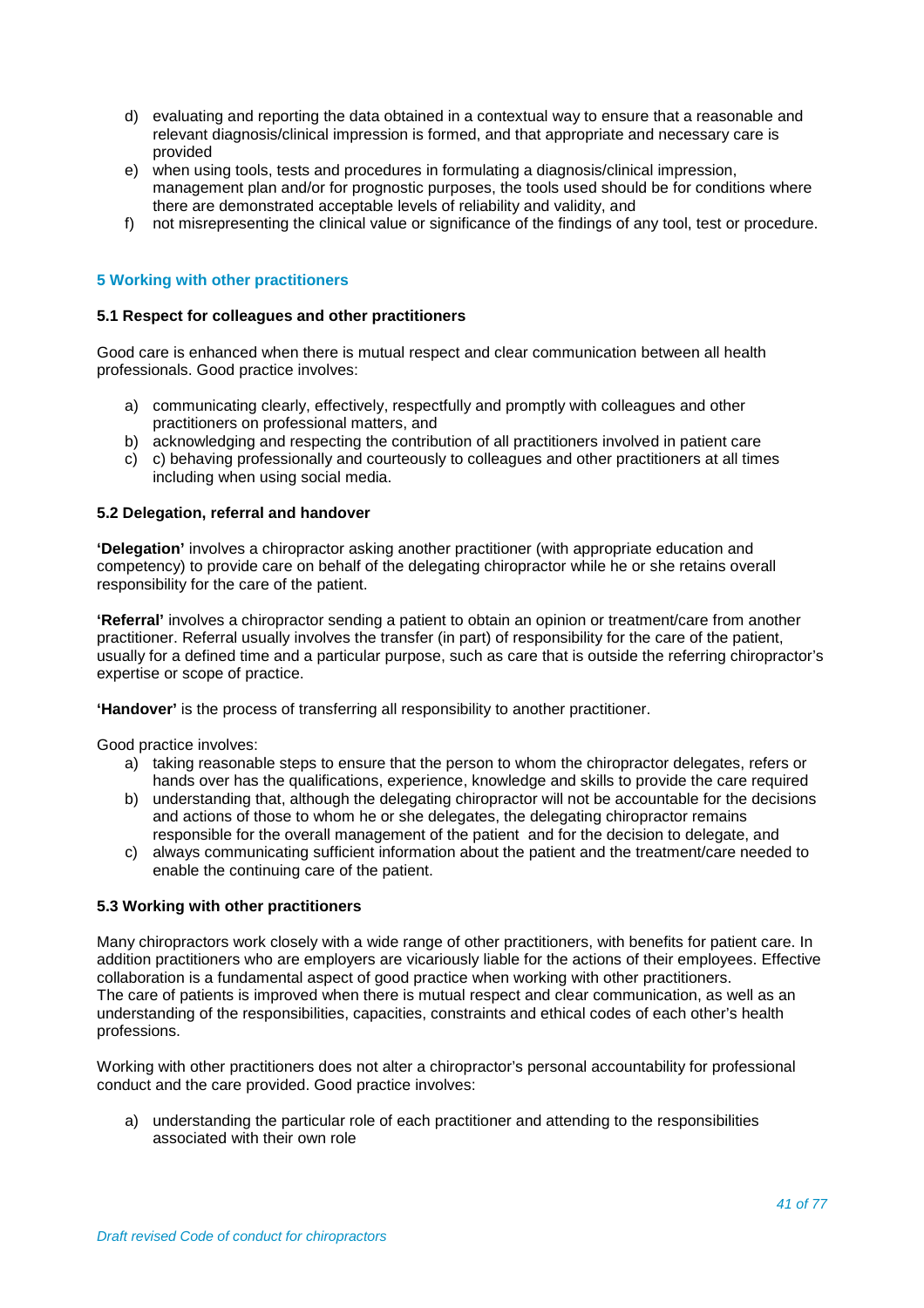- b) advocating for a clear delineation of roles and responsibilities, including that there may be a recognised team leader or coordinator, although care within the team may be provided by different practitioners from different health professions within different models of care
- c) communicating effectively with other practitioners
- d) informing patients about the roles of other practitioners
- e) acting as a positive role model for other practitioners, and<br>f) understanding the nature and consequences of bullying are
- understanding the nature and consequences of bullying and harassment, and seeking to avoid or eliminate such behaviour between all treating practitioners.
- g) g) supporting students and practitioners receiving supervision.

# **5.4 Delegation to unregistered staff, chiropractic students and assistants**

It will be necessary at times in practice to delegate some clinical activities to staff, students or assistants. When delegating clinical activities, chiropractors have a responsibility to ensure that the person to whom they are delegating can safely and competently perform the delegated activity. When delegating clinical activities to unregistered staff, chiropractic students not undertaking a supervised external clinical placement and assistants, good practice involves:

- a) only delegating activities that do not require the unique skill, knowledge, discretion and judgment of a chiropractor
- b) ensuring that the delegate has adequate skills, training, expertise or proficiency in the activity
- c) ensuring that the delegate fully understands what is expected of them in performing the activity
- d) obtaining specific consent from the patient for a delegate to perform the activity
- e) recognising that the chiropractor who delegates an activity to another person is accountable, not only for their decision to delegate, but also for monitoring and reviewing the delegate's standard of performance.

**Note:** Section 5.4 does not apply to registered chiropractic students undertaking a supervised external clinical placement as a part of a National Board-approved program of study.

# **6 Working within the healthcare system**

# **6.1 Introduction**

Chiropractors have a responsibility to contribute to the effectiveness and efficiency of the healthcare system.

#### **6.2 Wise use of healthcare resources**

It is important to use healthcare resources wisely. Good practice involves:

- a) ensuring that the services provided are appropriate for the assessed needs of the patient and are reasonably required, necessary and not excessive, upholding the right of patients to gain access to the necessary level of healthcare, and, whenever possible, helping them to do so
- b) supporting the transparent and equitable allocation of healthcare resources, and
- c) understanding that the use of resources can affect the access other patients have to healthcare resources.

#### **6.3 Health advocacy**

There are significant disparities in the health status of different groups in the Australian community. These disparities result from social, cultural, geographic, health-related and other factors. Good practice involves using expertise and influence to protect and advance the health and wellbeing of individual patients, communities and populations.

#### **6.4 Public health matters**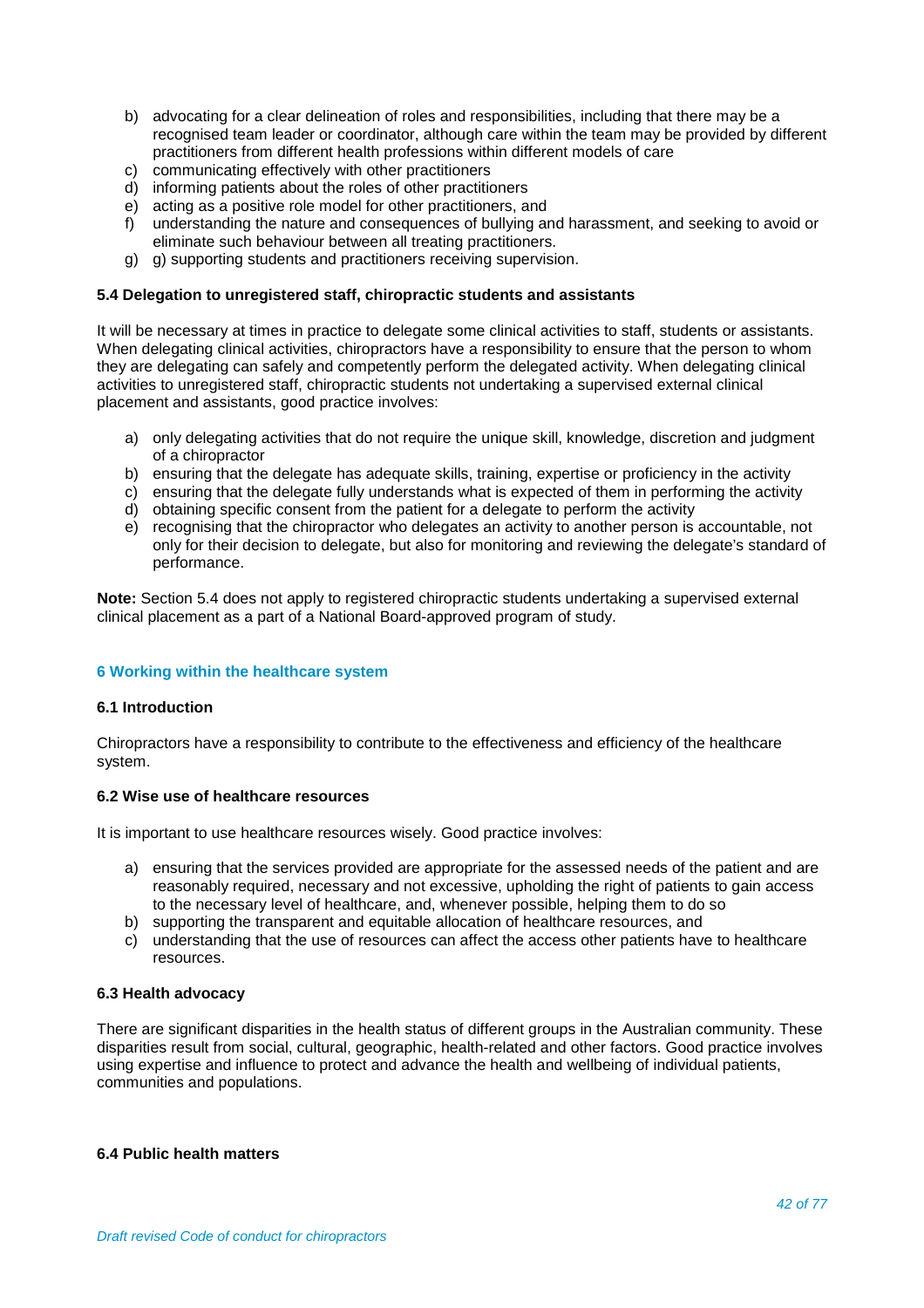Chiropractors have a responsibility to promote the health of the community through disease prevention and control, education and, where relevant, screening.

On any public health matter, practitioners are obliged to provide balanced, unbiased and evidence informed information in order to enable members of the public to make informed health decisions. Good practice involves:

- a) understanding the principles of public health, including health education, health promotion, disease prevention, and control and screening
- b) participating in efforts to promote the health of the community and being aware of obligations in disease prevention, including screening and reporting notifiable diseases where relevant, and
- c) undertaking public health assessments in accordance with the National Board's attached guidelines (see Appendix 1: Guideline in relation to public health assessments).

# **7 Minimising risk**

# **7.1 Introduction**

Risk is inherent in healthcare. Minimising risk to patients is an important component of practice. Good practice involves understanding and applying the key principles of risk minimisation and management in practice.

#### **7.2 Risk management**

Good practice in relation to risk management involves:

- a) being aware of the principles of open disclosure and a non-punitive approach to incident management (a useful reference is the Australian Commission on Safety and Quality in Health Care's (ACSQHC) National Open Disclosure Standard<sup>[14](#page-42-0)</sup>)
- b) participating in systems of quality assurance and improvement
- c) participating in systems for surveillance and monitoring of adverse events and 'near misses', including reporting such events
- d) if a chiropractor has management responsibilities, making sure that systems are in place for raising concerns about risks to patients
- e) working in practice and within systems to reduce error and improve the safety of patients, and supporting colleagues who raise concerns about the safety of patients, and
- f) taking all reasonable steps to address the issue if there is reason to think that the safety of patients may be compromised.

#### **7.3 Chiropractor performance**

The welfare of patients may be put at risk if a chiropractor is performing poorly. Good practice involves:

- a) chiropractors complying with statutory reporting requirements, including those under the National Law
- b) chiropractors recognising and taking steps to minimise the risks of fatigue, including complying with relevant state and territory occupational health and safety legislation
- c) following the guidance in Section 10.2 if a chiropractor knows or suspects that he or she has a health condition that could adversely affect their judgment or performance
- d) chiropractors taking steps to protect patients from being placed at risk of harm by a colleagues' conduct, practise or ill health
- e) chiropractors taking appropriate steps to assist a colleague to receive help if there are concerns about the colleague's performance or fitness to practise, and
- f) seeking advice, if a chiropractor is not sure what to do, from an experienced colleague, employer/s, practitioner health advisory service, professional indemnity insurer, the National Board or a professional organisation.

<span id="page-42-0"></span><sup>14</sup> *Available a[t www.safetyandquality.gov.au](http://www.safetyandquality.gov.au/) under Publications.*

<span id="page-42-1"></span><sup>15</sup> *Refer to the National Board's* Guideline on mandatory reporting *at[: www.chiropracticboard.gov.au](http://www.chiropracticboard.gov.au/) under Codes and Guidelines*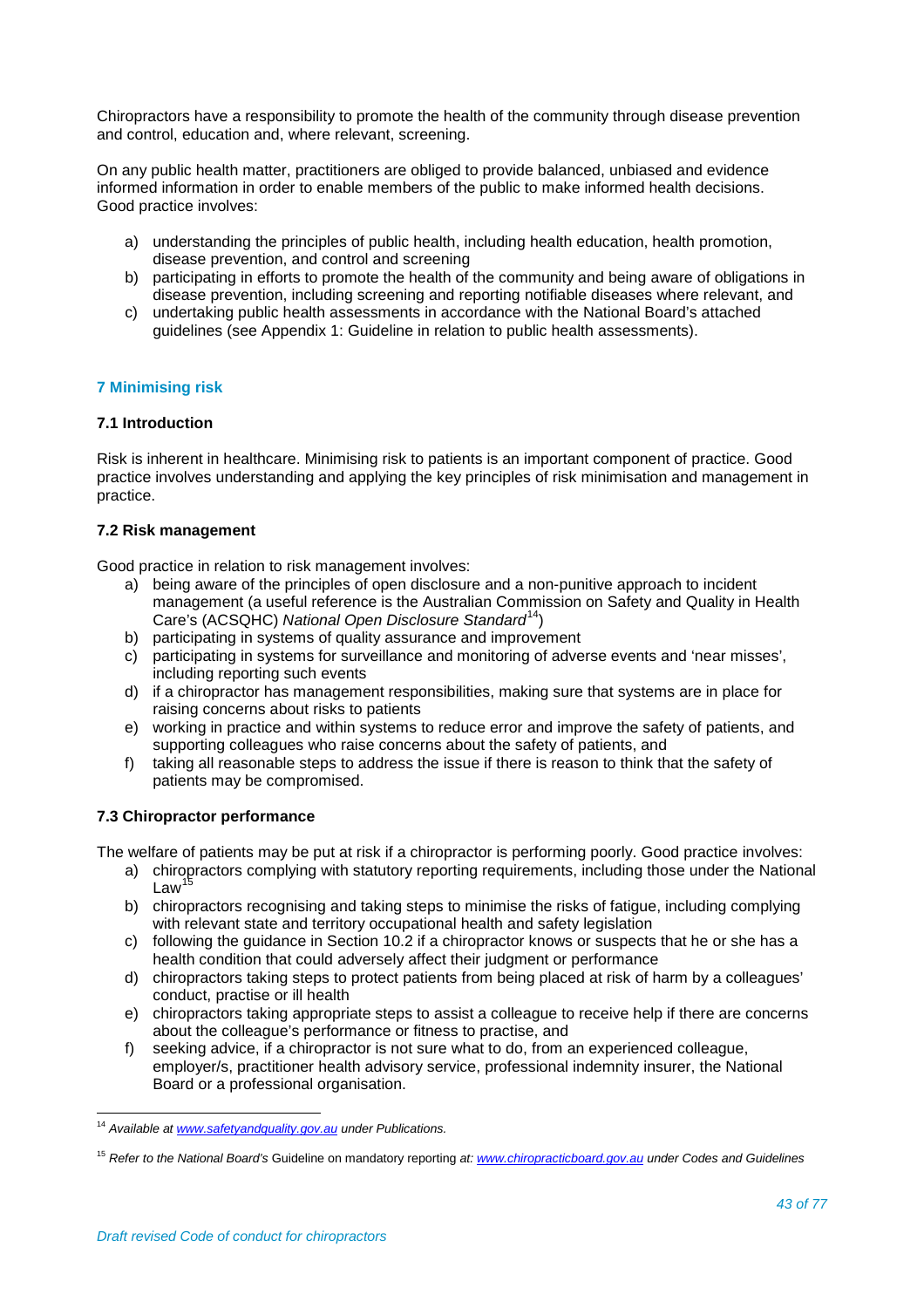# **8 Maintaining professional performance**

#### **8.1 Introduction**

Maintaining and developing knowledge, skills and professional behaviour are core aspects of good practice. This requires self-reflection and participation in relevant professional development, practice improvement and performance-appraisal processes to continually develop professional capabilities. These activities must continue through a chiropractor's working life as science and technology develop and society changes.

# **8.2 Continuing professional development (CPD)**

Development of knowledge, skills and professional behaviour must continue throughout a chiropractor's working life. The National Law requires that chiropractors (and all of the regulated health professions) keep their knowledge and skills up-to-date through CPD to ensure that chiropractors can continue to work within their competence and scope of practice. Refer to the National Board's *Registration Standard and guideline regarding CPD*. [16](#page-43-0)

# **9 Professional behaviour**

#### **9.1 Introduction**

In professional life, chiropractors must display a standard of behaviour that warrants the trust and respect of the community. Good practice involves:

- a) observing and practising the principles of ethical conduct, and
- b) practitioners conducting themselves appropriately in public whilst representing themselves as a registered chiropractor.

# **9.2 Professional boundaries**

Professional boundaries allow a practitioner and a patient to engage safely in a therapeutic relationship.

Professional boundaries refers to the clear separation that should exist between a chiropractor's professional conduct that is aimed at meeting the health needs of patients, and a chiropractor's own personal views, feelings and relationships that are not relevant to the therapeutic relationship.

Professional boundaries are integral to a good chiropractor–patient relationship. They promote good care for patients and protect both parties. Good practice involves:

- a) maintaining professional boundaries so that patients are not exploited financially, physically, emotionally or sexually.
- b) never using a professional position to establish or pursue a sexual, exploitative or otherwise inappropriate relationship with anybody under a chiropractor's care; this includes those close to the patient, such as their carer, guardian, spouse or the parent of a child patient
- c) recognising that sexual relationships with people who have previously been a patient are often inappropriate, depending on the extent of the professional relationship and the vulnerability of the person who was previously a patient, and
- d) avoiding the expression of a chiropractor's personal beliefs to patients in ways that exploit their vulnerability or that are likely to cause them distress.

#### **9.3 Reporting requirements**

<span id="page-43-0"></span><sup>16</sup> *Available at: [www.chiropracticboard.gov.au](http://www.chiropracticboard.gov.au/) under Code and Guidelines.*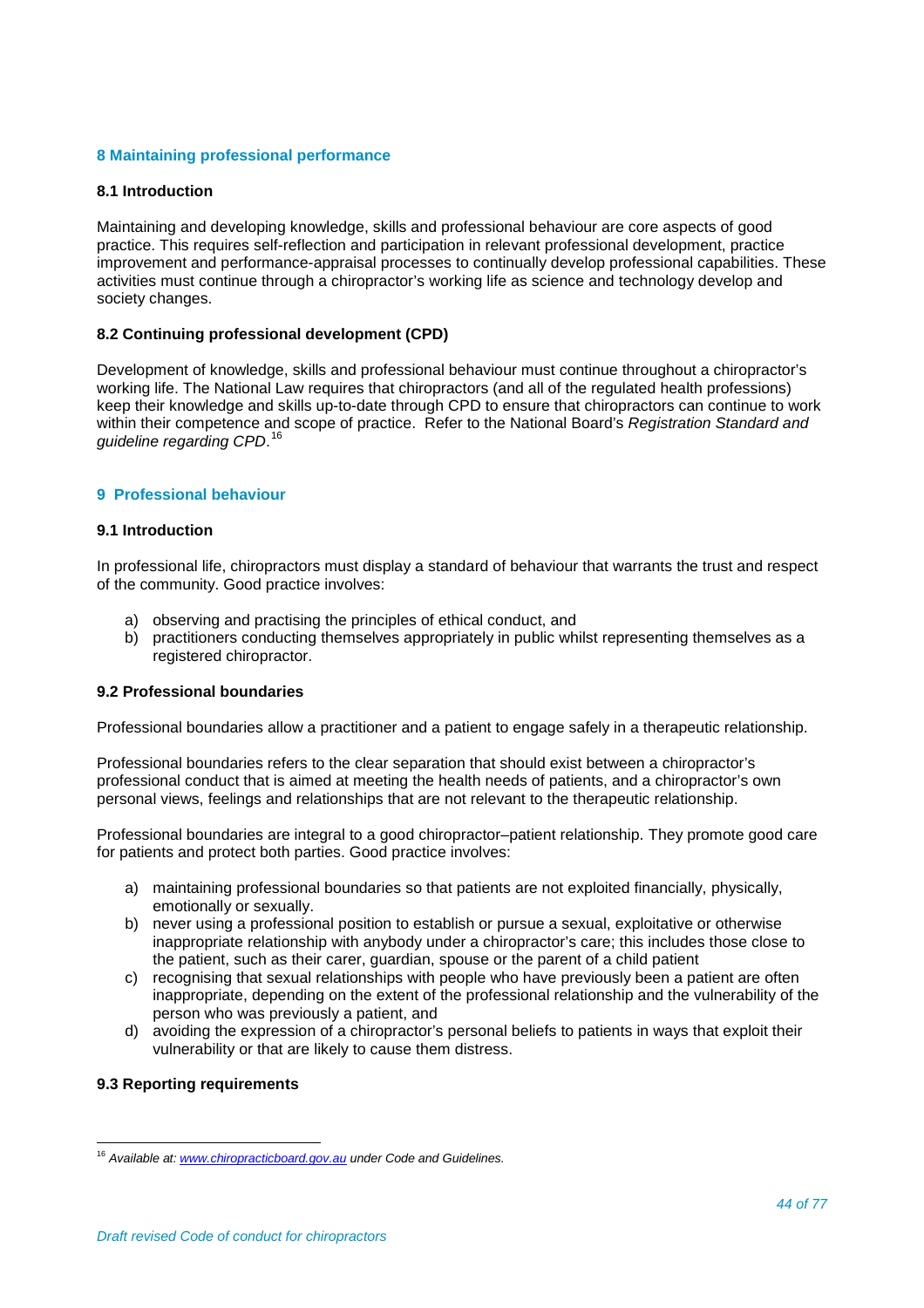Chiropractors have statutory responsibility under the National Law to report matters to the National Boards (refer to the National Board's *Guideline on mandatory reporting*[17](#page-44-0) *and sections 130 and 141 of the National Law*).

Chiropractors also have professional obligations to report to the National Board and their employer/s if they have had any limitations placed on their practice. Good practice involves:

- a) being aware of the National Board's reporting requirements
- b) complying with any reporting requirements that apply to practice, and
- c) seeking advice from the National Board or professional indemnity insurer if chiropractors are unsure about their obligations.

# **9.4 Health records**

Maintaining clear, appropriate, factual, objective and accurate health records is essential for the continuing good care of patients. Chiropractors should be aware of relevant state and territory legislation in relation to health records management. Good practice involves:

- a) keeping accurate, up-to-date, contemporaneous and legible records that report relevant details of clinical history, clinical findings and determinations, investigations, information given to patients, medication and other management details in a form that can be understood by other health practitioners
- b) ensuring that records are held securely and are not subject to unauthorised access, regardless of whether they are held electronically and/or in hard copy
- c) ensuring that records show respect for patients and do not include demeaning or derogatory remarks
- d) ensuring that records contain sufficient information to allow another chiropractor to continue the management of the patient and to facilitate continuity of chiropractic care
- e) making records at the time of events or as soon as possible afterwards and including a record of every patient consultation
- f) ensuring that where a health record is to be changed, it is initialled, dated and tracked and, where possible, the previous entry is visible
- g) recognising the right of patients to access information contained in their health records and facilitating that access
- h) promptly facilitating the transfer of health information when requested by patients, and
- i) ensuring where health records are destroyed it is done in a way that is compliant with any relevant state or territory legislation and the information is de-identified and unable to be retrieved.

# **9.5 Insurance**

Chiropractors have a statutory requirement to ensure that they and their practice are appropriately covered by professional indemnity insurance (please refer to the National Board's Professional Indemnity Insurance Registration Standard<sup>[18](#page-44-1)</sup>).

# **9.6 Advertising**

Advertisements for services can be useful in providing information for patients. All advertisements must conform to relevant consumer protection legislation, and State and Territory fair trading Acts and, if applicable, legislation regulating the advertising of therapeutic goods. In addition, the National Law is specific in its direction regarding the use of protected titles, including specialist titles. Good practice involves:

a) complying with the National Board's *Guidelines on advertising*[19](#page-44-2) and relevant State and Territory legislation and Commonwealth Law.

<span id="page-44-0"></span><sup>17</sup> *Available at: [www.chiropracticboard.gov.au](http://www.chiropracticboard.gov.au/) under Code and Guidelines.*

<span id="page-44-1"></span><sup>18</sup> *Available at: [www.chiropracticboard.gov.au](http://www.chiropracticboard.gov.au/) under Code and Guidelines.*

<span id="page-44-2"></span><sup>19</sup> *Available at: [www.chiropracticboard.gov.au](http://www.chiropracticboard.gov.au/) under Code and Guidelines.*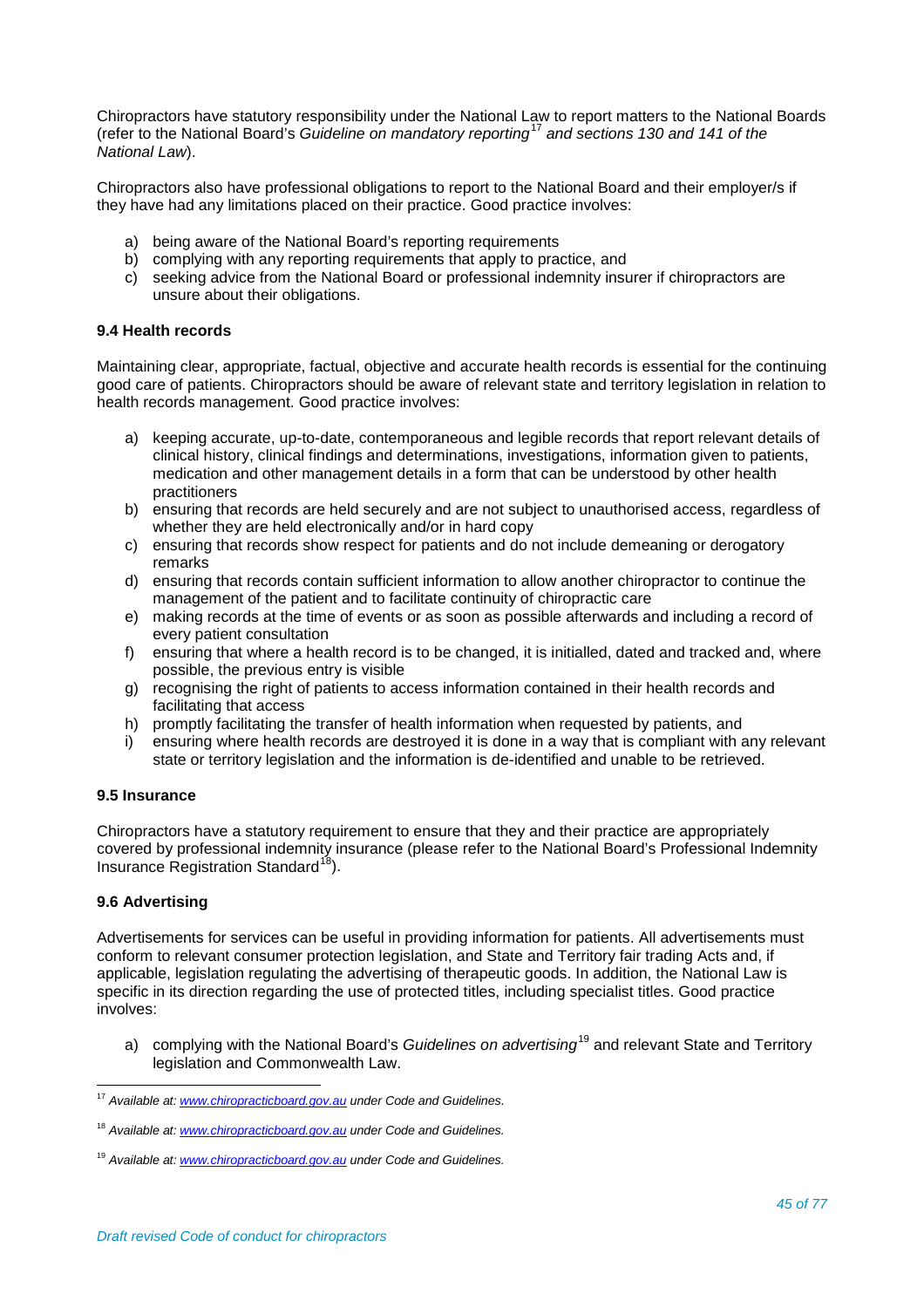- b) making sure that any information published about services is factual and verifiable
- c) ensuring that when using a title, it is not used in a way that may mislead or deceive, for example the title 'Doctor'/'Dr' must only be used in a manner which clearly associates its use with the practice of chiropractic (e.g. Dr J Smith – Chiropractor). Also refer to Section 6.4: Advertising of qualifications and titles in the National Board's *Guidelines on advertising*
- d) ensuring that business names or titles do not give the impression that the nominee is a specialist in an area of practice unless the chiropractor is recognised by the National Board as having relevant special expertise in the form of skills, knowledge, training or qualifications.

# **9.7 Legal, insurance and other assessments**

When a chiropractor is contracted by a third party to provide a legal, insurance or other assessment of a person who is not his or her patient, the usual therapeutic chiropractor–patient relationship does not exist. In this situation, good practice involves:

- a) applying the standards of professional behaviour described in this Code to the assessment; in particular, being courteous, alert to the concerns of the person and ensuring the person's consent
- b) explaining to the person the chiropractor's area of practice, role and the purpose, nature and extent of the assessment to be conducted
- c) anticipating and seeking to correct any misunderstandings that the person may have about:
	- i. the nature and purpose of the assessment and report, and
	- ii. the impartiality of the report (see Section 9.8: Reports, certificates and giving evidence)
- d) recognising that the practitioner is likely to have a duty to report the findings to the party paying for the assessment
- e) recognising that if an unrecognised, serious problem is discovered during the assessment, there is a duty of care to inform the patient and/or their treating practitioner.

# **9.8 Reports, certificates and giving evidence**

The community places a great deal of trust in chiropractors. Consequently, chiropractors have been given the authority to sign documents such as sickness or fitness for work certificates, on the assumption that they will only sign statements that they know, or reasonably believe, to be true. Good practice involves:

- a) only writing reports and certificates that are valid and accurate and in compliance with any relevant state or territory legislation
- b) only signing documents believed to be accurate and current
- c) taking reasonable steps to verify the content before signing a report or certificate and not deliberately omitting relevant information
- d) if so agreed, preparing or signing documents and reports within a reasonable and justifiable timeframe, and
- e) making clear the limits of a chiropractor's knowledge and not giving opinion beyond those limits when providing evidence.

#### **9.9 Curriculum vitae**

When providing curriculum vitae, good practice involves:

- a) providing accurate, truthful and verifiable information about a chiropractor's experience and qualifications, and
- b) not misrepresenting by misstatement or omission a chiropractor's experience, qualifications or position.

Also see Section 11.3: Assessing colleagues in relation to providing references for colleagues.

#### **9.10 Investigations**

Chiropractors have responsibilities and rights relating to any legitimate investigation of their practice or that of a colleague. In meeting these responsibilities, it is advisable to seek legal advice or advice from a professional indemnity insurer. Professional conduct involves:

a) cooperating with any legitimate inquiry or investigation into the treatment/care of a patient, and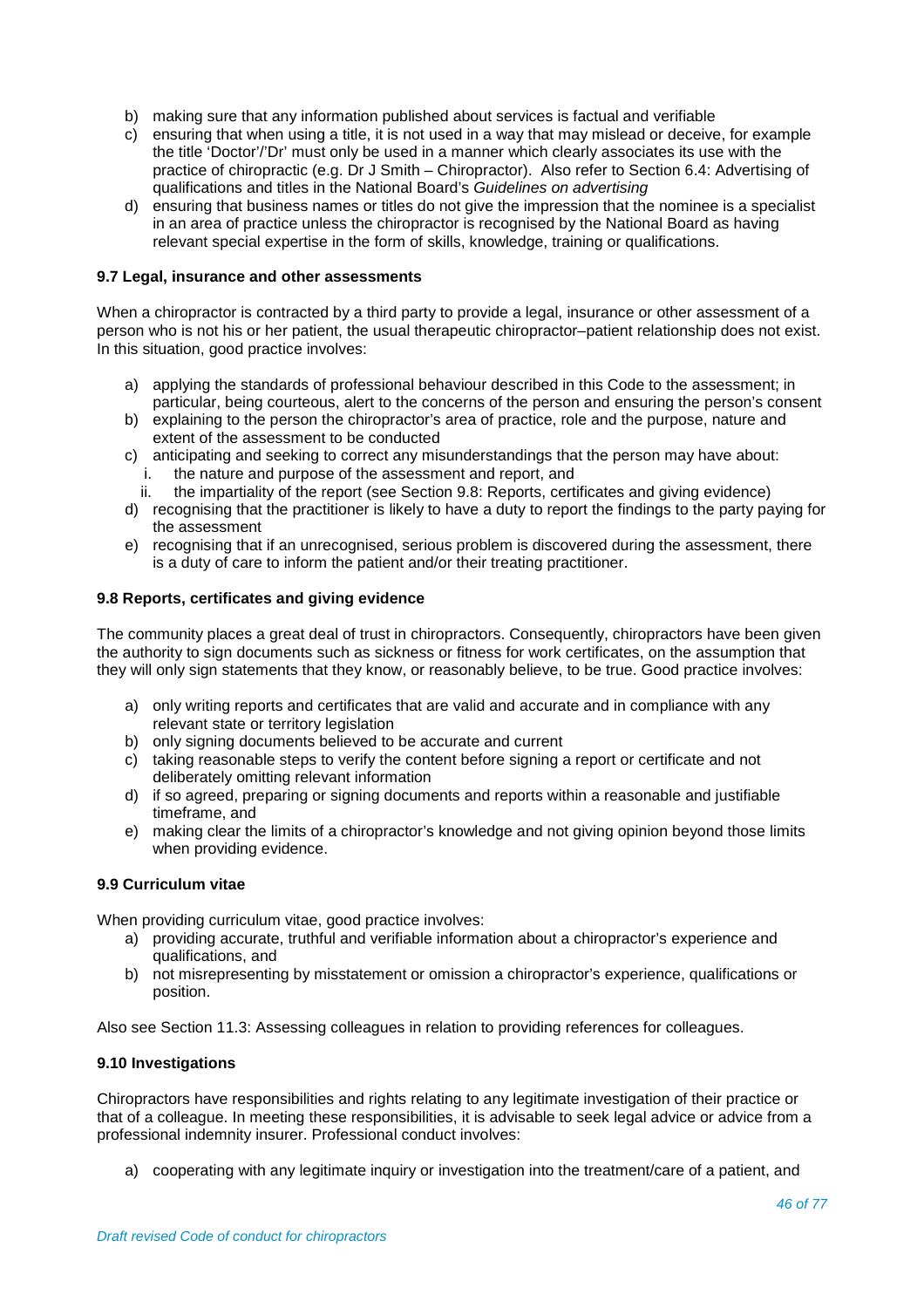b) assisting the coroner when an inquest or inquiry is held into the death of a patient by responding to their enquiries and by offering all relevant information.

# **9.11 Conflicts of interest**

Patients rely on the independence and trustworthiness of chiropractors for any advice or treatment/care offered. A conflict of interest in practice arises when a chiropractor, entrusted with acting in the interests of a patient, also has financial, professional or personal interests or relationships with third parties that may affect his or her care of the patient.

Multiple interests are common. They require identification, careful consideration, appropriate disclosure and accountability. When these interests compromise, or might reasonably be perceived by an independent observer to compromise the chiropractor's primary duty to the patient, chiropractors must recognise and resolve this conflict in the best interests of the patient. Good practice involves:

- a) recognising potential conflicts of interest that may arise in relation to initiating or continuing a professional relationship with a patient
- b) acting in the best interests of patients when making referrals and when providing or arranging treatment/care
- c) informing patients when a chiropractor has an interest that could affect, or could be perceived to affect, patient care or choice
- d) recognising that marketing may influence chiropractors and being aware of ways in which their practice may be influenced
- e) not asking for, or accepting, any inducement, gift or hospitality of more than minimal value from companies that sell or market products that may affect or be seen to affect the way chiropractors treat or refer patients
- f) not asking for, or accepting, fees for meeting sales representatives
- g) not offering inducements to colleagues or entering into arrangements that could be perceived to provide inducements, and
- h) not allowing any financial or commercial interest in a hospital, other healthcare organisation or company providing healthcare services or products to adversely affect the way in which patients are treated: when chiropractors or their immediate family have such an interest, and that interest could be perceived to influence the care provided, chiropractors must inform their patients.

# **9.12 Financial and commercial dealings**

Chiropractors must be honest and transparent in financial arrangements with patients. Good practice involves:

- a) not exploiting the vulnerability or lack of knowledge of patients when providing or recommending services
- b) not encouraging patients to give, lend or bequeath money or gifts that will benefit a chiropractor directly or indirectly
- c) not becoming involved financially with patients; for example, through loans or investment schemes
- d) not influencing patients or their families to make donations to other people or organisations in which the chiropractor has a pecuniary interest
- e) not directly or indirectly sharing or agreeing to share fees paid by a patient with any other person who is not an employer, employee, principal or associate of the chiropractor, or receive other forms of remuneration, without the informed financial consent of the patient, and
- f) being transparent in financial and commercial matters relating to work, including dealings with employers, insurers and other organisations or individuals and in particular:
	- i.declaring any relevant and material financial or commercial interest that a chiropractor or his or her family might have in any aspect of the care of the patient, and
	- ii.declaring to patients any professional and financial interest in any product a chiropractor might endorse or sell from his or her practice, and not making an unjustifiable profit from the sale or endorsement.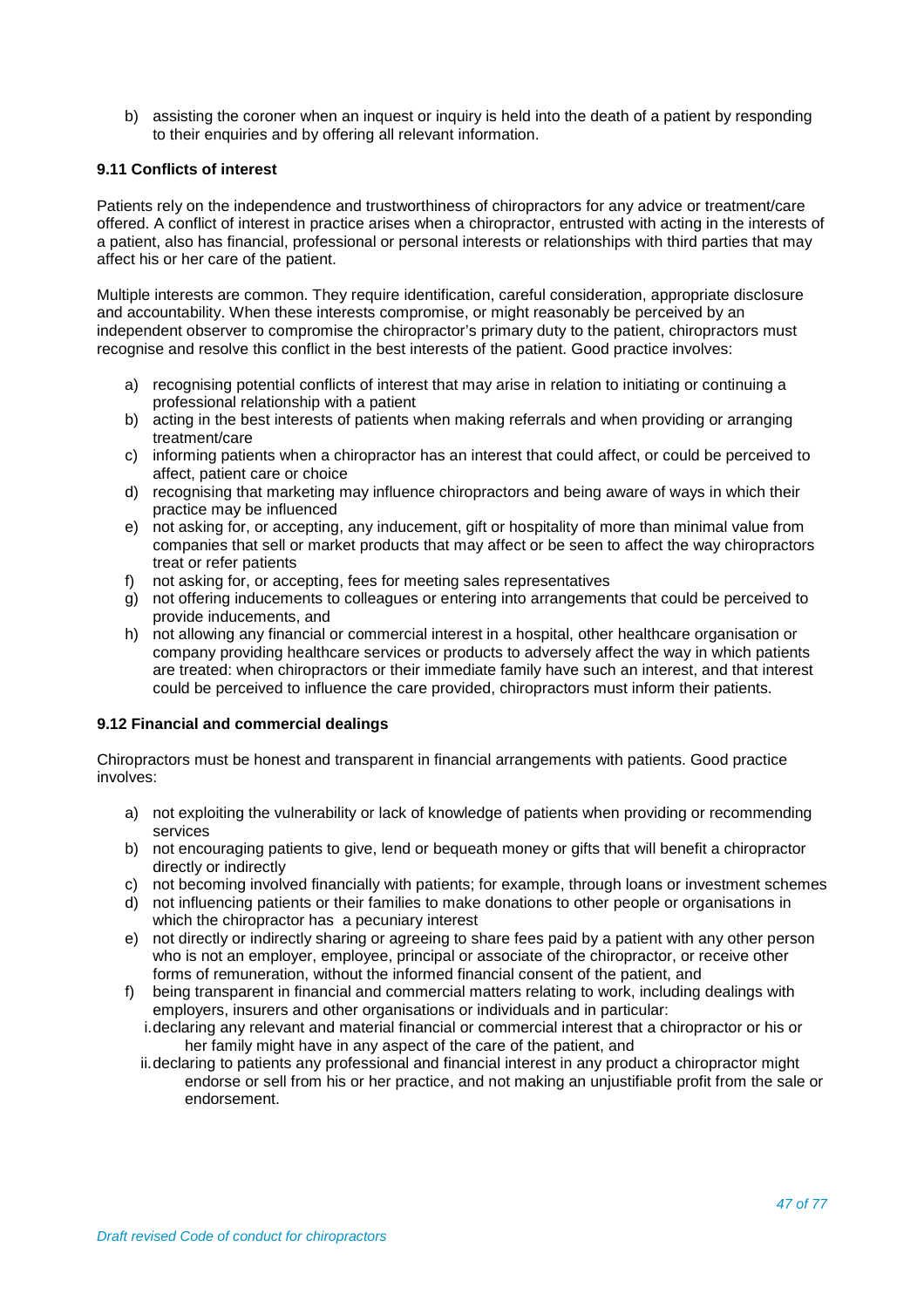# **10 Ensuring chiropractors health**

#### **10.1 Introduction**

As a chiropractor, it is important to maintain health and wellbeing. This includes seeking an appropriate work-life balance.

# **10.2 Chiropractors health**

Good practice involves:

- a) attending an appropriate practitioner to meet health needs
- b) seeking expert, independent, objective advice when a chiropractor needs healthcare and being aware of the risks of self-diagnosis and self-treatment/care
- c) understanding the principles of immunisation against communicable diseases
- d) recognising the impact of fatigue on a chiropractor's health and ability to care for patients and endeavouring to work safe hours whenever possible
- e) being aware of any practitioner health program in the relevant states and territories if advice or help is needed, and
- f) if a chiropractor knows or suspects that he or she has a health condition or impairment that could adversely affect judgment, performance or the health of patients:
	- i.not relying on self-assessment of the risk posed to patients
	- ii.consulting an appropriate health practitioner about whether, and in what ways, they may need to modify practice and following the treating practitioner's advice, and
	- iii.being aware of a chiropractor's responsibility under the National Law to notify the National Board in relation to certain impairments.

# **10.3 Other practitioners' health**

Chiropractors have a responsibility to assist their colleagues to maintain good health. Good practice involves:

- a) providing practitioners who are patients with the same quality of care provided to other patients
- b) notifying the relevant National Board if treating another registered health practitioner who has placed patients at risk of substantial harm when practicing their profession because they have an impairment (refer to the National Board's *Guidelines on mandatory reporting*[20](#page-47-0) ); this is a professional responsibility, as well as a responsibility under the National Law
- c) notifying the relevant National Board and encouraging a colleague (who is not a patient) to seek appropriate help if it is believed the colleague may be ill and/or impaired;
- d) recognising the impact of fatigue on the health of colleagues, including those under supervision, and facilitating safe working hours wherever possible.

#### **11 Teaching, supervising and assessing**

#### **11.1 Introduction**

Teaching, supervising and mentoring chiropractors and students is important for their development and for the care of patients. It is part of good practice to contribute to these activities and provide support, assessment, feedback and supervision for colleagues, chiropractors-in-training and students. It also adds value to the supervisor's practice through engagement with the person being supervised and their learning needs. There are a range of supervision models being adopted in the health professions, including coaching, mentoring, observing and shadowing.

# **11.2 Teaching and supervising**

Good practice involves:

<span id="page-47-0"></span><sup>20</sup> *Available at: [www.chiropracticboard.gov.au](http://www.chiropracticboard.gov.au/) under Code and Guidelines.*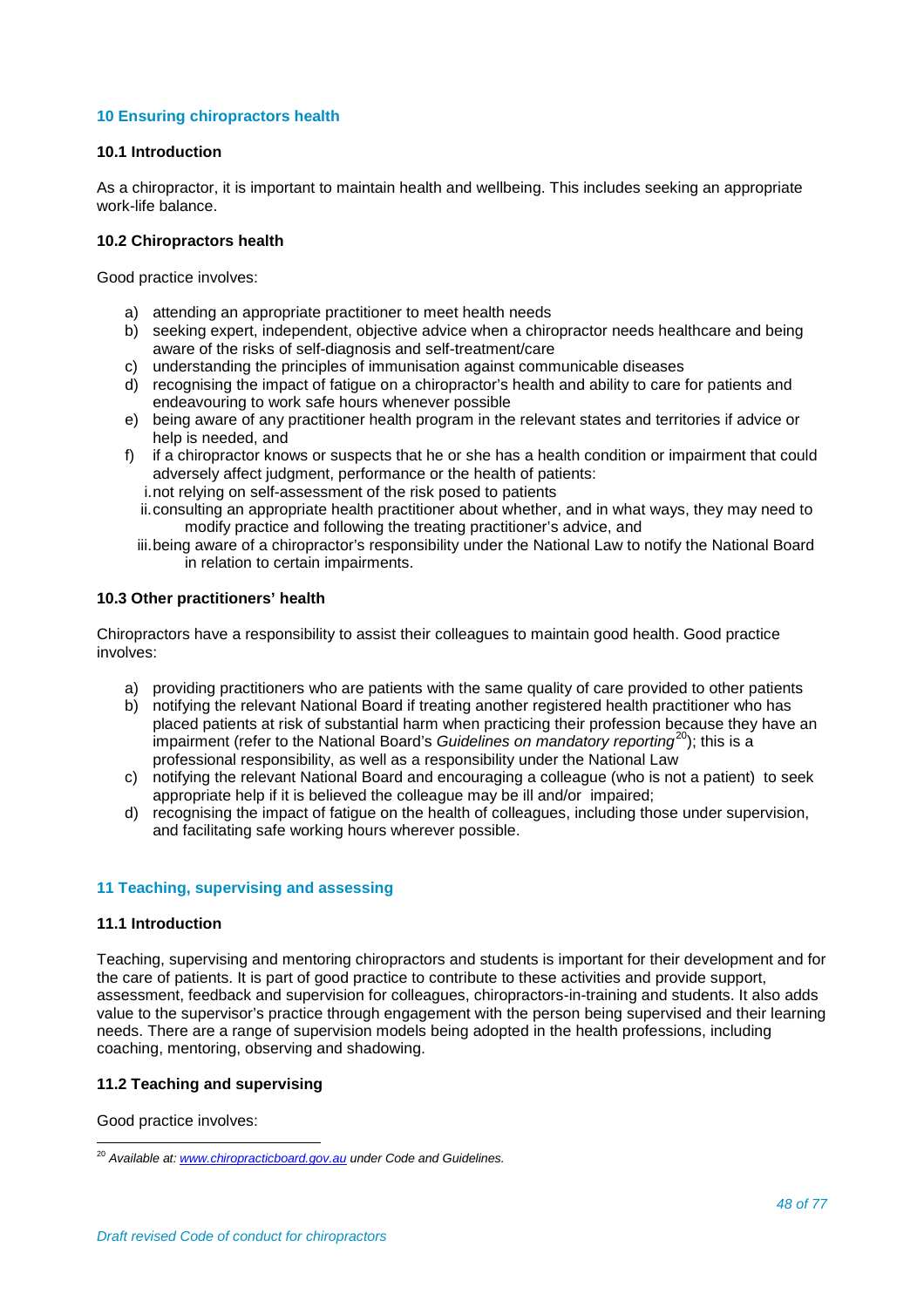- a) seeking to develop the skills, attitudes and practices of an effective teacher, whenever a chiropractor is involved in teaching
- b) as a supervisor, recognising that the onus of supervision cannot be transferred
- c) making sure that any chiropractor or student under supervision receives adequate oversight and feedback, including undertaking an assessment of each student supervised; reflecting on that student's ability, competence and learning requirements; and planning his or her supervision based on that assessment rather than any external direction, and
- d) avoiding any potential for conflict of interest in the supervisory relationship; for example, by supervising someone who is a close relative or friend, or where there is another potential conflict of interest that could impede objectivity and/or interfere with the supervised person's achievement of learning outcomes or relevant experience.

# **11.3 Assessing colleagues**

Assessing colleagues (including students) is an important part of making sure that the highest standards of practice are achieved. Good practice involves:

- a) being honest, objective and constructive when assessing the performance of colleagues; patients will be put at risk of harm if an assessment describes as competent someone who is not, and
- b) when giving references or writing reports about colleagues, providing accurate and justifiable information promptly and including all relevant information.

# **11.4 Students**

Students are learning how best to care for patients. Creating opportunities for learning improves their clinical practice and nurtures the future workforce. Good practice involves:

- a) treating students with respect and patience
- b) making the scope of the student's role in patient care clear to the student, to patients and to other members of the healthcare team, and
- c) informing patients about the involvement of students and encouraging their consent for student participation, while respecting their right to choose not to consent.

#### **12 Undertaking research**

#### **12.1 Introduction**

Research involving humans, their tissue samples or their health information is vital in improving the quality of healthcare, reducing uncertainty for patients now and in the future, and in improving the health of the population as a whole. Research in Australia is governed by guidelines issued in accordance with the *National Health and Medical Research Council Act 1992 (Cth)*. Chiropractors undertaking research should familiarise themselves with, and follow, these guidelines. In addition, research involving animals is governed by legislation in states and territories, and by guidelines issued by the NHMRC.

#### **12.2 Research ethics**

Being involved in the design, organisation, conduct or reporting of health research involving humans brings particular responsibilities for chiropractors. Practitioners should refer to the NHMRC guidelines on this topic for detailed information<sup>[21](#page-48-0)</sup>. The key responsibilities, drawn from the NHMRC guidelines, include:

- a) providing participants the respect and protection that is due to them
- b) acting with honesty and integrity
- c) ensuring that any protocol for human research has been approved by a human research ethics committee, in accordance with the National Statement on Ethical Conduct in Human Research

<span id="page-48-0"></span><sup>21</sup> http://www.nhmrc.gov.au/health-ethics/human-research-ethics/ahec-guidelines-research-involving-humans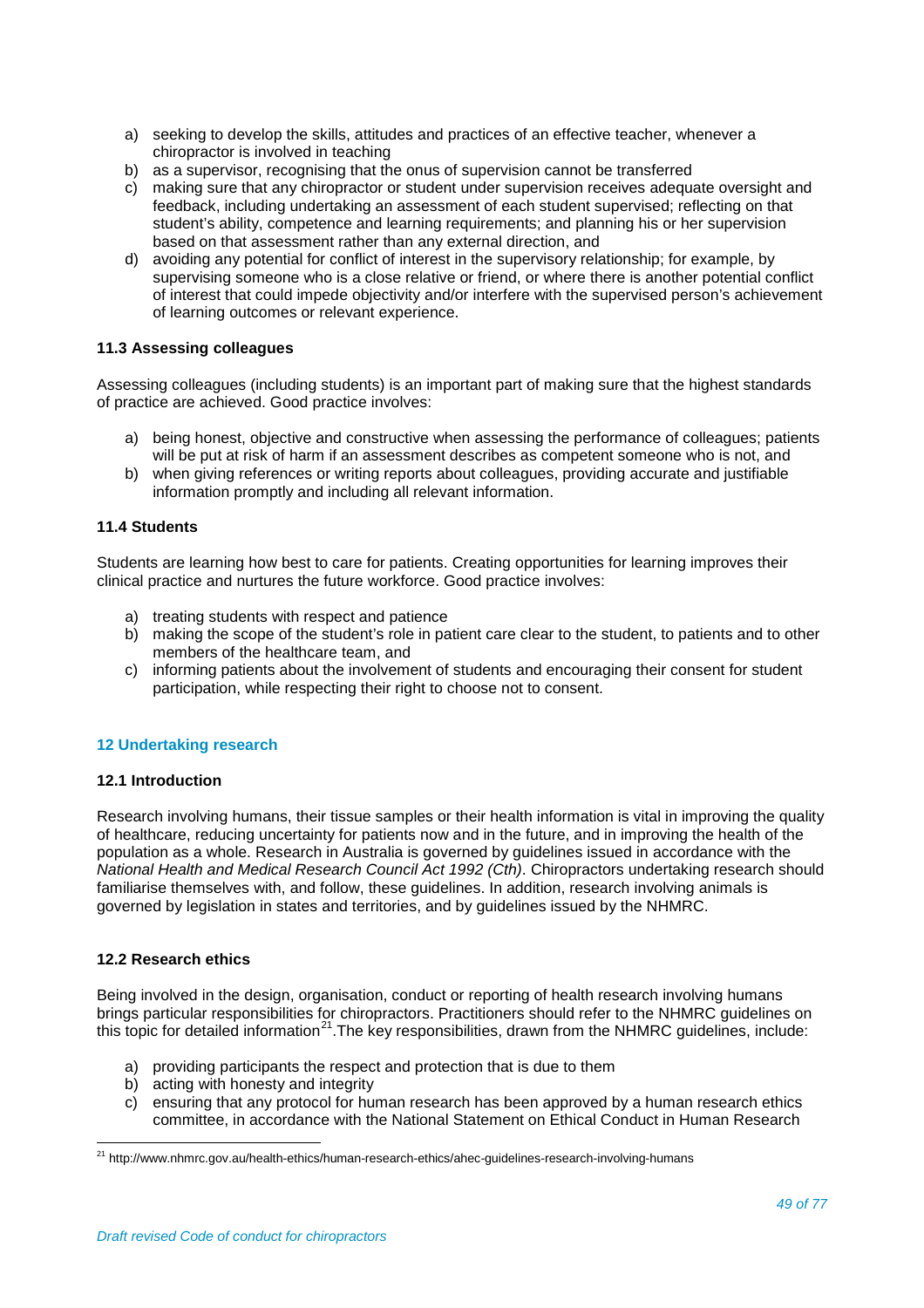issued by the NHMRC (which addresses privacy issues, and refers to the need to consider relevant state, territory and federal privacy legislation)

- d) disclosing the sources and amounts of funding for research and any potential or actual conflicts of interest to the human research ethics committee
- e) ensuring that human participation is voluntary and based on informed consent and an adequate understanding of sufficient information about the purpose, methods, demands, risks and potential benefits of the research
- f) ensuring that any dependent relationship between chiropractors and their patients is taken into account in the recruitment of patients as research participants
- g) seeking advice when research involves children or adults who are not able to give informed consent to ensure that there are appropriate safeguards in place, including ensuring that a person empowered to make decisions on the behalf of patients has given informed consent or that there is other lawful authority to proceed
- h) adhering to the approved research protocol
- i) monitoring the progress of the research and reporting adverse events or unexpected outcomes promptly
- j) respecting the entitlement of research participants to withdraw from any research at any time and without giving reasons
- k) adhering to the guidelines regarding publication of findings, authorship and peer review, and<br>
I) reporting possible fraud or misconduct in research as required under the Australian Code for
- reporting possible fraud or misconduct in research as required under the Australian Code for the Responsible Conduct of Research issued by the NHMRC.

# **12.3 Treating chiropractors and research**

When chiropractors are involved in research that involves patients, good practice includes:

- a) Understanding and complying with the guidance set out in section 12.2 Research ethics
- b) respecting the right of patients to withdraw from a study without prejudice to their treatment/care, and
- c) ensuring that a decision by patients not to participate does not compromise the chiropractor– patient relationship or the care of the patient.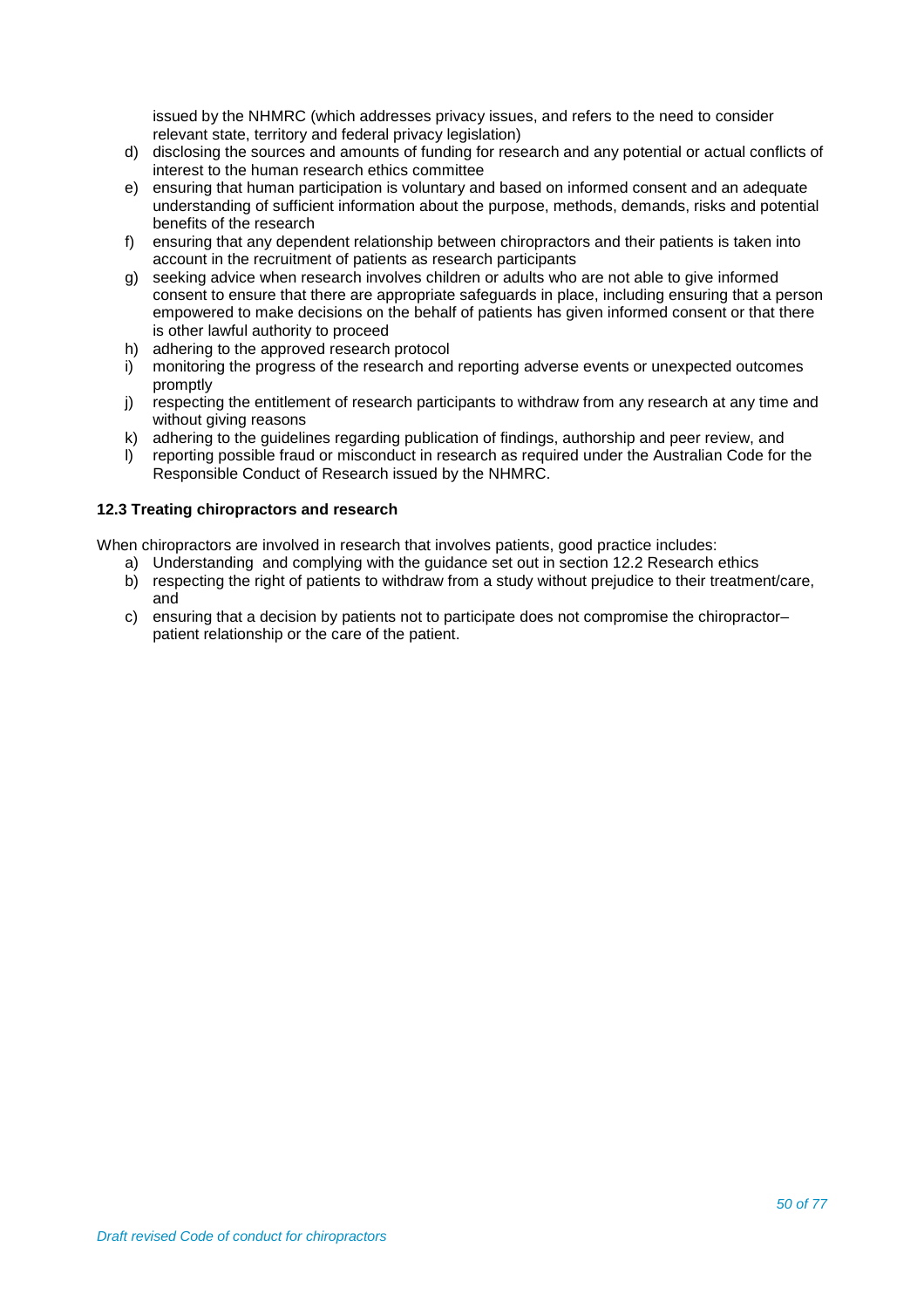# **Appendix 1**

#### *Guideline in relation health activities performed by chiropractors in a public setting*

The aim of this appendix is to assist chiropractors in performing health activities in a public setting in a safe and responsible manner. Chiropractors undertaking health activities in public setting should also be aware of, and comply with, the provisions of the *Health Practitioner Regulation National Law Act as enacted in each state and territory (National Law)* that relate to advertising, the Code of Conduct as a whole, with particular reference to Sections 6.4, 9.1 and 9.2, and the National Board's guidelines on advertising, which can be found at: [www.chiropracticboard.gov.au](http://www.chiropracticboard.gov.au/)

#### **Health Activities in a Public Setting**

For the purposes of this appendix, '**health activities in a public setting'** means any activity that involves a chiropractor offering a service of either assessing the health of another party or providing health information (including spinal screenings) in a public setting **for the purposes of promoting the health of the public**. For the purpose of this Code, a public setting for this activity would be deemed to be somewhere separate from the place where a practitioner might normally conduct paid clinical consultations.

Health activities in a public setting are fundamentally undertaken to disseminate information and understanding of health-related matters to the public and to undertake relevant health assessments in a public setting.

These activities must be undertaken in the public interest and seek to promote the health of the public and therefore **must not be seen to have a direct promotional benefit to the practitioner(s)** undertaking the activity. Examples of where a health activity in a public setting may be perceived as promotional may include but is not limited to; the use of practitioner specific signage, use of letterheads, stamped brochures, business cards as part of the public health activity etc.

It is the responsibility of the individuals involved to ensure that, if required, all necessary permits are in place prior to the commencement of a health activity in a public setting. No notification to the Chiropractic Board of Australia (the National Board) is necessary.

Whilst the content and materials associated with a health activity in a public setting are not necessarily deemed as advertising for the purposes of the Chiropractic Guidelines for the Advertising of Health Services, it is expected that the material provided as part of such activities should in principle, be consistent with *Chiropractic Guidelines for the Advertising of Health Services*.

Good practice in relation to health activities in a public setting involves:

- a) ensuring that any information provided to participants is not false, misleading, deceptive or elicits unwarranted fear in the mind of the participant
- b) providing the participant with contact details at their request, but should not include obtaining contact information from participants or the making of appointments at the time of the activity c) not making unsolicited contact with participants after a public health activity
- d) any screening, analysis or advice only being performed by a registered chiropractor or a
- registered student participating in an approved supervised practice program (students should be in their final year of study in an approved program)
- e) ensuring that members of the public are aware of the purpose of, and the limitations of the health activity, e.g. ensuring that members of the public are aware that the purpose of a spinal screening is to give the participant an overview of the general state of their posture and is not a comprehensive spinal examination
- f) no fee being charged for the activity
- g) practitioners providing balanced, non-biased and evidence informed information in order to enable members of the public to make informed health decisions and considerations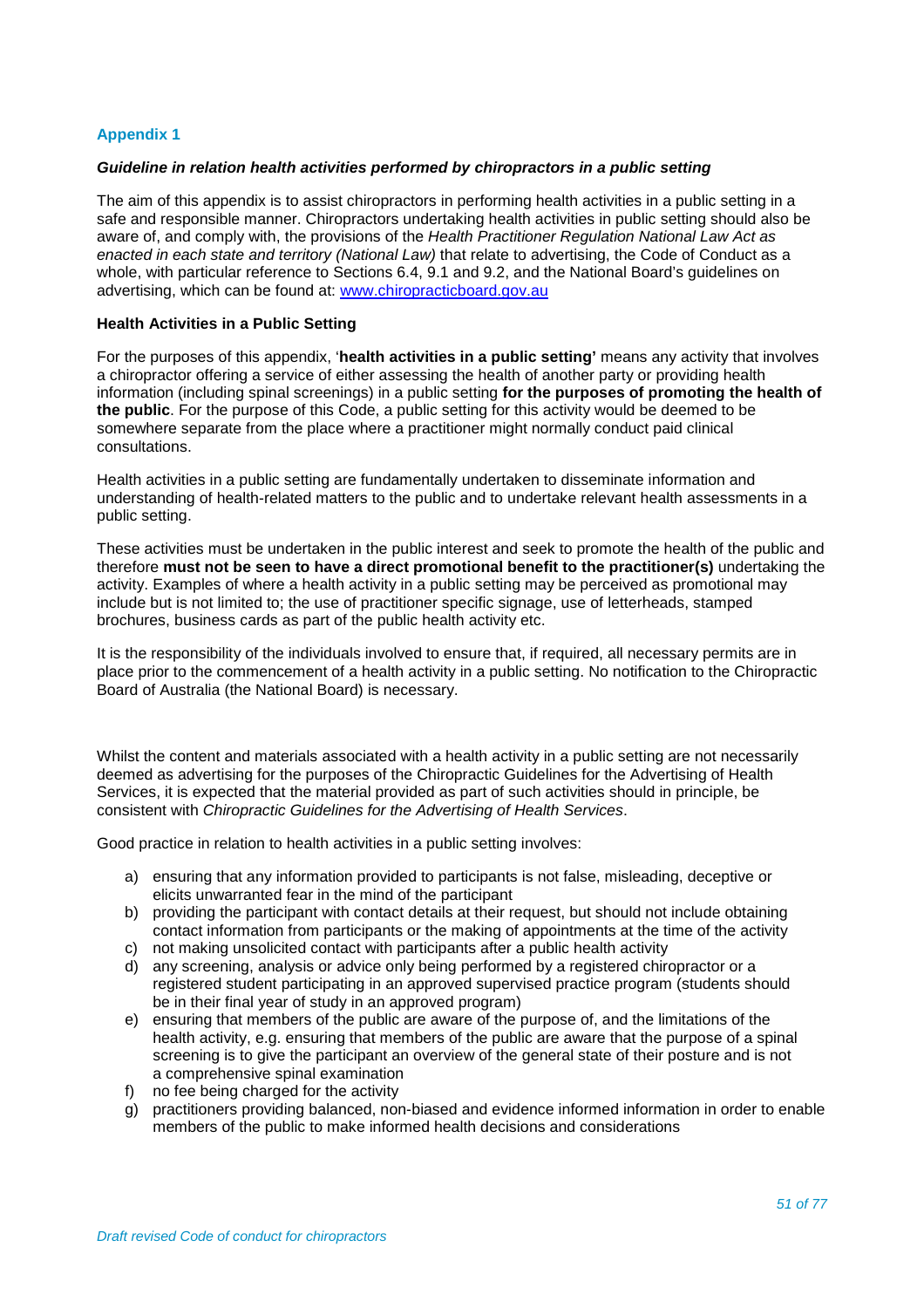For the purposes of this appendix '**promotional activities'** are defined as any activities undertaken by a practitioner in any setting that confer a direct promotional benefit to the practitioner(s) involved.

These activities must comply with, the *Health Practitioner Regulation National Law as enacted in each state and territory,* the Code of Conduct, with particular reference to Sections 6.4, 9.1 and 9.2 , and the Chiropractic Guidelines for the Advertising of Health Services, which can be found at: [www.chiropracticboard.gov.au](http://www.chiropracticboard.gov.au/) .

Good practice in relation to promotional activities includes the good practice principles for health activities in a public setting (a) to g) above and strict adherence to the Chiropractic Guidelines for the Advertising of Health Services. Practitioners must also ensure that the promotional activity is represented as a promotional activity

Spinal screenings may be either a health activity or a promotional activity dependent upon the characteristics of each event.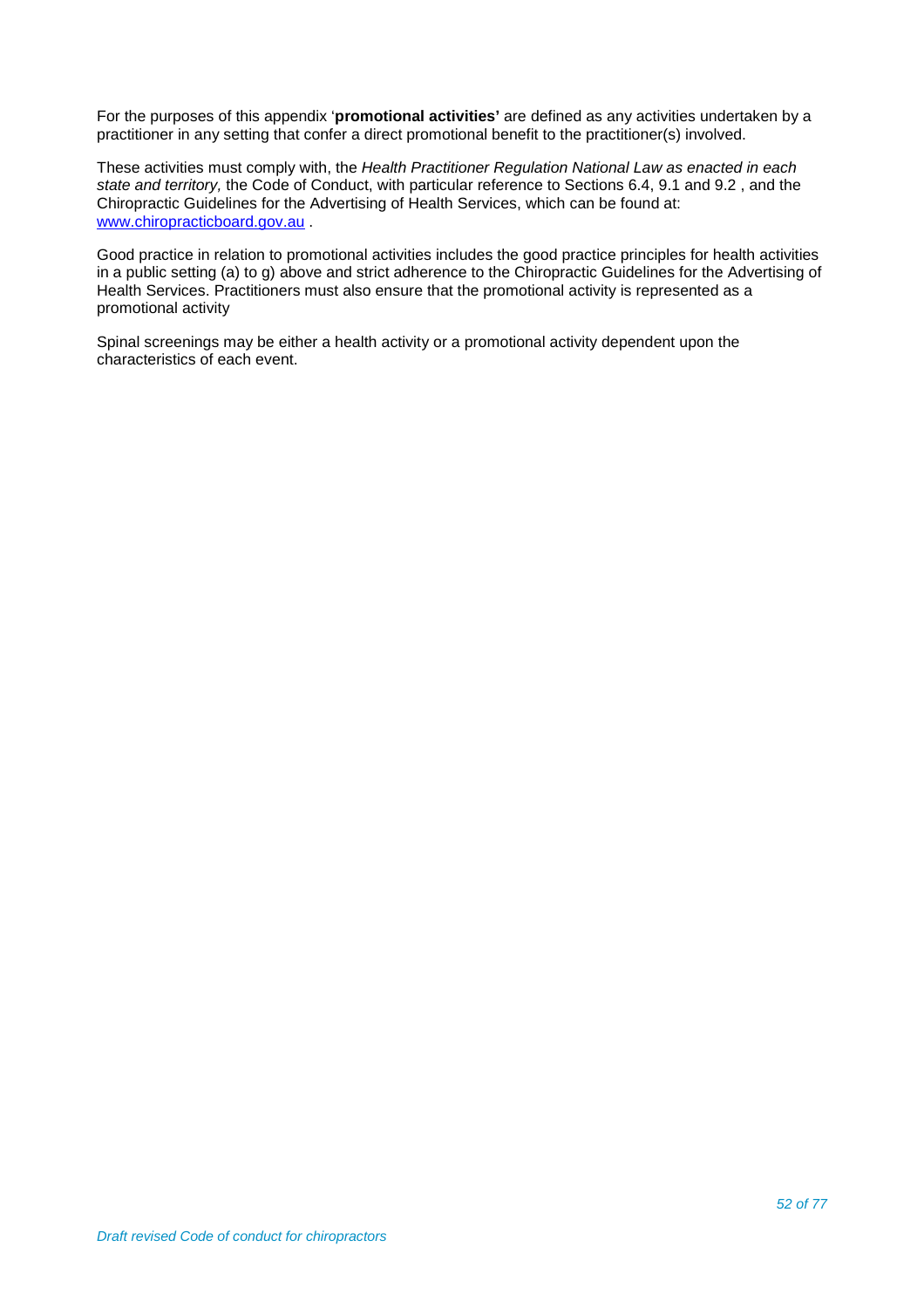# **Appendix 2**

#### **Guideline in relation to radiology/ radiography**

Radiographic imaging is part of the suite of diagnostic procedures offered by chiropractors, either in a chiropractic office or through referral.

Chiropractors use radiography for several purposes following the identification of various history and examination findings, including: confirmation of diagnosis/pathology; determining appropriateness of care and; identifying contraindications or factors that would affect or modify the type of treatment/care proposed.

The aim of this guideline is to assist chiropractors in referring for, and undertaking, radiology and radiography procedures in a safe and responsible manner.

Chiropractors must comply with the provisions of the code of practice for radiation protection and the Application of Ionizing Radiation by Chiropractors (2009) or any subsequent version as published by the Australian Radiation Protection and Nuclear Safety Agency (ARPANSA Code), and applicable commonwealth, state or territory laws in relation to best practice (see [www.arpansa.gov.au](http://www.arpansa.gov.au/) under Publications).

The Chiropractic Board of Australia (the National Board) recommends that practitioners note the following key points from the ARPANSA Code:

1. The key purposes of the ARPANSA Code are to:

- establish radiation protection principals (including the necessity to maintain equipment in accordance with applicable state and territory legislation).
- establish the regulatory requirements for the application of ionising radiation, in the context of good practice, to ensure that risks associated with radiation exposure to the patient are optimised and are as low as reasonably achievable
- set the requirements for a comprehensive Radiation Management Plan
- establish the roles and responsibilities of persons involved in the process, including the chiropractor as the person responsible for the justification and optimisation of the procedure, and
- establish a process for the management and reporting of radiation incidents.

2. The key radiation protection principles of the ARPANSA Code are:

**Justification** – No practice involving exposure to radiation should be adopted unless it produces sufficient benefit to the exposed individuals or to society to offset the radiation detriment it causes – the procedure must be justified for that individual patient.

**Optimisation** – radiation doses must be kept 'as low as reasonably achievable' (ALARA).

**Dose limits** – applications of ionising radiation must be managed in a way so as not to exceed dose limits specified in RPS1.

#### **Additional key points in relation to radiology/ radiography**

In addition to the ARPANSA Code, the National Board reaffirms and clarifies the following key points:

- a) Before a procedure involving exposure of an individual to ionising radiation is approved or commenced the indications for it must be clinically justified by the chiropractor based upon an 'evidence informed context'
- b) Exposure to radiation should not be adopted unless it produces sufficient benefit to the exposed individuals or to society to offset the radiation detriment it may cause.

The ultimate judgement regarding the application of any radiation-based procedure must be made by the chiropractor in light of all the circumstances presented and in an 'evidence informed context'.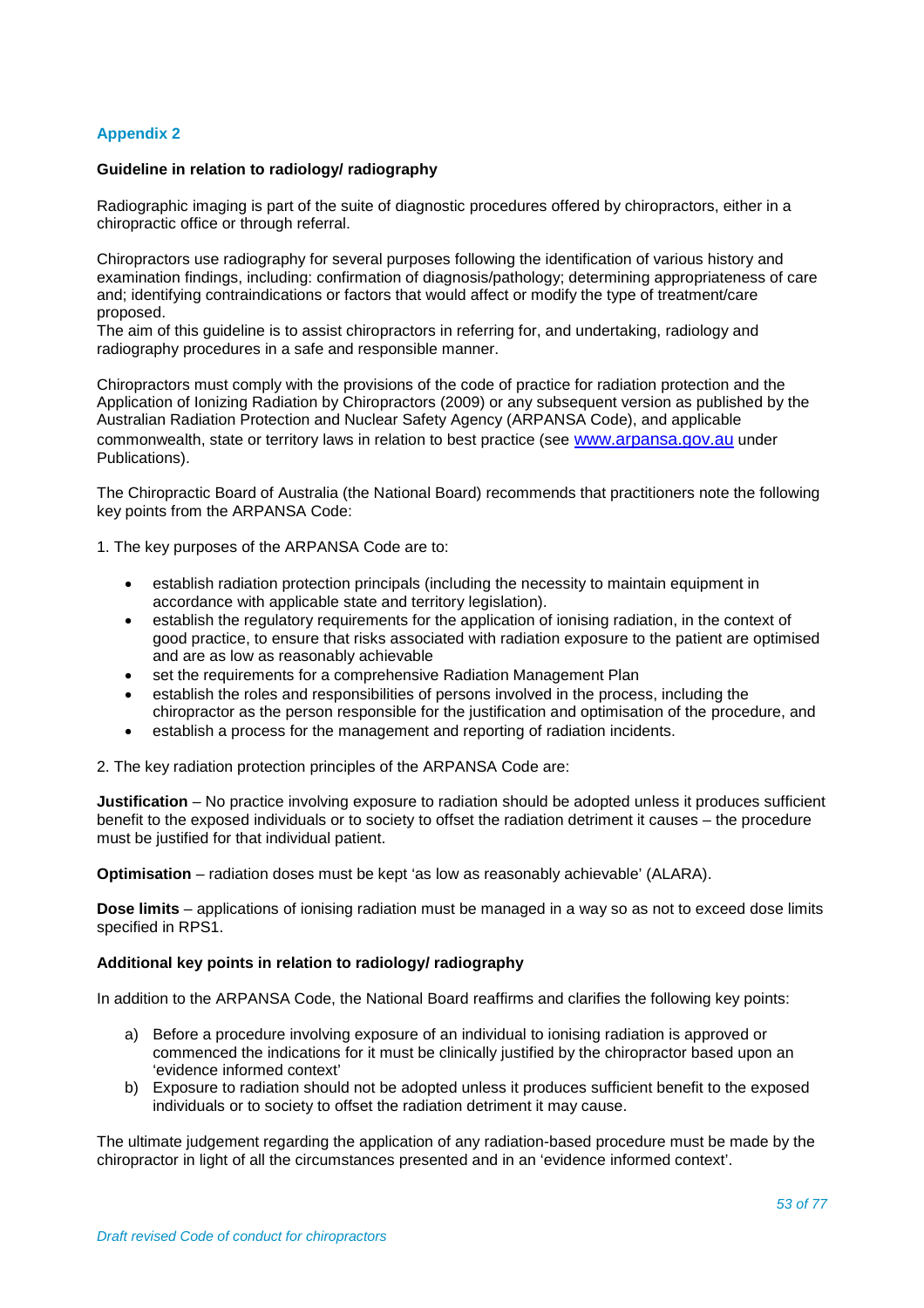# **Appendix 3**

#### **Guideline in relation to duration and frequency of care**

The aim of this guideline is to assist chiropractors in their clinical decision-making. This section should be read in close conjunction with Sections 2.1 and 2.2.

The Chiropractic Board of Australia supports and recommends that practitioners are familiar with the following key points:

- 1. A program of care should be developed in a patient centered and evidence informed context and: a) be based on clinical need.
	- b) be consistent with accepted standards of chiropractic care by the profession
	- c) be tailored to the specific needs and expectations of each patient.
	- d) consider the natural history of the condition, and
	- e) be based on a reasonable clinical impression/diagnosis.
	- f) include any proposed management
	- g) include expected measurable outcome of care
	- h) include a reasonable estimate of the timeframe for achieving expected outcomes
	- i) include a plan for review/reassessment, and<br>i) where clinically indicated, include details of a
	- where clinically indicated, include details of any co-management and/or referral, and
- 2. Review/reassessment should be periodic, and should include:
	- a) validated objective and subjective outcome measures
	- b) evaluation of the benefit of care to the patient
	- c) identification of whether the original diagnosis/clinical impression should be modified (this may indicate a need for a reassessment, change in treatment/care/procedure or the obtaining of a second opinion or referral)
	- d) clinical justification for care to continue, or not
	- e) the number of further visits proposed (which should be appropriate, necessary and not arbitrary or excessive), and
	- f) an understanding and agreement by the patient of the aims surrounding the proposed program of care.
- 3. A patient may elect some form of ongoing or supporting treatment/care as a part of their overall health management. This form of care has the same requirements in relation to informed consent and explanation of anticipated outcomes as any other care.
- 4. Should any patient elect to undergo regular chiropractic examination or treatment/care in the absence of symptoms, it is the responsibility of the practitioner to provide the patient (parent /guardian for children) with a balanced, evidence informed view of the clinical justification for such procedures.

**Date of issue:** (to be included when the revised code is approved)

**Date of review:** This guideline will be reviewed at least every three years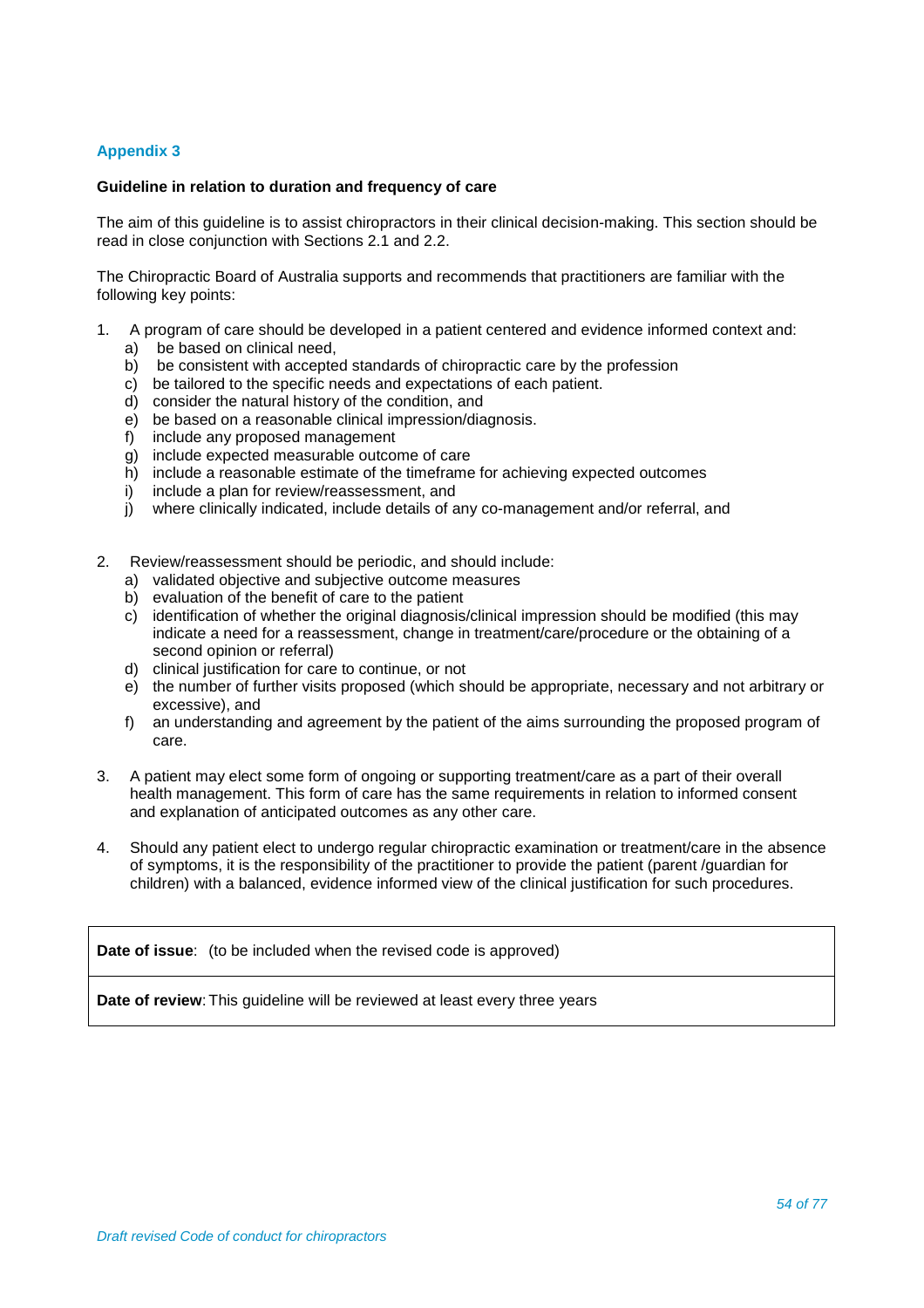# Public consultation draft

# March 2013

Proposed *Social media policy*

# **Introduction**

The use of social media is expanding rapidly. Individuals and organisations are embracing user-generated content, such as social networking, personal websites, discussion forums and message boards, blogs and microblogs.

Whether an online activity is able to be viewed by the public or is limited to a specific group of people, health professionals need to maintain professional standards and be aware of the implications of their actions, as in all professional circumstances. Health professionals need to be aware that information circulated on social media may end up in the public domain, and remain there, irrespective of the intent at the time of posting.

#### **Context**

A key objective of the National Registration and Accreditation Scheme and of the National Boards is to protect the public. The Health Practitioner Regulation National Law, as in force in each state and territory (National Law), and codes and guidelines developed by National Boards are relevant when considering social media.

This policy explains how the National Law and the following existing codes and guidelines relate to social media:

- section 133 of the National Law which establishes obligations about advertising by registered health practitioners provisions and the *Guidelines on advertising of regulated health services*, and
- the relevant National Board's code of ethics and professional conduct/practice (the *Code of conduct*).

Health practitioners should be aware of their ethical and regulatory responsibilities when they are interacting online, just as in person. This policy provides guidance to registered health practitioners on understanding their responsibilities and obligations when using and communicating on social media.

# **Who needs to use this policy?**

Registered health practitioners and students in Board-approved courses should be aware of the implications of using social media.

### **Definition of social media**

'Social media' includes websites and applications used for social networking. Common sources of social media include, but are not limited to, social networking sites such as Facebook and LinkedIn, blogs (personal, professional and those published anonymously) and microblogs such as Twitter, content sharing websites such as YouTube and Instagram, and discussion forums and message boards.

#### **Obligations in relation to social media**

In using social media, just as with all aspects of professional behaviour, health practitioners should be aware of their obligations under the National Law, the *Code of conduct* for their profession, the *Guidelines for advertising regulated health services* (*Advertising guidelines*) and other relevant legislation.

#### **1. Professional obligations**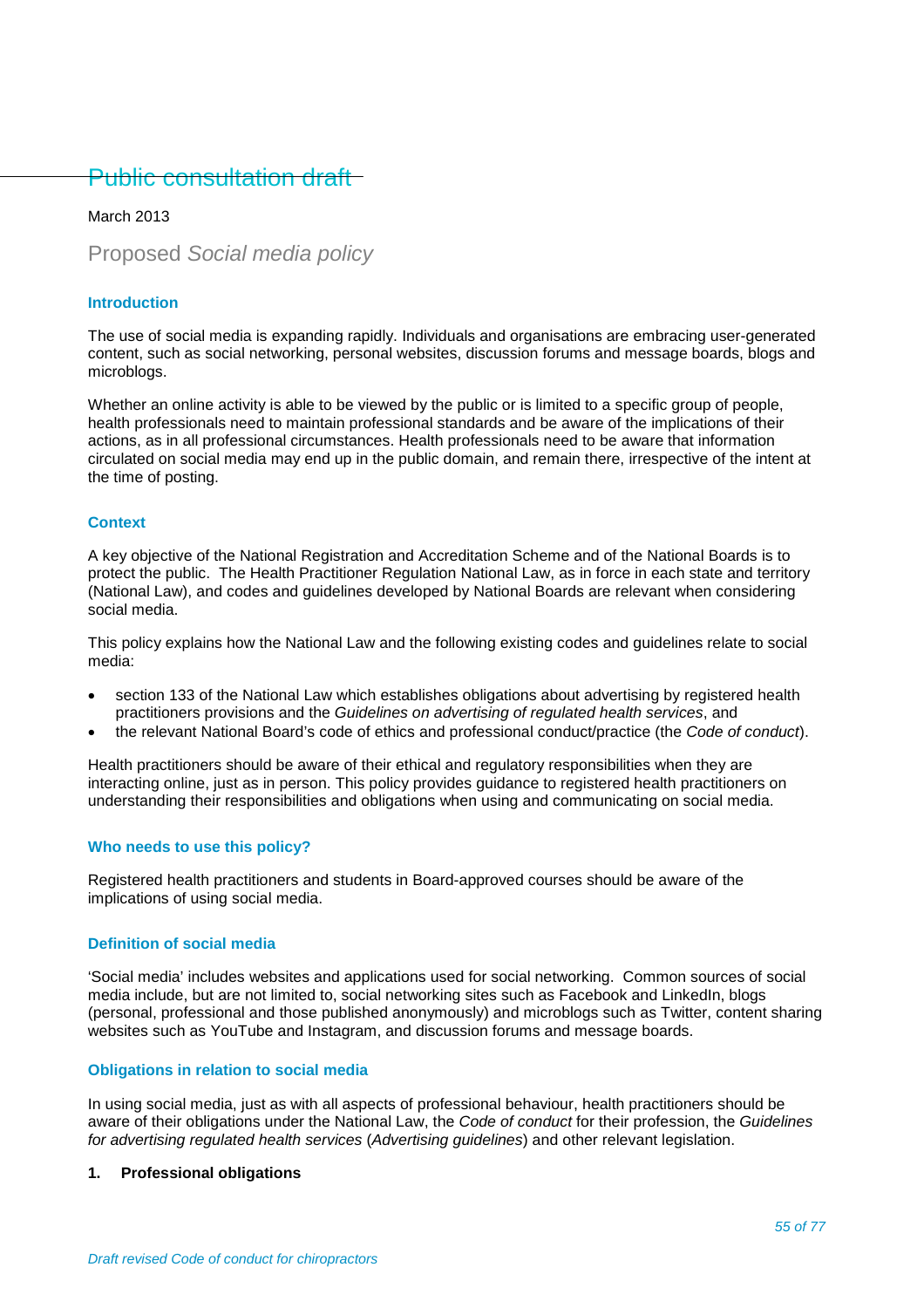The *Code of conduct* contains guidance about the required standards of professional behaviour, which apply to registered health practitioners whether they are interacting in person or online. The *Code of conduct* also articulates standards of professional conduct in relation to privacy and confidentiality of patient information, including when using social media. For example, posting unauthorised photographs of patients in any medium is a breach of the patient's privacy and confidentiality, including on a personal Facebook site or group even if the privacy settings are set at the highest setting (such as for a closed, 'invisible' group).

# **2. Obligations in relation to advertising**

Section 133 of the National Law imposes limits on how health services delivered by registered health practitioners can be advertised. These limits apply to all forms of advertising, including through social media and on the internet. For example, the National Law prohibits the use of testimonials in advertising. The *Advertising guidelines* provide guidance about how the legal restrictions on advertising under the National Law apply to social media.

# **Summary**

When using social media, health practitioners should remember that the National Law, the *Code of conduct* and the *Advertising guidelines* apply.

Registered health practitioners should only post information that is not in breach of these obligations by:

- not breaching professional obligations
- not breaching confidentiality and privacy obligations (such as discussing patients or posting pictures of procedures, case studies, patients or sensitive material which may enable patients to be identified and/or without having obtained consent in appropriate situations), and/or
- presenting information in an unbiased, evidence informed context and not making unsubstantiated claims.

Additional information material may be available from professional bodies and/or employers, which aims to support health practitioners' use of social media. However, the legal obligations that registered health practitioners must adhere to are set out in the National Boards' respective *Code of Conduct* and *Advertising guidelines.*

#### **Review**

This policy will commence on (date/month) and be reviewed annually.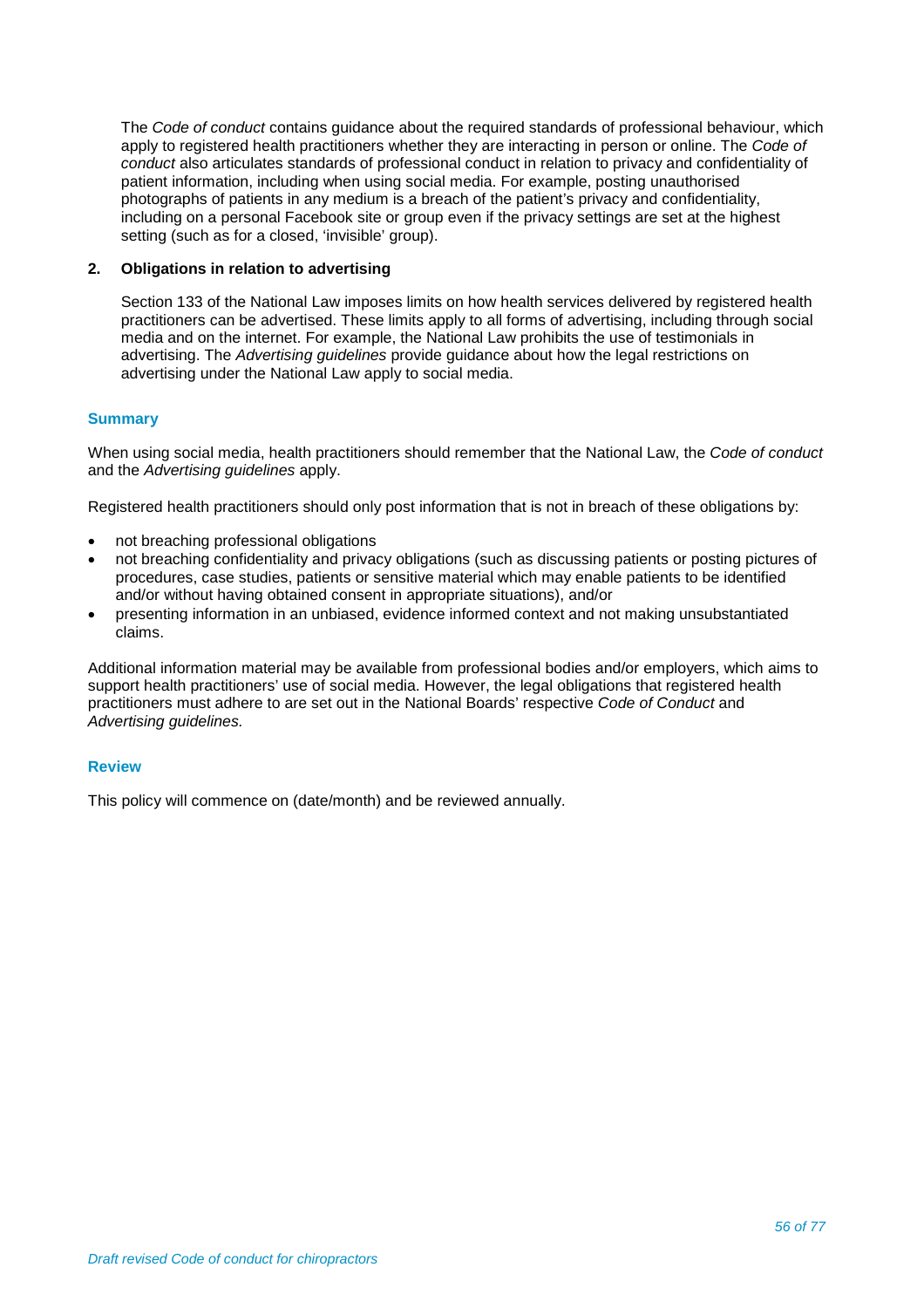

Australian Health Practitioner Regulation Agency

# Public consultation draft<sup>[22](#page-56-0)</sup>

March 2013

Draft revised *Guidelines for mandatory notifications*

# **Overview**

These guidelines have been developed jointly by the national boards under s. 39 of the *Health Practitioner Regulation National Law Act* as in force in each state and territory (the National Law)*.* The guidelines are developed to provide direction to registered health practitioners, employers of practitioners and education providers about the requirements for mandatory notifications under the National Law.

The inclusion of mandatory notification requirements in the National Law is an important policy initiative for public protection.

The relevant sections of the National Law are attached.

# **Who needs to use these guidelines?**

These guidelines are relevant to:

- health practitioners registered under the National Law
- employers of practitioners
- education providers.

Students who are registered in a health profession under the National Law should be familiar with these guidelines. Although the National Law does not require a student to make a mandatory notification, a notification can be made about an impaired student.

# **Summary of guidelines**

These guidelines explain the requirements for practitioners, employers of practitioners and education providers to make mandatory notifications under the National Law to prevent the public being placed at risk of harm.

The threshold to be met to trigger a mandatory notification in relation to a practitioner is high. The practitioner or employer must have first formed a reasonable belief that the behaviour constitutes notifiable conduct or a notifiable impairment or, in the case of an education provider, a notifiable impairment.

Making a mandatory notification is a serious step to prevent the public from being placed at risk of harm and should only be taken on sufficient grounds. The guidelines explain when these grounds are likely to arise.

Importantly, the obligation to make a mandatory notification applies to the conduct or impairment of all practitioners, not just those within the practitioner's own health profession.

<span id="page-56-0"></span>The revisions to the existing guidelines are highlighted in gray. A summary of the changes is included later in this consultation document.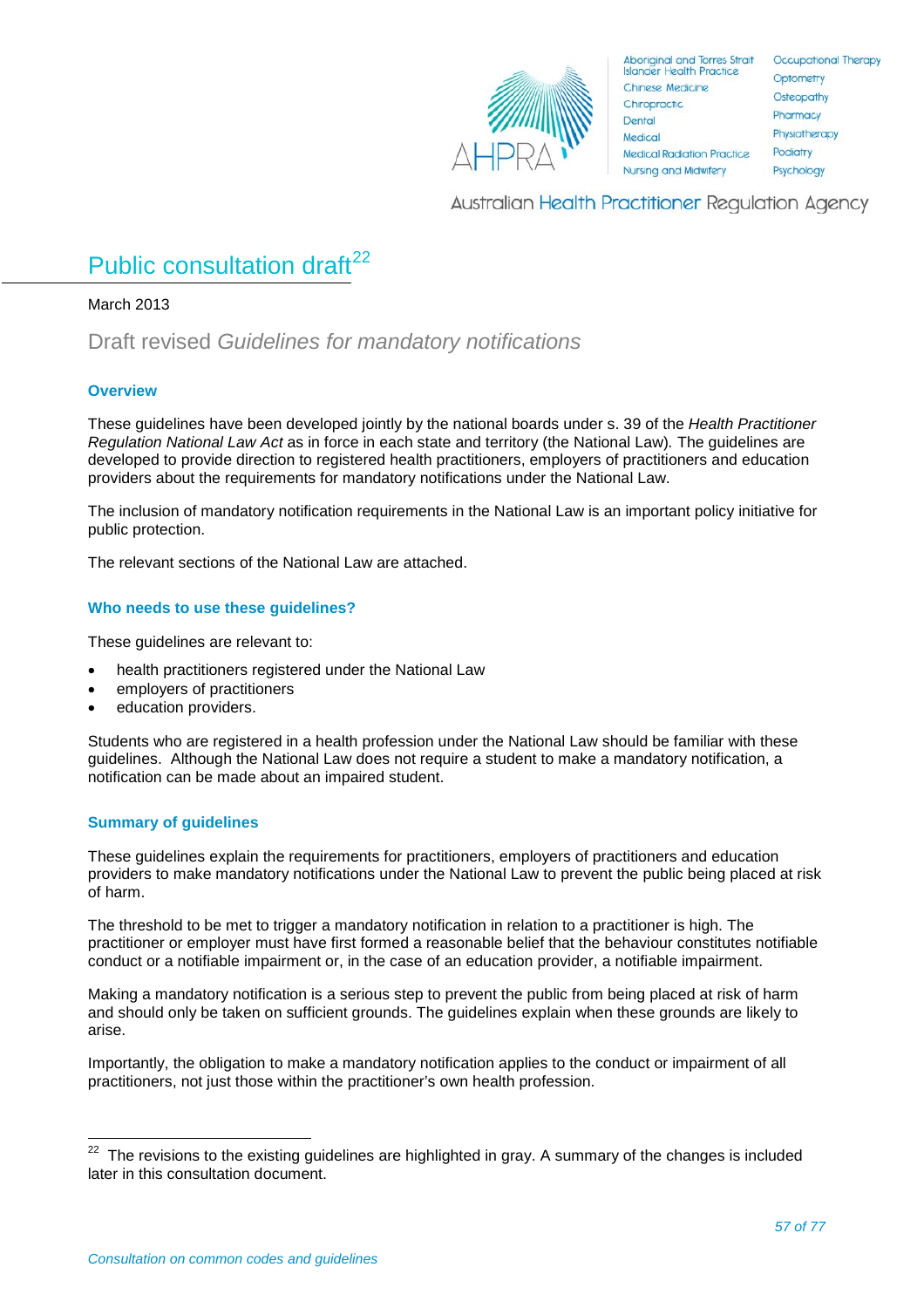These guidelines also address the role of the Australian Health Practitioner Regulation Agency (AHPRA) as the body for receiving notifications and referring them to the relevant board.

#### **1. Introduction**

The National Law requires practitioners, employers and education providers to report 'notifiable conduct', as defined in s. 140 of the National Law, to the National Agency in order to prevent the public being placed at risk of harm.

These guidelines explain how the boards will interpret these mandatory notification requirements. They will help practitioners, employers and education providers understand how to work with these requirements; that is, whether they must make a notification about a practitioner's conduct and when.

The threshold to be met to trigger the requirement to report notifiable conduct in relation to a practitioner is high; and the practitioner or employer must have first formed a reasonable belief that the behaviour constitutes notifiable conduct.

The aim of the notification requirements is to prevent the public from being placed at risk of harm. The intention is that practitioners notify the Agency if they believe that another practitioner has behaved in a way which presents a serious risk to the public. The requirements focus on serious instances of substandard practice or conduct by practitioners, or serious cases of impairment, that could place members of the public at risk. For students, the requirements focus on serious cases of impairment of students.

That is, the requirements focus on behaviour that puts the public at risk of harm, rather than not liking the way someone else does something or feeling that they could do their job better.

Similarly, if the only risk is to the practitioner him or herself, and there is no risk to the public, the threshold for making a mandatory notification would not be reached. For example, a case where the risk is clearly addressed by being appropriately managed through treatment and the practitioner is known to be fully compliant with that, notification would not be required. Conversely, a mandatory notification is required if the risk to the public is not mitigated by treatment of the practitioner or in some other way.

#### **Voluntary notifications**

The National Law also provides for voluntary notifications for behaviour that presents a risk but does not meet the threshold for notifiable conduct or for notifications made by individuals who are not subject to the mandatory notification obligations such as patients or clients (see ss. 144 and 145 of the National Law).

#### **Protection for people making a notification**

The National Law protects practitioners, employers and education providers who make notifications in good faith under the National Law. 'Good faith' is not defined in the National Law so has its ordinary meaning of being well-intentioned or without malice. Section 237 provides protection from civil, criminal and administrative liability, including defamation, for people making notifications in good faith. The National Law clarifies that making a notification is not a breach of professional etiquette or ethics or a departure from accepted standards of professional conduct. These provisions protect practitioners making mandatory notifications from legal liability and reinforce that making mandatory notifications under the National Law is consistent with professional conduct and a practitioner's ethical responsibilities. Legally mandated notification requirements override privacy laws. Practitioners should be aware that if they make notifications that are frivolous, vexatious or not in good faith, they may be subject to conduct action.

#### **2. General obligations**

The obligation is on any practitioner or employer who forms a reasonable belief that another practitioner has engaged in notifiable conduct to make a report to the National Agency as soon as practicable. The definition of 'notifiable conduct' is set out in section 140 of the National Law (also refer to section 3 of these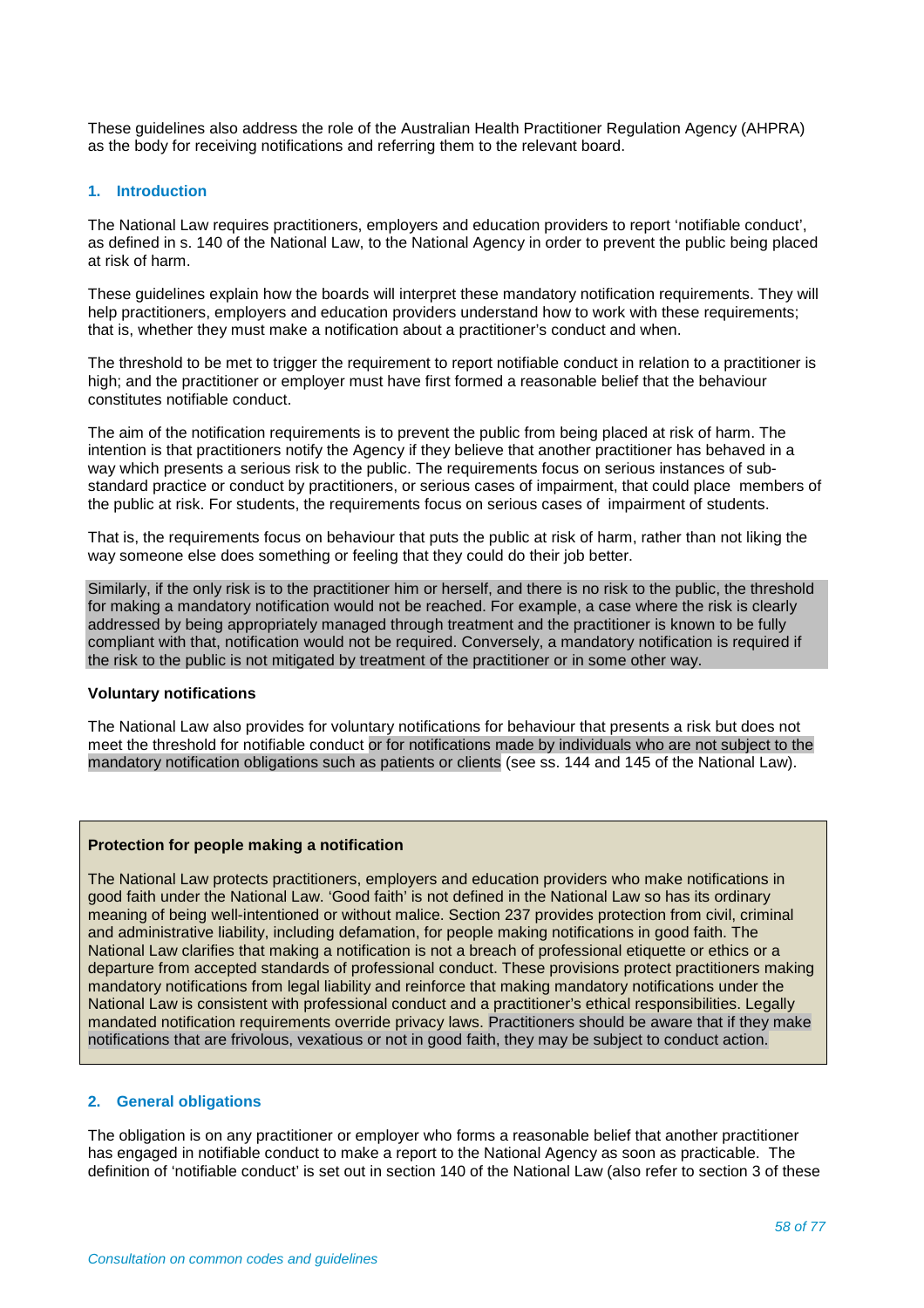guidelines for more information on Notifiable conduct). In this context, the word 'practicable' has its ordinary meaning of "feasible" or "possible".

The mandatory notification obligation applies to all practitioners and employers of practitioners in relation to the notifiable conduct of practitioners. The obligation applies to practitioners in all registered health professions, not just those in the same health profession as the practitioner. It also applies where the notifying practitioner is also the treating practitioner for a practitioner, except in Western Australia (see Section 4 *Exceptions to the requirements of practitioners to make a mandatory notification* of these *Guidelines* for details).

There is also a mandatory obligation for education providers and practitioners to report a student with an impairment that may place the public at substantial risk of harm.

While the mandatory reporting provisions in the National Law are an important policy change and are new to most practitioners, the duties covered in them are consistent with current ethical practice and professional obligations. In addition to their legal obligations with respect to mandatory reporting, practitioners are also under an ethical obligation to notify concerns about a practitioner, in accordance with the broad ethical framework set out in the health profession's code of conduct (see the code of conduct and the voluntary reporting provisions of the National Law).

There are some exceptions to the requirement for practitioners to notify the National Agency of notifiable conduct, which are discussed at Section 4 Exceptions to the requirement of practitioners to make a mandatory notification.

These Guidelines do not affect other mandatory reporting requirements that may be established in separate legislation, for example requirements to report child abuse.

#### **What is a reasonable belief?**

For practitioners reporting notifiable conduct, a 'reasonable belief' must be formed in the course of practising the profession. The following principles are drawn from legal cases which have considered the meaning of reasonable belief.

- 1. A belief is a state of mind.
- 2. A reasonable belief is a belief based on reasonable grounds.
- 3. A belief is based on reasonable grounds when:
	- i. all known considerations relevant to the formation of a belief are taken into account including matters of opinion, and
	- ii. those known considerations are objectively assessed.
- 4. A just and fair judgement that reasonable grounds exist in support of a belief can be made when all known considerations are taken into account and objectively assessed.

A reasonable belief requires a stronger level of knowledge than a mere suspicion. Generally it would involve direct knowledge or observation of the behaviour which gives rise to the notification, or, in the case of an employer, it could also involve a report from a reliable source or sources. Mere speculation, rumours, gossip or innuendo are not enough to form a reasonable belief.

A reasonable belief has an objective element – that there are facts which could cause the belief in a reasonable person; and a subjective element – that the person making the notification actually has that belief.

A notification should be based on personal knowledge of facts or circumstances that are reasonably trustworthy and that would justify a person of average caution, acting in good faith, to believe that notifiable conduct has occurred or that a notifiable impairment exists. Conclusive proof is not needed. The professional background, experience and expertise of a practitioner, employer or education provider will also be relevant in forming a reasonable belief.

The most likely example of where a practitioner or employer would form a reasonable belief is where the person directly observes notifiable conduct, or, in relation to an education provider, observes the behaviour of an impaired student. Where a practitioner is told about notifiable conduct that another practitioner or patient has directly experienced or observed, the person with most direct knowledge about the notifiable conduct should be encouraged to make a notification themselves.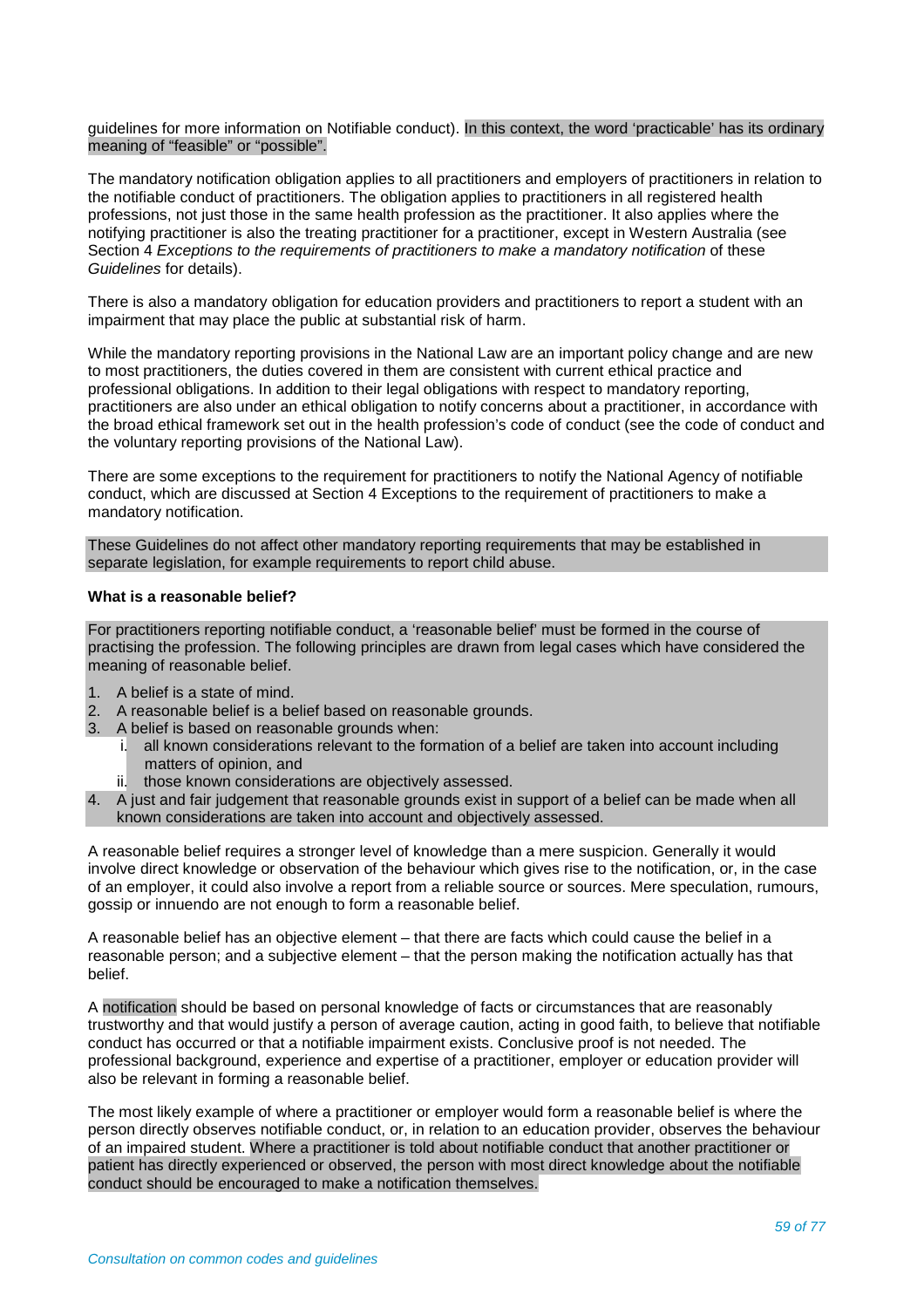# **What is 'the public'?**

Several of the mandatory notification provisions refer to 'the public being placed at risk of harm'. In the context of notifications, 'the public' can be interpreted as persons that access the practitioner's regulated health services or the wider community which could potentially have been placed at risk of harm by the practitioner's services.

# **3. Notifiable conduct**

Section 140 of the National Law defines 'notifiable conduct' as when a practitioner has:

- *'(a) practised the practitioner's profession while intoxicated by alcohol or drugs; or*
- *(b) engaged in sexual misconduct in connection with the practice of the practitioner's profession; or*
- *(c) placed the public at risk of substantial harm in the practitioner's practice of the profession because the practitioner has an impairment; or*
- *(d) placed the public at risk of harm because the practitioner has practised the profession in a way that constitutes a significant departure from accepted professional standards.'*

The following sections of the guidelines discuss these types of notifiable conduct, followed by the exceptions. The guidelines are only examples of decision making processes, so practitioners, employers and education providers should check the exceptions to make sure they do not apply.

If a practitioner engages in more than one type of notifiable conduct, each type is required to be notified.

# **Practise while intoxicated by alcohol or drugs (section 140(a))**

The requirement to make a mandatory notification is triggered by a practitioner practising his or her profession while intoxicated by alcohol or drugs. The word 'intoxicated' is not defined in the National Law, so the word has its ordinary meaning of 'under the influence of alcohol or drugs'.

The boards will consider a practitioner to be intoxicated where his or her capacity to exercise reasonable care and skill in the practice of the health profession is impaired or adversely affected as a result of being under the influence of drugs or alcohol. The key issue is that the practitioner has practised whilst intoxicated, regardless of the time that the drugs or alcohol were consumed.

The National Law does not require mandatory notification of a practitioner who is intoxicated when he or she is not practising his or her health profession (that is, in their private life), unless the intoxication triggers another ground for mandatory notification.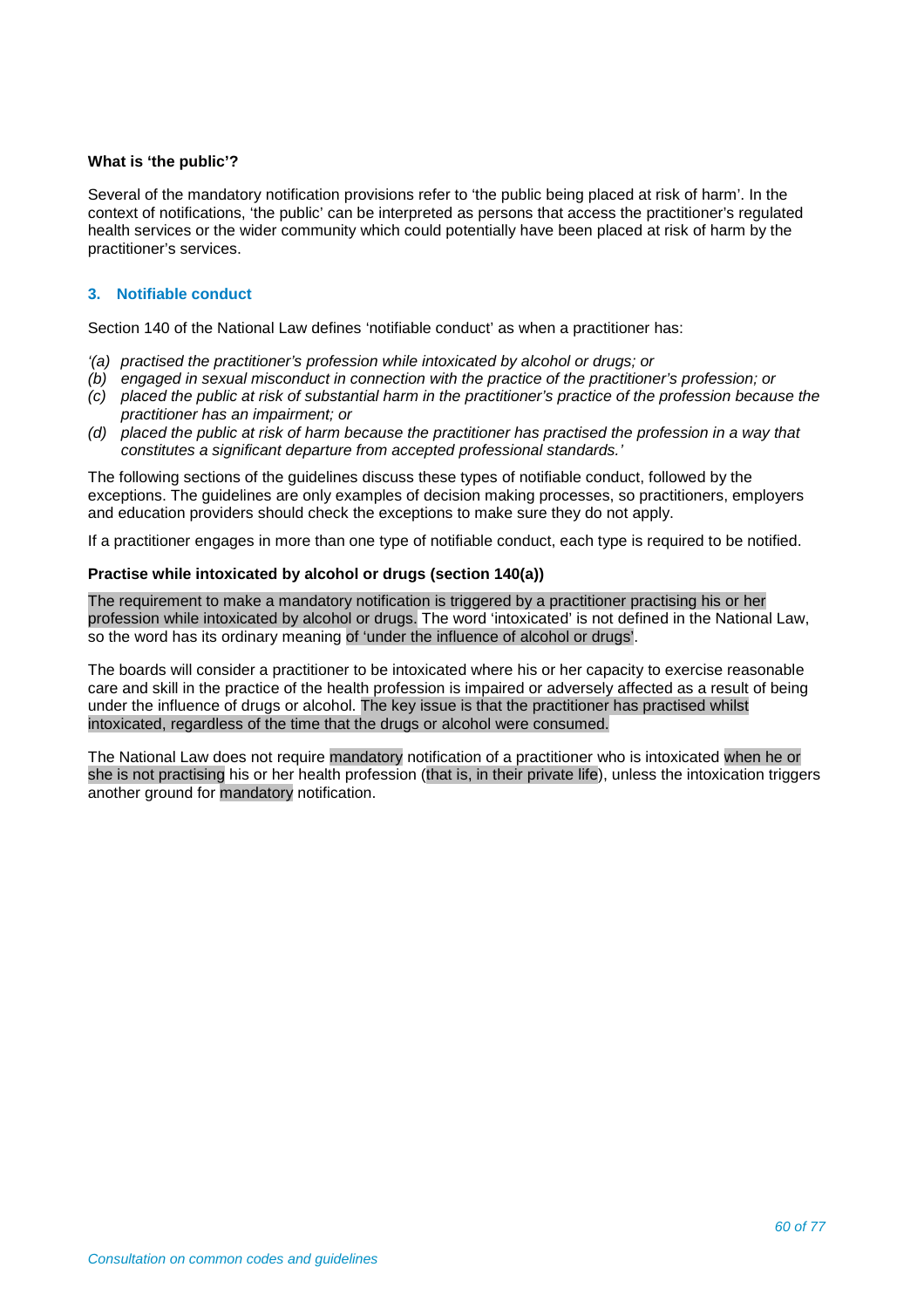#### *Decision guide – notifying intoxication*



**Note:** Voluntary notifications can still be made.

# **Sexual misconduct in connection with the practice of the practitioner's profession (section 140(b))**

Section 140(b) relates to sexual misconduct in connection with the practice of the practitioner's health profession; that is, in relation to persons under the practitioner's care or linked to the practitioner's practice of his or her health profession.

Engaging in sexual activity with a current patient or client will constitute sexual misconduct in connection with the practice of the practitioner's health profession, regardless of whether the patient or client consented to the activity or not. This is because of the power imbalance between practitioners and their patients or clients.

Sexual misconduct also includes making sexual remarks, touching patients or clients in a sexual way, or engaging in sexual behaviour in front of a patient or client, etc. Engaging in sexual activity with a person who is closely related to a patient or client under the practitioner's care may also constitute misconduct. In some cases, someone who is closely related to a patient or client may also be considered a patient or client; for example, the parent of a child patient or client.

Engaging in sexual activity with a person formerly under a practitioner's care (i.e. after the termination of the practitioner-patient/client relationship) may also constitute sexual misconduct. Relevant factors will include the vulnerability of the patient or client due to issues such as age, capacity and/or health conditions; the extent of the professional relationships; for example, a one-off treatment in an emergency department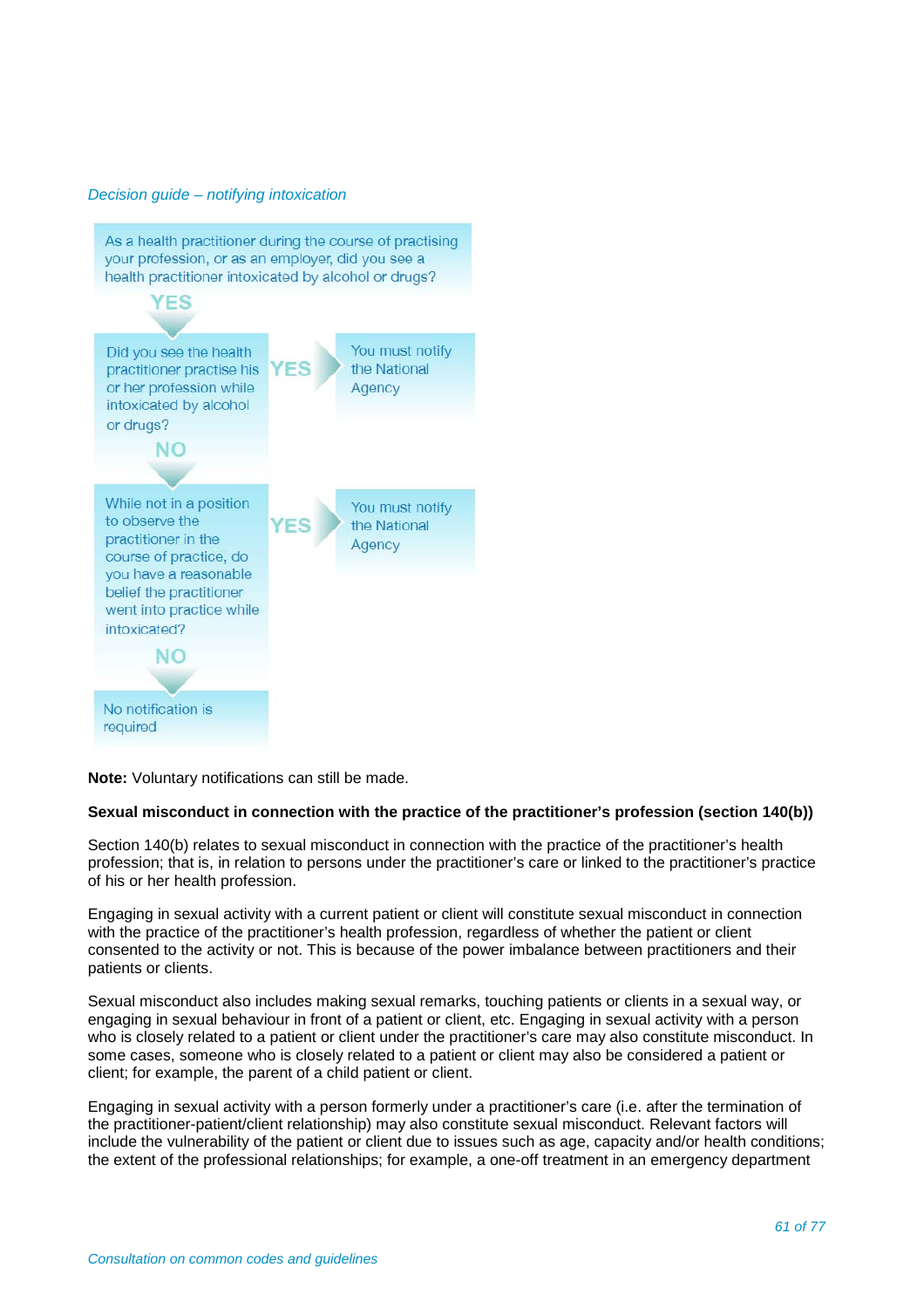compared to a long term program of treatment; and the length of time since the practitioner-patient/client relationship ceased.

# *Decision guide – notifying sexual misconduct*

As a practitioner during the course of practising your health profession, or as an employer, you reasonably believe that another practitioner has engaged in sexual misconduct, e.g. (a) sexual activity with a person under the practitioner's care or (b) sexual activity with a person previously under the practitioner's care where the circumstances such as the vulnerability of the patient or client results in misconduct



**Note:** Voluntary notifications can be made.

#### **Placing the public at risk of substantial harm because of an impairment (section 140(c))**

Section 5 of the National Law defines 'impairment' for a practitioner or an applicant for registration in a health profession as meaning a person has 'a physical or mental impairment, disability, condition or disorder (including substance abuse or dependence) that detrimentally affects or is likely to detrimentally affect the person's capacity to practise the profession.'

To trigger this notification, a practitioner must have placed the public at risk of substantial harm . 'Substantial harm' has its ordinary meaning; that is, considerable harm such as a failure to correctly or appropriately diagnose or treat because of the impairment. For example, a practitioner who has an illness which causes cognitive impairment so he or she cannot practise effectively would require a mandatory notification. However, a practitioner who has a blood borne virus who practises appropriately and safely in light of his or her condition and complies with any registration standards or guidelines and professional standards and protocols would not trigger a notification.

The context of the practitioner's work is also relevant. If registered health practitioners, employers and education providers are aware that the employer knows of the practitioner's impairment, and has put safeguards in place such as monitoring and supervision, this may reduce or prevent the risk of substantial harm.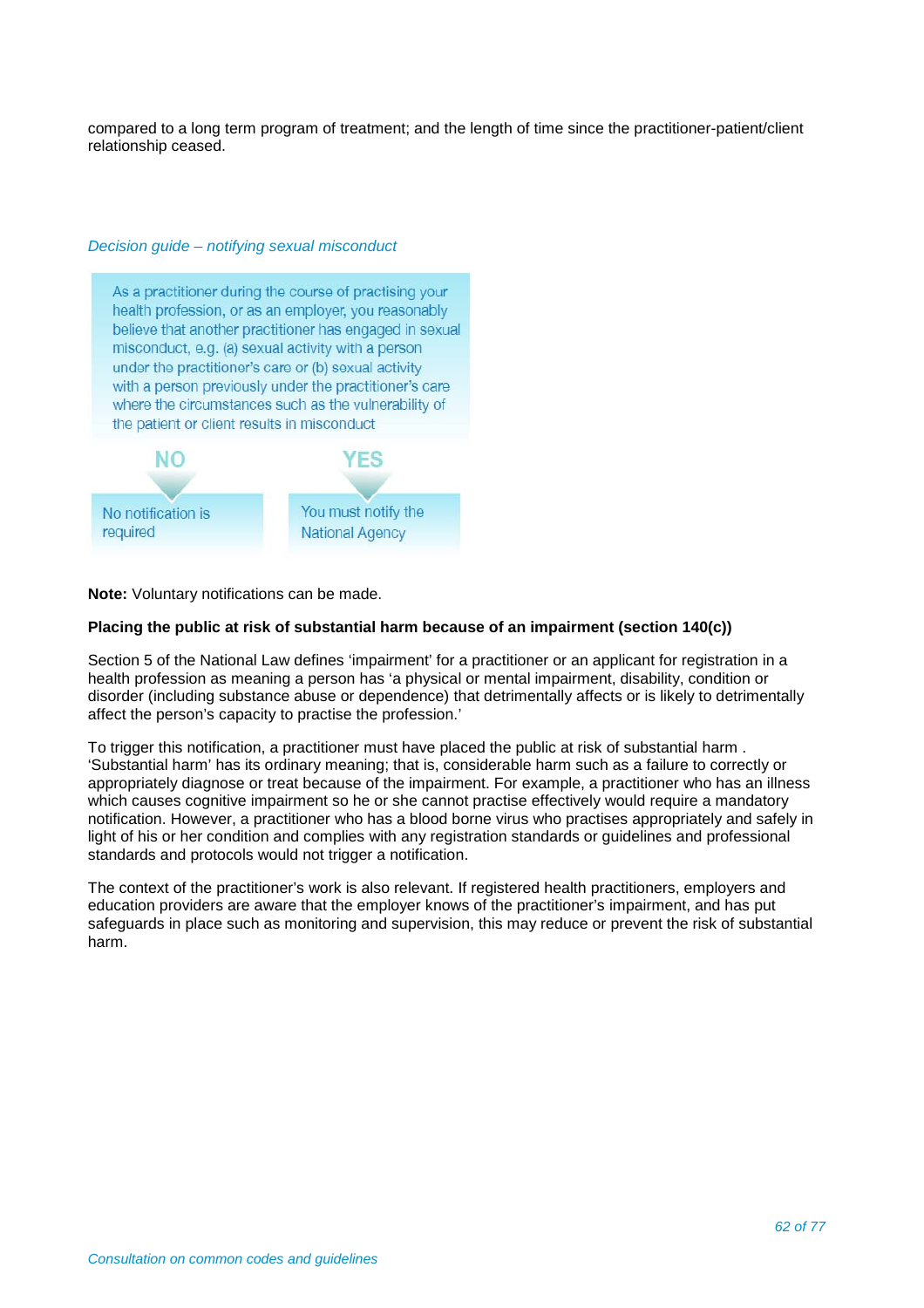

# **Note:** Voluntary notifications can be made.

\* for notification of student impairment, please see Education Providers Section 6 of guidelines

The context of the practitioner's work is also relevant. If registered health practitioners are aware that the employer knows of the practitioner's impairment, and has put safeguards in place such as monitoring and supervision, this may reduce or prevent the risk of substantial harm.

# **Placing the public at risk of harm because of practice in a way that constitutes a significant departure from accepted professional standards (section 140(d))**

The term 'accepted professional standards' requires knowledge of the professional standards that are accepted within the health profession and a judgement about whether there has been a significant departure from them. This judgement may be easier for other members of the practitioner's health profession.

Mandatory notifications about a practitioner from another health profession are most likely to arise in a team environment where different health professions are working closely together and have a good understanding of the contribution of each practitioner; for example, a surgical or mental health team.

The difference from accepted professional standards must be significant. The term 'significant' means important, or of consequence (Macquarie Concise Dictionary). Professional standards cover not only clinical skills but also other standards of professional behaviour. A significant departure is one which is serious and would be obvious to any reasonable practitioner.

The notifiable conduct of the practitioner must place the public at risk of harm as well as being a significant departure from accepted professional standards before a notification is required. However, the risk of harm just needs to be present - it does not need to be a substantial risk, as long as the practitioner's practice involves a significant departure from accepted professional standards. For example, a clear breach of the health profession's code of conduct which places the public at risk of harm would be enough.

This provision is not meant to trigger notifications based on different professional standards within a health profession, provided the standards are accepted within the health profession; that is, by a reasonable proportion of practitioners. For example, if one practitioner uses a different standard to another practitioner, but both are accepted standards within the particular health profession, this would not qualify as a case of notifiable conduct. Similarly, if a practitioner is engaged in innovative practice but within accepted professional standards, it would not trigger the requirement to report.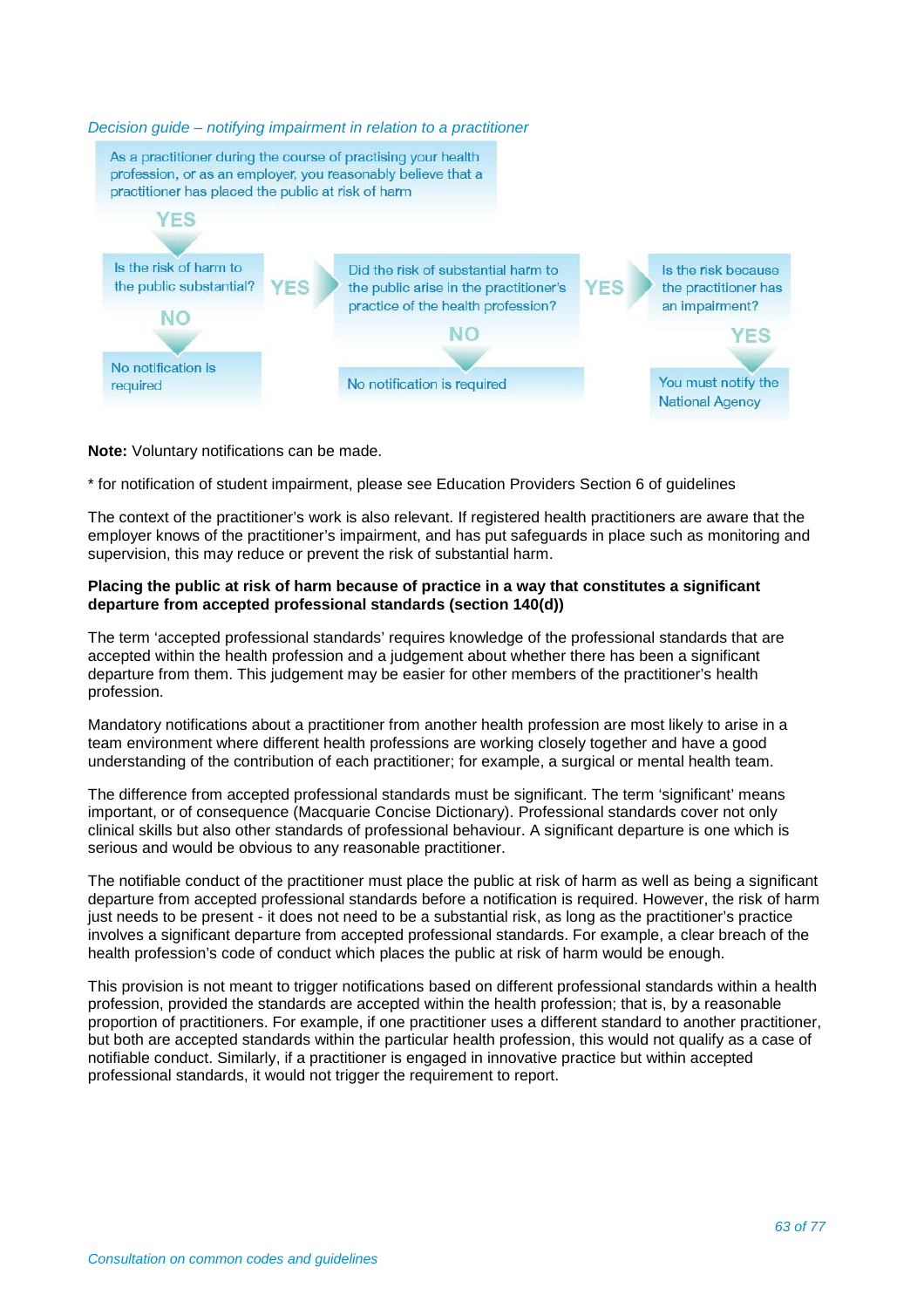#### *Decision guide – significant departure from accepted professional standards*



#### **4. Exceptions to the requirement of practitioners to make a mandatory notification**

There are particular exceptions to the requirement to make a mandatory notification for practitioners. The exceptions relate to the circumstances in which the practitioner forms the reasonable belief in misconduct or impairment. They arise where the practitioner who would be required to make the notification:

- a. is employed or engaged by a professional indemnity insurer, and forms the belief because of a disclosure in the course of a legal proceeding or the provision of legal advice arising from the insurance policy
- b. forms the belief while providing advice about legal proceedings or the preparation of legal advice
- c. is exercising functions as a member of a quality assurance committee, council or other similar body approved or authorised under legislation which prohibits the disclosure of the information
- d. reasonably believes that someone else has already made a notification, or
- e. is a treating practitioner, practising in Western Australia

Practitioners in Western Australia are not required to make a mandatory notification about patients (or clients) who are practitioners or students in one of the health professions. However, practitioners in Western Australia continue to have a professional and ethical obligation to protect and promote public health and safety. They may therefore make a voluntary notification or may encourage the practitioner or student they are treating to self-report.

Practitioners should refer to **appendix A** of these Guidelines for an extract of the relevant legislation; see section 141(4) if it is possible one of these exceptions might apply.

# **5. Exceptions to the requirement of practitioners to make a mandatory notification**

Education providers are also required, under section 143 of the National Law, to make mandatory notifications in relation to students, if the provider reasonably believes:

- a. a student enrolled with the provider has an impairment that, in the course of the student undertaking clinical training, may place the public at substantial risk of harm
- b. a student for whom the provider has arranged clinical training has an impairment that, in the course of the student undertaking the clinical training, may place the public at substantial risk of harm.

Practitioners are required to make a mandatory notification in relation to a student if the practitioner reasonably believes that a student has an impairment that, in the course of the student undertaking clinical training, may place the public at substantial risk of harm (section141(1)(b)).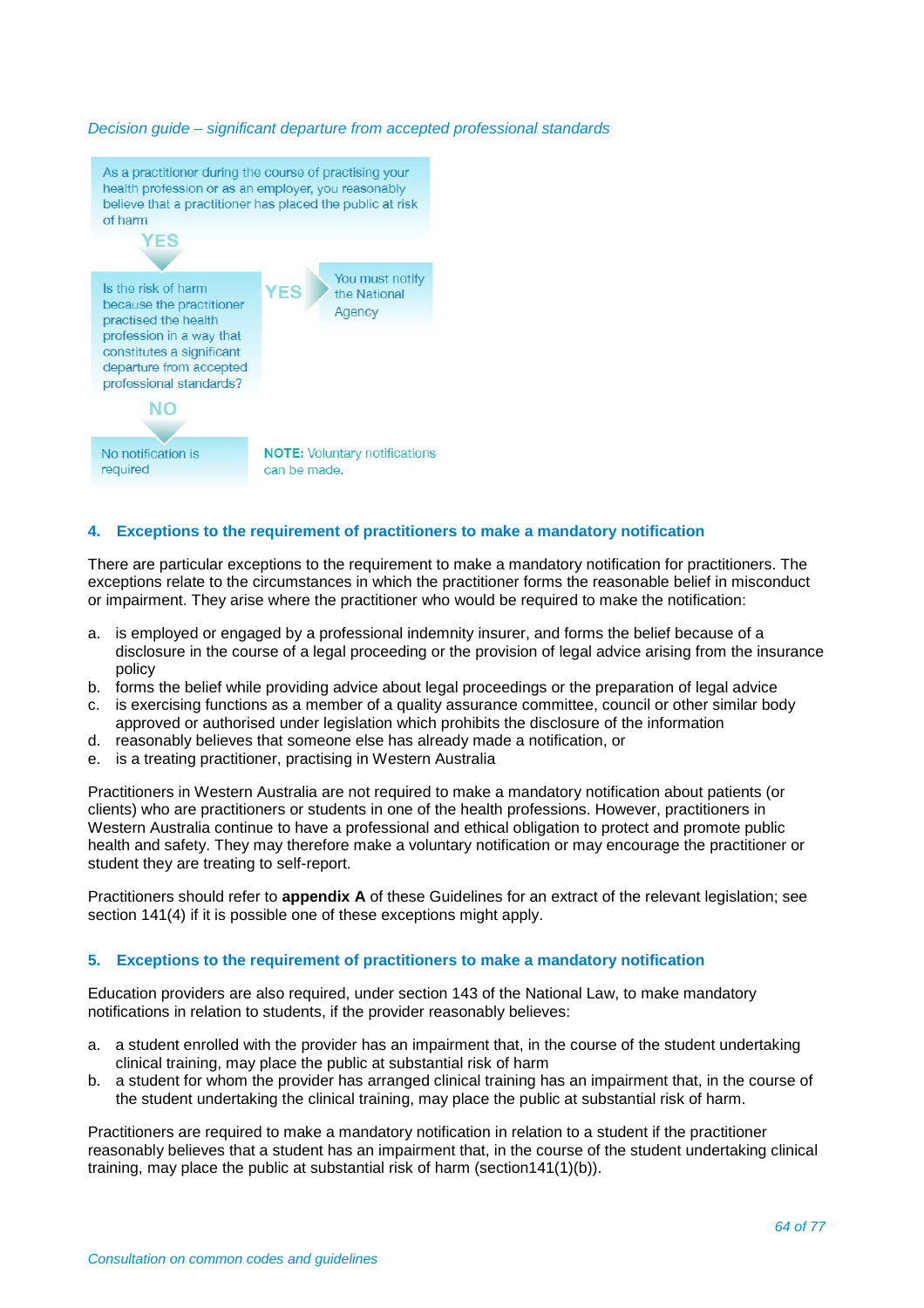In all cases, the student's impairment must place the public at substantial, or considerable, risk of harm in the course of clinical training.

In relation to a student, 'impairment' is defined under section 5 of the National Law to mean the student 'has a physical or mental impairment, disability, condition or disorder (including substance abuse or dependence) that detrimentally affects or is likely to detrimentally affect the student's capacity to undertake clinical training —

- (i) as part of the approved program of study in which the student is enrolled; or
- (ii) arranged by an education provider.'

An education provider who does not notify the National Agency as required by section 143 does not commit an offence. However, the national board that registered the student must publish details of the failure to notify on the board's website and the National Agency may, on the recommendation of the national board, include a statement about the failure in the National Agency's annual report.

#### *Decision guide – student impairment*



#### **6. Consequences of failure to notify**

#### **Registered health practitioners**

Although there are no penalties prescribed under the National Law for a practitioner who fails to make a mandatory notification, any practitioner who fails to make a mandatory notification when required may be subject to health, conduct or performance action.

# **Employers of practitioners**

There are also consequences for an employer who fails to notify the National Agency of notifiable conduct as required by section 142 of the National Law.

If the National Agency becomes aware of such a failure, the National Agency must give a written report about the failure to the responsible Minister for the jurisdiction in which the notifiable conduct occurred. As soon as practicable after receiving such a report, the responsible Minister must report the employer's failure to notify to a health complaints entity, the employer's licensing authority or another appropriate entity in that participating jurisdiction.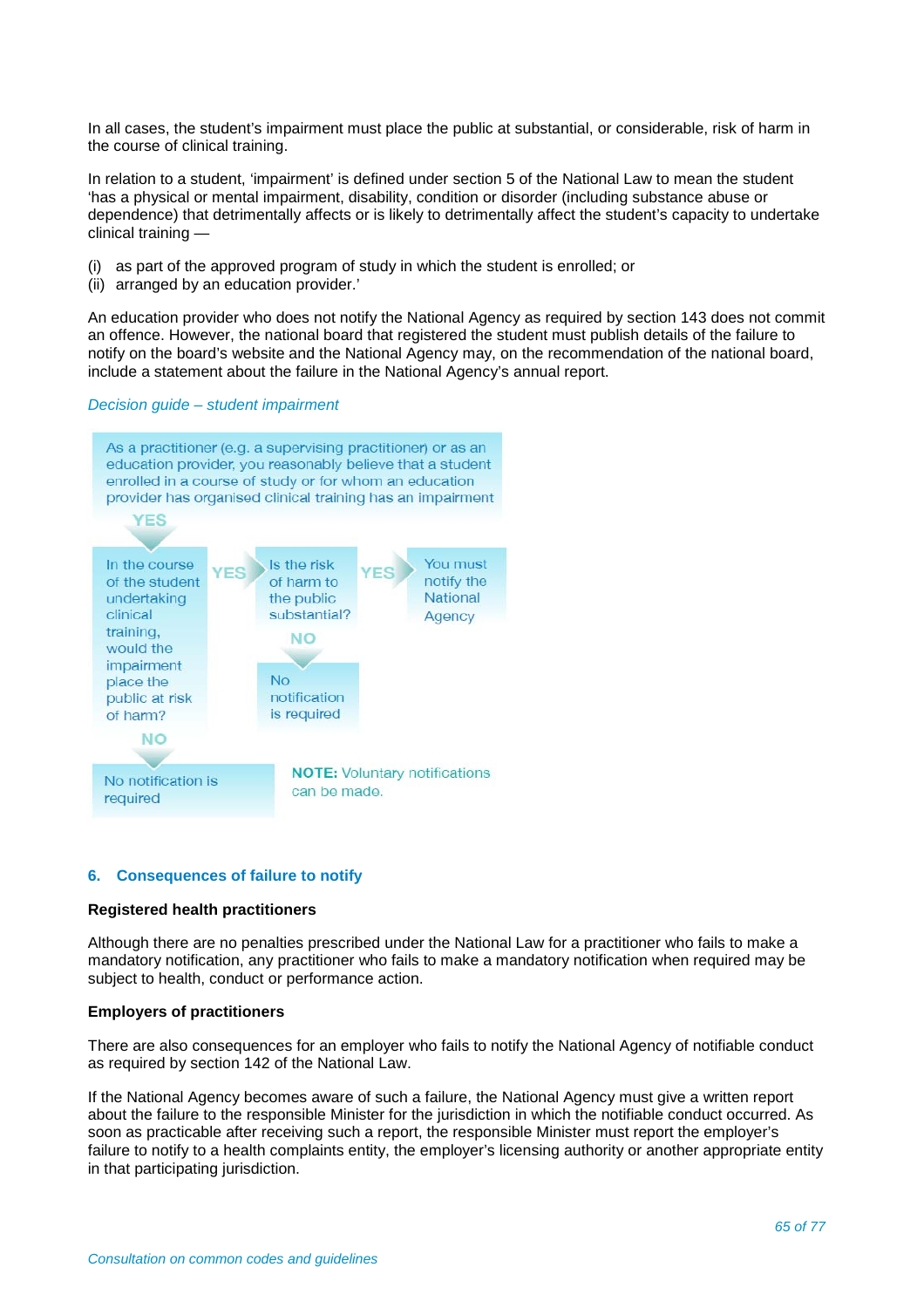Importantly, the requirement to make a mandatory notification does not reduce an employer's responsibility to manage the practitioner employee's performance and protect the public from being placed at risk of harm. However, if an employer has a reasonable belief that a practitioner has behaved in a way that constitutes notifiable conduct, then the employer must notify, regardless of whether steps are put in place to prevent recurrence of the conduct or impairment, or whether the practitioner subsequently leaves the employment.

# **7. How a notification is made (section 146)**

Under the National Law, notifications are be made to AHPRA, which receives notifications and refers them to the relevant National Board. The notification must include the basis for making the notification; that is, practitioners, employers and education providers must say what the notification is about. It may assist practitioners, employers and education providers in making a notification if they have documented the reasons for the notification, including the date and time that they noticed the conduct or impairment.

To make a notification verbally, practitioners, employers and education providers may ring 1300 419 495 or go to any of the State and Territory AHPRA office.

To make a notification in writing, go to the Notifications and Outcomes section of the AHPRA website at [www.ahpra.gov.au,](http://www.ahpra.gov.au/) download a notification form and post your completed form to AHPRA, GPO Box 9958 in your capital city.

**Date of issue**:

**Date of review:**This guideline will be reviewed at least every three years

**Last reviewed: 1 February 2011** (minor corrections only)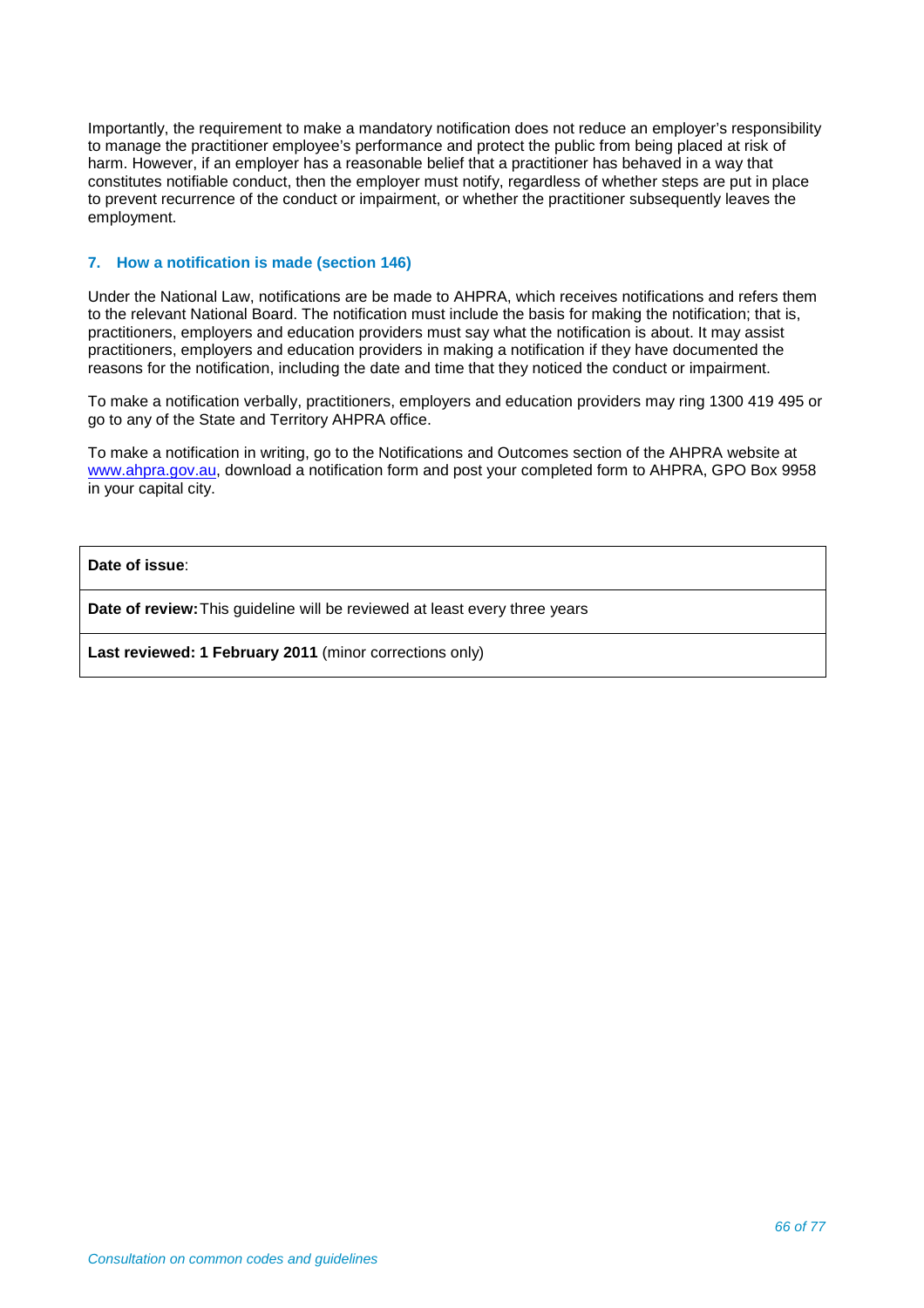# **Appendix A – Extract of relevant provisions from National Law**

*s. 5 impairment, in relation to a person, means the person has a physical or mental impairment, disability, condition or disorder (including substance abuse or dependence) that detrimentally affects or is likely to detrimentally affect—*

- *(a) for a registered health practitioner or an applicant for registration in a health profession, the person's capacity to practise the profession; or*
- *(b) for a student, the student's capacity to undertake clinical training—*
	- *(i) as part of the approved program of study in which the student is enrolled; or*
	- *(ii) arranged by an education provider.*

#### *Part 5, Division 3 Registration standards and codes and guidelines*

#### *39 Codes and guidelines*

*A National Board may develop and approve codes and guidelines—*

- *(a) to provide guidance to the health practitioners it registers; and*
- *(b) about other matters relevant to the exercise of its functions.*

*Example. A National Board may develop guidelines about the advertising of regulated health services by health practitioners registered by the Board or other persons for the purposes of section 133.*

#### *40 Consultation about registration standards, codes and guidelines*

- *(1) If a National Board develops a registration standard or a code or guideline, it must ensure there is wide-ranging consultation about its content.*
- *(2) A contravention of subsection (1) does not invalidate a registration standard, code or guideline.*
- *(3) The following must be published on a National Board's website—*
	- *(a) a registration standard developed by the Board and approved by the Ministerial Council;*
	- *(b) a code or guideline approved by the National Board.*
- *(4) An approved registration standard or a code or guideline takes effect—*
	- *(a) on the day it is published on the National Board's website; or*
	- *(b) if a later day is stated in the registration standard, code or guideline, on that day.*

#### *41 Use of registration standards, codes or guidelines in disciplinary proceedings*

*An approved registration standard for a health profession, or a code or guideline approved by a National Board, is admissible in proceedings under this Law or a law of a co-regulatory jurisdiction against a health practitioner registered by the Board as evidence of what constitutes appropriate professional conduct or practice for the health profession.*

#### *Part 8, Division 2 Mandatory notifications*

#### *140 Definition of notifiable conduct*

*In this Division—*

#### *notifiable conduct, in relation to a registered health practitioner, means the practitioner has—*

- *(a) practised the practitioner's profession while intoxicated by alcohol or drugs; or*
- *(b) engaged in sexual misconduct in connection with the practice of the practitioner's profession; or*
- *(c) placed the public at risk of substantial harm in the practitioner's practice of the profession because the practitioner has an impairment; or*
- *(d) placed the public at risk of harm because the practitioner has practised the profession in a way that constitutes a significant departure from accepted professional standards.*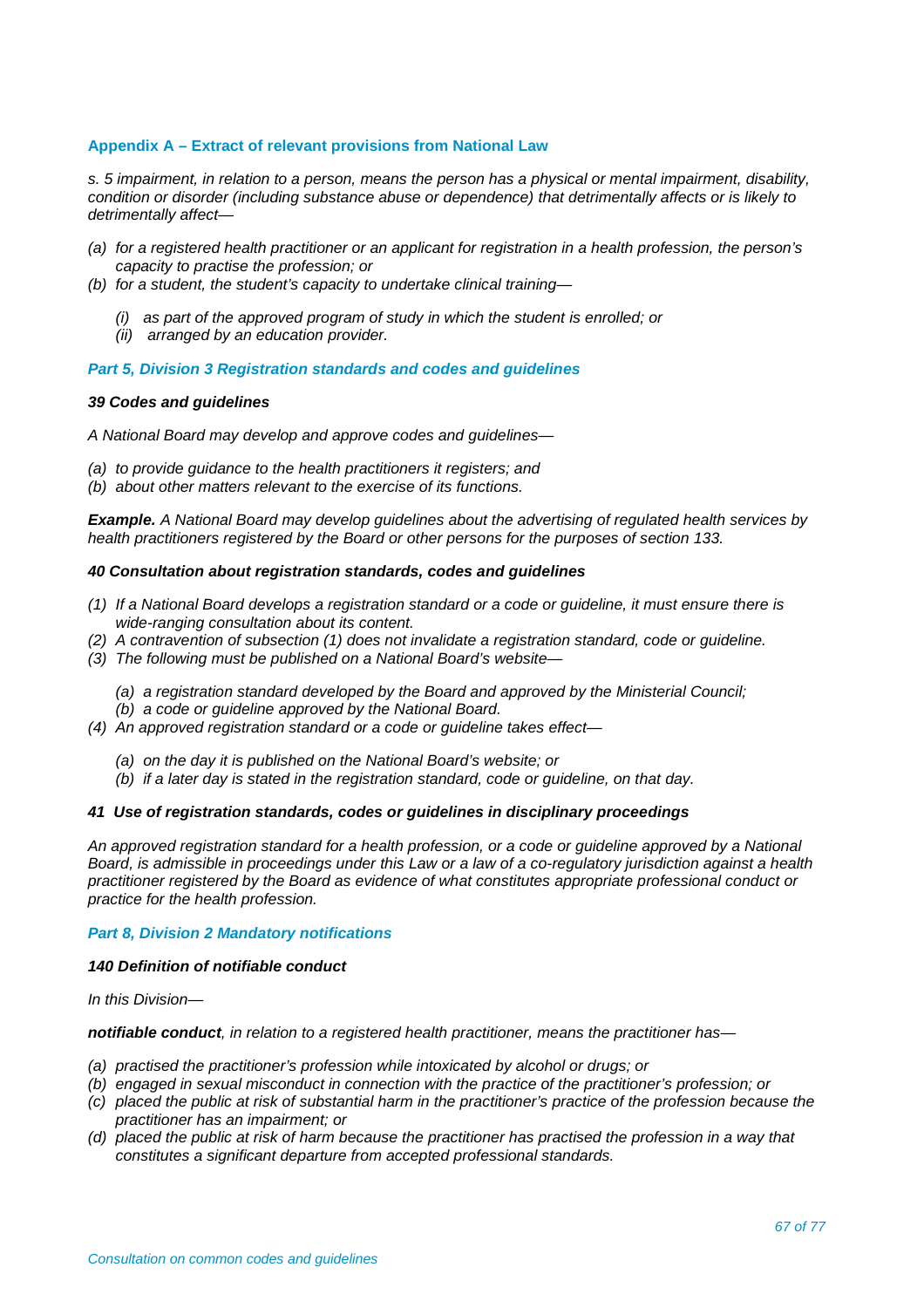*Education provider means-*

- *(a) a university; or*
- *(b) a tertiary education institution, or another institution or organisation, that provides vocational training; or*
- *(c) a specialist medical college or other health profession college.*

#### *141 Mandatory notifications by health practitioners*

- *(1) This section applies to a registered health practitioner (the first health practitioner) who, in the course of practising the first health practitioner's profession, forms a reasonable belief that—*
	- *(a) another registered health practitioner (the second health practitioner) has behaved in a way that constitutes notifiable conduct; or*
	- *(b) a student has an impairment that, in the course of the student undertaking clinical training, may place the public at substantial risk of harm.*
- *(2) The first health practitioner must, as soon as practicable after forming the reasonable belief, notify the National Agency of the second health practitioner's notifiable conduct or the student's impairment.*

*Note. See section 237 which provides protection from civil, criminal and administrative liability for persons who, in good faith, make a notification under this Law. Section 237(3) provides that the making of a notification does not constitute a breach of professional etiquette or ethics or a departure from accepted standards of professional conduct and nor is any liability for defamation incurred.*

- *(3) A contravention of subsection (2) by a registered health practitioner does not constitute an offence but may constitute behaviour for which action may be taken under this Part.*
- *(4) For the purposes of subsection (1), the first health practitioner does not form the reasonable belief in the course of practising the profession if—*
	- *(a) the first health practitioner—*
		- *(i) is employed or otherwise engaged by an insurer that provides professional indemnity insurance that relates to the second health practitioner or student; and*
		- *(ii) forms the reasonable belief the second health practitioner has behaved in a way that constitutes notifiable conduct, or the student has an impairment, as a result of a disclosure made by a person to the first health practitioner in the course of a legal proceeding or the provision of legal advice arising from the insurance policy; or*
	- *(b) the first health practitioner forms the reasonable belief in the course of providing advice in relation to the notifiable conduct or impairment for the purposes of a legal proceeding or the preparation of legal advice; or*
	- *(c) the first health practitioner is a legal practitioner and forms the reasonable belief in the course of providing legal services to the second health practitioner or student in relation to a legal proceeding or the preparation of legal advice in which the notifiable conduct or impairment is an issue; or*

**Application of National Law in Western Australia**

**Part 2, Section 4(7)** *Health Practitioner Regulation National Law* **(WA) Act 2010** 

In this Schedule after section 141(4)(c) insert:

141(4)(d) the first health practitioner forms the reasonable belief in the course of providing health services to the second health practitioner or student; or

- *(d) the first health practitioner—*
	- *(i) forms the reasonable belief in the course of exercising functions as a member of a quality assurance committee, council or other body approved or authorised under an Act of a participating jurisdiction; and*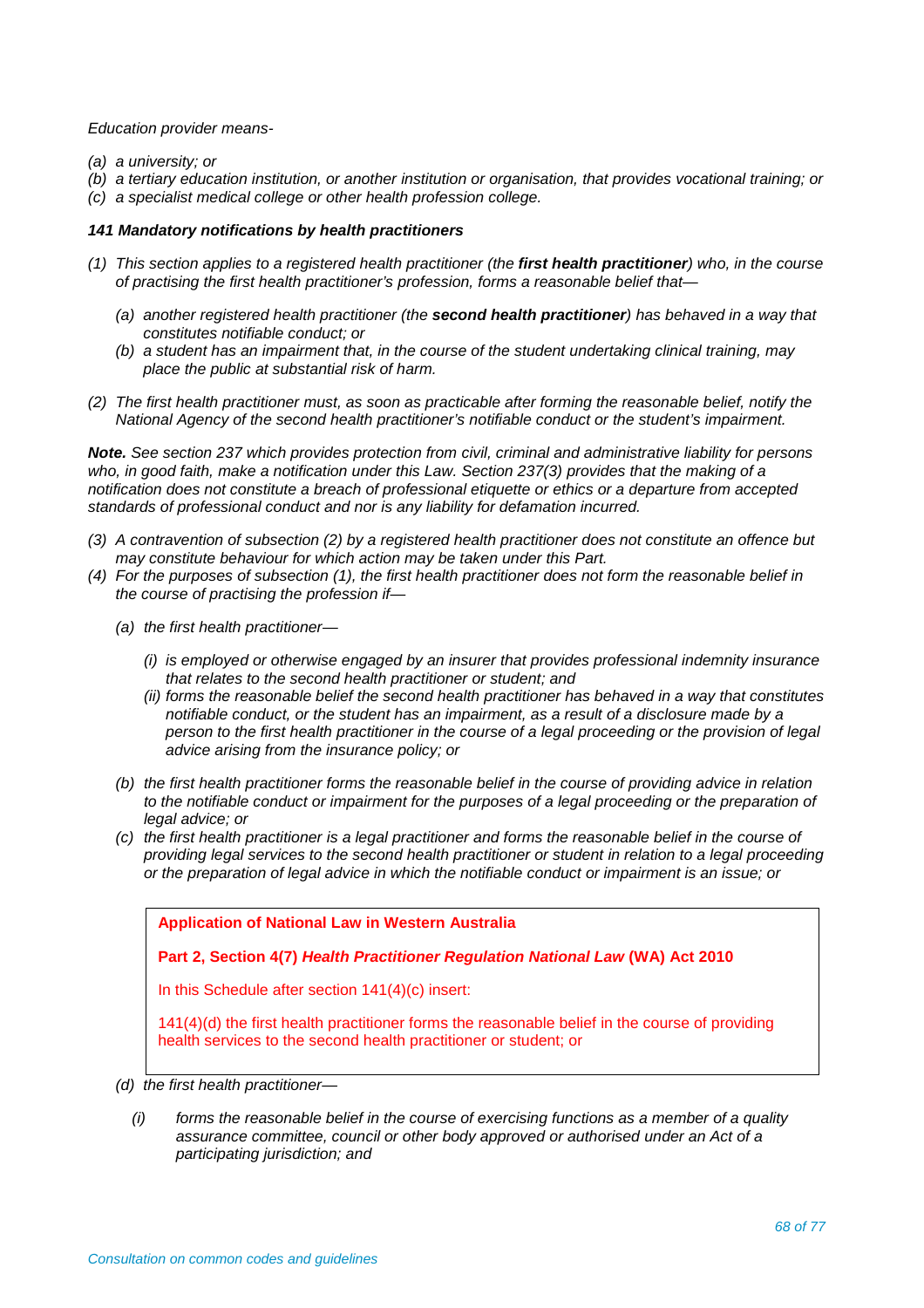- *(ii) is unable to disclose the information that forms the basis of the reasonable belief because a provision of that Act prohibits the disclosure of the information; or*
- *(e) the first health practitioner knows, or reasonably believes, the National Agency has been notified of the notifiable conduct or impairment that forms the basis of the reasonable belief.*

#### *142 Mandatory notifications by employers*

*(1) If an employer of a registered health practitioner reasonably believes the health practitioner has*  behaved in a way that constitutes notifiable conduct, the employer must notify the National Agency of *the notifiable conduct.*

*Note. See section 237 which provides protection from civil, criminal and administrative liability for persons who, in good faith, make a notification under this Law. Section 237(3) provides that the making of a notification does not constitute a breach of professional etiquette or ethics or a departure from accepted standards of professional conduct and nor is any liability for defamation incurred.*

- *(2) If the National Agency becomes aware that an employer of a registered health practitioner has failed to notify the Agency of notifiable conduct as required by subsection (1), the Agency must give a written report about the failure to the responsible Minister for the participating jurisdiction in which the notifiable conduct occurred.*
- *(3) As soon as practicable after receiving a report under subsection (2), the responsible Minister must report the employer's failure to notify the Agency of the notifiable conduct to a health complaints entity, the employer's licensing authority or another appropriate entity in that participating jurisdiction.*
- *(4) In this section—*

*employer, of a registered health practitioner, means an entity that employs the health practitioner under a contract of employment or a contract for services.*

*licensing authority, of an employer, means an entity that under a law of a participating jurisdiction is responsible for licensing, registering or authorising the employer to conduct the employer's business.*

#### *143 Mandatory notifications by education providers*

- *(1) An education provider must notify the National Agency if the provider reasonably believes—*
	- *(a) a student enrolled in a program of study provided by the provider has an impairment that, in the course of the student undertaking clinical training as part of the program of study, may place the public at substantial risk of harm; or*
	- *(b) a student for whom the education provider has arranged clinical training has an impairment that, in the course of the student undertaking the clinical training, may place the public at substantial risk of harm;*

*Note. See section 237 which provides protection from civil, criminal and administrative liability for persons who make a notification under this Law. Section 237(3) provides that the making of a notification does not constitute a breach of professional etiquette or ethics or a departure from accepted standards of professional conduct and nor is any liability for defamation incurred.*

*(2) A contravention of subsection (1) does not constitute an offence.*

#### *144 Grounds for voluntary notification*

- *(1) A voluntary notification about a registered health practitioner may be made to the National Agency on any of the following grounds—*
	- *(a) that the practitioner's professional conduct is, or may be, of a lesser standard than that which might reasonably be expected of the practitioner by the public or the practitioner's professional peers;*
	- *(b) that the knowledge, skill or judgment possessed, or care exercised by, the practitioner in the practice of the practitioner's health profession is, or may be, below the standard reasonably expected;*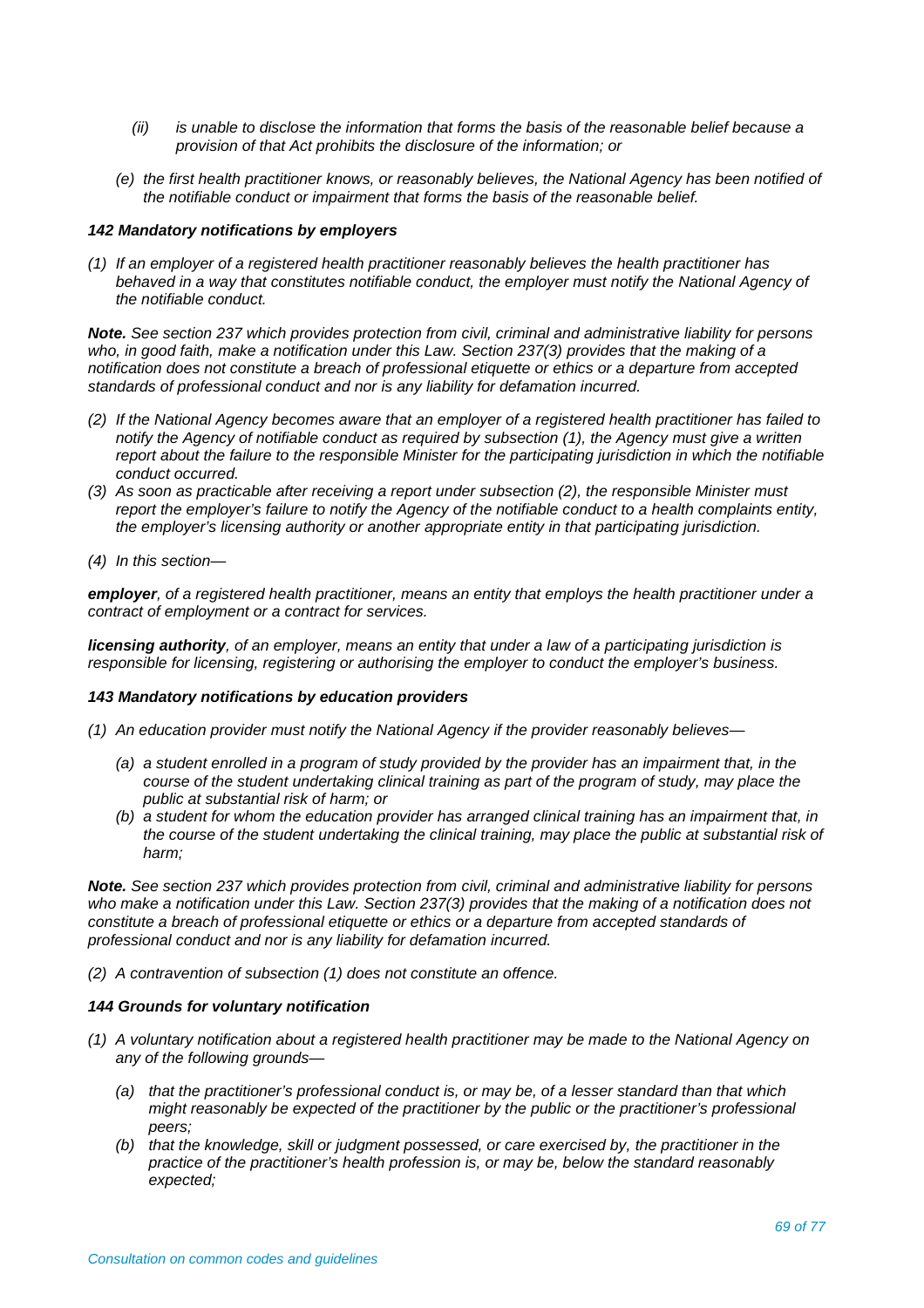- *(c) that the practitioner is not, or may not be, a suitable person to hold registration in the health profession, including, for example, that the practitioner is not a fit and proper person to be registered in the profession;*
- *(d) that the practitioner has, or may have, an impairment;*
- *(e) that the practitioner has, or may have, contravened this Law;*
- *(f) that the practitioner has, or may have, contravened a condition of the practitioner's registration or an undertaking given by the practitioner to a National Board;*
- *(g) that the practitioner's registration was, or may have been, improperly obtained because the practitioner or someone else gave the National Board information or a document that was false or misleading in a material particular.*
- *(2) A voluntary notification about a student may be made to the National Agency on the grounds that—*
	- *(a) the student has been charged with an offence, or has been convicted or found guilty of an offence, that is punishable by 12 months imprisonment or more; or*
	- *(b) the student has, or may have, an impairment; or*
	- *(c) that the student has, or may have, contravened a condition of the student's registration or an undertaking given by the student to a National Board.*

#### *145 Who may make voluntary notification*

*Any entity that believes that a ground on which a voluntary notification may be made exists in relation to a registered health practitioner or a student may notify the National Agency.*

*Note. See section 237 which provides protection from civil, criminal and administrative liability for persons who, in good faith, make a notification under this Law.*

#### *Part 8, Division 4 Making a notification*

#### *146 How notification is made*

- *(1) A notification may be made to the National Agency—*
	- *(a) verbally, including by telephone; or*
	- *(b) in writing, including by email or other electronic means.*
- *(2) A notification must include particulars of the basis on which it is made.*
- *(3) If a notification is made verbally, the National Agency must make a record of the notification.*

*Part 11, Division 1, section 237 Protection from liability for persons making notification or otherwise providing information*

- *(1) This section applies to a person who, in good faith—*
	- *(a) makes a notification under this Law; or*
	- *(b) gives information in the course of an investigation or for another purpose under this Law to a person exercising functions under this Law.*
- *(2) The person is not liable, civilly, criminally or under an administrative process, for giving the information.*
- *(3) Without limiting subsection (2)—*
	- *(a) the making of the notification or giving of the information does not constitute a breach of professional etiquette or ethics or a departure from accepted standards of professional conduct; and*
	- *(b) no liability for defamation is incurred by the person because of the making of the notification or giving of the information.*
- *(4) The protection given to the person by this section extends to—*
	- *(a) a person who, in good faith, provided the person with any information on the basis of which the notification was made or the information was given; and*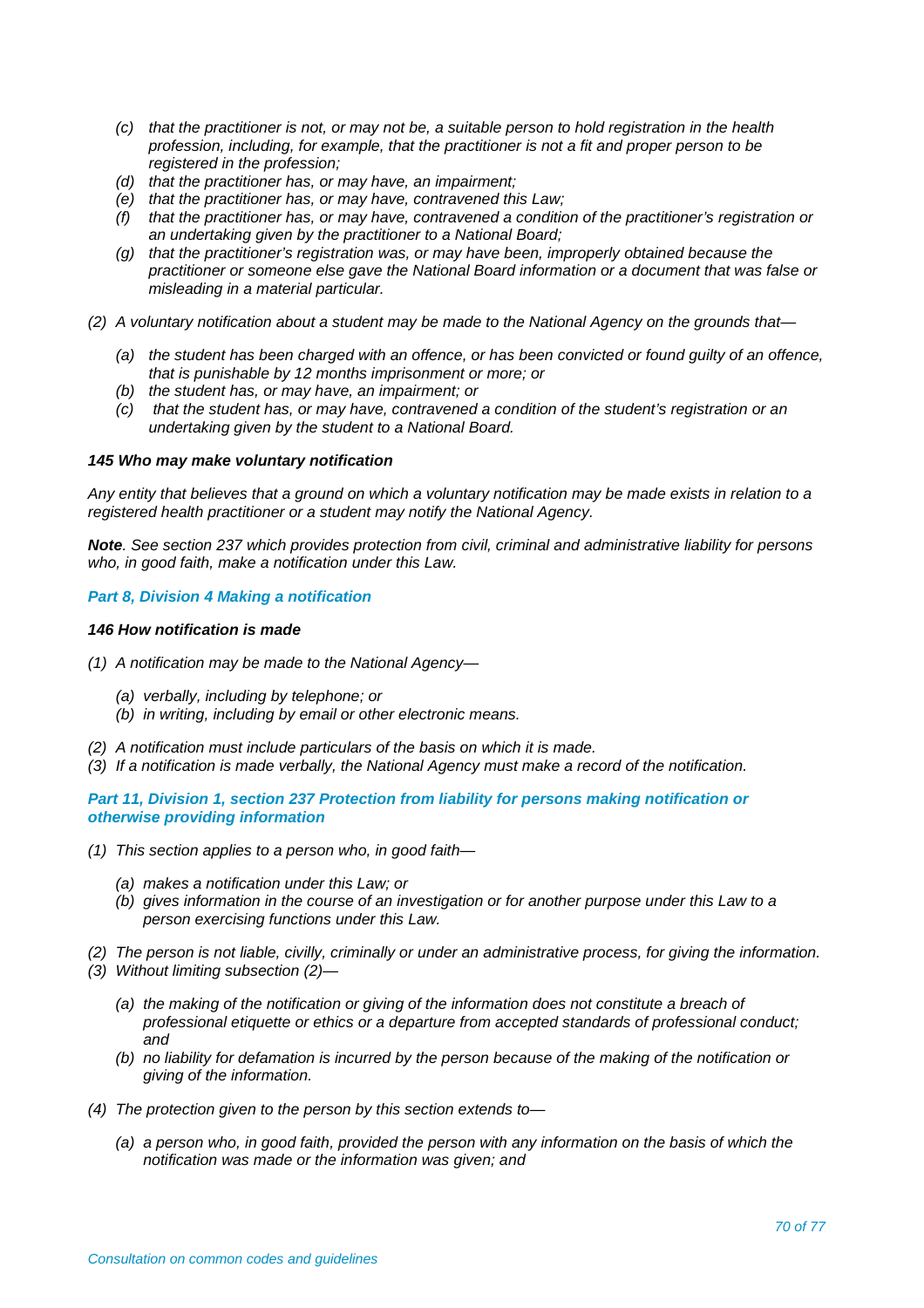*(b) a person who, in good faith, was otherwise concerned in the making of the notification or giving of the information.*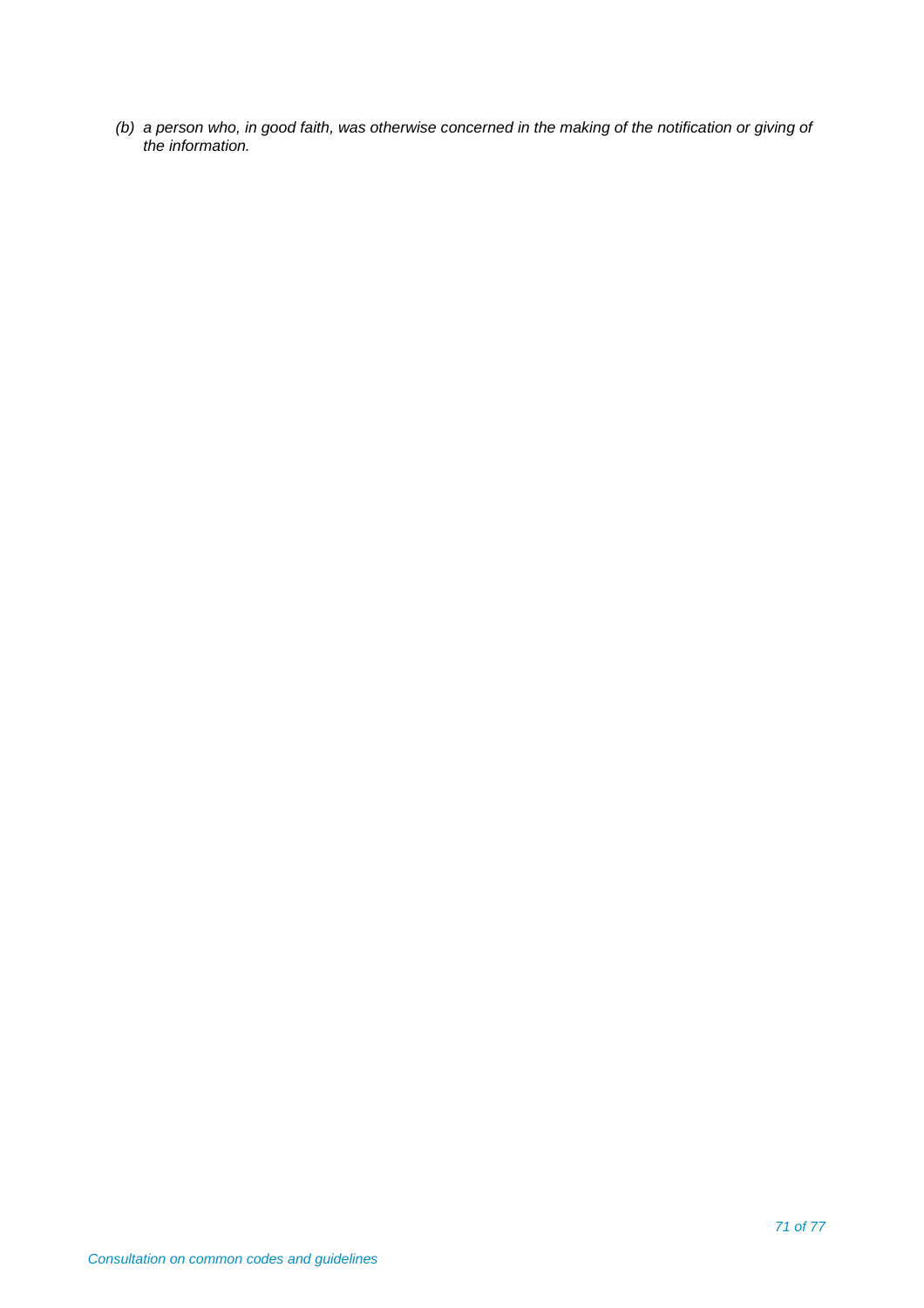

Australian Health Practitioner Regulation Agency

# **Summary**

Summary of changes to *Guidelines for advertising of regulated health services* 

The following table outlines the key changes to the Guidelines for advertising of regulated health services (the Guidelines) to allow for comparison of the existing guidelines to the guidelines published for preliminary consultation.

| <b>Current guidelines</b><br><b>section</b> | <b>Change</b>                                                                                                                                                         | <b>Rationale</b>                                                                                                                                                                                                                                                                                                                                                                                                                                                                                                                                                                                                                                                                                                                                                                                                             |
|---------------------------------------------|-----------------------------------------------------------------------------------------------------------------------------------------------------------------------|------------------------------------------------------------------------------------------------------------------------------------------------------------------------------------------------------------------------------------------------------------------------------------------------------------------------------------------------------------------------------------------------------------------------------------------------------------------------------------------------------------------------------------------------------------------------------------------------------------------------------------------------------------------------------------------------------------------------------------------------------------------------------------------------------------------------------|
| <b>Introduction</b>                         | Information broken up into:                                                                                                                                           | Clarity for practitioners                                                                                                                                                                                                                                                                                                                                                                                                                                                                                                                                                                                                                                                                                                                                                                                                    |
|                                             | - authority<br>- purpose<br>- who these guidelines<br>apply to<br>- the basis for these<br>guidelines<br>- obligations under<br>National Law and other<br>legislation | More prominent authority statement<br>communicates how the guidelines may be<br>used linking to Part 8 action and prosecution.<br>This is consistent with common AHPRA<br>policy framework sections.<br>Purpose clarifies the precise requirements of<br>the National Law and clarifies the purpose of<br>the guideline in that context and clarifies that<br>the guideline is not intended to explain to<br>practitioners how to advertise.<br>'Who these guidelines apply to' makes<br>clearer that they apply to anyone who<br>advertises a regulated health service.<br>The 'Basis for these guidelines' embodies the<br>principles upon which this guideline is based<br>and is consistent with AHPRA policy<br>framework.<br>Purpose section now includes a copy of<br>section 133 for clarity.<br>Wording simplified. |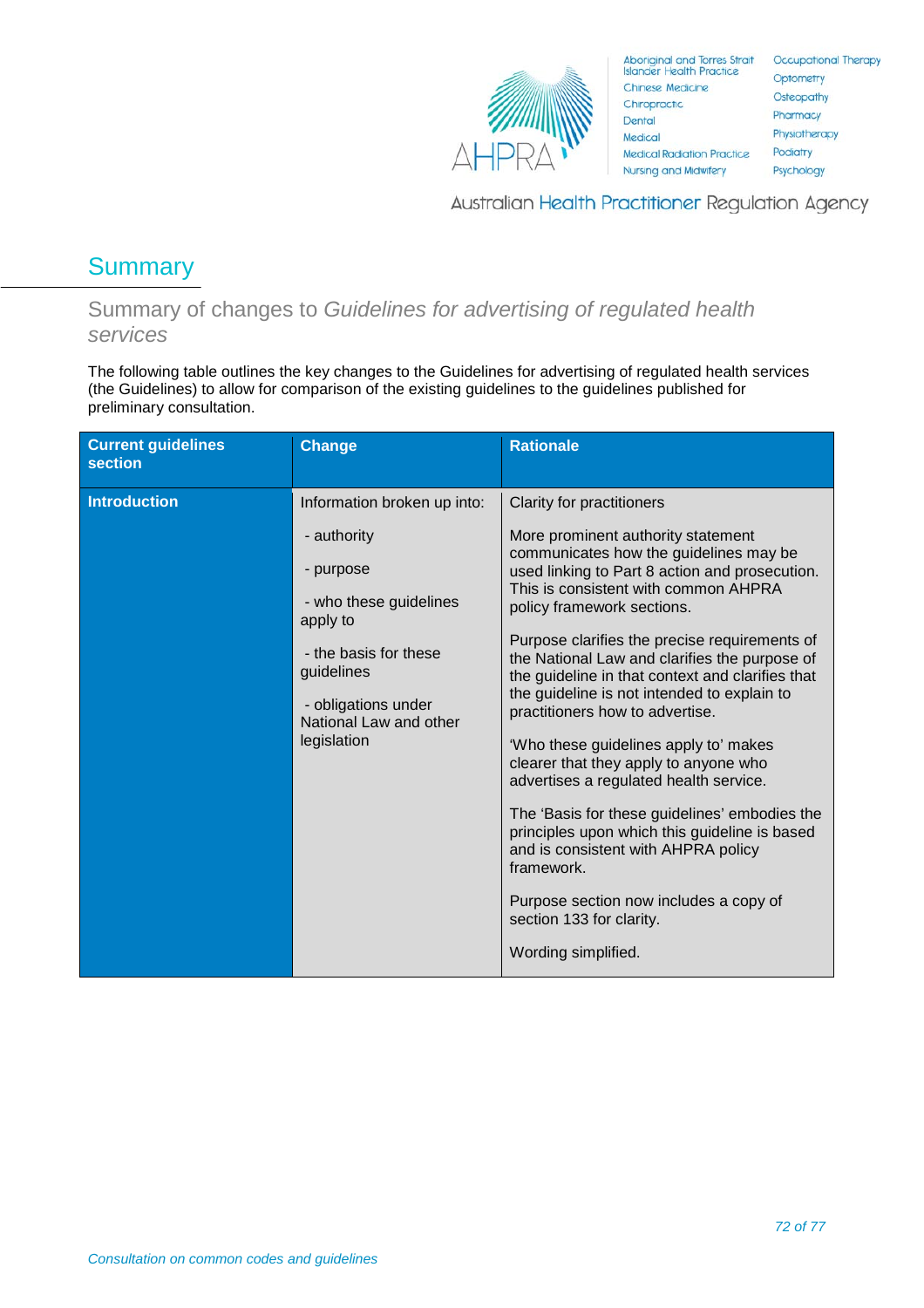| <b>Current guidelines</b><br><b>section</b> | <b>Change</b>                                                                                                                                                          | <b>Rationale</b>                                                                                                                                                                                                                                                                                                                                                                                                                                                                                                                                                                                                                                                                                                                                                                                                                                                                                                               |
|---------------------------------------------|------------------------------------------------------------------------------------------------------------------------------------------------------------------------|--------------------------------------------------------------------------------------------------------------------------------------------------------------------------------------------------------------------------------------------------------------------------------------------------------------------------------------------------------------------------------------------------------------------------------------------------------------------------------------------------------------------------------------------------------------------------------------------------------------------------------------------------------------------------------------------------------------------------------------------------------------------------------------------------------------------------------------------------------------------------------------------------------------------------------|
| <b>Summary of guidelines</b>                | Now articulated under 'the<br>basis for these guidelines'                                                                                                              | The current version had repetition and detail<br>that created a dense document with the<br>important key points lost.                                                                                                                                                                                                                                                                                                                                                                                                                                                                                                                                                                                                                                                                                                                                                                                                          |
|                                             |                                                                                                                                                                        | The new version has been developed around<br>tight and specific links to the provisions under<br>section 133 and a set of principles (bases)<br>that underpin the guidelines.                                                                                                                                                                                                                                                                                                                                                                                                                                                                                                                                                                                                                                                                                                                                                  |
|                                             |                                                                                                                                                                        | This allows for consistent principle-based<br>decision making in applying the guidelines, is<br>clearer and will better support compliance.                                                                                                                                                                                                                                                                                                                                                                                                                                                                                                                                                                                                                                                                                                                                                                                    |
| 1. Definition                               | Definition section                                                                                                                                                     | The current guidelines define terms<br>throughout the document.                                                                                                                                                                                                                                                                                                                                                                                                                                                                                                                                                                                                                                                                                                                                                                                                                                                                |
|                                             |                                                                                                                                                                        | These have been collated and have been<br>formatted into a distinct section at the end of<br>the document (Appendix 1) to allow for easier<br>reference for the reader. As a way of<br>standardising nomenclature throughout the<br>document so as to encompass all those who<br>are obliged to adhere to the advertising<br>provisions (and other sections of the National<br>Law), the term 'advertiser' has been defined<br>in the definition section                                                                                                                                                                                                                                                                                                                                                                                                                                                                       |
| 1.2 Advertising of<br>products              | Moved to definitions, item<br>8.3 and appendix 4.                                                                                                                      | As above and at item 8.3 (Advertising<br>therapeutic goods) and expanded upon at<br>appendix 4 (in recognition that not all<br>registered health practitioners advertise<br>products).                                                                                                                                                                                                                                                                                                                                                                                                                                                                                                                                                                                                                                                                                                                                         |
| 2 Obligations under other<br>legislation    | Condensed<br>Specific reference to other<br>legislation summarised in<br>table 2.<br>Reference websites for<br>practitioners to seek out<br>other information included | The guideline is specific to the provisions of<br>the National Law but explains that other<br>authorities also have responsibility for laws<br>governing advertising of health products and<br>services. The guideline also clarifies the links<br>between other sections of the National Law<br>regarding professional conduct in relation to<br>advertising of health services.<br>There is a stronger focus in this and the<br>introductory section on the course of action<br>available under other legislation and the links<br>and referral paths open to the Boards and<br>AHPRA to other entities.<br>Where possible, practitioners are referred to<br>primary sources of information on the work of<br>other regulators and the legislation they<br>oversee. Duplication in text from other<br>regulators and legislation is avoided so that<br>the risk of a Board publishing out of date<br>information is reduced. |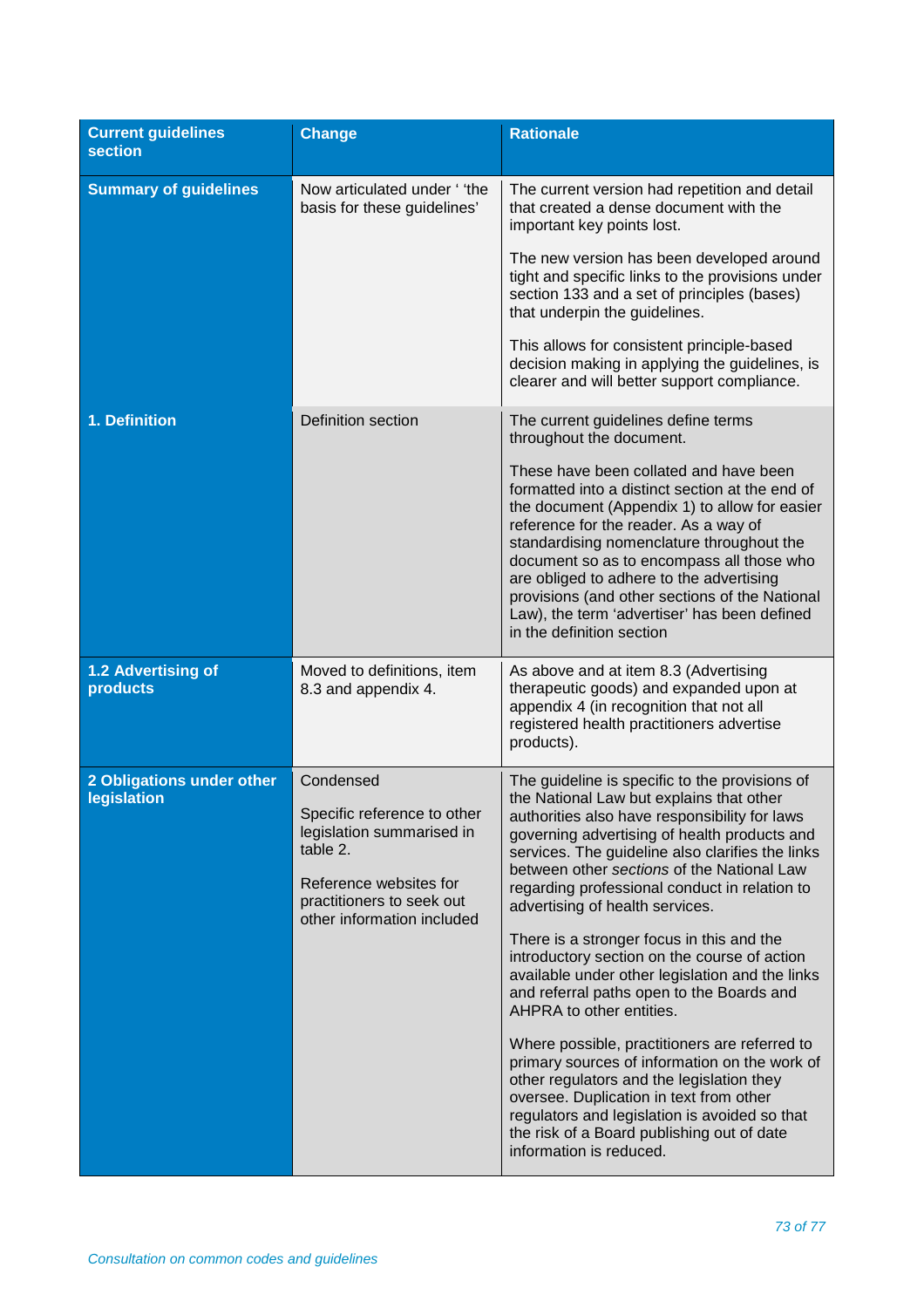| <b>Current guidelines</b><br><b>section</b> | <b>Change</b>                                                                                                                                                                                                                                                                                               | <b>Rationale</b>                                                                                                                                                                                                                                                                                                                                                                                                                                                                                                                                                                                                                                                                                                                                                                                                                              |
|---------------------------------------------|-------------------------------------------------------------------------------------------------------------------------------------------------------------------------------------------------------------------------------------------------------------------------------------------------------------|-----------------------------------------------------------------------------------------------------------------------------------------------------------------------------------------------------------------------------------------------------------------------------------------------------------------------------------------------------------------------------------------------------------------------------------------------------------------------------------------------------------------------------------------------------------------------------------------------------------------------------------------------------------------------------------------------------------------------------------------------------------------------------------------------------------------------------------------------|
| <b>3 Professional obligations</b>           | Concepts referred to in the<br>current version converted<br>to 'the basis for these<br>guidelines'.<br>New section 'Obligations<br>under National Law and<br>other legislation' with link to<br>other codes and guidelines<br>by which Boards convey<br>the expected standards of<br>professional practice. | Some current concepts described broader<br>concepts of professional practice usually<br>covered in other Board codes and guidelines<br>Narrows the scope specifically to s133 but<br>allows for action under other codes or<br>guidelines. Content which goes beyond the<br>parameters of the advertising provisions of<br>the National law could compromise the<br>effectiveness of the guidelines and any<br>prosecutions.                                                                                                                                                                                                                                                                                                                                                                                                                  |
|                                             | New section 7. The<br>advertising provisions of<br>the National Law                                                                                                                                                                                                                                         | Provides a 'checklist' for advertisers in plain<br>language as a means of guidance (also<br>includes information from the ACCC)                                                                                                                                                                                                                                                                                                                                                                                                                                                                                                                                                                                                                                                                                                               |
| 4 What is acceptable<br>advertising         | Existing examples reviewed<br>and now presented as<br>Information commonly<br>included in advertisements.                                                                                                                                                                                                   | Term 'acceptable' advertising was<br>ambiguous.<br>Aim is now to strike a balance between<br>providing some guidance and the following<br>principle listed: 'It is the responsibility of<br>practitioners to ensure their advertisement<br>complies with the National Law. Neither<br>AHPRA or the National Boards are able to<br>provide legal advice to health practitioners.<br>Nor should these guidelines be considered by<br>advertisers as substitution for legal advice'<br>Importantly, this list is not intended to be<br>exhaustive.<br>The section on testimonials explains that it is<br>the National Law which prohibits the use of<br>testimonials and purported testimonials and<br>so the document provides guidance about<br>what a testimonial is and the obligations of a<br>practitioner from a third-party testimonial. |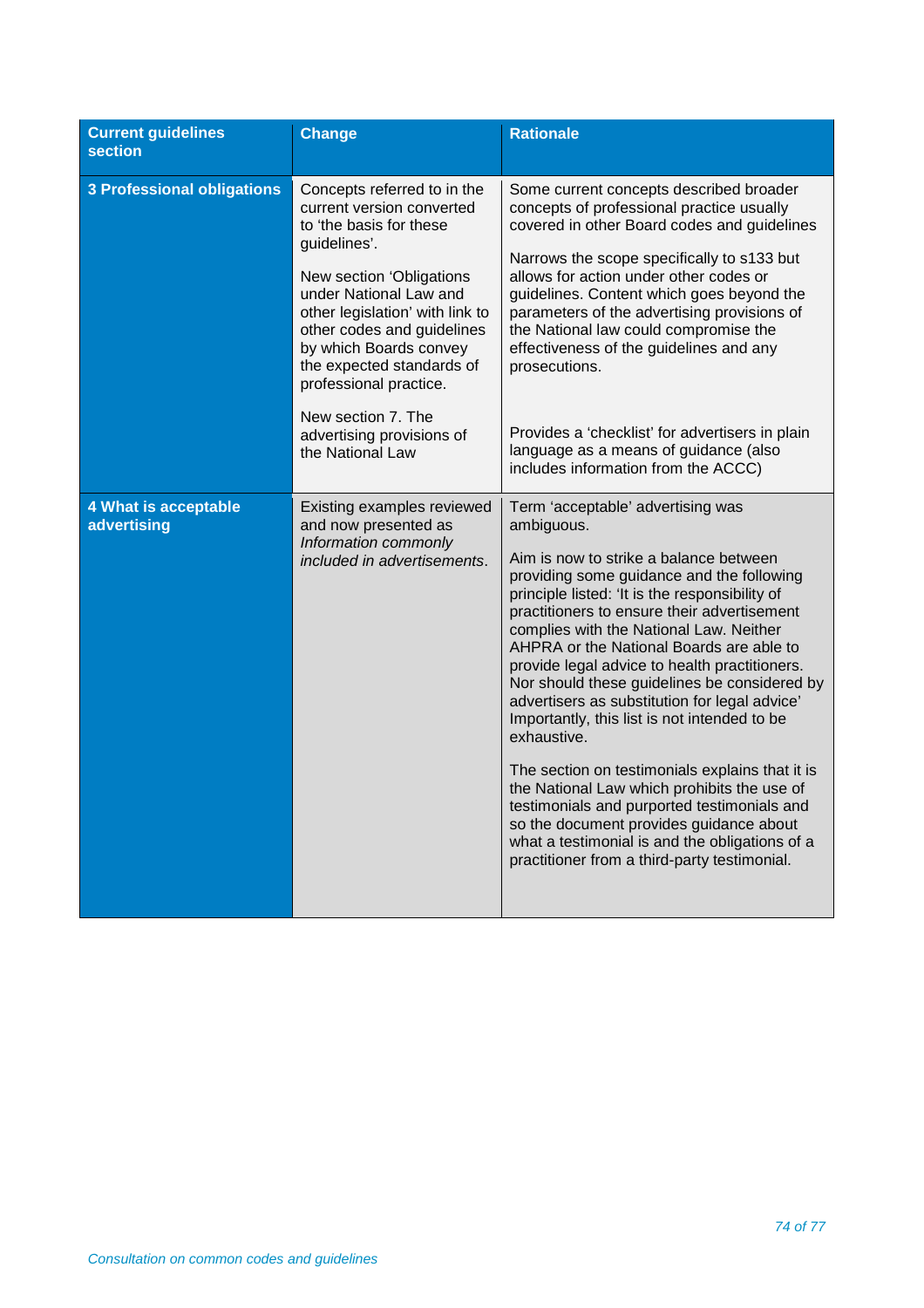| <b>Current guidelines</b><br><b>section</b>                             | <b>Change</b>                                                                                                                                                                 | <b>Rationale</b>                                                                                                                                                                                                                                                                                                                                                                                                                                                                                                                                                                                                                                                                                                                                                                                                                                                                                                               |
|-------------------------------------------------------------------------|-------------------------------------------------------------------------------------------------------------------------------------------------------------------------------|--------------------------------------------------------------------------------------------------------------------------------------------------------------------------------------------------------------------------------------------------------------------------------------------------------------------------------------------------------------------------------------------------------------------------------------------------------------------------------------------------------------------------------------------------------------------------------------------------------------------------------------------------------------------------------------------------------------------------------------------------------------------------------------------------------------------------------------------------------------------------------------------------------------------------------|
| <b>What is unacceptable</b><br>advertising                              | Now refers to 'Prohibited<br>advertising under the<br>National Law'<br>This links specifically to<br>each of the 5 key criteria<br>listed under s133.<br>(r) and (s) removed  | Specific link to section 133<br>Helps define scope and an understanding of<br>what the Boards may actually not have<br>'jurisdiction' over. Information broken up into<br>each of the 5 areas of section 133.<br>Some examples removed as refer more to<br>the notion of what is 'professional practice'<br>and would be covered under other Board<br>codes and guidelines on acceptable<br>standards of professional (see earlier note on<br>inclusion of 'Obligations under the National<br>Law and other legislation' section).<br>The usefulness of the guideline is weakened<br>with language that constrains its scope $-$ e.g.<br>what is acceptable/unacceptable. It is not<br>possible to list all examples, therefore, this<br>language is no longer used. The document is<br>not intended to, and cannot, provide a<br>checklist of things that may or may not be in<br>possible breach or not of the National Law. |
| <b>Specific requirements</b>                                            |                                                                                                                                                                               |                                                                                                                                                                                                                                                                                                                                                                                                                                                                                                                                                                                                                                                                                                                                                                                                                                                                                                                                |
| 6.1 Use of graphic or<br><b>visual representations</b>                  | Moved to a topic-specific<br>appendix as may not be<br>applicable to all<br>professions. Original<br>inclusion was to address<br>matters arising from<br>cosmetic procedures. | Not applicable for all professions so moved<br>to appendix 6.                                                                                                                                                                                                                                                                                                                                                                                                                                                                                                                                                                                                                                                                                                                                                                                                                                                                  |
| 6.2 Use of warning<br>statements for surgical or<br>invasive procedures | Refer to 'Topic specific<br>application' appendix 6(b)<br>as required                                                                                                         | Not applicable for all professions                                                                                                                                                                                                                                                                                                                                                                                                                                                                                                                                                                                                                                                                                                                                                                                                                                                                                             |
| <b>6.3 Use of comparative</b><br>advertising                            | Listed as an example of<br>what may be considered a<br>breach of the National Law                                                                                             | Clarity                                                                                                                                                                                                                                                                                                                                                                                                                                                                                                                                                                                                                                                                                                                                                                                                                                                                                                                        |
| <b>6.4 Advertising of</b><br>qualifications and titles                  | Retained with minor<br>editorial change only. Now<br>listed under '8. Further<br>information about specific<br>types of advertising'                                          | Further detail contained in appendix 5.                                                                                                                                                                                                                                                                                                                                                                                                                                                                                                                                                                                                                                                                                                                                                                                                                                                                                        |
| <b>6.5 Advertising of price</b><br><b>information</b>                   | Retained with modifications<br>to better link to the National<br>Law and listed under '8.<br>Further information about<br>specific types of<br>advertising'.                  | Clearer link to the applicable provision of the<br>National Law. Further detail provided in<br>appendix 4 for those professions which<br>advertise price information.                                                                                                                                                                                                                                                                                                                                                                                                                                                                                                                                                                                                                                                                                                                                                          |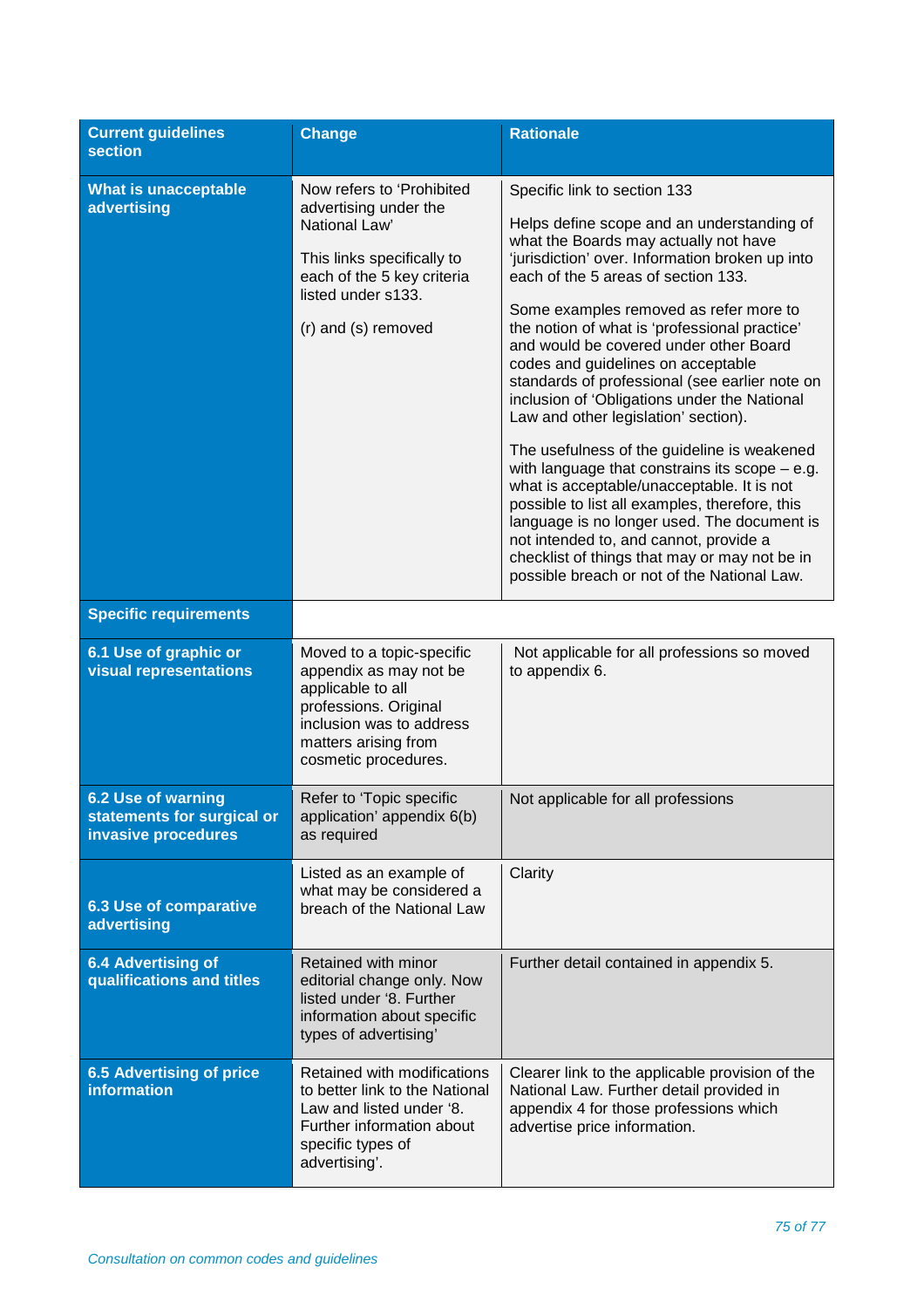| <b>Current guidelines</b><br><b>section</b>                 | <b>Change</b>                                                                                                                                                                                               | <b>Rationale</b>                                                                                                                                                                                                                                                 |
|-------------------------------------------------------------|-------------------------------------------------------------------------------------------------------------------------------------------------------------------------------------------------------------|------------------------------------------------------------------------------------------------------------------------------------------------------------------------------------------------------------------------------------------------------------------|
| 6.6 Use of gifts or<br>discounts                            | Listed as an example of<br>what may be considered a<br>breach of the National Law<br>if not clearly displaying<br>terms and conditions. Now<br>listed under 'item 7.2.2.                                    | Clarity and clearer links to the applicable<br>provision of the National Law.                                                                                                                                                                                    |
| <b>6.7 Use of scientific</b><br>information in advertising  | Retained with some<br>editorial change<br>Now and listed under '8.<br>Further information about<br>specific types of<br>advertising' at item 8.5                                                            | Clearer link to the applicable provision of the<br>National Law.                                                                                                                                                                                                 |
| <b>7 Advertising of</b><br>therapeutic goods                | Included as an appendix of<br>the main document                                                                                                                                                             | Does not apply to all professions but of<br>extreme importance to others e.g. pharmacy<br>Refers to matters that are covered in detail by<br>other legislation.<br>This appendix directs readers to the primary<br>source of information and further guidance on |
| 8. Consequences of<br>breach of advertising<br>requirements | Some concepts moved<br>introductory section,<br>specifically 'the basis for<br>these guidelines'<br>List consequence of referral<br>to another entity as one<br>outcome. See Table 2 at<br>end of document. | the application of the other legislation<br>Provides clarity of who can be held to<br>account.<br>Provides further clarity regarding the options<br>open to National Boards and AHPRA and the<br>links with other parts of the National Law.                     |
| 9 How a notification or<br>complaint may be made            | General reference in<br>section above.                                                                                                                                                                      | This information is available on the AHPRA<br>website<br>Plain-language information sheets being<br>developed for notification processes in<br>general                                                                                                           |
| <b>10 Definitions</b>                                       | Expanded and moved to<br>the end of the document<br>into appendix 1.                                                                                                                                        | The current guidelines define terms<br>throughout the document.<br>These have been collated and formatted into<br>a distinct section at the end of the document<br>to allow for easier reference for the reader.                                                 |
| <b>Relevant sections of the</b><br><b>National Law</b>      | Deleted                                                                                                                                                                                                     | Referred to and linked throughout.                                                                                                                                                                                                                               |